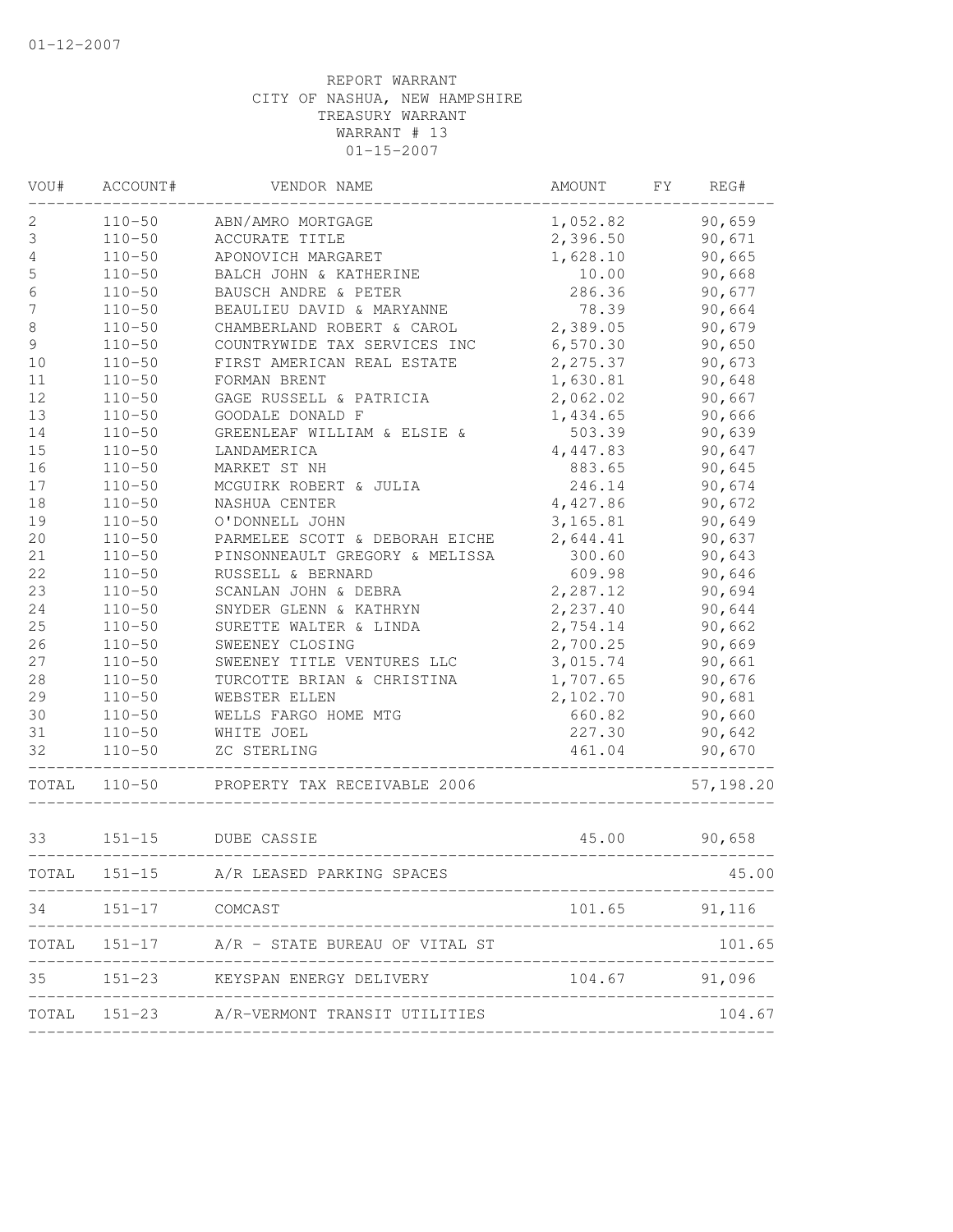| VOU#                 | ACCOUNT#                                     | VENDOR NAME                                                                                      | AMOUNT                                 | FΥ | REG#                                 |
|----------------------|----------------------------------------------|--------------------------------------------------------------------------------------------------|----------------------------------------|----|--------------------------------------|
| 36                   | $214 - A$                                    | ANTHEM BLUE CROSS BLUE SHIELD                                                                    | 51, 521.21                             |    | 254                                  |
| TOTAL                | $214 - A$                                    | BLUE CROSS HMO-SCHOOL                                                                            |                                        |    | 51,521.21                            |
| 37                   | $214-B$                                      | HARVARD PILGRIM HEALTH CARE                                                                      | 12,002.70                              |    | 252                                  |
| TOTAL                | $214 - B$                                    | HARVARD COM HP-SCHOOL                                                                            |                                        |    | 12,002.70                            |
| 38<br>39             | $214 - BD$<br>$214 - BD$                     | FEDERAL RESERVE BANK OF CLEVEL<br>FEDERAL RESERVE BANK OF CLEVEL                                 | 650.00<br>300.00                       |    | 90,386<br>90,387                     |
| TOTAL                | $214 - BD$                                   | BONDS DEDUCTION                                                                                  |                                        |    | 950.00                               |
| 40<br>41             | $214 - BH$<br>$214 - BH$                     | ANTHEM BLUE CROSS BLUE SHIELD<br>ANTHEM BLUE CROSS BLUE SHIELD                                   | 142,734.05<br>88,697.69                |    | 247<br>254                           |
| TOTAL                | $214 - BH$                                   | BLUE/CROSS HMO- CITY                                                                             |                                        |    | 231, 431.74                          |
| 42<br>43             | $214 - C$<br>$214 - C$                       | ANTHEM BLUE CROSS BLUE SHIELD<br>ANTHEM BLUE CROSS BLUE SHIELD                                   | 233.83<br>2,661.55                     |    | 247<br>254                           |
| TOTAL                | $214 - C$                                    | B/C B/S J PLAN-DED SCHOOL                                                                        |                                        |    | 2,895.38                             |
| 44<br>45<br>46<br>47 | $214-DC$<br>$214-DC$<br>$214-DC$<br>$214-DC$ | DELANEY AMANDA<br>MENARD PAUL<br>PERAULT DAVID<br>TREMBLAY ERIC                                  | 192.31<br>192.31<br>464.24<br>1,742.44 |    | 90,554<br>90,663<br>90,537<br>90,495 |
| TOTAL                | $214-DC$                                     | DEPENDENT CARE DEDUCTION                                                                         |                                        |    | 2,591.30                             |
| 48                   | $214-FS$                                     | BENEFIT STRATEGIES INC                                                                           | 17,790.26                              |    | 248                                  |
| TOTAL                | $214-FS$                                     | FLEXIBLE SPENDING ACCOUNT -                                                                      |                                        |    | 17,790.26                            |
| 49                   | $214 - H$                                    | NORTHEAST DELTA                                                                                  | 552.11                                 |    | 253                                  |
| TOTAL                | $214 - H$                                    | N.E.DELTA-SCHOOL<br>_____________________________                                                |                                        |    | 552.11                               |
| 50                   | $214-HC$                                     | HARVARD PILGRIM HEALTH CARE 51,594.97                                                            | ______________                         |    | 252                                  |
|                      |                                              | TOTAL 214-HC HARVARD COM HP                                                                      |                                        |    | 51,594.97                            |
| 51<br>52             |                                              | 214-HJ ANTHEM BLUE CROSS BLUE SHIELD 36,497.26<br>214-HJ ANTHEM BLUE CROSS BLUE SHIELD 89,077.76 |                                        |    | 247<br>254                           |
|                      |                                              | TOTAL 214-HJ BC/BS J PLAN DED-CITY                                                               |                                        |    | --------------<br>125,575.02         |
| 52                   |                                              | 214-I ANTHEM BLUE CROSS BLUE SHIELD 38,059.31 254                                                |                                        |    |                                      |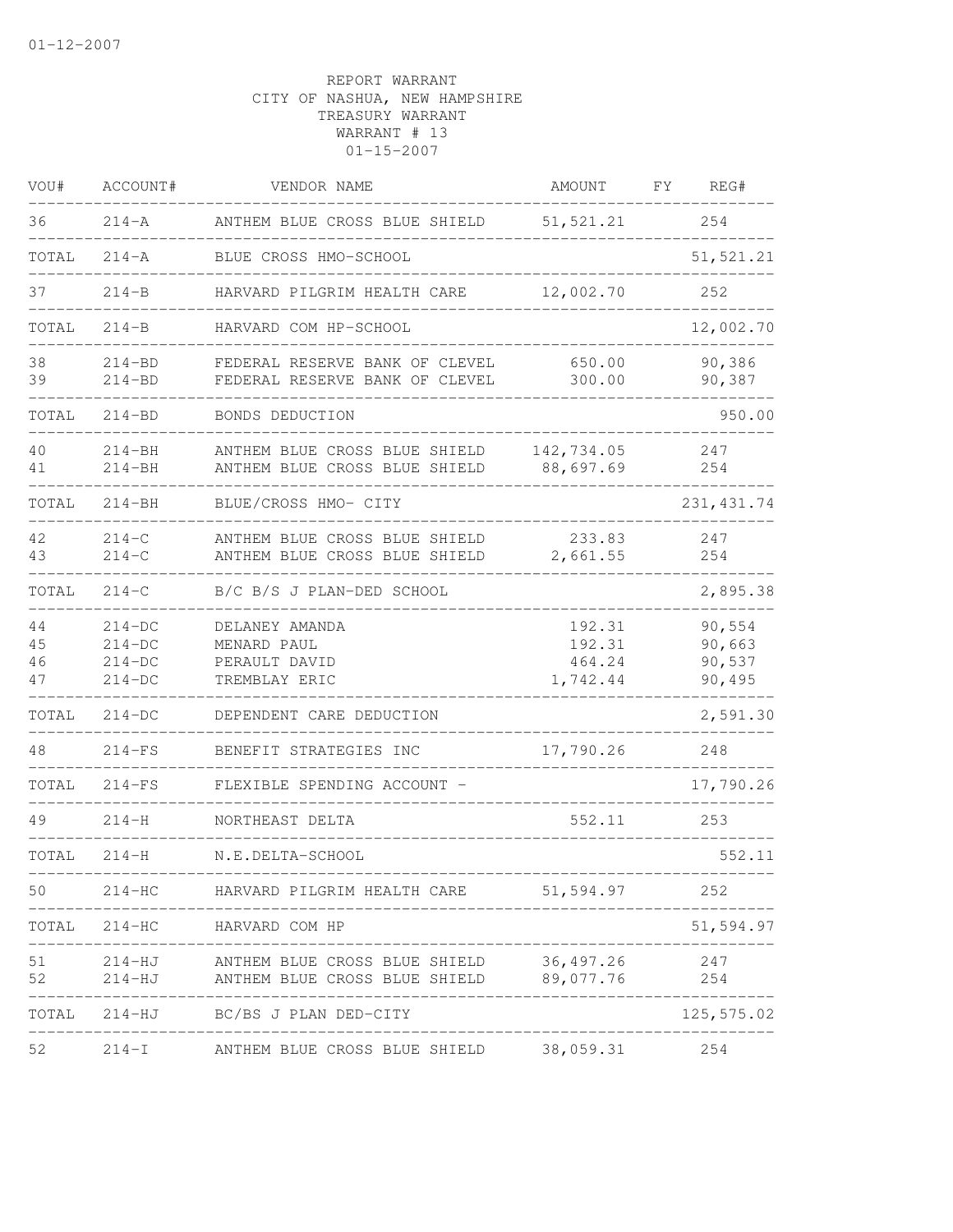|              | VOU# ACCOUNT#            | VENDOR NAME                                                                        | AMOUNT            | FY REG#          |
|--------------|--------------------------|------------------------------------------------------------------------------------|-------------------|------------------|
|              |                          | TOTAL 214-I B/C P.O.S-SCHOOL                                                       |                   | 38,059.31        |
| 53           | $214-P$                  | NORTHEAST DELTA                                                                    | 15,741.05         | 253              |
| TOTAL        | $214-P$                  | NORTHEAST DELTA DEDUCTION                                                          |                   | 15,741.05        |
| 54<br>55     | $214 - PO$<br>$214 - PO$ | ANTHEM BLUE CROSS BLUE SHIELD 54,357.41<br>ANTHEM BLUE CROSS BLUE SHIELD 44,876.05 |                   | 247<br>254       |
| TOTAL        |                          | 214-PO BC/BS POINT OF SERV- CITY                                                   |                   | 99,233.46        |
|              |                          | 190,58 214-V UNUM LIFE INSURANCE<br>190,58 214-V VISION SERVICE PLAN - NH          | 1,440.48<br>30.08 | 91,008<br>91,009 |
|              |                          | TOTAL 214-V VISION CARE DEDUCTION                                                  |                   | 1,470.56         |
| 56           | $258 - 00$               | LAVE JULIA OR ERNEST                                                               | 25.00             | 90,692           |
| TOTAL        | $258 - 00$               | TVB REFUND PENDING                                                                 |                   | 25.00            |
| 57           | 288-00                   | CITIZENS BANK                                                                      | 1,731.39          | 244              |
| <b>TOTAL</b> | 288-00                   | SCHOOL SUSPENSE ACCOUNT                                                            |                   | 1,731.39         |

01-12-2007

|                            |                                                  | VOU# ACCOUNT# VENDOR NAME                                                                                                   | AMOUNT FY REG#                                |                                                |
|----------------------------|--------------------------------------------------|-----------------------------------------------------------------------------------------------------------------------------|-----------------------------------------------|------------------------------------------------|
|                            |                                                  | 190,583 3047-49075 SCHOLASTIC INC                                                                                           | 403.30 90.405                                 |                                                |
|                            |                                                  | TOTAL 304 ALTERNATIVE SCHOOL                                                                                                |                                               | 403.30                                         |
| 58<br>59<br>60<br>61<br>62 | 305-49075<br>305-59100<br>305-59100<br>305-59100 | MCLEAN JIM<br>ANDERSON CECIL<br>JEYNES MIKE<br>JOHNSON PETER N<br>305-59100 SHAHOOD THOMAS W III                            | 47.90<br>287.50<br>125.00<br>100.00<br>187.50 | 91,010<br>90,592<br>90,524<br>90,591<br>90,556 |
|                            |                                                  | TOTAL 305 SRF - CIVIC & COMM ACTIVITIES                                                                                     |                                               | 747.90                                         |
| 63<br>64<br>64             |                                                  | 308-05 PUBLIC SERVICE OF NH<br>308-83012 ANTHEM BLUE CROSS BLUE SHIELD 22,173.72<br>308-83013 ANTHEM BLUE CROSS BLUE SHIELD | 7.96<br>122,717.62                            | 91,126<br>247<br>247                           |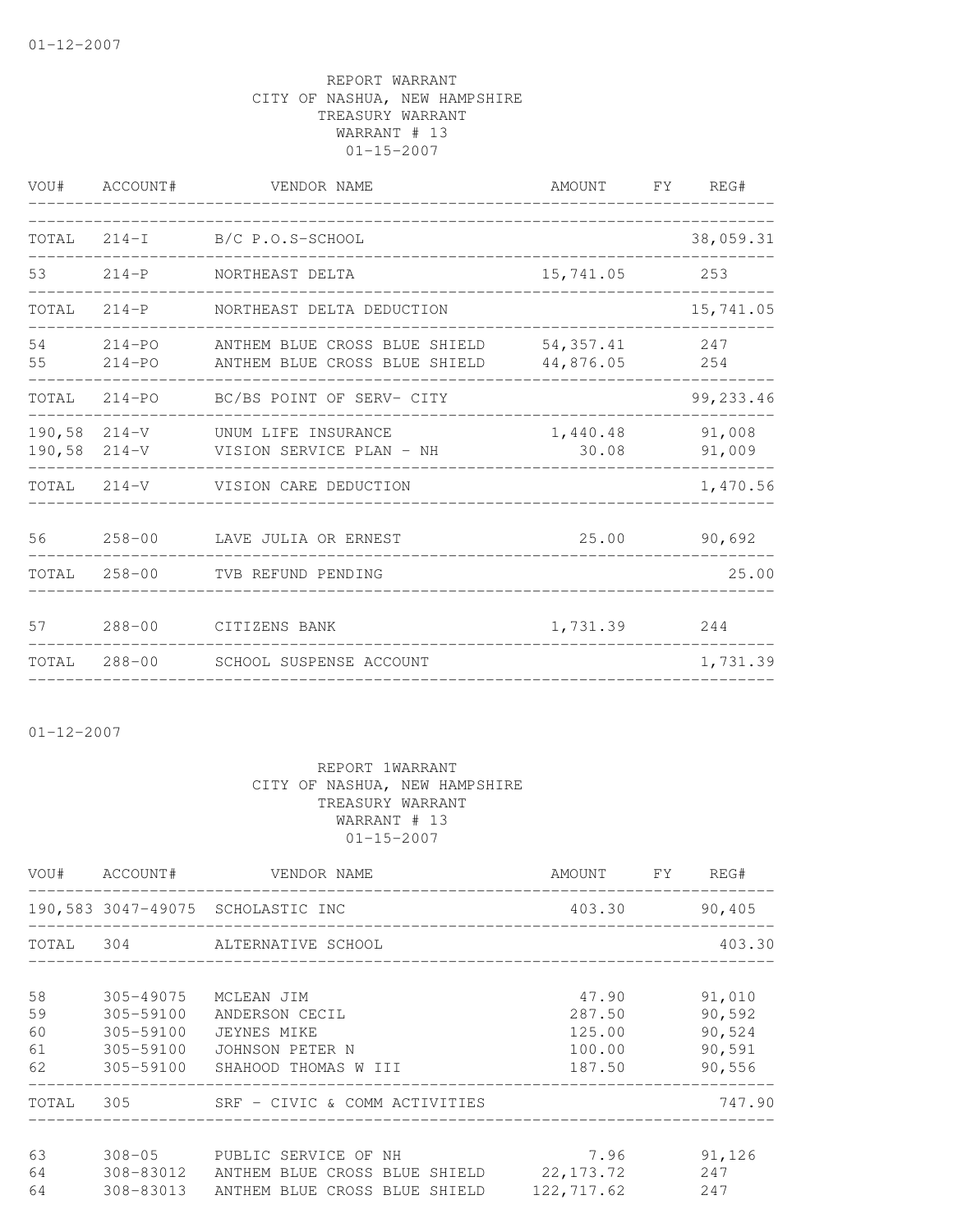| 65 | 308-83013  | ANTHEM BLUE CROSS BLUE SHIELD 29,725.26                                                     |              | 254         |
|----|------------|---------------------------------------------------------------------------------------------|--------------|-------------|
| 66 | 308-83016  | HARVARD PILGRIM HEALTH CARE                                                                 | 37,392.44    | 252         |
| 66 | 308-83017  | HARVARD PILGRIM HEALTH CARE                                                                 | 61,042.21    | 252         |
| 67 | 308-83019  | ANTHEM BLUE CROSS BLUE SHIELD                                                               | 47, 179.92   | 247         |
| 68 | 308-83020  | NORTHEAST DELTA                                                                             | 5,941.23     | 253         |
| 68 | 308-83021  | NORTHEAST DELTA                                                                             | 1,929.97     | 253         |
| 69 | 308-83023  | OAKSTONE WELLNESS                                                                           | 9,250.00     | 90,656      |
| 70 | 308-83023  | SWEENY DIANE C                                                                              | 33.72        | 91,011      |
| 71 | 308-83040  | FRED C CHURCH INC                                                                           | 103.20       | 255         |
| 72 | 308-83050  | FRED C CHURCH INC                                                                           | 34,492.00    | 250         |
| 73 | 308-83051  | WESTAWAY PAUL                                                                               | 5,579.95     | 90,653      |
| 74 | 308-83053  | NASHUA RADIOLOGY PA W/C                                                                     | 49.00        | 90,714      |
| 75 | 308-83053  | POLIVY KENNETH DR W/C                                                                       | 725.00       | 90,720      |
| 76 | 308-83053  | SJ PHYSICIAN SERVICES W/C                                                                   | 85.00        | 90,394      |
| 77 | 308-83053  | TEEBOOM KEVIN                                                                               | 200.00       | 90,621      |
| 78 | 308-83053  | WINGATE'S PHARMACY                                                                          | 433.10       | 90,635      |
| 79 | 308-83054  | BOXBORO ACUPUNCTURE LLC/CYNTHI 500.00                                                       |              | 90,687      |
| 80 | 308-83056  | NEXTEL COMMUNICATIONS                                                                       | 36.96        | 91,084      |
| 81 | 308-83070  | TREASURER STATE OF NH W/C 200.00                                                            |              | 91,130      |
| 82 |            | 308-83075 PRINCE DAVID                                                                      | 638.00       | 90,651      |
| 83 |            | 308-83199 STANLEY ELEVATOR CO INC $2,851.59$ 90,695<br>____________________________________ |              |             |
|    |            | TOTAL 308 SRF - INSURANCE                                                                   |              | 383, 287.85 |
|    |            |                                                                                             |              |             |
|    |            | 190,584 3086-49050 COTE RICHARD                                                             | 38.63 90,793 |             |
|    |            | 190,585 3086-49050 HOUGHTON MIFFLIN GRT SOURCE 753.75                                       |              | 90,987      |
|    |            | 190,586 3086-49050 STAPLES BUSINESS ADVANTAGE                                               | 653.84       | 90,729      |
|    |            | 190,587 3086-83004 VISION SERVICE PLAN - NH                                                 | 32.58        | 91,013      |
|    |            | 3086-83006 ANTHEM BLUE CROSS BLUE SHIELD 2,376.77                                           |              | 254         |
|    | 3086-83009 | NORTHEAST DELTA                                                                             | 134.65       | 253         |
|    |            |                                                                                             |              |             |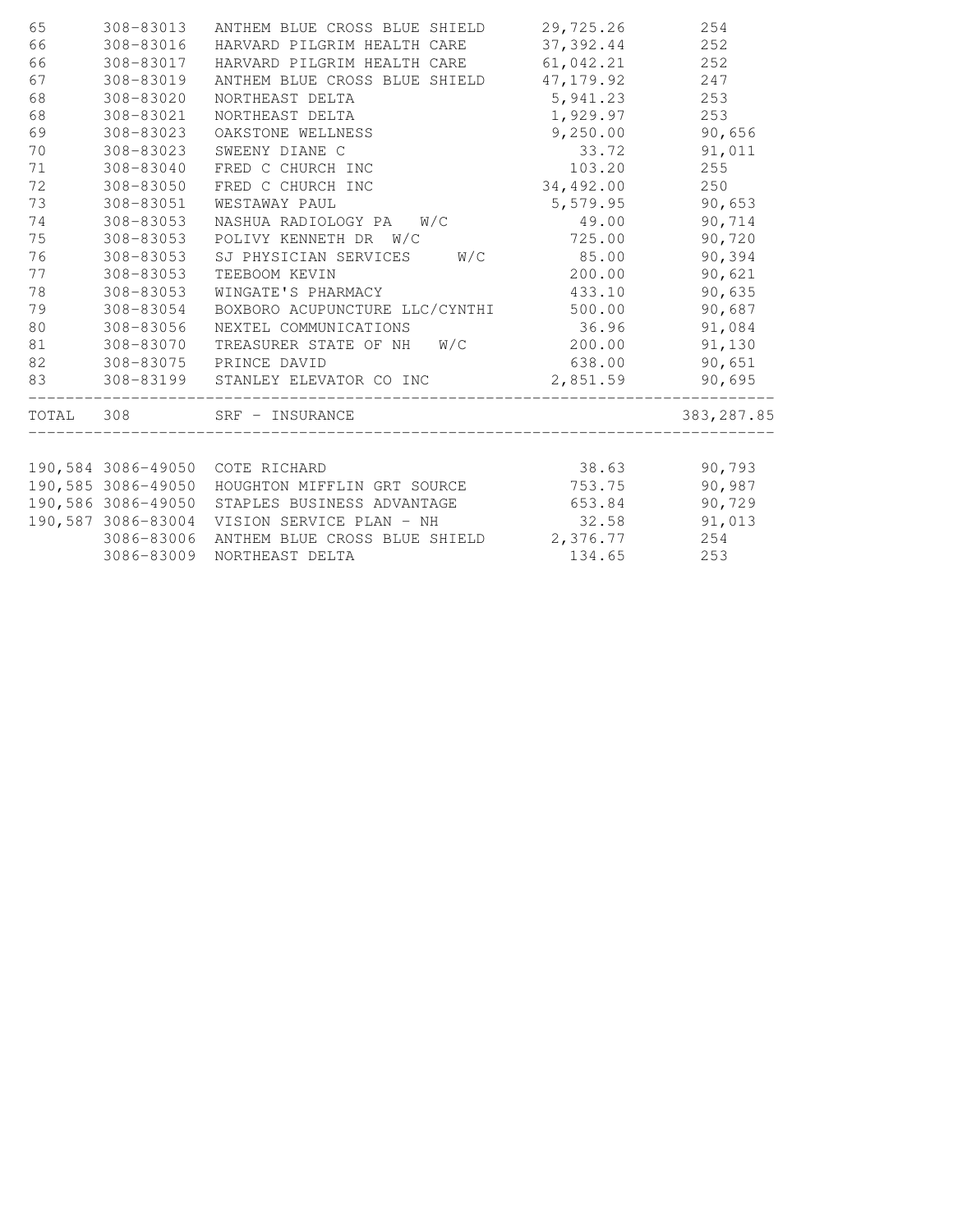| VOU#      | ACCOUNT#           | VENDOR NAME                                   | AMOUNT      | FY | REG#       |
|-----------|--------------------|-----------------------------------------------|-------------|----|------------|
|           |                    | 190,588 3086-83102 UNUM LIFE INSURANCE        | 52.58       |    | 91,012     |
|           |                    | 190,589 3086-91040 COTE RICHARD               | 59.85       |    | 90,793     |
| TOTAL     | 308                | JAVITS GRANT PROGRAM                          |             |    | 4,102.65   |
|           |                    |                                               |             |    |            |
|           |                    | 190,590 3097-41015 STAPLES BUSINESS ADVANTAGE | 405.03      |    | 90,729     |
|           | 190,591 3097-49075 | CENTRAL PAPER PRODUCTS CO                     | 2,544.49    |    | 90,992     |
|           | 190,592 3097-49085 | COCA COLA                                     | 2,643.50    |    | 90,818     |
|           | 190,593 3097-49085 | COSTA FRUIT & PRODUCE CO INC                  | 20,537.09   |    | 91,004     |
|           | 190,593 3097-49085 | COSTA FRUIT & PRODUCE CO INC                  | 9,594.21    |    | 91,005     |
|           | 190,594 3097-49085 | FANTINI BAKING CO., INC.                      | 3,564.27    |    | 90,895     |
|           | 190,594 3097-49085 | FANTINI BAKING CO., INC.                      | 341.26      |    | 90,896     |
|           | 190,595 3097-49085 | GARELICK FARMS-LYNN                           | 19, 197. 18 |    | 90,711     |
|           | 190,596 3097-49085 | GILL'S PIZZA CO.                              | 4,855.95    |    | 90,873     |
|           | 190,597 3097-49085 | M SAUNDERS INC                                | 6,074.49    |    | 90,863     |
|           | 190,598 3097-49085 | MCKEE FOODS CORP                              | 235.64      |    | 90,563     |
|           | 190,599 3097-49085 | NEW ENGLAND ICE CREAM                         | 401.08      |    | 90,886     |
|           | 190,600 3097-64045 | GOVCONNECTION INC                             | 48.84       |    | 90,395     |
|           | 190,601 3097-64045 | HEWLETT PACKARD COMPANY                       | 1,399.00    |    | 90,518     |
|           | 190,602 3097-64045 | PCS REVENUE CONTROL SYSTEMS IN                | 253.00      |    | 90,540     |
|           | 190,603 3097-64335 | NORTHEAST FOOD SVC EQUIPMENT &                | 90.36       |    | 90,448     |
|           | 190,604 3097-707   | LEWIS QUENTIN                                 | 10.25       |    | 90,957     |
|           | 190,605 3097-74092 | AFFILIATED HVAC SERVICES LLC                  | 403.00      |    | 90,841     |
|           | 190,606 3097-74092 | BASSETT SERVICES CORPORATION                  | 361.25      |    | 90,844     |
|           | 190,607 3097-74092 | CASCO                                         | 556.00      |    | 90,422     |
|           | 190,608 3097-74092 | GRANITE STATE SEWER AND                       | 160.00      |    | 90,784     |
|           | 190,609 3097-74092 | HOBART SERVICE                                | 154.35      |    | 90,437     |
|           | 190,610 3097-83004 | VISION SERVICE PLAN - NH                      | 130.32      |    | 91,015     |
|           | 3097-83006         | ANTHEM BLUE CROSS BLUE SHIELD                 | 19,938.64   |    | 254        |
|           | 3097-83006         | HARVARD PILGRIM HEALTH CARE                   | 7,205.67    |    | 252        |
|           | 3097-83009         | NORTHEAST DELTA                               | 1,549.37    |    | 253        |
|           | 190,611 3097-83102 | UNUM LIFE INSURANCE                           | 115.19      |    | 91,014     |
|           | 190,612 3097-91005 | FLYNN NANCY                                   | 89.00       |    | 90,411     |
|           | 190,613 3097-91005 | KIMBELL JEANETTE                              | 47.84       |    | 90,822     |
|           | 190,614 3097-91005 | RALPH PAULE                                   | 37.94       |    | 90,786     |
|           | 190,615 3097-91005 | SILVA RICHARD                                 | 11.57       |    | 90,833     |
|           | 190,616 3097-91005 | STONE MONIKA                                  | 49.18       |    | 90,787     |
| TOTAL 309 |                    | SRF - FOOD SERVICES                           |             |    | 103,004.96 |
|           |                    |                                               |             |    |            |
| 90        | 312-43005          | PRINTGRAPHICS OF MAINE                        | 712.50      |    | 245        |
| 89        | 312-43005          | PRINTGRAPHICS OF MAINE                        | 403.40      |    | 90,489     |
| 91        | 312-46025          | CARPARTS OF NASHUA                            | 87.61       |    | 90,419     |
| 92        | 312-64080          | GOODYEAR AUTO SERVICE CENTER                  | 328.92      |    | 90,393     |
| 93        | 312-74092          | COCCI COMPUTER SERVICES INC                   | 45.00       |    | 90,586     |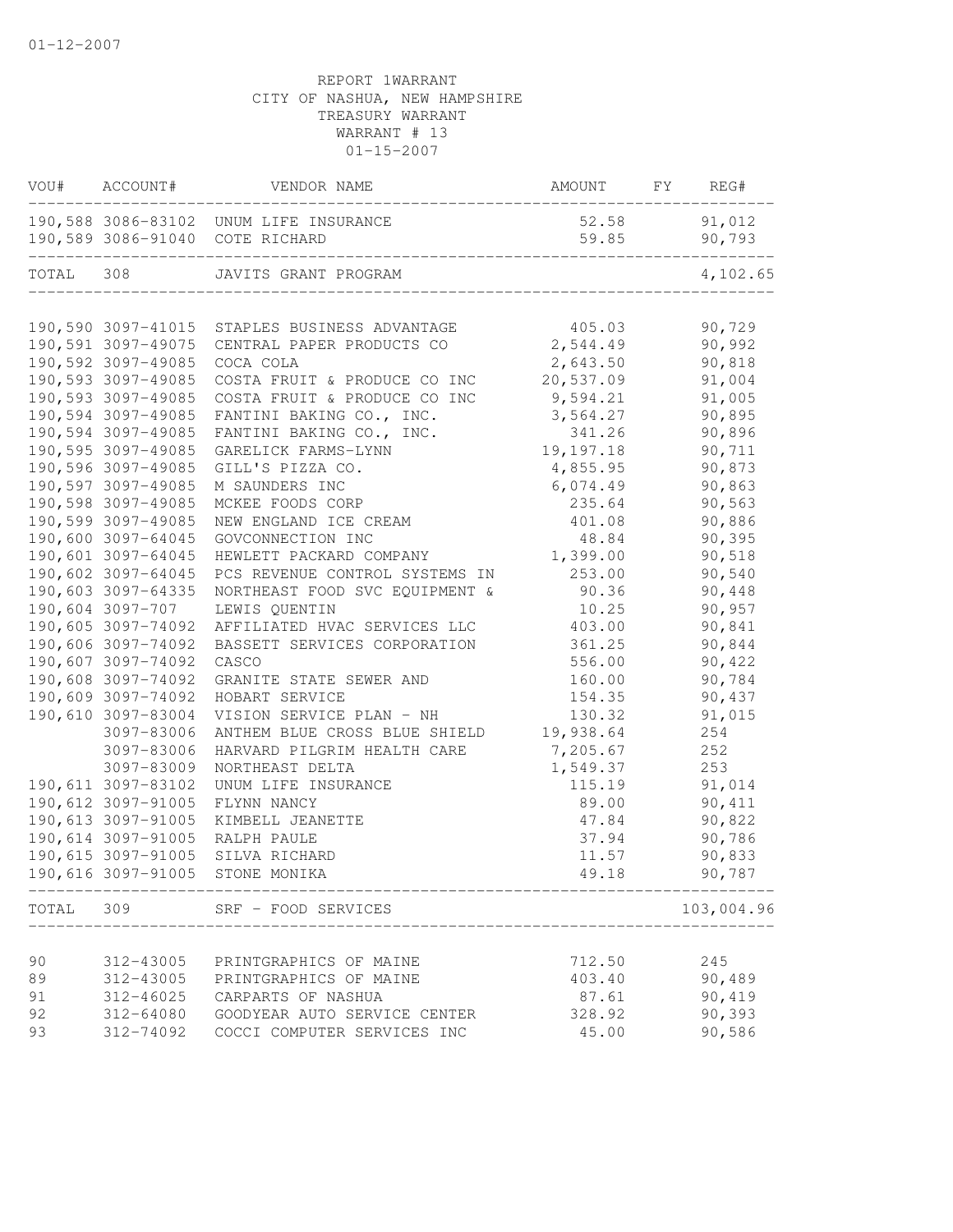|                                                         | VOU# ACCOUNT#                                                                                                                          | VENDOR NAME<br>____________                                                                                                                                                                                 | AMOUNT FY REG#                                                                         |                                                                                        |
|---------------------------------------------------------|----------------------------------------------------------------------------------------------------------------------------------------|-------------------------------------------------------------------------------------------------------------------------------------------------------------------------------------------------------------|----------------------------------------------------------------------------------------|----------------------------------------------------------------------------------------|
| TOTAL 312                                               |                                                                                                                                        | SRF - FINANCIAL SERVICES                                                                                                                                                                                    |                                                                                        | 1,577.43                                                                               |
|                                                         |                                                                                                                                        | 3245-53101 TELEGRAPH PUBLISHING COMPANY<br>3245-53101 UNION LEADER CORPORATION                                                                                                                              | 161.73                                                                                 | 370.00 90,989<br>91,081                                                                |
| TOTAL                                                   | 324                                                                                                                                    | YOUTH SAFE HAVEN-PAL                                                                                                                                                                                        |                                                                                        | 531.73                                                                                 |
| 96<br>97<br>98<br>99<br>100<br>101<br>102<br>103<br>104 | 331-01430<br>331-01430<br>331-01500<br>331-01500<br>331-01662<br>331-59100<br>331-78007<br>331-78007<br>331-78007                      | DATA RADIO MGMT CO INC<br>NEXTEL COMMUNICATIONS<br>LAW REALTY CO INC<br>RAPID REAL ESTATE LLC<br>THE YOUTH COUNCIL<br>COMCAST<br>DOWNTOWN LINCOLN-MERCURY INC<br>HEFFERAN TIMOTHY<br>ROBBINS AUTO PARTS INC | 45.00<br>236.15<br>400.00<br>1,400.00<br>3,900.00<br>107.00<br>18.75<br>14.76<br>30.29 | 90,845<br>91,101<br>91,125<br>91,108<br>90,432<br>91,118<br>90,487<br>91,016<br>90,626 |
| TOTAL 331                                               |                                                                                                                                        | SRF - POLICE DEPARTMENT                                                                                                                                                                                     |                                                                                        | 6, 151.95                                                                              |
| 105<br>106<br>107<br>TOTAL                              | 332-49025<br>332-64192<br>332                                                                                                          | BARNES & NOBLE INC<br>332-53006 OCCUPATIONAL HEALTH CTRS SOUTH 806.00<br>NEW ENGLAND EQUIPMENT RENTALS 5,950.00<br>SRF - FIRE DEPARTMENT                                                                    | 64.88                                                                                  | 90,390<br>90,558<br>90,606<br>6,820.88                                                 |
|                                                         | 190,617 3357-49075<br>190,618 3357-49075<br>190,619 3357-83004<br>3357-83006<br>3357-83009<br>190,620 3357-83102<br>190,621 3357-91040 | STOKES PUBLISHING CO<br>WILLIAMS DIANE<br>VISION SERVICE PLAN - NH<br>HARVARD PILGRIM HEALTH CARE<br>NORTHEAST DELTA<br>UNUM LIFE INSURANCE<br>RILEY NANCY                                                  | 203.80<br>13.59<br>16.29<br>1,000.79<br>80.23<br>32.09<br>40.59                        | 90,840<br>90,922<br>91,018<br>252<br>253<br>91,017<br>90,789                           |
| TOTAL                                                   | 335                                                                                                                                    | TITLE IB READ 1ST MT PLEASANT                                                                                                                                                                               |                                                                                        | 1,387.38                                                                               |
|                                                         |                                                                                                                                        | 190,622 3387-49050 INDIANA UNIVERSITY<br>190,623 3387-53102 SULLIVAN JEFFREY<br>190,624 3387-53103 YOUTH COUNCIL (THE)                                                                                      | 1,538.25 90,950<br>1,350.00 91,019<br>8,200.00 90,853                                  |                                                                                        |
| TOTAL                                                   | 338                                                                                                                                    | TITLE IV SDF YOUTH COUNCIL                                                                                                                                                                                  |                                                                                        | 11,088.25                                                                              |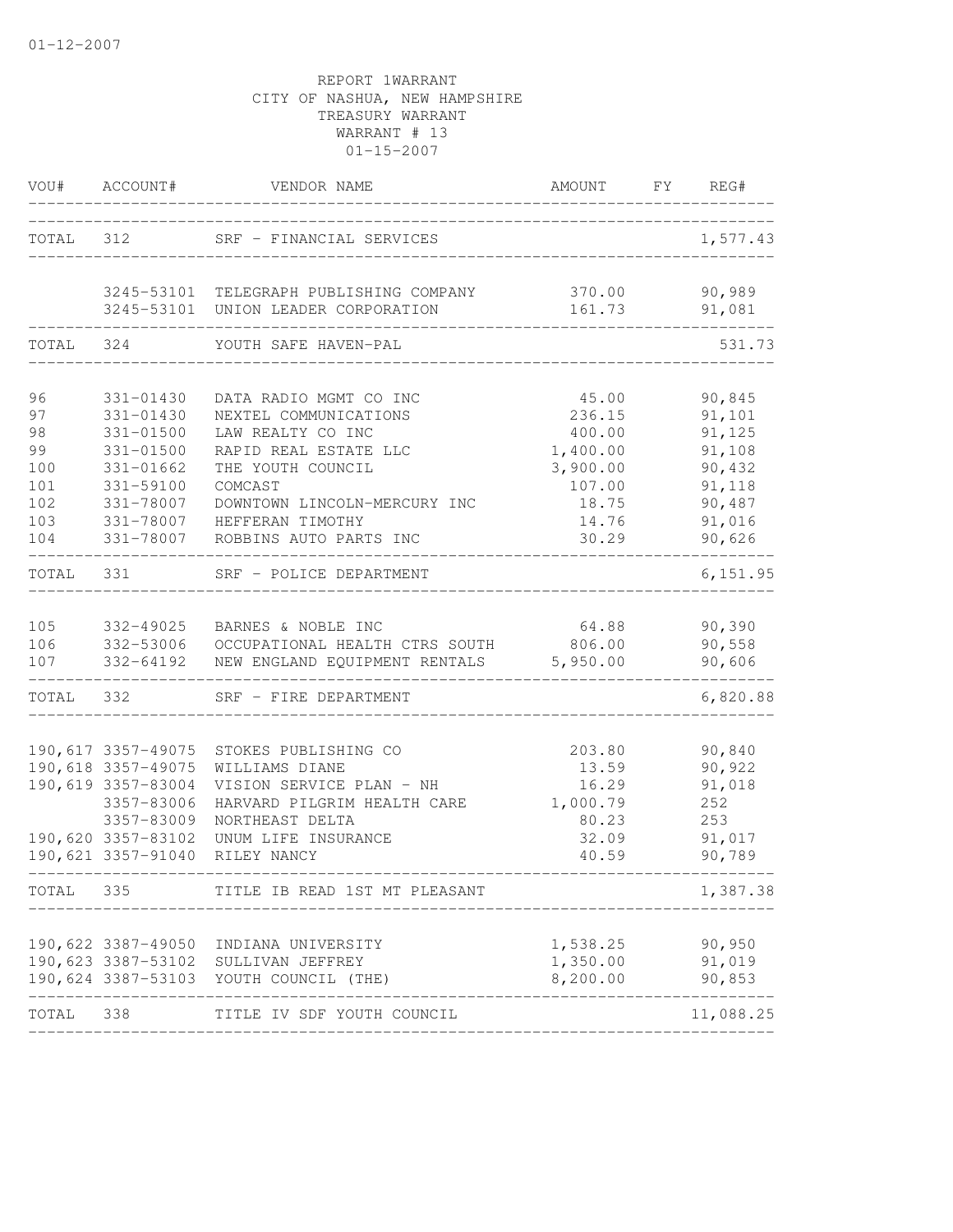| VOU#      | ACCOUNT#                                 | VENDOR NAME                                        | AMOUNT          | FY | REG#             |
|-----------|------------------------------------------|----------------------------------------------------|-----------------|----|------------------|
| 110       | 341-01954                                | FORTIN GAGE LIMITED                                | 46.95           |    | 91,088           |
| 111       | 341-01966                                | COMMUNITY COUNCIL OF NASHUA NH 6,092.53            |                 |    | 90,768           |
| 112       | 341-01966                                | SOUTHERN NEW HAMPSHIRE                             | 8,166.44        |    | 91,114           |
| 113       | 341-31015                                | NEXTEL COMMUNICATIONS                              | 251.05          |    | 91,084           |
| 114       | 341-53025                                | JSI RESEARCH & TRAINING INSTIT                     | 2,088.42        |    | 90,510           |
| 115       | 341-91030                                | NACCHO                                             | 350.00          |    | 91,071           |
| TOTAL 341 |                                          | SRF - COMMUNITY SERVICES                           |                 |    | 16,995.39        |
| 116       | 342-31045                                | NEXTEL COMMUNICATIONS                              | 69.50           |    | 91,084           |
| 117       | 342-47010                                | NH MEDICAL/DENTAL SUPPLY LLC/D                     | 80.40           |    | 90,583           |
| TOTAL 342 |                                          | SRF - PUBLIC HEALTH                                |                 |    | 149.90           |
|           |                                          | 190,625 3437-53109 REGENTS OF UNIVERSITY CALIFORN  | 550.00          |    | 90,940           |
|           |                                          | TOTAL 343 TITLE IV 21ST CENT QUAL.STAFF            |                 |    | 550.00           |
|           |                                          |                                                    |                 |    |                  |
|           | 190,626 3440-31005                       | NEXTEL COMMUNICATIONS                              | 114.57          |    | 91,076           |
|           | 190,627 3440-49075                       | AC MOORE INC                                       | 232.54          |    | 90,851           |
|           | 190,628 3440-49075                       | ALMEIDA SUSAN                                      | 78.58           |    | 90,848           |
|           | 190,629 3440-49075                       | CAREY SARAH                                        | 58.33           |    | 90,889           |
|           | 190,630 3440-49075                       | GARELICK FARMS-LYNN                                | 197.82          |    | 90,711           |
|           | 190,630 3440-49075<br>190,631 3440-49075 | GARELICK FARMS-LYNN                                | 148.37          |    | 90,712<br>90,813 |
|           |                                          | HOME DEPOT CREDIT SERVICES                         | 29.39           |    |                  |
|           | 190,632 3440-49075                       | JACK'S PIZZA                                       | 154.00          |    | 90,754           |
|           | 190,633 3440-49075                       | MARKET BASKET                                      | 295.35          |    | 90,602           |
|           | 190,635 3440-49075                       | 190,634 3440-49075 SAM'S CLUB<br>WALMART COMMUNITY | 513.12<br>69.43 |    | 91,152<br>90,773 |
| TOTAL 344 |                                          | AFTER SCHOOL PROGRAM                               |                 |    | 1,891.50         |
|           |                                          |                                                    |                 |    |                  |
|           |                                          | 190,636 3447-31050 NEXTEL COMMUNICATIONS           | 318.42          |    | 91,076           |
|           |                                          | 190,637 3447-53103 NASHUA YMCA                     | 700.00          |    | 90,497           |
|           |                                          | 190,638 3447-55020 FIRST STUDENT INC               | 61.71           |    | 90,832           |
|           |                                          | 3447-83006 ANTHEM BLUE CROSS BLUE SHIELD 1,358.73  |                 |    | 254              |
|           |                                          | 3447-83009 NORTHEAST DELTA                         | 42.67           |    | 253              |
|           |                                          | 190,639 3447-91040 CEPAITIS JOHN                   | 152.02          |    | 90,796           |
| TOTAL 344 |                                          | TITLE IV SDF 21ST CENTURY                          |                 |    | 2,633.55         |
|           |                                          | 3507-83006 ANTHEM BLUE CROSS BLUE SHIELD 6,542.81  |                 |    | 254              |
|           |                                          | 3507-83006 HARVARD PILGRIM HEALTH CARE             | 1,851.45        |    | 252              |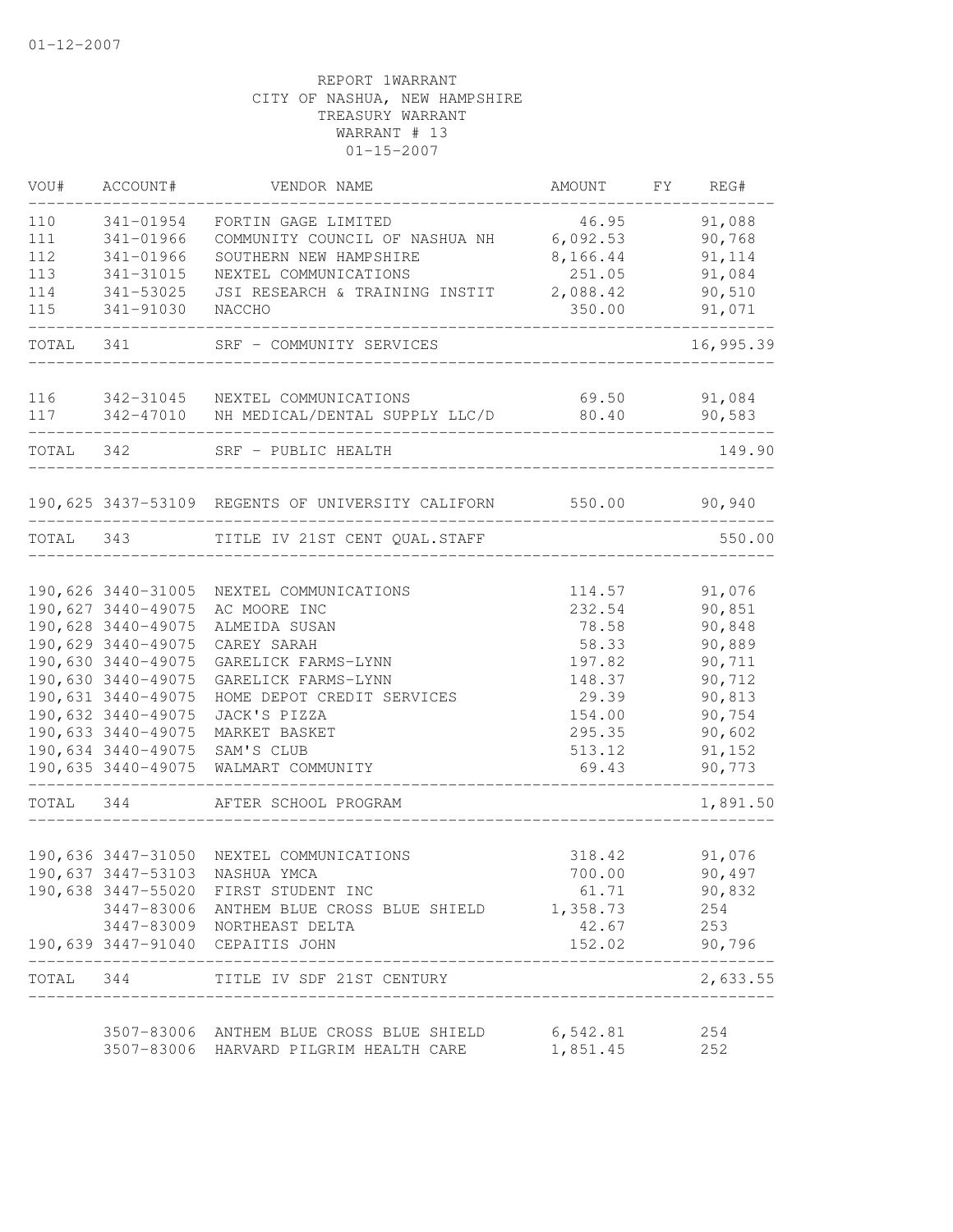|           | VOU# ACCOUNT#                  | VENDOR NAME                                                        | AMOUNT FY REG#                |           |
|-----------|--------------------------------|--------------------------------------------------------------------|-------------------------------|-----------|
|           |                                | 190,640 3507-91040 BUREAU OF EDUCATION & RESEARCH 700.00 90,874    |                               |           |
|           |                                | 190,641 3507-91040 CARLTON CECILE                                  | 115.60                        | 90,797    |
|           |                                | 3507-91040 CITIZENS BANK                                           | $-156.30$                     | 244       |
|           | ------------------------------ | 190,642 3507-91040 DROLET KATHLEEN                                 | 79.35                         | 90,810    |
| TOTAL 350 |                                | TITLE 11A TEACHER QUALITY                                          | _____________________________ | 9,132.91  |
|           |                                |                                                                    |                               |           |
|           |                                | 190,643 3516-64045 GOVCONNECTION INC                               | 224.55                        | 90, 395   |
|           | 190,644 3516-64045             | SYSTEMS PLUS COMPUTERS INC                                         | 528.00                        | 90,937    |
|           | 190,645 3516-83004             | VISION SERVICE PLAN - NH<br>ANTHEM BLUE CROSS BLUE SHIELD 1,006.50 | 16.29                         | 91,021    |
|           | 3516-83006                     |                                                                    |                               | 254       |
|           | 3516-83009                     | NORTHEAST DELTA                                                    | 80.23                         | 253       |
|           |                                | 190,646 3516-83102 UNUM LIFE INSURANCE                             | 20.77                         | 91,020    |
| TOTAL 351 |                                | TITLE IID ENHANCE ED THRU TECH                                     |                               | 1,876.34  |
|           |                                |                                                                    |                               |           |
| 125       | 352-59050                      | ANDRUSKEVICH GREGORY                                               | 240.00                        | 90,901    |
| 126       | 352-59050                      | ARMSTRONG LONNIE                                                   | 40.00                         | 90,685    |
| 127       | 352-59050                      | BROWN ALAN D                                                       | 180.00                        | 90,718    |
| 128       | 352-59050                      | DESMOND BOB                                                        | 100.00                        | 90,502    |
| 129       | 352-59050                      | <b>JACKSON BRIAN</b>                                               | 150.00                        | 90,927    |
| 130       | 352-59050                      | LEBLANC DAVID                                                      | 176.00                        | 90,503    |
| 131       | 352-59050                      | RODON BEN                                                          | 176.00                        | 90,684    |
| 132       | 352-59050                      | RUSH JOSEPH                                                        | 300.00                        | 90,582    |
| 133       | 352-59050                      | SAIA FRANK                                                         | 240.00                        | 90,474    |
| 134       | 352-59050                      | STUMPF THOMAS                                                      | 175.00                        | 90,515    |
| 135       | 352-59050                      | THOMAS ANTWAN                                                      | 275.00                        | 90,574    |
| 136       | 352-59050                      | TOROSIAN GEORGE                                                    | 88.00                         | 90,616    |
|           | 137 352-59050                  | ZAPENAS BRAD                                                       | 180.00                        | 90,682    |
| TOTAL 352 |                                | SRF - PARKS AND RECREATION                                         |                               | 2,320.00  |
|           |                                |                                                                    |                               |           |
|           |                                | 190,647 3557-49075 HARCOURT ASSESSMENT, INC                        | 998.40 90,875                 |           |
|           |                                | 190,648 3557-83004 VISION SERVICE PLAN - NH                        | 16.29                         | 91,023    |
|           |                                | 3557-83006 HARVARD PILGRIM HEALTH CARE                             | 1,000.79                      | 252       |
|           |                                | 3557-83009 NORTHEAST DELTA                                         | 80.23                         | 253       |
|           |                                | 190,649 3557-83102 UNUM LIFE INSURANCE                             | 32.09                         | 91,022    |
|           |                                | 190,650 3557-91040 MCCARTHY JILL                                   | 16.63                         | 90,938    |
| TOTAL     | 355                            | TITLE IB READING 1ST FES                                           |                               | 2, 144.43 |
|           |                                | 190,651 3658-49050 COCA-COLA BOTTLING CO OF NE (T                  | $-111.45$                     | 90,872    |
|           |                                |                                                                    |                               |           |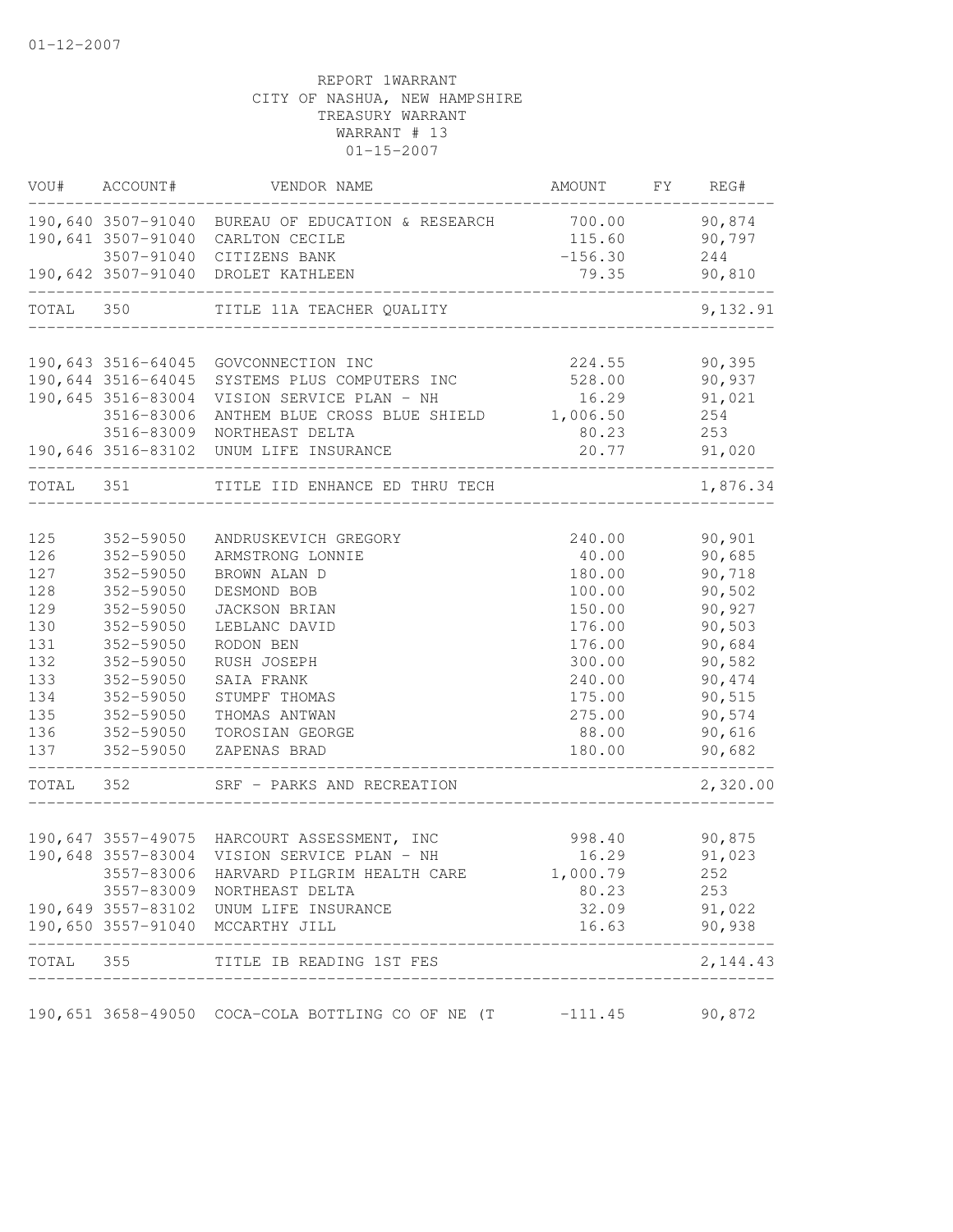|     |           | VOU# ACCOUNT# VENDOR NAME AMOUNT FY REGENERS:                | AMOUNT FY REG# |           |
|-----|-----------|--------------------------------------------------------------|----------------|-----------|
|     |           | TOTAL 365 SOUTH STUDENT SHOP                                 |                | $-111.45$ |
|     |           | 140 373-53075 NASHUA REGIONAL PLANNING COMMI 2,497.50 90,999 |                |           |
|     | TOTAL 373 | SRF - ECONOMIC DEVELOPMENT                                   |                | 2,497.50  |
| 141 | 374-07090 | NASHUA SOUP KITCHEN & SHELTER 4,727.27                       |                | 90,548    |
| 142 | 374-07120 | NASHUA AREA HEALTH CENTER                                    | 2,681.81       | 90,765    |
| 143 | 374-07143 | HDB/CRAM & FERGUSON INC                                      | 2, 217.50      | 90,529    |
| 144 | 374-07145 | NEIGHBORHOOD HOUSING SERVICES 4,545.45                       |                | 90,627    |
| 144 | 374-07188 | NEIGHBORHOOD HOUSING SERVICES 2,369.64                       |                | 90,627    |
| 145 | 374-07220 | GREATER NASHUA COUNCIL ON ALCO 1,585.45                      |                | 90,504    |
| 146 | 374-07261 | NH LEGAL ASSISTANCE                                          | 472.23         | 90,568    |
| 147 | 374-07263 | NEIGHBORHOOD HOUSING SVC OF GR                               | 11,565.00      | 91,025    |
| 147 | 374-07269 | NEIGHBORHOOD HOUSING SVC OF GR                               | 203, 993.65    | 91,025    |
| 148 | 374-07340 | NEXTEL COMMUNICATIONS                                        | 28.90          | 91,084    |
| 149 | 374-07340 | TELEGRAPH PUBLISHING COMPANY                                 | 214.20         | 90,989    |
| 150 | 374-07550 | BOYS & GIRLS CLUB OF GREATER N                               | 35,000.00      | 91,024    |
| 151 | 374-09031 | TRANSIT MANAGEMENT OF NASHUA                                 | 342.53         | 246       |
| 152 | 374-09031 | TRANSIT MANAGEMENT OF NASHUA                                 | 154.01         | 257       |
| 153 | 374-09043 | P & L LANDSCAPING LLC                                        | 2,250.00       | 90,629    |
| 154 | 374-09054 | VERMONT TRANSIT CO INC                                       | 241.67         | 91,144    |
| 155 | 374-09061 | ARAMARK UNIFORM SERVICES                                     | 92.64          | 90,526    |
| 156 | 374-09061 | KINNEY TOWING & TRANSPORTATION                               | 637.50         | 90,607    |
| 157 | 374-09061 | P M MACKAY PLUMBING                                          | 279.94         | 90,654    |
| 158 | 374-09071 | SHATTUCK MALONE OIL CO                                       | 5,379.01       | 91,072    |
| 159 | 374-09081 | MICHELIN NORTH AMERICA INC                                   | 2, 145.61      | 90,440    |
| 160 | 374-09091 | CUMMINS NORTHEAST INC                                        | 250.00         | 90,756    |
| 161 | 374-09091 | DELL MARKETING LP                                            | 500.00         | 90,513    |
| 162 | 374-09091 | GILLIG CORP                                                  | 633.52         | 90,717    |
| 163 | 374-09091 | NOMAC TOOLS LLC                                              | 150.00         | 90,655    |
| 164 | 374-09091 | RYDER FLEET PRODUCTS.COM INC                                 | 7.32           | 90,744    |
| 165 | 374-09091 | STAPLES BUSINESS ADVANTAGE                                   | 248.67         | 90,771    |
| 166 | 374-09091 | SUBURBAN AUTO & TRUCK PARTS IN 1,793.54                      |                | 90,983    |
| 167 | 374-09114 | KEYSPAN ENERGY DELIVERY                                      | 104.66         | 91,096    |
| 168 | 374-09133 | NEXTEL COMMUNICATIONS                                        | 139.78         | 91,084    |
| 169 | 374-09201 | TRANSIT MANAGEMENT OF NASHUA                                 | 15,983.84      | 246       |
| 170 | 374-09201 | TRANSIT MANAGEMENT OF NASHUA                                 | 16,450.47      | 257       |
| 171 | 374-09208 | TRANSIT MANAGEMENT OF NASHUA                                 | 587.10         | 246       |
| 172 | 374-09208 | TRANSIT MANAGEMENT OF NASHUA                                 | 587.10         | 257       |
| 173 | 374-09211 | AFSCME COUNCIL 93                                            | 1,536.75       | 91,121    |
| 174 | 374-09211 | ASSURANT EMPLOYEE BENEFITS                                   | 774.95         | 91,124    |
| 175 | 374-09211 | HARVARD PILGRIM HEALTH CARE                                  | 15,651.76      | 91,122    |
| 176 | 374-09211 | PRUDENTIAL INSURANCE                                         | 1,015.52       | 91,106    |
| 177 | 374-09211 | TRANSIT MANAGEMENT OF NASHUA                                 | 1,587.69       | 246       |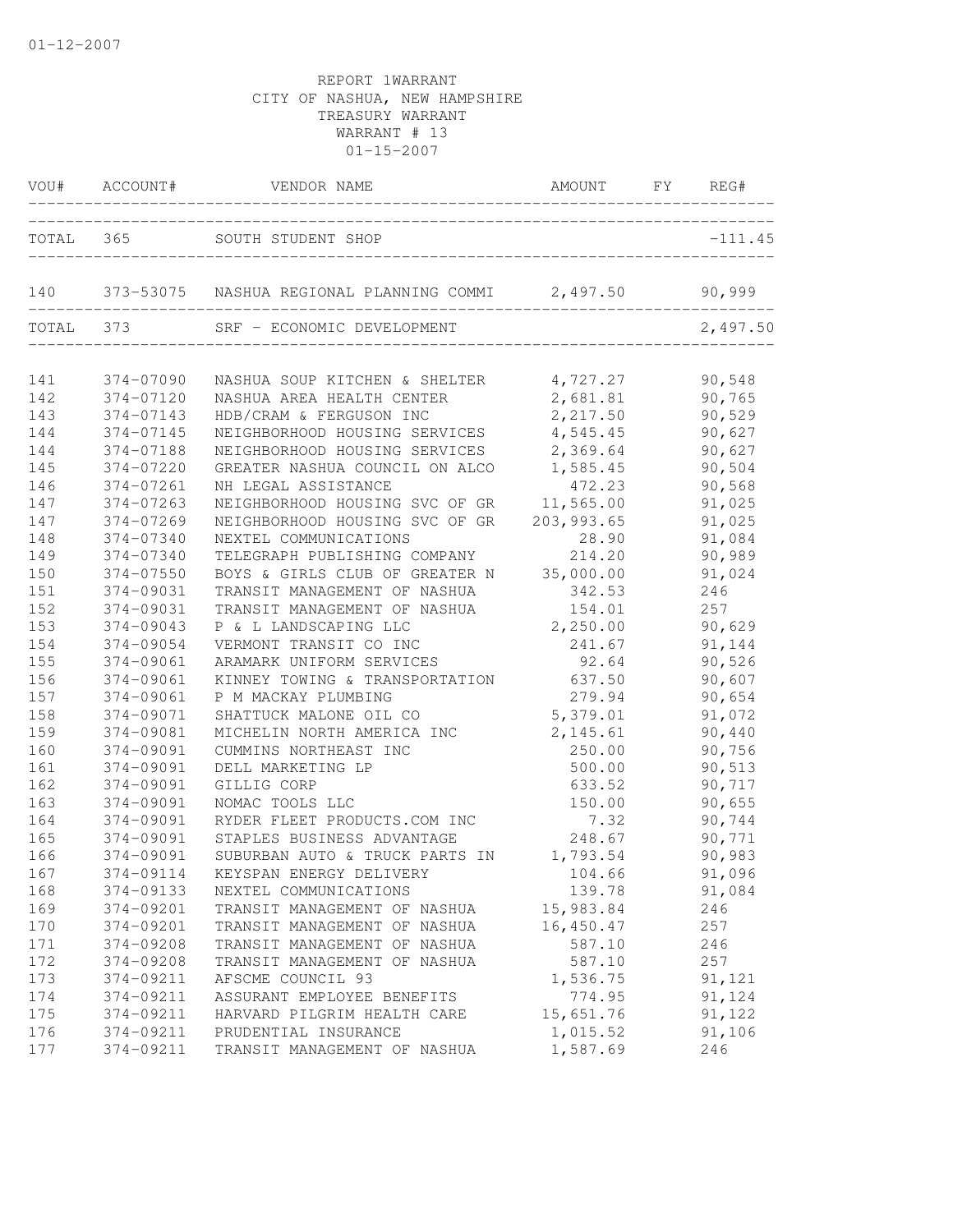| VOU#      | ACCOUNT#           | VENDOR NAME                                 | AMOUNT   | FY | REG#        |
|-----------|--------------------|---------------------------------------------|----------|----|-------------|
| 178       | 374-09211          | TRANSIT MANAGEMENT OF NASHUA                | 1,629.28 |    | 257         |
| 179       | 374-09211          | VISION SERVICE PLAN                         | 76.07    |    | 91,123      |
| 180       | 374-09214          | PRUDENTIAL INSURANCE                        | 38.59    |    | 91,106      |
| 181       | 374-09214          | TRANSIT MANAGEMENT OF NASHUA                | 51.11    |    | 246         |
| 182       | 374-09214          | TRANSIT MANAGEMENT OF NASHUA                | 51.28    |    | 257         |
| 183       | 374-09230          | CITIZENS BANK                               | 289.70   |    | 244         |
| 184       | 374-09251          | TELEGRAPH PUBLISHING COMPANY                | 205.00   |    | 90,989      |
| 185       | 374-09261          | ARAMARK UNIFORM SERVICES                    | 202.63   |    | 90,526      |
| 186       | 374-09261          | UNITED PARCEL SERVICE                       | 19.72    |    | 91,146      |
| 187       | 374-53095          | CUOCO & CORMIER ENGINEERING AS              | 634.90   |    | 90,726      |
| TOTAL     | 374                | SRF - URBAN PROGRAMS                        |          |    | 342, 124.96 |
| 188       |                    |                                             | 2,160.00 |    | 90,547      |
| 189       | 375-59100          | 375-45050 BAKER & TAYLOR INC<br>LYON HAROLD | 200.00   |    | 91,026      |
|           |                    |                                             |          |    |             |
| TOTAL 375 |                    | SRF - PUBLIC LIBRARIES                      |          |    | 2,360.00    |
|           |                    |                                             |          |    |             |
|           |                    | 190,652 3767-42010 PETTY CASH               | 22.63    |    | 91,029      |
|           | 190,652 3767-43005 | PETTY CASH                                  | 3.18     |    | 91,029      |
|           | 190,653 3767-49035 | HAMPTON-BROWN COMPANY                       | 61.33    |    | 90,798      |
|           | 190,654 3767-49035 | SCHOLASTIC INCORPORATED                     | 70.80    |    | 90,993      |
|           | 190,655 3767-49050 | CAMERALAND LLC                              | 122.78   |    | 90,482      |
|           | 190,656 3767-49050 | LINGUISYSTEMS INC                           | 65.90    |    | 90,815      |
|           | 190,657 3767-49050 | MCINTIRE BUSINESS PRODUCTS INC              | 124.10   |    | 91,002      |
|           | 190,658 3767-49050 | PEARSON EDUCATION                           | 546.99   |    | 90,866      |
|           | 190,659 3767-49050 | PELLETIER VIVIAN                            | 265.39   |    | 90,790      |
|           | 190,660 3767-49050 | PETTY CASH                                  | 119.88   |    | 91,029      |
|           | 190,661 3767-49050 | SCHOOL SPECIALTY                            | 416.02   |    | 90,817      |
|           | 190,662 3767-49075 | HAWTHORNE                                   | 291.50   |    | 91,003      |
|           | 190,663 3767-53101 | CROWDER LUCIE L                             | 123.06   |    | 90,776      |
|           | 190,664 3767-53101 | SHEA DENISE C                               | 225.00   |    | 90,939      |
|           | 190,665 3767-56020 | FIRST CHURCH                                | 3,103.00 |    | 90,501      |
|           | 190,666 3767-83004 | VISION SERVICE PLAN - NH                    | 16.29    |    | 91,028      |
|           | 3767-83006         | ANTHEM BLUE CROSS BLUE SHIELD               | 3,351.49 |    | 254         |
|           | 3767-83009         | NORTHEAST DELTA                             | 208.15   |    | 253         |
|           |                    | 190,667 3767-83102 UNUM LIFE INSURANCE      | 22.73    |    | 91,027      |
| TOTAL     | 376                | TITLE I ESEA                                |          |    | 9,160.22    |
|           |                    | 190,668 3777-53102 COHEN ALLEN              | 3,800.00 |    | 90,934      |
| TOTAL     | 377                | TITLE III ENHANCE ENG LANGUAGE              |          |    | 3,800.00    |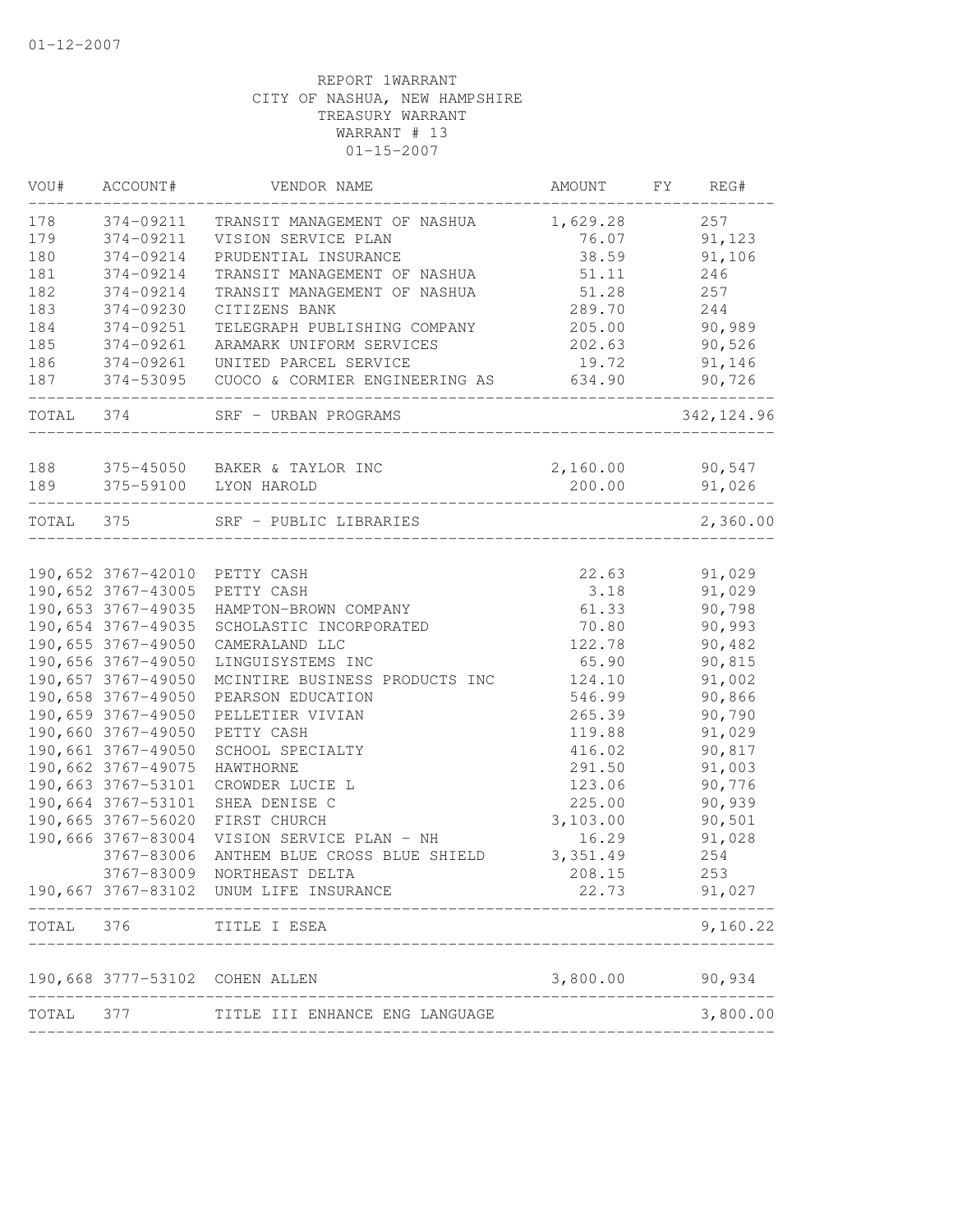| VOU#      | ACCOUNT#                                                                                                                                                                           | VENDOR NAME                                                                                                                                                                                                                                                                                                                                                     | AMOUNT                                                                                                                       | FY REG#                                                                                                        |
|-----------|------------------------------------------------------------------------------------------------------------------------------------------------------------------------------------|-----------------------------------------------------------------------------------------------------------------------------------------------------------------------------------------------------------------------------------------------------------------------------------------------------------------------------------------------------------------|------------------------------------------------------------------------------------------------------------------------------|----------------------------------------------------------------------------------------------------------------|
|           |                                                                                                                                                                                    | 3887-53109 CITIZENS BANK<br>3887-83006 ANTHEM BLUE CROSS BLUE SHIELD<br>3887-83009 NORTHEAST DELTA                                                                                                                                                                                                                                                              | 524.61<br>50.75<br>6.73                                                                                                      | 244<br>254<br>253                                                                                              |
| TOTAL     | 388                                                                                                                                                                                | TITLE V INNOVATIVE PROGRAMS                                                                                                                                                                                                                                                                                                                                     |                                                                                                                              | 582.09                                                                                                         |
|           |                                                                                                                                                                                    |                                                                                                                                                                                                                                                                                                                                                                 |                                                                                                                              |                                                                                                                |
|           | 190,669 3907-53102 NOCTI                                                                                                                                                           | 190,670 3907-55035 FIRST STUDENT INC<br>190,671 3907-64045 HEWLETT PACKARD COMPANY<br>190,672 3907-95005 CONTOOCOOK VALLEY SCHOOL DISTR                                                                                                                                                                                                                         | 2,641.84<br>356.51<br>7,422.03<br>10, 411.51                                                                                 | 90,951<br>90,832<br>90,518<br>90,888                                                                           |
| TOTAL     | 390                                                                                                                                                                                | VOC ED SECONDARY PERKINS                                                                                                                                                                                                                                                                                                                                        |                                                                                                                              | 20,831.89                                                                                                      |
|           | 190,673 3927-49050<br>190,674 3927-49050<br>190,675 3927-49050<br>190,676 3927-49050                                                                                               | COCA-COLA BOTTLING CO OF NE (T<br>LAKES REGION LINEN INC<br>NORTHCENTER FOODSERVICE<br>NORTHEAST FOOD SVC EQUIPMENT &<br>190,677 3927-53100 D A BUCCI & SONS INC                                                                                                                                                                                                | 254.30<br>162.60<br>483.95<br>56.03<br>25.00                                                                                 | 90,872<br>90,864<br>90,842<br>90,448<br>90,441                                                                 |
| TOTAL 392 |                                                                                                                                                                                    | CULINARY ARTS                                                                                                                                                                                                                                                                                                                                                   |                                                                                                                              | 981.88                                                                                                         |
|           | 190,679 3937-49050<br>190,680 3937-83004<br>3937-83006<br>3937-83009<br>190,681 3937-83102                                                                                         | 190,678 3937-49050 MARKET BASKET<br>WALMART COMMUNITY<br>VISION SERVICE PLAN - NH<br>ANTHEM BLUE CROSS BLUE SHIELD<br>NORTHEAST DELTA<br>UNUM LIFE INSURANCE                                                                                                                                                                                                    | 22.26<br>48.79<br>16.29<br>1,358.73<br>134.65<br>9.12                                                                        | 90,602<br>90,773<br>91,031<br>254<br>253<br>91,030                                                             |
| TOTAL     | 393                                                                                                                                                                                | DAY CARE                                                                                                                                                                                                                                                                                                                                                        |                                                                                                                              | 1,589.84                                                                                                       |
|           | 190,684 3957-49050<br>190,686 3957-53103<br>190,687 3957-53109<br>190,688 3957-53109<br>190,689 3957-53109<br>190,690 3957-53109<br>190,691 3957-53109<br>3957-83006<br>3957-83006 | 190,682 3957-49050 ARCARO JANICE<br>190,683 3957-49050 LIMA ALFONSO<br>PHONAK, INC<br>190,685 3957-53103 BOLICK TERESA DBA BOLICK TERES<br>CARROLL CENTER FOR THE BLIND (<br>CLARK CASSANDRA R<br>GREER JENNIFER<br>LEBLANC AMY-JEAN CI, EIPA<br>MIND MATTERS<br>PSYCHIATRIC EDUCATION SERVICES<br>ANTHEM BLUE CROSS BLUE SHIELD<br>HARVARD PILGRIM HEALTH CARE | 126.29<br>150.00<br>153.99<br>200.00<br>1,094.80<br>373.68<br>1,712.50<br>121.02<br>750.00<br>66.00<br>24,749.48<br>6,054.75 | 90,802<br>90,958<br>90,869<br>90,782<br>90,885<br>90,955<br>90,903<br>90,954<br>90,959<br>90,850<br>254<br>252 |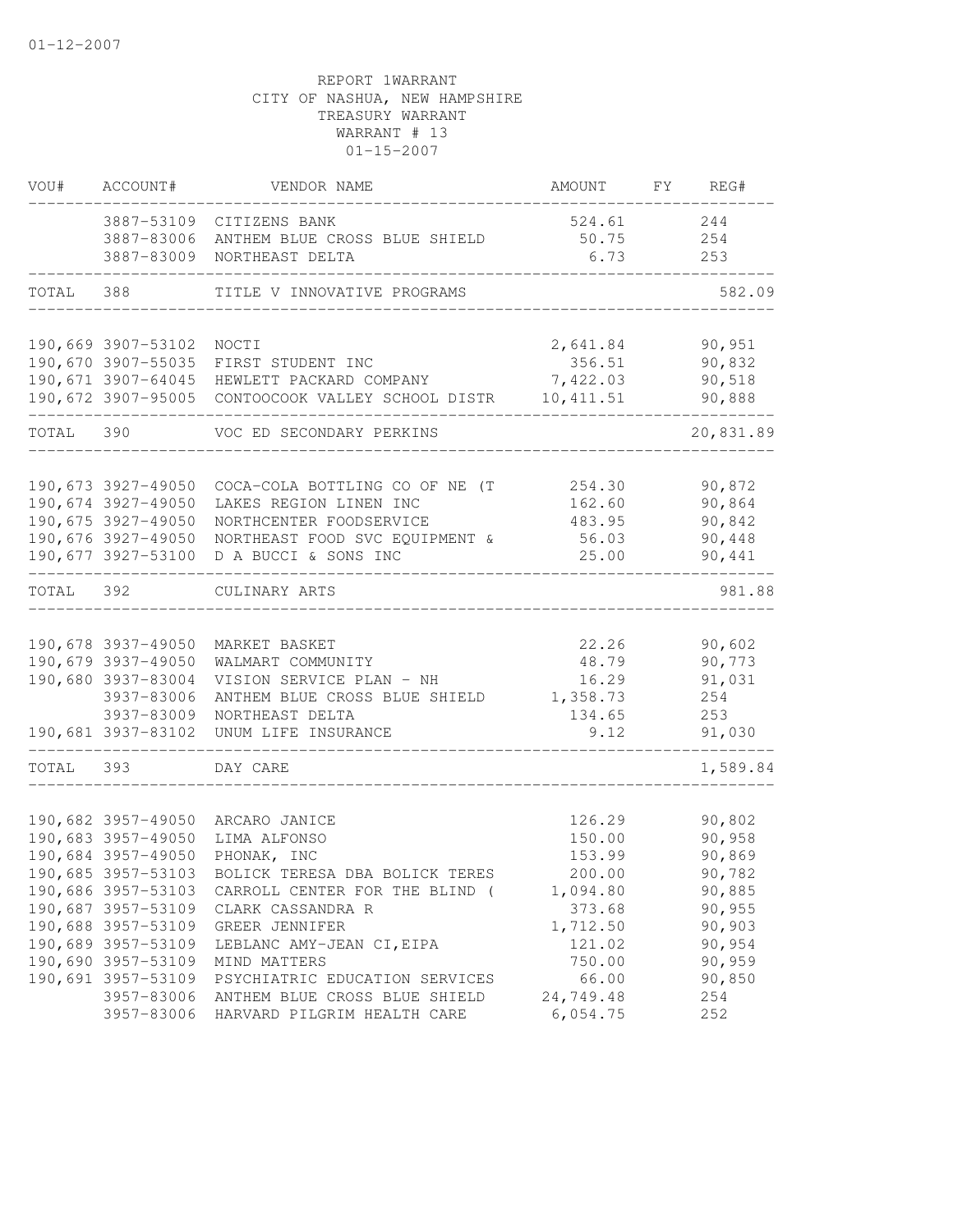| VOU#  | ACCOUNT# | VENDOR NAME                                                                   | AMOUNT FY        | REG#          |
|-------|----------|-------------------------------------------------------------------------------|------------------|---------------|
| TOTAL | 395      | IDEA BASIC SPEC ED                                                            |                  | 35,552.51     |
|       |          | 190,692 3967-49050 CURRICULUM ASSOCIATES, INC                                 | 4,607.64         | 90,820        |
| TOTAL |          | 396     IDEA PRESCHOOL SPEC ED                                                |                  | 4,607.64      |
|       |          | 190,693 3977-53101 SUNBERG ROBERT<br>3977-83006 ANTHEM BLUE CROSS BLUE SHIELD | 881.32<br>862.09 | 90,861<br>254 |
| TOTAL | 397      | SPECIAL ED LOCAL                                                              |                  | 1,743.41      |

01-12-2007

| VOU# | ACCOUNT#                   | VENDOR NAME                                                                | AMOUNT FY REG#    |                  |
|------|----------------------------|----------------------------------------------------------------------------|-------------------|------------------|
| 201  | 412-180                    | 200 412-180 EGON ZIMMERMANN SPORT<br>IODICE ALFRED JR                      | 232.00<br>371.00  | 90,690<br>90,688 |
|      | 202 412-180<br>203 412-180 | NASDAHL CHRISTINE J<br>PERRY REBECCA                                       | 7.00<br>82.00     | 90,689<br>90,691 |
|      |                            | TOTAL 412-18 FINANCIAL SERVICES<br>AUTO PERMITS                            |                   | 692.00           |
|      |                            | 204 413-203 TREASURER STATE OF NH                                          | 1,824.00 91,109   |                  |
|      |                            | TOTAL 413-20 CITY CLERK'S OFFICE<br>MARRIAGE LICENSES                      |                   | 1,824.00         |
|      |                            | 204 413-303 TREASURER STATE OF NH<br>------------------------------------- | 8, 314.00 91, 109 |                  |
|      |                            | TOTAL 413-30 CITY CLERK'S OFFICE<br>CERTIFIED COPIES                       |                   | 8,314.00         |
|      |                            | 205 431-314 RAVGIALA CAROL A                                               | 19.43 91,032      |                  |
|      |                            | TOTAL 431-31 POLICE DEPARTMENT<br>SALE OF PHOTOCOPIES                      |                   | 19.43            |
|      |                            | 206 457-345 DUMONT MARGUERITE                                              |                   | 20.00 91,033     |
|      |                            | TOTAL 457-34 PARKING LOTS                                                  |                   | 20.00            |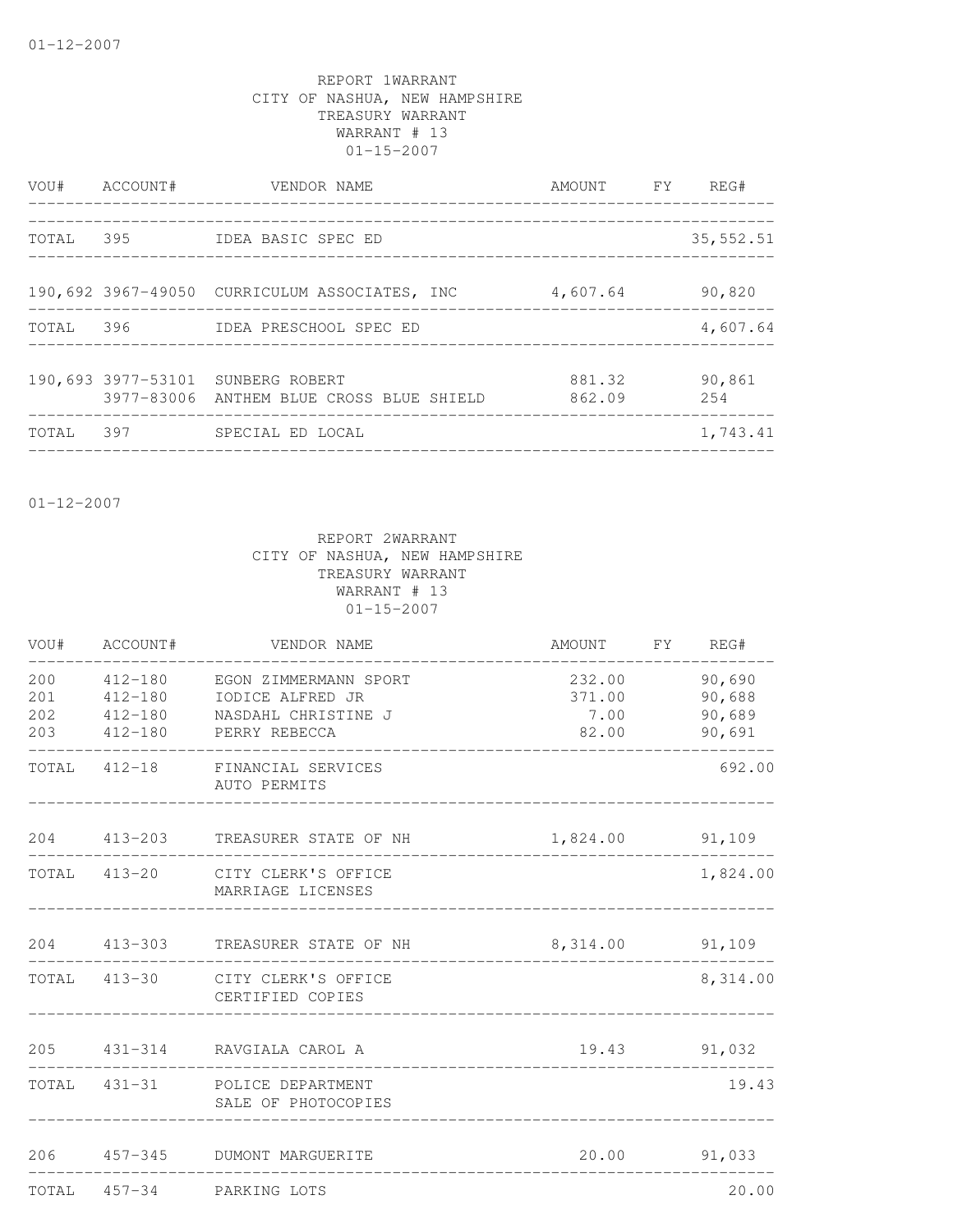01-12-2007

### REPORT 3WARRANT CITY OF NASHUA, NEW HAMPSHIRE TREASURY WARRANT WARRANT # 13 01-15-2007

--------------------------------------------------------------------------------

| VOU#       | ACCOUNT#               | VENDOR NAME                                   | AMOUNT           | FΥ | REG#           |
|------------|------------------------|-----------------------------------------------|------------------|----|----------------|
| 207        | 502-49025              | LEXIS NEXIS MATTHEW BENDER                    | 56.40            |    | 91,094         |
| 208        | 502-49025              | MATTHEW BENDER & CO INC                       | 55.90            |    | 91,145         |
| 209        | 502-41015              | STAPLES BUSINESS ADVANTAGE                    | 224.65           |    | 90,771         |
| TOTAL      | 502                    | LEGAL DEPARTMENT                              |                  |    | 336.95         |
| 210        | 503-41015              | STATE OF NH                                   | 75.00            |    | 91,133         |
| TOTAL      | 503                    | BOARD OF ALDERMEN                             |                  |    | 75.00          |
| 211        | 505-81058              | <b>BRIDGES</b>                                | 7,500.00         |    | 90,553         |
| 212        | 505-81054              | GREAT AMERICAN DOWNTOWN                       | 7,500.00         |    | 90,500         |
| 213        | 505-81022              | GREATER NASHUA DENTAL CONNECTI                | 7,250.00         |    | 90,758         |
| 214        | 505-81118              | HILLSBOROUGH COUNTY SOUTH ADVO                | 750.00           |    | 90,625         |
| 215        | 505-81024              | HOME HEALTH & HOSPICE CARE                    | 10,000.00        |    | 90,532         |
| 216        | 505-81039              | HUMANE SOCIETY OF NEW ENGLAND                 | 7,016.67         |    | 90,539         |
| 217        | 505-81110              | NASHUA SOUP KITCHEN & SHELTER                 | 5, 315.25        |    | 90,548         |
| 218        | 505-81078              | ST JOSEPH COMMUNITY SERVICES I                | 1,738.80         |    | 90,984         |
| 219        | 505-81068              | THE YOUTH COUNCIL                             | 7,250.00         |    | 90,432         |
| TOTAL      | 505                    | CIVIC & COMM. ACTIVITIES                      |                  |    | 54,320.72      |
|            |                        |                                               |                  |    |                |
| 220        | 506-31005              | CAPTARIS - TUCSON                             | 1,795.00         |    | 91,099         |
| 221        | 506-31005              | LOVERING SUE                                  | 37.95            |    | 91,034         |
| 222        | 506-31005              | PAETEC COMMUNICATIONS INC                     | 600.00           |    | 91,077         |
| 223        | 506-31005              | VERIZON                                       | 540.56           |    | 91,104         |
| TOTAL      | 506                    | TELECOMMUNICATIONS                            |                  |    | 2,973.51       |
|            |                        |                                               |                  |    |                |
| 224        | 511-31050              | NEXTEL COMMUNICATIONS                         | 14.45            |    | 91,084         |
| 225        | 511-41015              | STAPLES BUSINESS ADVANTAGE                    | 58.05            |    | 90,771         |
| TOTAL      | 511                    | ADMINISTRATIVE SERVICES                       |                  |    | 72.50          |
|            |                        |                                               |                  |    |                |
| 226        | 512-59095              | ANACOMP INC                                   | 420.99           |    | 90,455         |
| 227        | 512-72060              | COCCI COMPUTER SERVICES INC                   | 45.00            |    | 90,586         |
| 228        | 512-94010              | FRED PRYOR SEMINARS                           | 212.40           |    | 91, 111        |
| 228        | 512-95010              | FRED PRYOR SEMINARS<br>PRINTGRAPHICS OF MAINE | 212.40           |    | 91, 111<br>245 |
| 229<br>230 | 512-43005<br>512-59182 | PRINTGRAPHICS OF MAINE                        | 712.50<br>403.40 |    | 90,489         |
| 231        | 512-41015              | STAPLES BUSINESS ADVANTAGE                    | 50.16            |    | 90,771         |
| 231        | 512-41055              | STAPLES BUSINESS ADVANTAGE                    | 312.87           |    | 90,771         |
|            |                        |                                               |                  |    |                |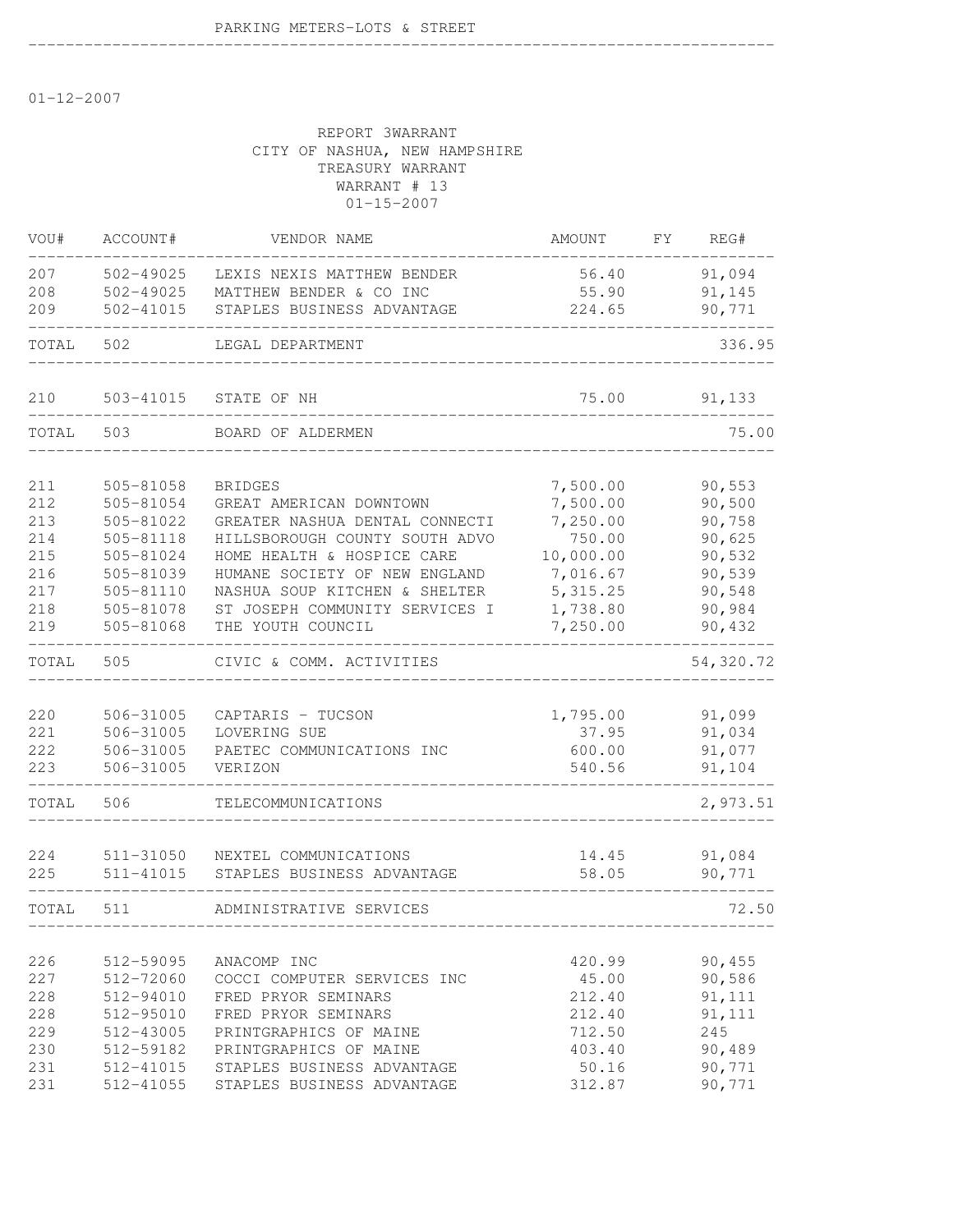| TOTAL 512                                                          |                                                                                                                                | FINANCIAL SERVICES                                                                                                                                                                                                                                                              |                                                                                                 |                                                                                                  |
|--------------------------------------------------------------------|--------------------------------------------------------------------------------------------------------------------------------|---------------------------------------------------------------------------------------------------------------------------------------------------------------------------------------------------------------------------------------------------------------------------------|-------------------------------------------------------------------------------------------------|--------------------------------------------------------------------------------------------------|
|                                                                    |                                                                                                                                |                                                                                                                                                                                                                                                                                 |                                                                                                 | 2,369.72                                                                                         |
| 232                                                                |                                                                                                                                | 513-59100 COMPLIANCE NETWORK OF NE                                                                                                                                                                                                                                              | 585.00                                                                                          | 90,624                                                                                           |
| TOTAL 513                                                          |                                                                                                                                | CITY CLERK'S OFFICE                                                                                                                                                                                                                                                             |                                                                                                 | 585.00                                                                                           |
| 233                                                                |                                                                                                                                | 515-81051 SCHRADER BECKY                                                                                                                                                                                                                                                        | 551.25                                                                                          | 91,035                                                                                           |
| TOTAL 515                                                          |                                                                                                                                | HUMAN RESOURCES                                                                                                                                                                                                                                                                 |                                                                                                 | 551.25                                                                                           |
| 234<br>235<br>236<br>237<br>238<br>239<br>239<br>239<br>240<br>240 | 516-54016<br>516-41015<br>516-66025<br>516-41015<br>516-41015<br>516-54006<br>516-54011<br>516-54016<br>516-54006<br>516-54016 | CLASSIFIED CONNECTION<br>CONWAY OFFICE PRODUCTS LLC<br>GE CAPITAL INC<br>M & N SPORTS LLC<br>STAPLES BUSINESS ADVANTAGE<br>TELEGRAPH PUBLISHING COMPANY<br>TELEGRAPH PUBLISHING COMPANY<br>TELEGRAPH PUBLISHING COMPANY<br>UNION LEADER CORPORATION<br>UNION LEADER CORPORATION | 549.82<br>57.84<br>3,874.93<br>38.85<br>89.14<br>71.40<br>874.65<br>2,297.59<br>52.04<br>938.41 | 90,710<br>90,544<br>90,764<br>90,587<br>90,771<br>90,989<br>90,989<br>90,989<br>91,081<br>91,081 |
| TOTAL                                                              | 516                                                                                                                            | PURCHASING DEPARTMENT                                                                                                                                                                                                                                                           |                                                                                                 | 8,844.67                                                                                         |
| 241<br>242<br>243<br>244<br>245<br>246<br>247<br>248               | 517-75023<br>517-75105<br>517-34015<br>517-75105<br>517-49075<br>517-75903<br>517-31050<br>517-32005                           | B & S LOCKSMITHS INC<br>FIRST ELECTRIC MOTOR SERVICE I<br>KEYSPAN ENERGY DELIVERY<br>M & M ELECTRICAL SUPPLY CO INC<br>M & N SPORTS LLC<br>NASHUA WALLPAPER & PAINT CO<br>NEXTEL COMMUNICATIONS<br>PUBLIC SERVICE OF NH                                                         | 534.00<br>300.00<br>7,284.33<br>79.44<br>214.65<br>155.84<br>38.11<br>1,427.54                  | 90,750<br>90,698<br>91,096<br>90,967<br>90,587<br>90,600<br>91,084<br>91,126                     |
| TOTAI.                                                             | 517                                                                                                                            | BUILDING MAINT - CITY ADMIN                                                                                                                                                                                                                                                     |                                                                                                 | 10,033.91                                                                                        |
| 249<br>250<br>251<br>252<br>253<br>253<br>254<br>255               | 519-91005<br>519-45070<br>519-94005<br>519-91005<br>519-91005<br>519-94005<br>519-95010<br>519-95010                           | DAME DOUGLAS<br>DHL EXPRESS USA INC<br>INTEGRATING GIS & CAMA CONFERE<br>LAKEMAN ROBERT<br>MARINO ANGELO<br>MARINO ANGELO<br>MATTHEW BENDER & CO INC<br>NH BUSINESS REVIEW                                                                                                      | 47.07<br>20.71<br>325.00<br>72.98<br>186.18<br>227.20<br>23.10<br>32.00                         | 90,466<br>90,525<br>91,093<br>90,737<br>90,713<br>90,713<br>91,145<br>91,089                     |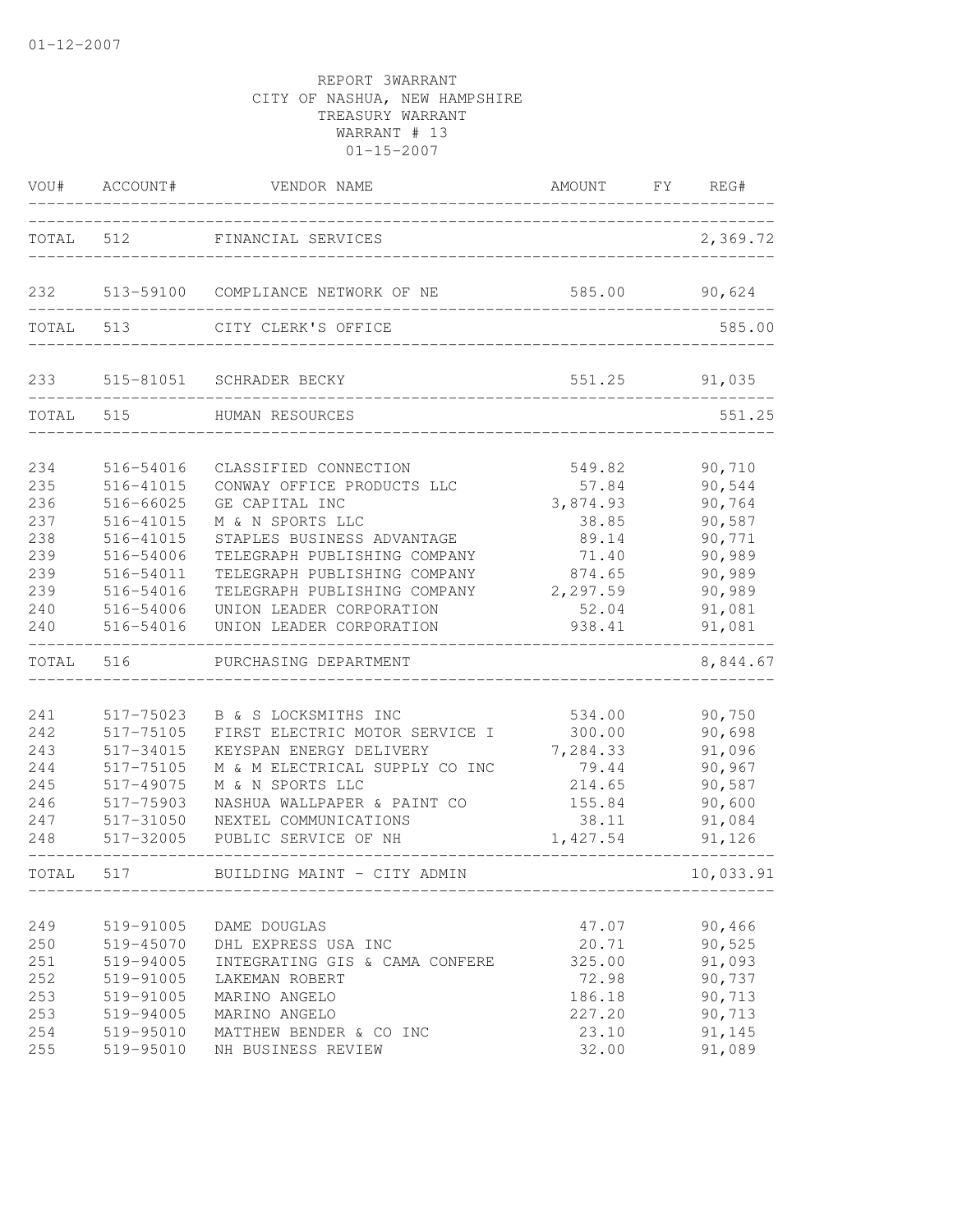| VOU#       | ACCOUNT#                   | VENDOR NAME                                        | AMOUNT             | FΥ | REG#             |
|------------|----------------------------|----------------------------------------------------|--------------------|----|------------------|
| 256        | 519-91005                  | TURGISS GARY                                       | 141.51             |    | 90,519           |
| 257        | 519-91005                  | TURGISS GREG                                       | 190.02             |    | 90,406           |
| TOTAL      | 519                        | ASSESSORS                                          |                    |    | 1,265.77         |
|            |                            |                                                    |                    |    |                  |
| 258        |                            | 520-53100 BOOTH HILARY                             | 520.00<br>301.81   |    | 90,740           |
| 259        |                            | 520-32005 PUBLIC SERVICE OF NH                     |                    |    | 91,126           |
| TOTAL      | 520                        | HUNT BUILDING                                      |                    |    | 821.81           |
| 260        | 522-74035                  | EXPERT SERVERGROUP                                 | 2,142.70           |    | 90,567           |
| 261        | 522-31040                  | MCMULLEN DAN                                       | 53.45              |    | 91,036           |
| 262        | 522-31050                  | NEXTEL COMMUNICATIONS                              | 226.06             |    | 91,084           |
| 263        | 522-31040                  | ROY MICHAEL                                        | 40.00              |    | 91,037           |
| 264        | 522-41015                  | STAPLES BUSINESS ADVANTAGE                         | 38.93              |    | 90,771           |
| TOTAL      | 522                        | INFORMATION TECHNOLOGY                             |                    |    | 2,501.14         |
|            |                            |                                                    |                    |    |                  |
| 265        | 531-78007                  | ADAMSON INDUSTRIES CORP                            | 47.70              |    | 90,680           |
| 266        | 531-46040                  | ALEC'S SHOE STORE INC                              | 1,621.36           |    | 90,560           |
| 266        | $531 - 46045$              | ALEC'S SHOE STORE INC                              | 74.95              |    | 90,560           |
| 267        | 531-95000                  | AMERICAN POLYGRAPH ASSOC                           | 150.00             |    | 91,107           |
| 268        | 531-45220                  | APPLE BUSINESS FURNITURE CORP                      | 322.00             |    | 90,641           |
| 269        | 531-79030                  | ASAP FIRE & SAFETY CORPORATION                     | 144.00             |    | 90,531           |
| 270        | 531-98029                  | BANK OF AMERICA                                    | 326.65             |    | 91,102           |
| 271        | $531 - 46040$              | BAXTER KERRY                                       | 198.00             |    | 91,038           |
| 272        | 531-78007                  | BELLETETES INC                                     | 19.07              |    | 90,577           |
| 273        | $531 - 46030$              | BEN'S UNIFORMS                                     | 225.00             |    | 90,995           |
| 273        | $531 - 46040$              | BEN'S UNIFORMS                                     | 1,734.99<br>135.00 |    | 90,995<br>90,995 |
| 273        | 531-46045<br>$531 - 45005$ | BEN'S UNIFORMS                                     | 232.27             |    |                  |
| 274        |                            | BROWNELLS INC                                      |                    |    | 90,730           |
| 275<br>276 | 531-59045<br>531-59100     | CAMERALAND LLC                                     | 47.16<br>94.00     |    | 90,482           |
| 277        | $531 - 45220$              | CANAL ST COLLECTIBLES & FRAMIN<br>CARD TECH        | 6.07               |    | 90,760           |
| 278        |                            |                                                    |                    |    | 90,632           |
|            | 531-78007                  | CARPARTS OF NASHUA                                 | 206.75             |    | 90,419           |
| 279<br>280 | 531-53125                  | CASALE NEAL                                        | 200.00             |    | 91,045           |
|            | 531-31025                  | CINFO PETER                                        | 45.96              |    | 91,039           |
| 281<br>282 | 531-95000<br>531-78075     | <b>CLUB</b>                                        | 135.00<br>185.00   |    | 91,105<br>90,388 |
| 283        |                            | DIAMOND TRIUMPH AUTO GLASS INC<br>DICKERSON RONALD | 30.87              |    | 91,049           |
| 284        | 531-94005<br>531-78007     | DOBLES CHEVROLET-GEO-BUICK INC                     | 523.20             |    | 90,985           |
| 285        | 531-78007                  | DOWNTOWN LINCOLN-MERCURY INC                       | 291.71             |    | 90,487           |
| 286        | 531-53065                  | ENTERPRISE RENT-A-CAR CO OF BO                     | 119.53             |    | 90,693           |
| 287        | 531-48015                  | FLEET SERVICES                                     | 481.82             |    | 90,683           |
| 288        | 531-66025                  | GE CAPITAL INC                                     | 1, 113.28          |    | 90,764           |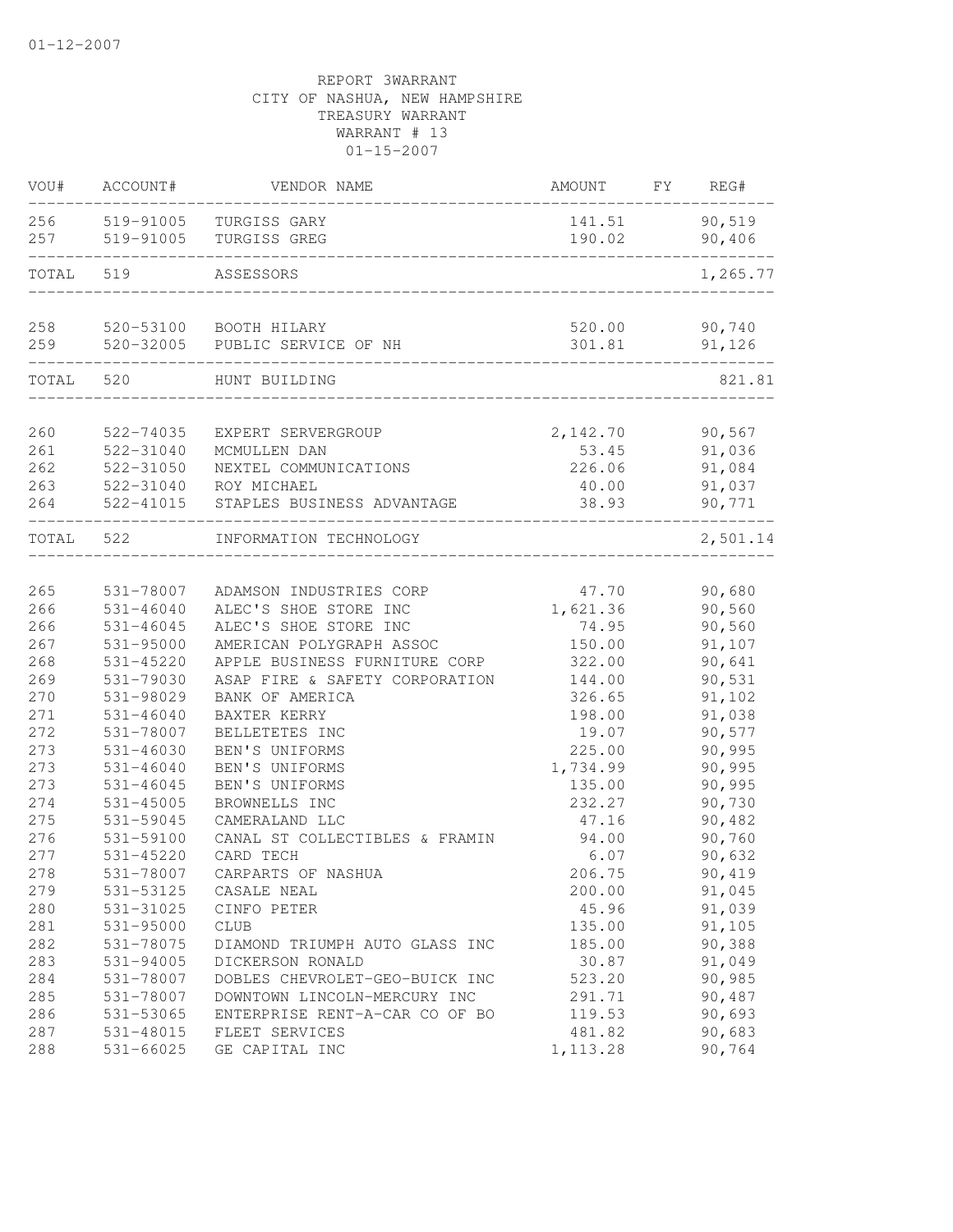| VOU# | ACCOUNT#      | VENDOR NAME                    | AMOUNT    | FY | REG#   |  |
|------|---------------|--------------------------------|-----------|----|--------|--|
| 289  |               | 531-45125 GHA TECHNOLOGIES INC | 100.00    |    | 90,535 |  |
| 290  |               | 531-46040 GIGGI ROBERT         | 52.56     |    | 91,044 |  |
| 290  | 531-53125     | GIGGI ROBERT                   | 200.00    |    | 91,044 |  |
| 291  | 531-45125     | GOVCONNECTION INC              | 15.12     |    | 90,395 |  |
| 292  | 531-98029     | HEFFERAN TIMOTHY               | 4.99      |    | 91,040 |  |
| 293  | 531-53065     | HEFFERAN TIMOTHY               | 54.15     |    | 91,041 |  |
| 293  | 531-59100     | HEFFERAN TIMOTHY               | 80.00     |    | 91,041 |  |
| 293  | 531-91025     | HEFFERAN TIMOTHY               | 25.00     |    | 91,041 |  |
| 294  | 531-98035     | HEFFERAN TIMOTHY               | 78.18     |    | 91,042 |  |
| 295  | 531-42000     | HOME DEPOT CREDIT SERVICES     | 86.51     |    | 91,091 |  |
| 296  | 531-53125     | HOWE SCOTT                     | 239.40    |    | 91,046 |  |
| 297  | 531-78007     | J S TOWING CONNECTION/ JOHN F  | 200.00    |    | 90,545 |  |
| 298  | 531-98025     | JACK'S PIZZA                   | 26.00     |    | 90,754 |  |
| 299  | 531-64080     | K9 GUARDIAN INC                | 1,300.00  |    | 90,686 |  |
| 300  | 531-94005     | LAVOIE ANDREW                  | 490.00    |    | 91,050 |  |
| 301  | 531-45005     | LAW ENFORCEMENT TARGETS INC    | 301.20    |    | 90,413 |  |
| 302  | 531-75023     | LIGHTEC INC                    | 1,036.50  |    | 90,468 |  |
| 303  | $531 - 46040$ | LIMA JAMES M                   | 96.67     |    | 91,047 |  |
| 304  | 531-78007     | MAC MULKIN CHEVROLET INC       | 660.10    |    | 90,973 |  |
| 304  | 531-78075     | MAC MULKIN CHEVROLET INC       | 96.90     |    | 90,973 |  |
| 305  | $531 - 46040$ | MARSHALL BRYAN                 | 103.46    |    | 91,052 |  |
| 306  | 531-53125     | MOLINARI JOSEPH                | 200.00    |    | 91,051 |  |
| 307  | 531-45125     | MUNDO CORP                     | 160.61    |    | 90,630 |  |
| 308  | 531-45920     | NATIONAL GRAPHIC SUPPLY CORP   | 246.89    |    | 90,749 |  |
| 309  | 531-31040     | NEXTEL COMMUNICATIONS          | 55.49     |    | 91,101 |  |
| 310  | 531-78007     | NORTHERN FOREIGN CAR PARTS INC | 517.56    |    | 91,007 |  |
| 311  | 531-45005     | NORTHERN SAFETY CO INC         | 162.35    |    | 90,459 |  |
| 312  | 531-41015     | OFFICE DEPOT                   | 172.56    |    | 90,426 |  |
| 313  | $531 - 46040$ | PEACH CHRISTOPHER              | 194.99    |    | 91,048 |  |
| 314  | 531-33005     | PENNICHUCK WATER               | 363.50    |    | 91,097 |  |
| 315  | 531-75023     | PERMA-LINE CORP OF NEW ENGLAND | 340.15    |    | 90,434 |  |
| 316  | 531-32005     | PUBLIC SERVICE OF NH           | 12,703.44 |    | 91,126 |  |
| 316  | 531-32035     | PUBLIC SERVICE OF NH           | 191.01    |    | 91,126 |  |
| 317  | 531-41015     | PURCHASE POWER                 | 95.18     |    | 90,933 |  |
| 318  | 531-43005     | RAVGIALA CAROL A               | 154.13    |    | 91,043 |  |
| 319  | 531-42000     | REXEL CLS                      | 52.20     |    | 90,932 |  |
| 320  | 531-45005     | RILEY'S SPORT SHOP INC         | 1,173.50  |    | 90,400 |  |
| 321  | 531-41015     | RIS PAPER COMPANY INC          | 108.50    |    | 90,516 |  |
| 322  | 531-34015     | SHATTUCK MALONE OIL CO         | 465.93    |    | 91,072 |  |
| 323  | 531-45920     | SIRCHIE FINGER PRINT LABORATOR | 148.80    |    | 90,722 |  |
| 324  | 531-69025     | SNAP ON TOOLS                  | 7.85      |    | 90,452 |  |
| 325  | 531-64080     | SOUTHERN POLICE EQUIPMENT      | 954.60    |    | 90,471 |  |
| 326  | 531-41005     | STAPLES BUSINESS ADVANTAGE     | 653.02    |    | 90,771 |  |
| 326  | 531-41015     | STAPLES BUSINESS ADVANTAGE     | 842.59    |    | 90,771 |  |
| 327  | 531-46030     | STAR PACKER BADGES             | 1,433.00  |    | 90,490 |  |
| 328  | 531-41015     | STATIONERS INC                 | 133.37    |    | 90,735 |  |
| 329  | 531-45005     | SUREFIRE LLC                   | 223.18    |    | 90,617 |  |
| 330  | 531-78007     | TOWERS MOTOR PARTS CORP        | 258.72    |    | 90,746 |  |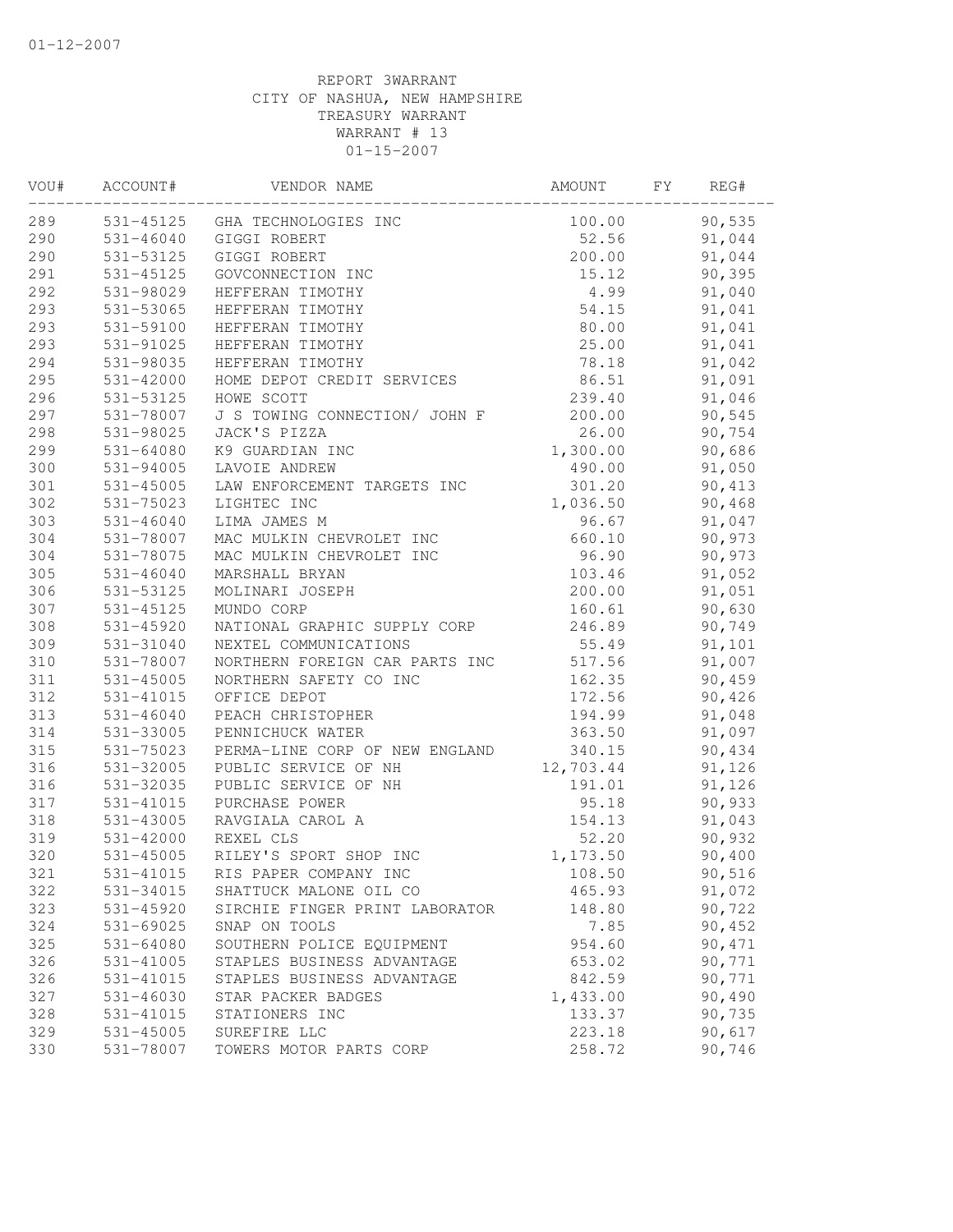| VOU#       | ACCOUNT#               | VENDOR NAME                          | AMOUNT         | FY | REG#             |
|------------|------------------------|--------------------------------------|----------------|----|------------------|
| 331        | 531-94005              | TREASURER STATE OF NH                | 105.00         |    | 91,131           |
| 332        | 531-31025              | VERIZON                              | 31.16          |    | 91,104           |
| 333        | 531-41015              | WB MASON COMPANY INC                 | 484.64         |    | 90,446           |
| 334        | 531-49025              | WEST PAYMENT CENTER                  | 498.00         |    | 91,095           |
| TOTAL      | 531                    | POLICE DEPARTMENT                    |                |    | 37,090.00        |
|            |                        |                                      |                |    |                  |
| 335        | 532-78100              | ADAMSON INDUSTRIES CORP              | 39.95          |    | 90,680           |
| 336        | 532-41015              | ANCO ENGRAVED SIGNS & STAMPS I       | 93.95          |    | 90,724           |
| 337        | 532-78100              | BELLETETES INC                       | 16.89          |    | 90,577           |
| 338        | 532-74038              | BLACK BOX CORP                       | 74.32          |    | 90,596           |
| 339        | 532-64192              | BRAND CO INC                         | 223.08         |    | 90,638           |
| 340        | 532-75023              | CITIZENS BANK                        | 673.75         |    | 244              |
| 341        | 532-63005              | FLETCHER'S APPLIANCE                 | 314.00         |    | 90,478           |
| 342        | 532-78080              | FREIGHTLINER OF NH INC               | 24.99          |    | 90,757           |
| 343        | 532-94010              | GALIPEAU STEVEN                      | 792.00         |    | 90,734           |
| 344        | 532-75023              | GATE CITY FENCE CO INC               | 1,925.00       |    | 90,551           |
| 345        | 532-49075              | HATFIELD ROGER                       | 7.18           |    | 91,053           |
| 345        | 532-78100              | HATFIELD ROGER<br>HATFIELD ROGER     | 19.05          |    | 91,053           |
| 345<br>345 | 532-98020<br>532-98029 | HATFIELD ROGER                       | 47.80<br>37.08 |    | 91,053           |
| 346        | 532-69025              | HOME DEPOT CREDIT SERVICES           | 5.68           |    | 91,053<br>91,091 |
| 346        | 532-75023              | HOME DEPOT CREDIT SERVICES           | 70.76          |    | 91,091           |
| 347        | 532-64094              | INDUSTRIAL PROTECTION SERVICES       | 12,867.44      |    | 90,467           |
| 348        | 532-34015              | KEYSPAN ENERGY DELIVERY              | 3,991.04       |    | 91,096           |
| 349        | 532-78100              | KUSSMAUL ELECTRONICS CO INC          | 2,850.16       |    | 90,506           |
| 350        | 532-64080              | LIFEGUARD SYSTEMS INC                | 1,171.36       |    | 90,631           |
| 351        | 532-78100              | MINUTEMAN TRUCKS INC                 | 238.99         |    | 90,772           |
| 352        | 532-42005              | NEW ENGLAND PAPER & SUPPLY           | 236.22         |    | 90,618           |
| 352        | 532-42010              | NEW ENGLAND PAPER & SUPPLY           | 162.32         |    | 90,618           |
| 352        | 532-42020              | NEW ENGLAND PAPER & SUPPLY           | 218.12         |    | 90,618           |
| 353        | 532-31040              | NEXTEL COMMUNICATIONS                | 512.36         |    | 91,084           |
| 354        | 532-94010              | NIELSEN GLENN                        | 585.00         |    | 90,549           |
| 355        | 532-33005              | PENNICHUCK WATER                     | 732.46         |    | 91,097           |
| 356        | 532-94005              | POWELL DAVID                         | 58.00          |    | 90,442           |
| 357        | 532-32005              | PUBLIC SERVICE OF NH                 | 3,789.38       |    | 91,126           |
| 358        | 532-79045              | REXEL CLS                            | 83.57          |    | 90,932           |
| 359        | 532-75130              | SAM MECHANICAL SERVICES LLC          | 380.00         |    | 90,636           |
| 360        |                        | 532-62025 STAPLES BUSINESS ADVANTAGE | 379.52         |    | 90,771           |
| 361        |                        | 532-31050 WIRELESS ZONE              | 20.00          |    | 91,112           |
| 362        |                        | 532-78080 YANKEE TRUCKS              | 23.99          |    | 90,436           |
| TOTAL      | 532                    | FIRE DEPARTMENT                      |                |    | 32,665.41        |
| 363        | 533-33010              | PENNICHUCK WATER                     | 139,850.66     |    | 91,097           |
|            |                        |                                      |                |    |                  |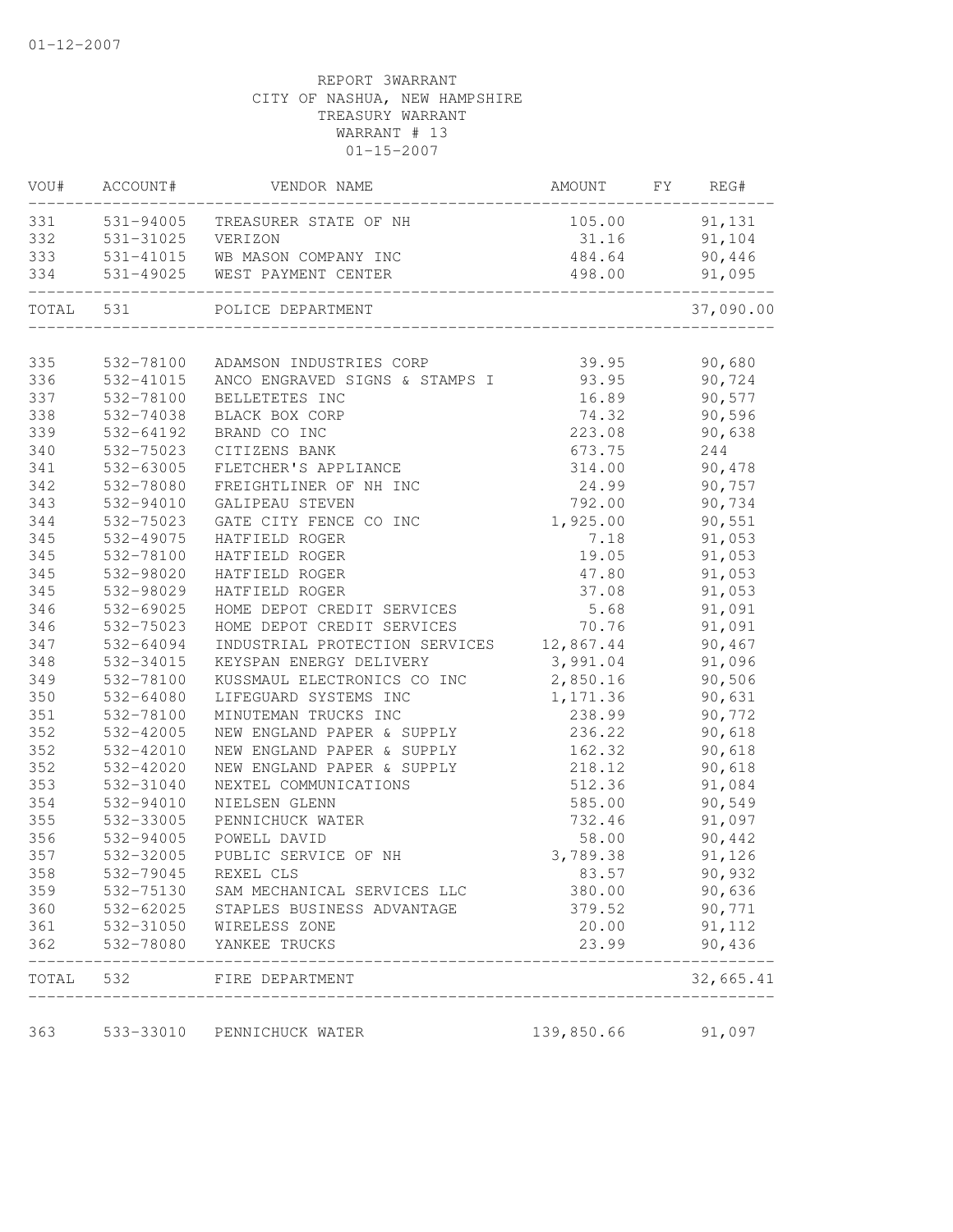| VOU#                                   | ACCOUNT#                                                      | VENDOR NAME                                                                                                                                                | AMOUNT                                     | FY REG#                                        |
|----------------------------------------|---------------------------------------------------------------|------------------------------------------------------------------------------------------------------------------------------------------------------------|--------------------------------------------|------------------------------------------------|
| TOTAL                                  | 533                                                           | WATER SUPPLY (PUBLIC HYDRANTS)                                                                                                                             |                                            | 139,850.66                                     |
| 364                                    |                                                               | 534-32020 PUBLIC SERVICE OF NH                                                                                                                             | 54,676.33                                  | 91,126                                         |
| TOTAL                                  | 534                                                           | STREET LIGHTING                                                                                                                                            |                                            | 54,676.33                                      |
| 365<br>366<br>367                      | 535-94025<br>535-94025<br>535-81023                           | COURTYARD BY MARRIOTT<br>LMK EMERGENCY PLANNING ASSOC<br>NEXTEL COMMUNICATIONS                                                                             | 777.60<br>3,250.00<br>72.52                | 91,054<br>91,115<br>91,084                     |
| TOTAL                                  | 535                                                           | EMERGENCY MANAGEMENT                                                                                                                                       |                                            | 4,100.12                                       |
| 368                                    | 536-64255                                                     | TESSCO TECHNOLOGIES INC                                                                                                                                    | 317.24                                     | 90,594                                         |
| TOTAL                                  | 536                                                           | CITYWIDE COMMUNICATIONS                                                                                                                                    |                                            | 317.24                                         |
| 369<br>370<br>371                      | $541 - 62026$<br>541-53165<br>541-34005                       | GE CAPITAL INC<br>LANGUAGE LINE SERVICES<br>SHATTUCK MALONE OIL CO                                                                                         | 105.06<br>92.53<br>1,085.59                | 90,764<br>90,493<br>91,072                     |
| TOTAL                                  | 541                                                           | COMMUNITY SERVICES DIVISION                                                                                                                                |                                            | 1,283.18                                       |
| 372<br>373<br>374<br>375<br>376        | 542-62026<br>542-31050<br>542-47010<br>542-41015<br>542-49075 | GE CAPITAL INC<br>NEXTEL COMMUNICATIONS<br>NH MEDICAL/DENTAL SUPPLY LLC/D<br>STAPLES BUSINESS ADVANTAGE<br>WOODWORTH LOUISE                                | 132.41<br>35.33<br>8.50<br>56.09<br>19.00  | 90,764<br>91,084<br>90,583<br>90,771<br>91,055 |
| TOTAL                                  | 542                                                           | COMMUNITY HEALTH                                                                                                                                           |                                            | 251.33                                         |
| 377<br>378<br>379<br>380<br>381<br>382 | 543-78100<br>543-31050<br>543-95005<br>543-91005              | 543-78100 DICK RAYMOND INC<br>MAYNARD & LESIEUR INCORPORATED<br>NEXTEL COMMUNICATIONS<br>NH HEALTH OFFICERS ASSN<br>TREMBLAY MICHAEL<br>TREMBLAY MICHAEL V | 74.95<br>135.26<br>61.38<br>25.00<br>40.52 | 90,986<br>90,979<br>91,084<br>91,083<br>90,733 |
| 382<br>382                             | 543-49075<br>543-91005<br>543-94005                           | TREMBLAY MICHAEL V<br>TREMBLAY MICHAEL V                                                                                                                   | 28.00<br>16.47<br>27.00                    | 91,056<br>91,056<br>91,056                     |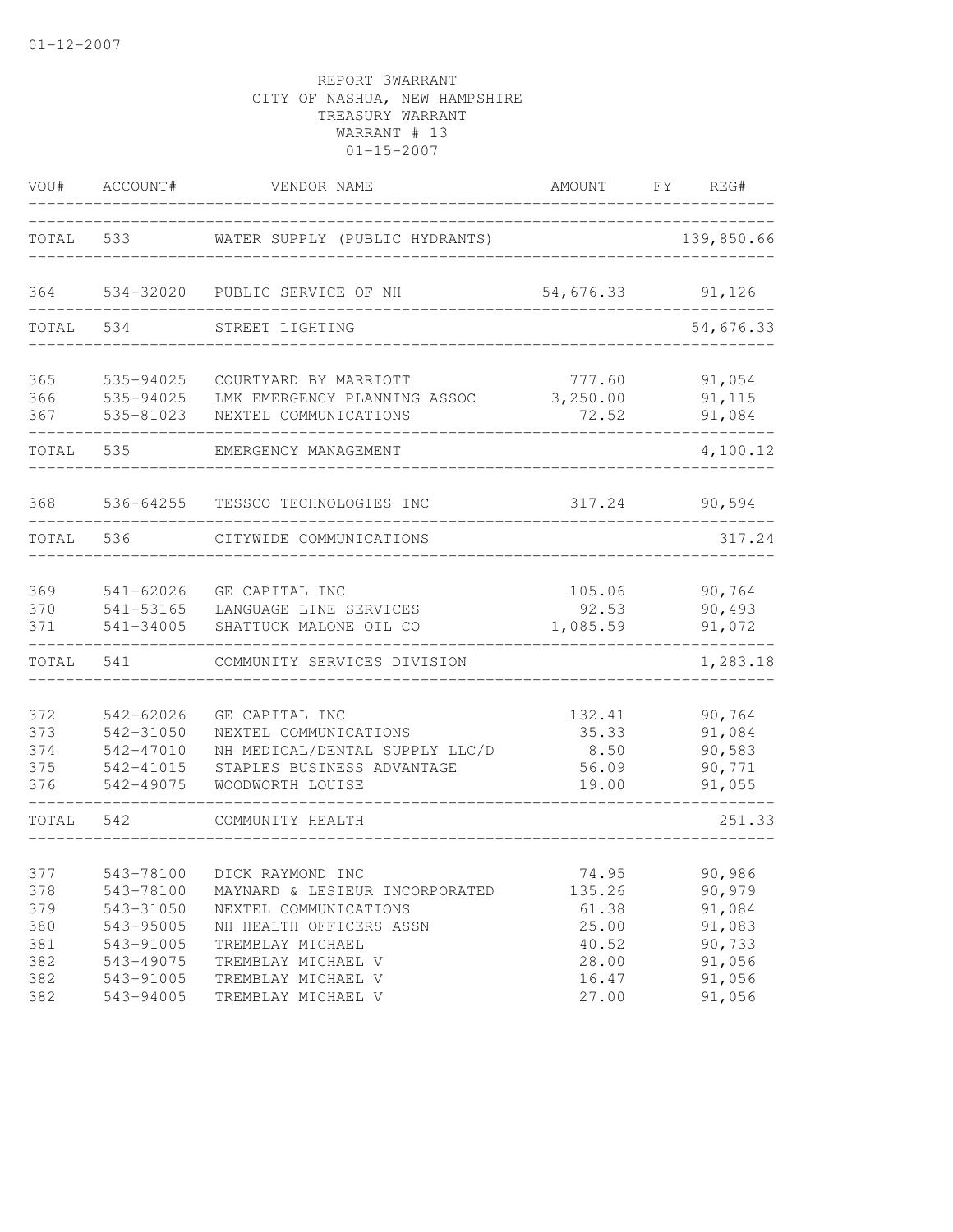|     |           | VOU# ACCOUNT# VENDOR NAME                              | AMOUNT FY REG#                    |        |
|-----|-----------|--------------------------------------------------------|-----------------------------------|--------|
|     |           | TOTAL 543 ENVIRONMENTAL HEALTH DEPT.                   | _________________________________ | 408.58 |
|     |           | 383 544-41015 STAPLES BUSINESS ADVANTAGE 189.29 90,771 |                                   |        |
|     |           | TOTAL 544 WELFARE ADMINISTRATION                       |                                   | 189.29 |
| 384 |           | 545-97020 23-25 TEMPLE ST REALTY LLC 1,557.94          |                                   | 90,716 |
| 385 | 545-97020 | 85 WEST HOLLIS ST LLC                                  | 656.80                            | 90,601 |
| 386 | 545-97020 | ABBOTT ST OXFORD HOUSE                                 | 675.00                            | 90,703 |
| 387 | 545-97020 | AMHERST PARK APARTMENTS LLC                            | 509.00                            | 90,566 |
| 388 | 545-97020 | BC-AD PROPERTIES                                       | 1,122.06                          | 90,580 |
| 389 | 545-97020 | BERGERON DANIEL                                        | 367.88                            | 90,704 |
| 390 | 545-97020 | BISHOP REAL ESTATE MGMT INC                            | 1,694.00                          | 90,562 |
| 391 | 545-97020 | BRETON DOROTHY ANN                                     | 1,000.00                          | 90,697 |
| 392 | 545-97020 | CANTERBURY APARTMENTS                                  | 682.24                            | 90,417 |
| 393 | 545-97020 | CANTINO STANLEY                                        | 656.80                            | 90,470 |
| 394 | 545-97020 | CARDIN RICHARD                                         | 332.85                            | 90,599 |
| 395 | 545-97020 | CARROLL DOUGLAS                                        | 425.00                            | 90,701 |
| 396 | 545-97020 | CASTILLO MODESTA                                       | 394.44                            | 90,705 |
| 397 | 545-97020 | CENTRAL REALTY                                         | 1,052.77                          | 90,614 |
| 398 | 545-97020 | CHANDLER COURT LLC                                     | 575.73                            | 90,732 |
| 399 | 545-97020 | CITY VIEW MANAGEMENT CO INC                            | 1,203.86                          | 90,770 |
| 400 | 545-97020 | CJL PROPERTIES/CHRIS LAVERTU                           | 359.37                            | 90,465 |
| 401 | 545-97020 | CONSTANT FAMILY LLC II                                 | 344.50                            | 90,608 |
| 402 | 545-97020 | CORRIVEAU THERESA                                      | 797.06                            | 90,460 |
| 403 | 545-97020 | COUNTRY BARN MOTEL                                     | 506.85                            | 90,579 |
| 404 | 545-97020 | DESMARAIS LEONARD                                      | 569.84                            | 90,414 |
| 405 | 545-97020 | DESSUREAULT HUGUETTE                                   | 560.00                            | 90,431 |
| 406 | 545-97020 | DICHARD DOUGLAS J                                      | 320.00                            | 90,433 |
| 407 | 545-97020 | DOLLOFF VALLIER PROPERTIES                             | 251.12                            | 90,578 |
| 408 | 545-97020 | DROUIN ROBERT G                                        | 516.72                            | 90,719 |
| 409 | 545-97020 | DRURY DANA                                             | 855.76                            | 90,696 |
| 410 | 545-97020 | DUCHARME DIANE                                         | 377.49                            | 90,404 |
| 411 | 545-97020 | FLAGLER PROPERTIES INC                                 | 212.74                            | 90,762 |
| 412 | 545-97020 | FORTEZZA REALTY LLC/SILVAGNI S                         | 287.50                            | 90,702 |
| 413 | 545-97020 | GALLAGHER THOMAS                                       | 375.00                            | 90,615 |
| 414 | 545-97020 | GAUTHIER REALTY/CONNIE GAUTHIE                         | 2,447.91                          | 90,769 |
| 415 | 545-97020 | L & G PROPERTIES LLC                                   | 832.95                            | 90,725 |
| 416 | 545-97020 | LAMERAND ENTERPRISES/KYLE LAME                         | 1,800.27                          | 90,743 |
| 417 | 545-97020 | LEE JENNA                                              | 369.45                            | 90,528 |
| 418 | 545-97020 | LILLIANS MOTEL                                         | 1,539.00                          | 90,398 |
| 419 | 545-97015 | MARKET BASKET                                          | 4,532.04                          | 91,073 |
| 420 | 545-97020 | MICHAUD LOUIS                                          | 303.55                            | 90,748 |
| 421 | 545-97020 | MOTEL 6                                                | 1,387.69                          | 90,745 |
| 422 | 545-97020 | NASHUA HOUSING AUTHORITY                               | 1,962.60                          | 90,751 |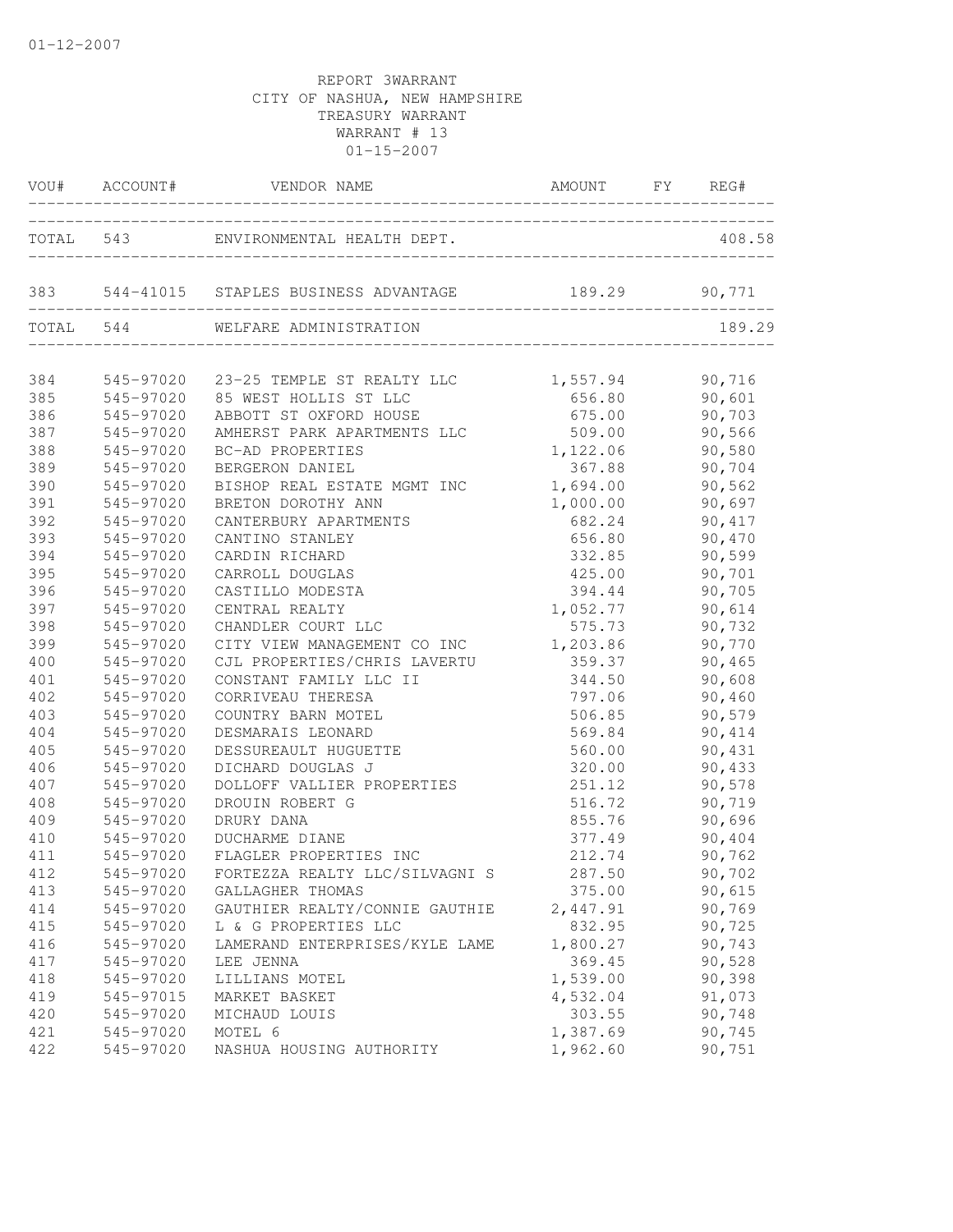| VOU#      | ACCOUNT#  | VENDOR NAME                        | AMOUNT   | FY | REG#      |
|-----------|-----------|------------------------------------|----------|----|-----------|
| 423       | 545-97020 | NASHUA PASTORAL CARE               | 322.93   |    | 90,581    |
| 424       | 545-97020 | O'NEIL MICHAEL                     | 575.19   |    | 90,512    |
| 425       | 545-97020 | OTD REALTY LLC                     | 625.00   |    | 90,461    |
| 426       | 545-97020 | PAQUIN EDWARD                      | 1,328.14 |    | 90,418    |
| 427       | 545-97020 | PLEAKAS MARION                     | 255.78   |    | 90,707    |
| 428       | 545-97015 | PUBLIC SERVICE CO OF NH            | 94.00    |    | 91,132    |
| 429       | 545-97020 | QUARATIELLO NICHOLAS               | 700.00   |    | 90,392    |
| 430       | 545-97020 | QUIRION CLAUDE                     | 650.00   |    | 90,416    |
| 431       | 545-97020 | RHODES DAVID                       | 750.00   |    | 90,447    |
| 432       | 545-97020 | RODRIGUES HELTON                   | 391.92   |    | 90,700    |
| 433       | 545-97020 | ROUTHIER RONALD                    | 480.00   |    | 90,408    |
| 434       | 545-97020 | RTN LLC                            | 797.06   |    | 90,706    |
| 435       | 545-97020 | SMART INVESTMENTS LLC              | 1,099.58 |    | 90,498    |
| 436       | 545-97020 | STEBER ROBERT                      | 750.00   |    | 90,699    |
| 437       | 545-97020 | THC INVESTMENTS                    | 738.90   |    | 90,543    |
| 438       | 545-97020 | THOMPSON JOHN                      | 178.79   |    | 90,542    |
| 439       | 545-97020 | TREMBLAY RENE J                    | 740.00   |    | 90,403    |
| 440       | 545-97020 | TRIUMPH PROPERTY INVESTMENT        | 565.00   |    | 90,546    |
| 441       | 545-97020 | ULCICKAS SIMON J JR                | 200.00   |    | 90,731    |
| 442       | 545-97020 | ULLOA REINA                        | 1,250.00 |    | 91,057    |
| 443       | 545-97020 | URQUHART DIANE                     | 192.41   |    | 90,476    |
| 444       | 545-97020 | VICENTE VICTOR                     | 250.00   |    | 90,443    |
| TOTAL 545 |           | WELFARE COSTS                      |          |    | 47,350.48 |
|           |           |                                    |          |    |           |
| 445       | 551-41015 | CONWAY OFFICE PRODUCTS LLC         | 70.84    |    | 90,544    |
| 446       | 551-59100 | CORBETT CLEANING CO                | 320.00   |    | 90,604    |
| 447       | 551-43005 | FEDEX                              | 32.66    |    | 91,078    |
| 448       | 551-31050 | NEXTEL COMMUNICATIONS              | 274.31   |    | 91,084    |
| 449       | 551-94005 | O'NEIL JAMES                       | 125.00   |    | 91,058    |
| 450       | 551-33005 | PENNICHUCK WATER                   | 30.64    |    | 91,097    |
| 451       | 551-32005 | PUBLIC SERVICE OF NH               | 525.69   |    | 91,126    |
| 452       |           | 551-95010 RAGAN COMMUNICATIONS INC | 64.64    |    | 91,086    |
| 453       | 551-41015 | STAPLES BUSINESS ADVANTAGE         | 308.64   |    | 90,771    |
| TOTAL 551 |           | PUBLIC WORKS DIV & ENGINEERING     |          |    | 1,752.42  |
|           |           |                                    |          |    |           |
| 454       | 552-78100 | AMERICAN AUTO SEAT COVER INC       | 150.00   |    | 90,399    |
| 455       | 552-78100 | B & S LOCKSMITHS INC               | 34.00    |    | 90,750    |
| 456       | 552-94005 | BEAVER BROOK ASSOCIATION           | 175.00   |    | 91,080    |
| 457       | 552-75022 | BELLETETES INC                     | 58.97    |    | 90,577    |
| 458       | 552-78007 | BEST FORD                          | 4.26     |    | 90,420    |
| 459       | 552-75021 | BOT-L-GAS INCORPORATED             | 116.88   |    | 90,982    |
| 460       | 552-78007 | CARPARTS OF NASHUA                 | 395.25   |    | 90,419    |
| 461       | 552-94005 | CITIZENS BANK                      | 335.61   |    | 244       |
| 462       | 552-75022 | CORBETT CLEANING CO                | 300.00   |    | 90,604    |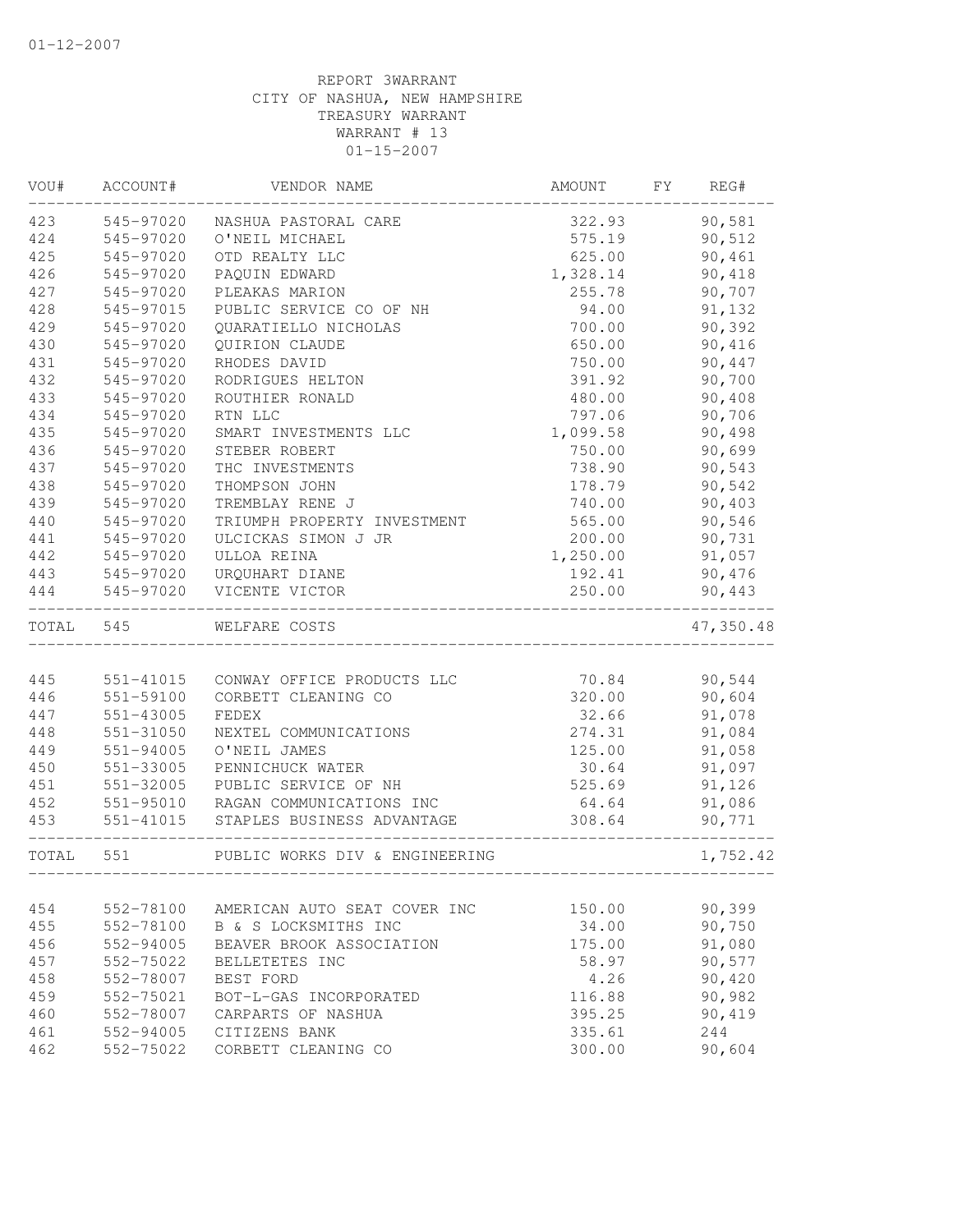| VOU# | ACCOUNT#  | VENDOR NAME                    | AMOUNT   | FΥ | REG#   |  |
|------|-----------|--------------------------------|----------|----|--------|--|
| 463  | 552-75021 | CUSTOM ICE INC                 | 296.00   |    | 90,444 |  |
| 464  | 552-78100 | D & R TOWING INC               | 55.00    |    | 90,971 |  |
| 465  | 552-48015 | DENNIS K BURKE INC             | 1,733.32 |    | 91,147 |  |
| 466  | 552-78100 | DONOVAN EQUIPMENT CO INC       | 200.56   |    | 90,450 |  |
| 467  | 552-75021 | FUEL MANAGEMENT SERVICES INC   | 1,156.50 |    | 90,534 |  |
| 468  | 552-75021 | GATE CITY FENCE CO INC         | 995.00   |    | 90,551 |  |
| 469  | 552-62022 | GE CAPITAL INC                 | 115.00   |    | 90,764 |  |
| 470  | 552-75021 | GRAFFITI SOLUTIONS INC         | 388.00   |    | 90,634 |  |
| 471  | 552-46030 | GRAINGER                       | 48.24    |    | 90,475 |  |
| 471  | 552-75021 | GRAINGER                       | 453.96   |    | 90,475 |  |
| 472  | 552-75040 | HAMPDEN ENGINEERING CORP       | 1,761.54 |    | 90,849 |  |
| 473  | 552-69035 | HOME DEPOT CREDIT SERVICES     | 36.11    |    | 91,091 |  |
| 473  | 552-75021 | HOME DEPOT CREDIT SERVICES     | 181.68   |    | 91,091 |  |
| 473  | 552-75022 | HOME DEPOT CREDIT SERVICES     | 719.34   |    | 91,091 |  |
| 473  | 552-75040 | HOME DEPOT CREDIT SERVICES     | 23.96    |    | 91,091 |  |
| 473  | 552-75135 | HOME DEPOT CREDIT SERVICES     | 218.62   |    | 91,091 |  |
| 474  | 552-75021 | JOHN DEERE LANDSCAPES          | 43.20    |    | 90,491 |  |
| 475  | 552-75021 | JOHNSON'S ELECTRIC SUPPLY      | 153.07   |    | 90,499 |  |
| 475  | 552-75040 | JOHNSON'S ELECTRIC SUPPLY      | 113.92   |    | 90,499 |  |
| 476  | 552-75135 | KAMCO SUPPLY CORP OF BOSTON    | 328.39   |    | 90,807 |  |
| 477  | 552-34045 | KEYSPAN ENERGY DELIVERY        | 250.08   |    | 91,096 |  |
| 478  | 552-53075 | KOHL GLENN                     | 5,146.00 |    | 90,469 |  |
| 479  | 552-75022 | M & M ELECTRICAL SUPPLY CO INC | 28.85    |    | 90,967 |  |
| 480  | 552-78007 | MAC MULKIN CHEVROLET INC       | 39.14    |    | 90,973 |  |
| 481  | 552-45285 | MARSHALL SIGNS INC             | 1,691.00 |    | 90,998 |  |
| 482  | 552-78065 | MAYNARD & LESIEUR INCORPORATED | 501.20   |    | 90,979 |  |
| 483  | 552-78007 | NAPA AUTO PARTS                | 21.99    |    | 90,742 |  |
| 484  | 552-75022 | NASHUA WALLPAPER & PAINT CO    | 87.96    |    | 90,600 |  |
| 484  | 552-75135 | NASHUA WALLPAPER & PAINT CO    | 265.11   |    | 90,600 |  |
| 485  | 552-95005 | NEW ENGLAND PARK ASSOCIATION   | 75.00    |    | 91,100 |  |
| 486  | 552-31050 | NEXTEL COMMUNICATIONS          | 225.55   |    | 91,084 |  |
| 487  | 552-74092 | NORTRAX EQUIPMENT              | 872.04   |    | 90,622 |  |
| 488  | 552-33005 | PENNICHUCK WATER               | 274.61   |    | 91,097 |  |
| 488  | 552-33040 | PENNICHUCK WATER               | 127.25   |    | 91,097 |  |
| 488  | 552-33045 | PENNICHUCK WATER               | 252.20   |    | 91,097 |  |
| 489  | 552-59180 | PIONEER TREE SERVICE/HERMAN ST | 5,600.00 |    | 90,996 |  |
| 490  | 552-32005 | PUBLIC SERVICE OF NH           | 1,165.44 |    | 91,126 |  |
| 490  | 552-32005 | PUBLIC SERVICE OF NH           | 1,316.08 |    | 91,127 |  |
| 490  | 552-32030 | PUBLIC SERVICE OF NH           | 17.72    |    | 91,126 |  |
| 490  | 552-32030 | PUBLIC SERVICE OF NH           | 1,046.78 |    | 91,127 |  |
| 490  | 552-32040 | PUBLIC SERVICE OF NH           | 3,827.05 |    | 91,127 |  |
| 491  | 552-41015 | STAPLES BUSINESS ADVANTAGE     | 161.41   |    | 90,771 |  |
| 492  | 552-95010 | TELEGRAPH PUBLISHING COMPANY   | 156.00   |    | 91,074 |  |
| 493  | 552-46045 | UNIFIRST CORPORATION           | 70.14    |    | 90,759 |  |
| 494  | 552-43005 | UNITED PARCEL SERVICE          | 15.94    |    | 91,146 |  |
| 495  | 552-31040 | VERIZON                        | 83.19    |    | 91,104 |  |
|      |           |                                |          |    |        |  |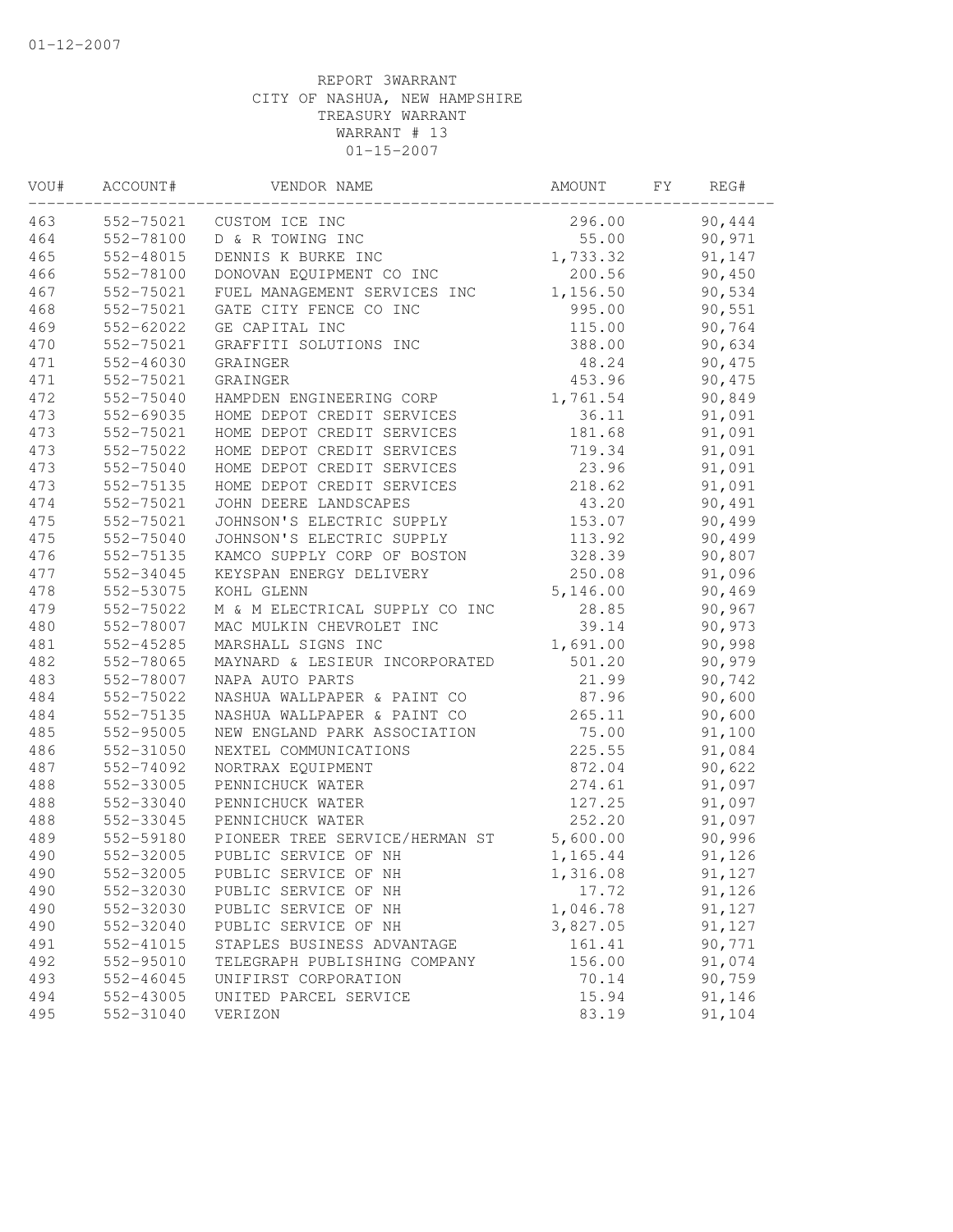| VOU#      | ACCOUNT#  | VENDOR NAME                    | AMOUNT    | FY. | REG#      |
|-----------|-----------|--------------------------------|-----------|-----|-----------|
| TOTAL 552 |           | PARKS AND RECREATION           |           |     | 33,909.11 |
|           |           |                                |           |     |           |
| 496       | 553-31050 | ARCH                           | 386.06    |     | 91,136    |
| 497       | 553-69025 | ARCSOURCE INC                  | 56.32     |     | 90,590    |
| 498       | 553-42010 | BANNER SYSTEMS OF MASSACHUSETT | 272.01    |     | 90,966    |
| 499       | 553-47010 | BASS FIRST AID SERVICE COMPANY | 53.30     |     | 90,488    |
| 500       | 553-45060 | BELLETETES INC                 | 97.75     |     | 90,577    |
| 500       | 553-46045 | BELLETETES INC                 | 30.32     |     | 90,577    |
| 500       | 553-69025 | BELLETETES INC                 | 20.69     |     | 90,577    |
| 500       | 553-78100 | BELLETETES INC                 | 4.21      |     | 90,577    |
| 501       | 553-45025 | BROX INDUSTRIES INC            | 38.00     |     | 90,453    |
| 502       | 553-78100 | CASEY EQUIPMENT & RENTAL CORP  | 43.15     |     | 90,752    |
| 503       | 553-49075 | CHROMATE INDUSTRIAL CORP       | 216.48    |     | 90,536    |
| 503       | 553-78100 | CHROMATE INDUSTRIAL CORP       | 188.35    |     | 90,536    |
| 504       | 553-59168 | CONCRETE CORING CO             | 580.00    |     | 90, 477   |
| 505       | 553-59105 | CORBETT CLEANING CO            | 500.00    |     | 90,604    |
| 506       | 553-45060 | CORRIVEAU ROUTHIER INC         | 72.00     |     | 90,970    |
| 507       | 553-48015 | DENNIS K BURKE INC             | 13,051.90 |     | 91,147    |
| 508       | 553-59100 | DICK RAYMOND INC               | 165.90    |     | 90,986    |
| 509       | 553-78100 | DONOVAN EQUIPMENT CO INC       | 73.09     |     | 90,450    |
| 510       | 553-78100 | DOWNTOWN LINCOLN-MERCURY INC   | 102.00    |     | 90,487    |
| 511       | 553-75130 | F W WEBB COMPANY               | 885.79    |     | 90,492    |
| 511       | 553-78100 | F W WEBB COMPANY               | 4.70      |     | 90,492    |
| 512       | 553-45060 | GATE CITY FENCE CO INC         | 85.50     |     | 90,551    |
| 513       | 553-49075 | GRAINGER                       | 16.90     |     | 90,475    |
| 514       | 553-78100 | HOWARD P FAIRFIELD INC         | 1,195.83  |     | 90,924    |
| 515       | 553-59135 | J P CHEMICAL CO INC            | 55.00     |     | 90,572    |
| 516       | 553-46045 | LEHIGH SAFETY SHOE LLC         | 160.97    |     | 90,555    |
| 517       | 553-78100 | LIBERTY INTN'L TRUCKS OF NH LL | 601.46    |     | 90,976    |
| 518       | 553-78100 | MAC MULKIN CHEVROLET INC       | 80.95     |     | 90,973    |
| 519       | 553-78065 | MAYNARD & LESIEUR INCORPORATED | 167.25    |     | 90,979    |
| 520       | 553-69025 | NAPA AUTO PARTS                | 32.99     |     | 90,742    |
| 520       | 553-78100 | NAPA AUTO PARTS                | 297.92    |     | 90,742    |
| 521       | 553-45060 | NASHUA LUMBER COMPANY INC      | 923.92    |     | 90,980    |
| 522       | 553-78100 | NASHUA OUTDOOR POWER EQUIP     | 11.57     |     | 90,597    |
| 523       | 553-45060 | NEW ENGLAND POSITIONING SYSTEM | 1,910.00  |     | 90,570    |
| 524       | 553-31050 | NEXTEL COMMUNICATIONS          | 174.05    |     | 91,084    |
| 525       | 553-33005 | PENNICHUCK WATER               | 260.69    |     | 91,097    |
| 526       | 553-32005 | PUBLIC SERVICE OF NH           | 5,541.31  |     | 91,127    |
| 527       | 553-78100 | RO-BRAND PRODUCTS INC          | 38.49     |     | 90,753    |
| 528       | 553-46045 | SAGE WALTER                    | 82.00     |     | 90,533    |
| 529       | 553-49075 | SANEL AUTO PARTS CO            | 3.38      |     | 90,589    |
| 529       | 553-69025 | SANEL AUTO PARTS CO            | 256.70    |     | 90,589    |
| 529       | 553-78100 | SANEL AUTO PARTS CO            | 558.32    |     | 90,589    |
| 530       | 553-69025 | SNAP ON TOOLS                  | 49.70     |     | 90,452    |
| 531       | 553-41015 | STAPLES BUSINESS ADVANTAGE     | 279.40    |     | 90,771    |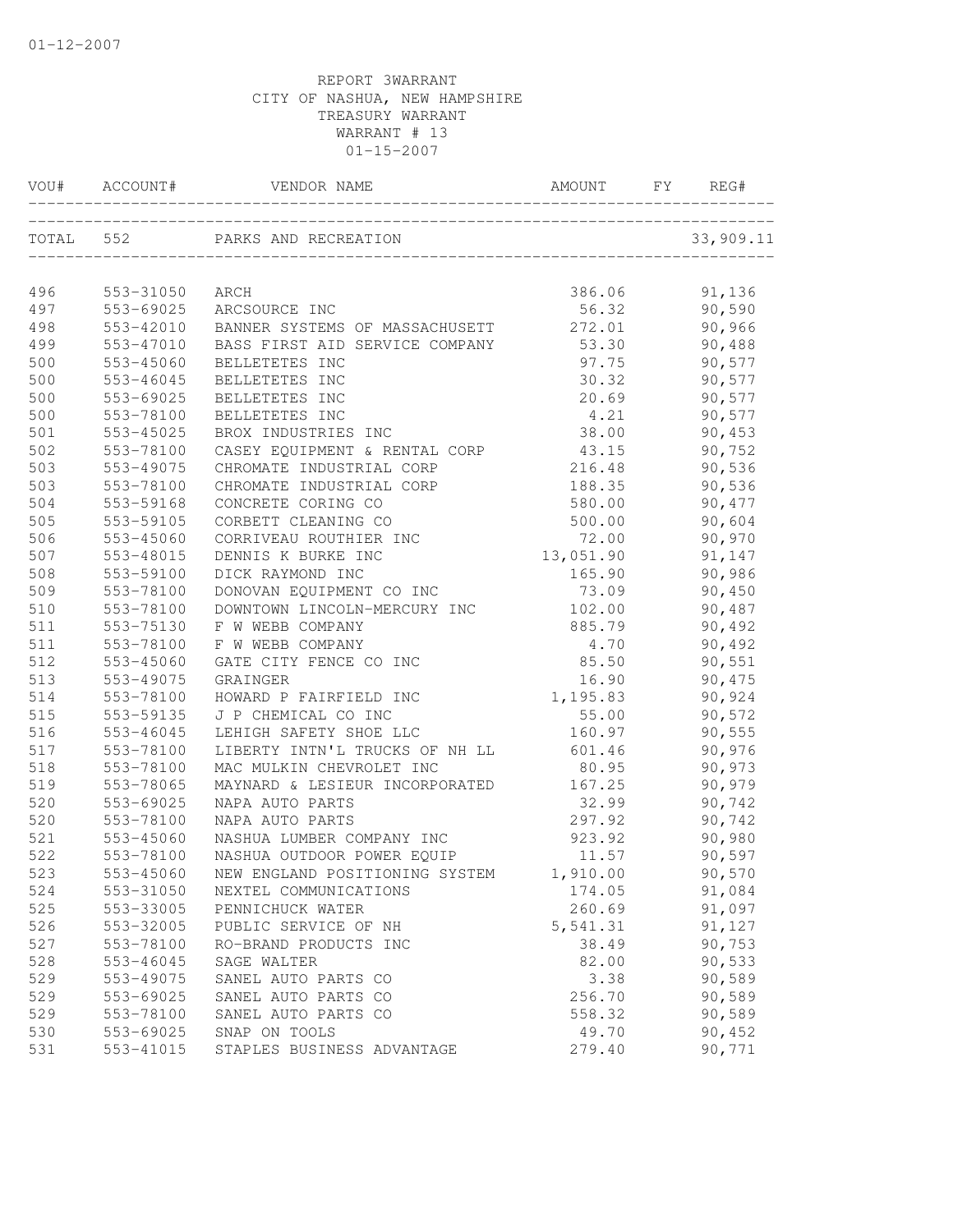| VOU#  | ACCOUNT#  | VENDOR NAME                                                        | AMOUNT   | FY. | REG#         |
|-------|-----------|--------------------------------------------------------------------|----------|-----|--------------|
| 532   | 553-78100 | TST EQUIPMENT INC                                                  | 55.98    |     | 90,550       |
| 533   | 553-46045 | UNIFIRST CORPORATION                                               | 585.82   |     | 90,759       |
| 534   | 553-75100 | UNLIMITED DOOR SERVICE/STEVEN                                      | 522.00   |     | 90,997       |
| 535   | 553-49075 | USP OF NEW ENGLAND                                                 | 219.72   |     | 90,736       |
| 535   | 553-69025 | USP OF NEW ENGLAND                                                 | 91.50    |     | 90,736       |
| 535   | 553-78100 | USP OF NEW ENGLAND                                                 | 635.25   |     | 90,736       |
| TOTAL | 553       | STREET DEPARTMENT                                                  |          |     | 31,736.59    |
| 536   | 555-49075 | BATTERIES PLUS 400                                                 | 54.72    |     | 90,767       |
|       |           |                                                                    |          |     |              |
| 537   | 555-49075 | BELLETETES INC                                                     | 10.70    |     | 90,577       |
| 537   | 555-69025 | BELLETETES INC                                                     | 24.09    |     | 90,577       |
| 538   | 555-74170 | CORRIVEAU ROUTHIER INC                                             | 79.80    |     | 90,970       |
| 539   | 555-41015 | DUMONT MARGUERITE                                                  | 1.99     |     | 91,059       |
| 539   | 555-75023 | DUMONT MARGUERITE                                                  | 3.75     |     | 91,059       |
| 539   | 555-91005 | DUMONT MARGUERITE                                                  | 2.67     |     | 91,059       |
| 540   | 555-94005 | FRED PRYOR SEMINARS                                                | 99.00    |     | 91,111       |
| 541   | 555-59320 | NAPA AUTO PARTS                                                    | 316.89   |     | 90,742       |
| 542   | 555-31050 | NEXTEL COMMUNICATIONS                                              | 245.93   |     | 91,084       |
| 543   | 555-45285 | PERMA-LINE CORP OF NEW ENGLAND                                     | 139.90   |     | 90,434       |
| 544   | 555-32025 | PUBLIC SERVICE OF NH                                               | 420.02   |     | 91,127       |
| 544   | 555-32025 | PUBLIC SERVICE OF NH                                               | 1,229.56 |     | 91,128       |
| 545   | 555-59320 | SANEL AUTO PARTS CO                                                | 23.45    |     | 90,589       |
| 546   | 555-41015 | STAPLES BUSINESS ADVANTAGE                                         | 81.74    |     | 90,771       |
| 547   | 555-46045 | UNIFIRST CORPORATION                                               | 70.14    |     | 90,759       |
| 547   | 555-75023 | UNIFIRST CORPORATION                                               | 20.05    |     | 90,759       |
| TOTAL | 555       | TRAFFIC DEPARTMENT                                                 |          |     | 2,824.40     |
| 548   | 557-64035 | DUMONT MARGUERITE                                                  | 5.00     |     | 91,059       |
| 549   | 557-31050 | NEXTEL COMMUNICATIONS                                              | 34.18    |     | 91,084       |
| 550   | 557-33005 | PENNICHUCK WATER                                                   | 141.18   |     | 91,097       |
| 551   | 557-32005 | PUBLIC SERVICE OF NH                                               | 233.70   |     | 91,128       |
| 552   | 557-41015 | STAPLES BUSINESS ADVANTAGE                                         | 63.01    |     | 90,771       |
| TOTAL | 557       | PARKING LOTS                                                       |          |     | 477.07       |
|       |           |                                                                    |          |     |              |
| 553   |           | 561-74085 NASHUA OUTDOOR POWER EQUIP                               |          |     | 64.90 90,597 |
|       |           | 554 561-33005 PENNICHUCK WATER                                     | 141.79   |     | 91,097       |
| 555   | --------- | 561-32005 PUBLIC SERVICE OF NH                                     | 100.68   |     | 91,128       |
|       |           | TOTAL 561 EDGEWOOD CEMETERY<br>----------------------------------- |          |     | 307.37       |
| 556   |           | 563-74092 MAYNARD & LESIEUR INCORPORATED                           | 38.00    |     | 90,979       |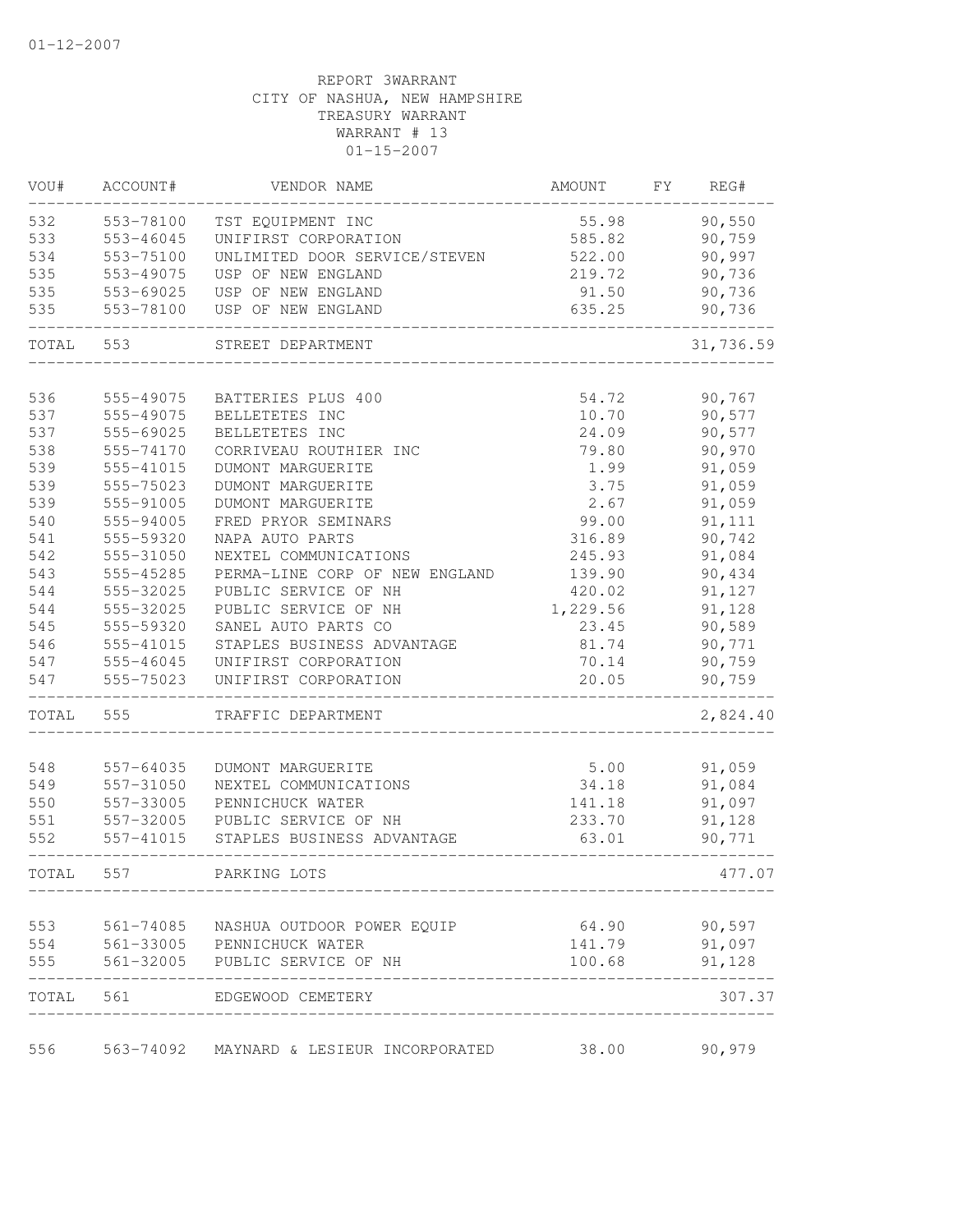| VOU#       | ACCOUNT#               | VENDOR NAME                      | AMOUNT           | FY | REG#             |
|------------|------------------------|----------------------------------|------------------|----|------------------|
| 557        | 563-34005              | MCLAUGHLIN OIL COMPANY           | 282.66           |    | 90,511           |
| 558        | 563-74085              | NASHUA OUTDOOR POWER EQUIP       | 23.74            |    | 90,597           |
| TOTAL      | 563                    | WOODLAWN CEMETERY                |                  |    | 344.40           |
| 559        | 571-41015              | STAPLES BUSINESS ADVANTAGE       | 209.96           |    | 90,771           |
| TOTAL      | 571                    | COMMUNITY DEVELOPMENT            |                  |    | 209.96           |
| 560        | 572-91005              | FALK CARTER                      | 49.84            |    | 90,739           |
| 561        | 572-91005              | HOUSTON ROGER                    | 227.85           |    | 90,715           |
| 562        | 572-98046              | LAND TRUST ALLIANCE              | 41.00            |    | 91, 113          |
| 563        | 572-31050              | NEXTEL COMMUNICATIONS            | 12.60            |    | 91,084           |
| 564        | 572-95005              | NH PLANNERS ASSOC                | 100.00           |    | 91,134           |
| TOTAL      | 572                    | PLANNING DEPARTMENT              |                  |    | 431.29           |
| 565        | 573-94005              | GREATER NASHUA CHAMBER OF COMM   | 60.00            |    | 91,090           |
| 566        | 573-31050              | NEXTEL COMMUNICATIONS            | 35.33            |    | 91,084           |
| 567        | 573-54025              | NH BUSINESS REVIEW               | 1,000.00         |    | 90,514           |
| TOTAL      | 573                    | ECONOMIC DEVELOPMENT             |                  |    | 1,095.33         |
|            |                        |                                  |                  |    |                  |
| 568        | 575-45050              | ALIBRIS                          | 12.90            |    | 90,458           |
| 569        | 575-45050              | BAKER & TAYLOR                   | 2, 112.53        |    | 90,483           |
| 569        | 575-45050<br>575-45050 | BAKER & TAYLOR<br>BAKER & TAYLOR | 1,274.42         |    | 90,484<br>90,485 |
| 569<br>570 | 575-45050              | BAKER & TAYLOR<br>ENT 510334     | 184.48<br>501.76 |    | 90,481           |
| 571        | 575-42005              | CENTRAL PAPER PRODUCTS CO        | 41.91            |    | 90,992           |
| 571        | 575-42020              | CENTRAL PAPER PRODUCTS CO        | 581.20           |    | 90,992           |
| 572        | 575-45150              | CHILIS                           | 60.00            |    | 91,140           |
| 573        | 575-45315              | DUNSTAN BABY LANGUAGE SYSTEM     | 69.90            |    | 91,143           |
| 574        | 575-45904              | EBSCO SUBSCRIPTION SERVICES      | 11.60            |    | 90,991           |
| 575        | 575-45050              | ENFIELD PUBLIC LIBRARY           | 24.95            |    | 91,138           |
| 576        | 575-59100              | GARTSIDE JACK                    | 400.00           |    | 91,061           |
| 577        | 575-34015              | KEYSPAN ENERGY DELIVERY          | 1,956.20         |    | 91,096           |
| 578        | 575-59100              | LIVERNOIS LAWRENCE               | 100.00           |    | 91,060           |
| 579        | 575-59100              | LYON HAROLD                      | 25.66            |    | 91,062           |
| 580        | 575-45220              | MONACO LLC                       | 204.25           |    | 90,859           |
| 581        | 575-57010              | MV COMMUNICATIONS INC            | 66.00            |    | 90,412           |
| 582        | 575-95005              | NELA                             | 80.00            |    | 91,142           |
| 583        | 575-45050              | NESMITH LIBRARY                  | 28.45            |    | 91,139           |
| 584        | 575-31040              | NEXTEL COMMUNICATIONS            | 101.24           |    | 91,084           |
| 585        | 575-95005              | NHLA                             | 45.00            |    | 91,103           |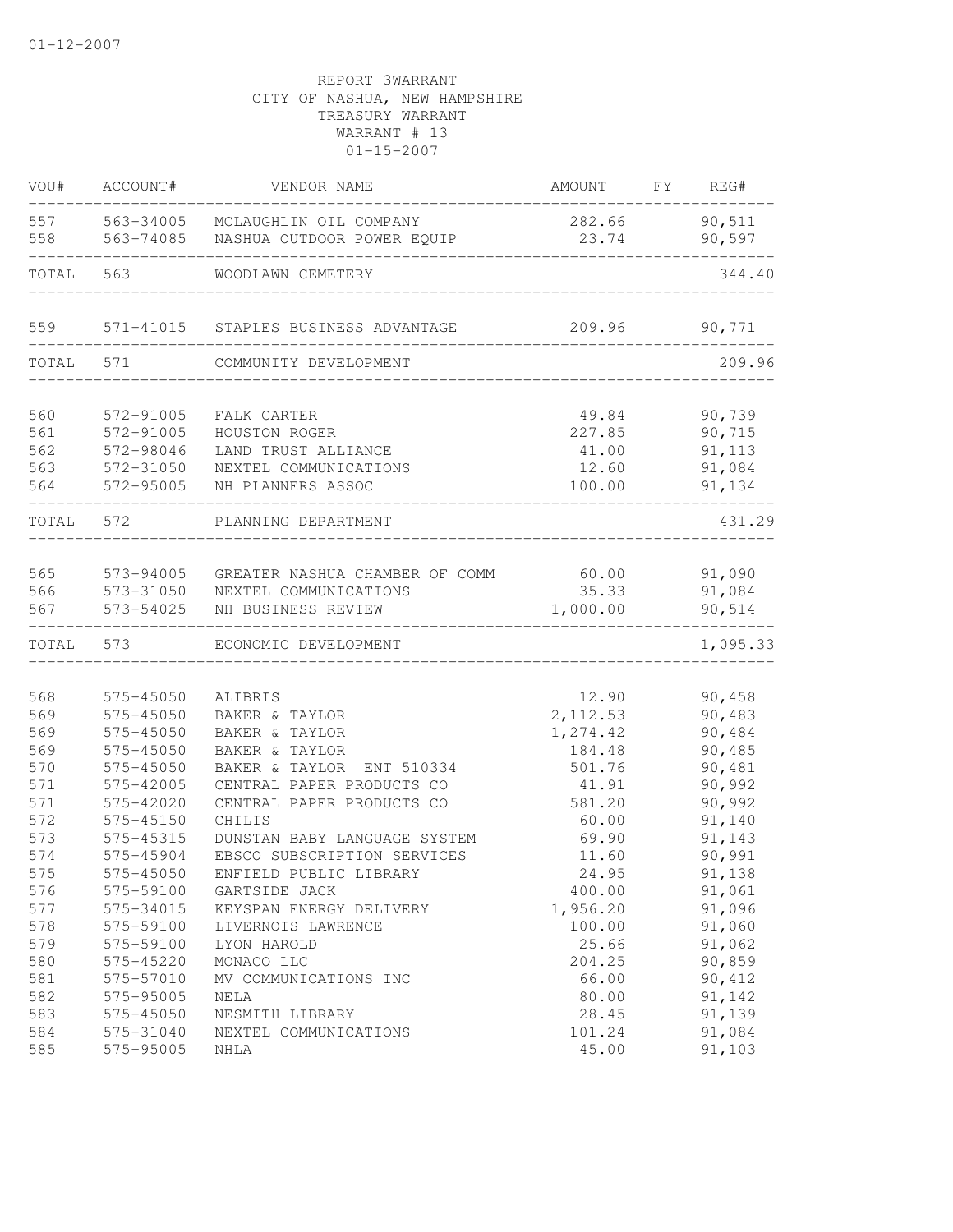| VOU#  | ACCOUNT#           | VENDOR NAME                        | AMOUNT    | FΥ | REG#      |
|-------|--------------------|------------------------------------|-----------|----|-----------|
| 586   | 575-33005          | PENNICHUCK WATER                   | 95.06     |    | 91,097    |
| 587   | 575-45050          | PICTON PRESS                       | 24.45     |    | 91,141    |
| 588   | 575-32005          | PUBLIC SERVICE OF NH               | 6, 201.20 |    | 91,128    |
| 589   | 575-45050          | RECORDED BOOKS LLC                 | 37.70     |    | 90,761    |
| 590   | 575-78100          | ROLLY'S LOCKSMITH SHOP             | 95.00     |    | 90,709    |
| 591   | 575-41015          | STAPLES BUSINESS ADVANTAGE         | 267.47    |    | 90,771    |
| 592   | 575-45050          | THOMSON GALE                       | 25.47     |    | 90,521    |
| 593   | 575-45150          | U S TOY CO INC                     | 283.53    |    | 90,463    |
| 594   | 575-45050          | WOODALL'S PUBLICATIONS CORP        | 15.95     |    | 90,509    |
| TOTAL | 575                | PUBLIC LIBRARIES                   |           |    | 14,928.28 |
| 595   |                    |                                    |           |    |           |
|       |                    | 577-95005 AMERICAN BAR ASSOCIATION | 59.75     |    | 91,085    |
| 596   | 577-31050          | NEXTEL COMMUNICATIONS              | 13.45     |    | 91,084    |
| TOTAL | 577                | CODE ENFORCEMENT                   |           |    | 73.20     |
|       |                    |                                    |           |    |           |
|       | 190,694 581-94010  | AARTHUN KAY                        | 793.80    |    | 90,868    |
|       | 190,695 581-64192  | ABLENET INC                        | 474.00    |    | 91,006    |
|       | 190,696 581-64192  | ABOLINS                            | 980.00    |    | 90,834    |
|       | 190,697 581-49050  | AC MOORE INC                       | 15.14     |    | 90,527    |
|       | 190,698 581-53103  | ACUCARE NURSING PROFESSIONALS      | 501.64    |    | 90,804    |
|       | 190,699 581-74092  | AIRWAVES PARTS & ACCESSORIES L     | 1,032.38  |    | 90,949    |
|       | 190,700 581-42110  | ALARMAX DISTRIBUTORS INC           | 2,176.27  |    | 90,780    |
|       | 190,701 581-46040  | ALEC'S SHOE STORE INC              | 200.00    |    | 90,969    |
|       | 190,702 581-44005  | ALPHAGRAPHICS                      | 192.35    |    | 90,593    |
|       | 190,702 581-49050  | ALPHAGRAPHICS                      | 780.65    |    | 90,593    |
|       | 190,703 581-72065  | ALTERNATIVE COMMUNICATIONS SER     | 65.00     |    | 90,738    |
|       | 190,704 581-59130  | ALTOBELLO MICHAEL                  | 108.00    |    | 90,921    |
|       | 190,705 581-94030  | ALVES ARELINDA                     | 180.00    |    | 90,952    |
|       | 190,706 581-42110  | AMERICAN TIME AND SIGNAL CO.       | 389.50    |    | 90,975    |
| 597   | 581-53100          | ANACOMP INC                        | 92.08     |    | 90,455    |
|       | 190,707 581-95005  | ASCD                               | 326.00    |    | 91,149    |
|       | 190,708 581-49075  | B & S LOCKSMITHS INC               | 624.38    |    | 90,750    |
|       | 190,709 581-42130  | BEARINGS SPECIALTY CO INC          | 43.22     |    | 90,763    |
|       | 190,710 581-59130  | BELANGER SHANE                     | 74.00     |    | 90,945    |
|       | 190,711 581-49050  | BELLETETES INC                     | 133.34    |    | 90,577    |
|       | 190,711 581-49075  | BELLETETES INC                     | 838.63    |    | 90,577    |
|       | 190,712 581-49075  | BOSTONBEAN COFFEE COMPANY          | 70.50     |    | 90,855    |
|       | 190,713 581-59130  | BOUCHARD WARREN                    | 108.00    |    | 90,900    |
|       | 190,714 581-94010  | BRITENRIKER DEBORAH                | 2,020.80  |    | 90,912    |
|       | 190,715 581-49050  | BURMAX CO INC                      | 803.13    |    | 90,857    |
|       | 190,716 581-49095  | CAMBIUM LEARNING INC               | 72.68     |    | 90,880    |
|       | 190, 717 581-42130 | CAPP INC                           | 8,529.00  |    | 90,774    |
|       | 190,718 581-49050  | CAROLINA BIOLOGICAL SUPPLY COM     | 341.92    |    | 90,794    |
|       | 190,719 581-49050  | CARTRIDGE WORLD                    | 1,553.99  |    | 90,904    |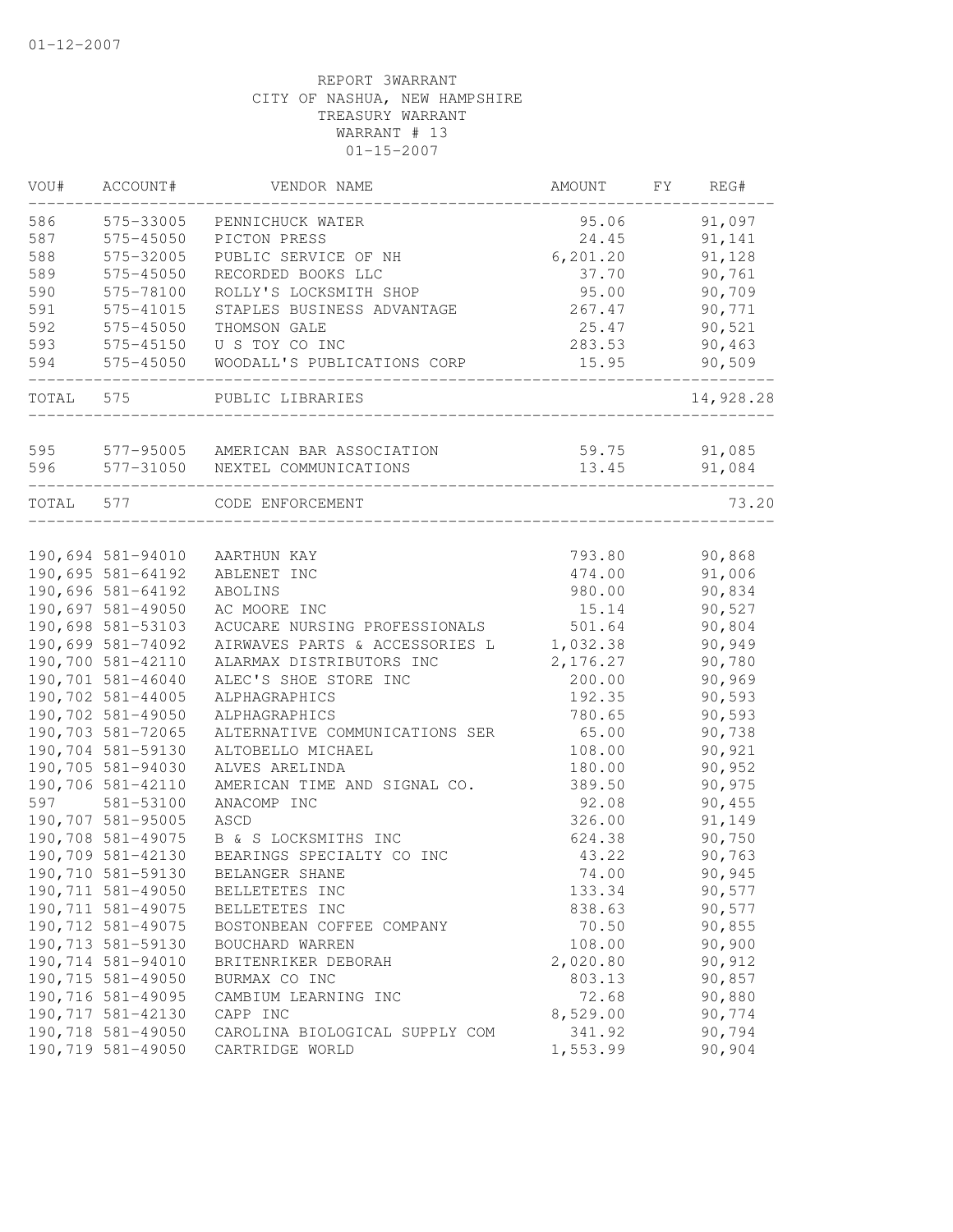| VOU# | ACCOUNT#           | VENDOR NAME                   | AMOUNT    | FY. | REG#   |
|------|--------------------|-------------------------------|-----------|-----|--------|
|      | 190,720 581-49050  | CAVANAR MARY                  | 63.47     |     | 90,803 |
|      | 190,721 581-49050  | CEN-COM                       | 245.00    |     | 90,410 |
|      | 190,722 581-42010  | CENTRAL PAPER PRODUCTS CO     | 3,045.60  |     | 90,992 |
|      | 190,722 581-42020  | CENTRAL PAPER PRODUCTS CO     | 7,923.42  |     | 90,992 |
|      | 190,723 581-49910  | CHAPPELL TRACTOR SALES INC    | 75.39     |     | 90,454 |
|      | 190,724 581-59130  | CHERBONNEAU MARK              | 74.00     |     | 90,575 |
|      | 190,725 581-59130  | CHOATE STEVEN                 | 74.00     |     | 90,946 |
|      | 190,726 581-91005  | CHOUINARD PATTIE              | 2.93      |     | 90,956 |
|      | 190,727 581-59130  | CHRISTOPHER DANIEL            | 54.00     |     | 90,462 |
|      | 190,728 581-78007  | CHUCK'S AUTO REPAIR INC       | 84.00     |     | 90,856 |
|      | 190,729 581-53103  | CLARK ASSOCIATES/DEBBIE CLARK | 22,066.25 |     | 90,457 |
|      | 190,730 581-49050  | CLASSROOM DIRECT              | 895.93    |     | 90,830 |
|      | 190, 731 581-53103 | COMPASSIONATE STAFFING LLC    | 2,520.00  |     | 90,611 |
|      | 190,732 581-49075  | COMPUTER HUT                  | 177.50    |     | 90,994 |
|      | 190,733 581-42130  | CONTROL TECHNOLOGIES INC      | 220.00    |     | 90,775 |
|      | 190,734 581-49910  | CORRIVEAU ROUTHIER INC        | 39.90     |     | 90,970 |
|      | 190,735 581-94010  | CORTEZ KIMBERLY               | 1,010.40  |     | 90,931 |
|      | 190,736 581-59130  | CROSBY MICHAEL                | 108.00    |     | 90,906 |
|      | 190,737 581-84030  | CROTCHED MOUNTAIN REHAB CTR   | 15,255.63 |     | 90,788 |
|      | 190,738 581-59130  | CUVELLIER RICHARD             | 162.00    |     | 90,505 |
|      | 190,739 581-49050  | DARRELL'S MUSIC HALL          | 239.40    |     | 90,415 |
|      | 190,740 581-74092  | DAVID H BAILEY                | 80.00     |     | 90,472 |
|      | 190,741 581-51015  | DEVINE MILLIMET & BRANCH      | 816.25    |     | 90,595 |
|      | 190,742 581-91005  | DIONNE CLAUDIA                | 25.63     |     | 90,827 |
|      | 190,743 581-49910  | DONOVAN EQUIPMENT CO INC      | 163.67    |     | 90,450 |
|      | 190,744 581-91005  | DOWNING CHRISTINE             | 32.04     |     | 90,792 |
|      | 190,745 581-84030  | EDGEWOOD CENTRE               | 1,071.50  |     | 90,894 |
|      | 190,746 581-49050  | ENABLEMART                    | 189.00    |     | 90,891 |
|      | 190,747 581-49050  | ENCHANTED LEARNING LLC        | 50.00     |     | 90,961 |
|      | 190,748 581-42120  | F W WEBB COMPANY              | 101.34    |     | 90,492 |
|      | 190,749 581-49050  | FAMILY EDUCATION NETWORK      | 131.80    |     | 90,862 |
|      | 190,750 581-91040  | FANTASIA ANGELO               | 99.49     |     | 90,884 |
|      | 190,751 581-49075  | FASTENAL CO                   | 46.94     |     | 90,439 |
|      | 190,752 581-43005  | FEDEX                         | 23.12     |     | 91,078 |
|      | 190,753 581-42130  | FILTER SALES & SERVICE        | 2,148.39  |     | 90,808 |
|      | 190,754 581-55005  | FIRST STUDENT INC             | 6, 193.71 |     | 90,846 |
|      | 190,754 581-55005  | FIRST STUDENT INC             | 450.14    |     | 90,847 |
|      | 190,755 581-91005  | FLANAGAN PRISCILLA            | 6.90      |     | 90,811 |
|      | 190,756 581-49035  | FOLLETT EDUCATIONAL SERVICES  | 155.32    |     | 90,428 |
|      | 190,757 581-91005  | FORAN MARY C                  | 25.25     |     | 90,890 |
|      | 190,758 581-45910  | FRANKLIN COMMUNICATIONS INC   | 25.00     |     | 90,960 |
|      | 190,759 581-75023  | GAMETIME                      | 1,659.00  |     | 90,837 |
|      | 190,760 581-42130  | GMS HYDRAULICS INC            | 329.30    |     | 91,000 |
|      | 190,761 581-91005  | GOODWIN JENNIFER              | 63.30     |     | 90,795 |
|      | 190,762 581-55015  | GOULET ROBBIN                 | 1,000.00  |     | 90,805 |
|      | 190,763 581-49050  | GOVCONNECTION INC             | 46.95     |     | 90,395 |
|      | 190,763 581-49110  | GOVCONNECTION INC             | 66.80     |     | 90,395 |
|      | 190,763 581-64045  | GOVCONNECTION INC             | 41.79     |     | 90,395 |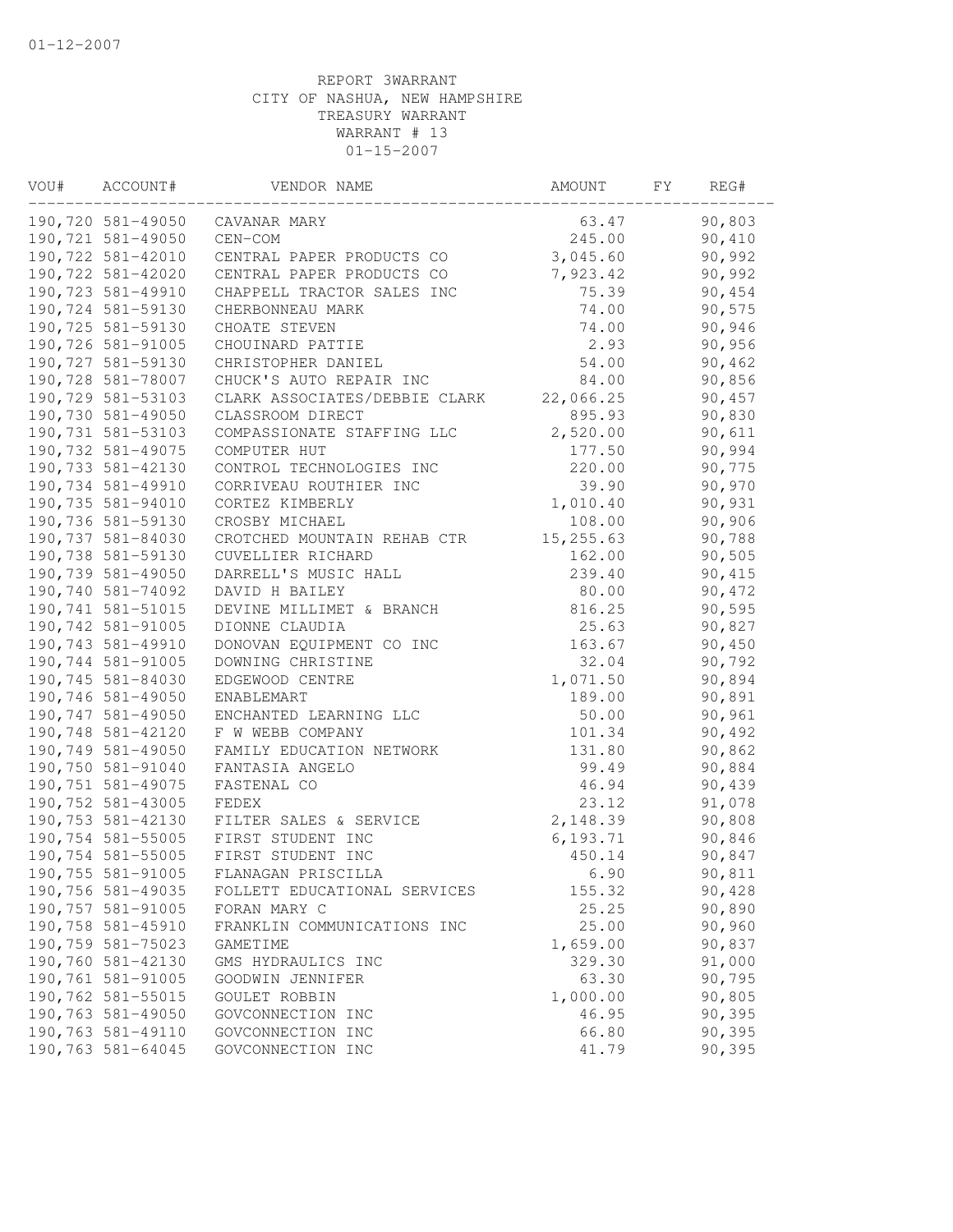| VOU# | ACCOUNT#           | VENDOR NAME                    | AMOUNT    | FY | REG#   |
|------|--------------------|--------------------------------|-----------|----|--------|
|      | 190,763 581-64192  | GOVCONNECTION INC              | 225.93    |    | 90,395 |
|      | 190,763 581-74092  | GOVCONNECTION INC              | 1,300.04  |    | 90,395 |
|      | 190,764 581-42130  | GRANITE GROUP (THE)            | 190.34    |    | 90,755 |
|      | 190,765 581-42110  | GRAYBAR                        | 699.13    |    | 90,613 |
|      | 190,766 581-91005  | GREENBERG ELLEN                | 299.20    |    | 90,942 |
|      | 190,767 581-42130  | GREENFIELD INDUSTRIES INC      | 122.00    |    | 90,456 |
|      | 190,767 581-75023  | GREENFIELD INDUSTRIES INC      | 95.00     |    | 90,456 |
|      | 190,768 581-49050  | HAAN CRAFTS CORP               | 210.60    |    | 90,860 |
|      | 190,769 581-94030  | HALL DAVID                     | 175.00    |    | 90,557 |
|      | 190,770 581-74092  | HARRIS EQUIPMENT REPAIR SERVIC | 506.34    |    | 90,978 |
|      | 190, 771 581-53103 | HEALTHY AT HOME INC            | 210.00    |    | 90,823 |
|      | 190,772 581-42130  | HEATING SPECIALTIES OF NH INC  | 154.58    |    | 90,972 |
|      | 190,773 581-59130  | HENDERSON MICHAEL              | 108.00    |    | 90,908 |
|      | 190,774 581-59130  | HENDERSON WILFRED              | 108.00    |    | 90,727 |
|      | 190,775 581-64045  | HEWLETT PACKARD COMPANY        | 686.46    |    | 90,518 |
|      | 190,776 581-91005  | HOTTEL CHRISTOPHER             | 52.07     |    | 90,928 |
|      | 190,777 581-49050  | HOUGHTON MIFFLIN GRT SOURCE    | 31.95     |    | 90,987 |
|      | 190,778 581-78007  | HOWARD P FAIRFIELD INC         | 1,132.41  |    | 90,924 |
|      | 190,779 581-94010  | HOWARD SHANE                   | 1,010.40  |    | 90,814 |
|      | 190,780 581-59130  | HURLEY DONALD                  | 216.00    |    | 90,899 |
|      | 190,781 581-59130  | HURLEY JR DANIEL               | 54.00     |    | 90,915 |
|      | 190,782 581-74092  | INSIGHT PUBLIC SECTOR          | 373.74    |    | 90,464 |
|      | 190,783 581-41040  | INTEGRATED OFFICE SOLUTIONS    | 1,064.00  |    | 90,791 |
|      | 190,784 581-53103  | INTERIM HEALTH CARE            | 528.75    |    | 90,427 |
|      | 190,785 581-42110  | INTERSTATE BATTERIES OF SO NH  | 76.95     |    | 90,926 |
|      | 190,786 581-49050  | J W PEPPER & SON INC           | 21.80     |    | 90,520 |
|      | 190,787 581-49050  | JANCO KATHRYN                  | 22.95     |    | 90,843 |
|      | 190,788 581-45910  | JUNIOR LIBRARY GUILD           | 143.40    |    | 90,785 |
|      | 190,789 581-94010  | KEANE THERESA                  | 1,010.40  |    | 90,831 |
|      | 190,790 581-49035  | KEY CURRICULUM PRESS           | 6,594.50  |    | 90,508 |
|      | 190,791 581-34015  | KEYSPAN ENERGY DELIVERY        | 84,490.14 |    | 90,836 |
|      | 190,792 581-42110  | KEYSTONE BATTERY               | 2,363.00  |    | 90,825 |
|      | 190,793 581-59130  | KOHM JASON                     | 54.00     |    | 90,909 |
|      | 190,794 581-91005  | KOSOW CARMEN                   | 30.48     |    | 90,824 |
|      | 190,795 581-59130  | KUBA GARY                      | 108.00    |    | 90,913 |
|      | 190,796 581-59130  | LABELLE SYLVAIN                | 74.00     |    | 90,920 |
|      | 190,797 581-59130  | LAVOIE DANA                    | 148.00    |    | 90,914 |
|      | 190,798 581-49050  | LEARNING CYCLES LLC            | 240.00    |    | 90,858 |
|      | 190,799 581-59130  | LEBEL ART                      | 54.00     |    | 90,905 |
|      | 190,800 581-94010  | LEWIS CHERYL                   | 2, 143.20 |    | 90,929 |
|      | 190,801 581-91005  | LOFTUS JUDITH                  | 43.94     |    | 90,816 |
|      | 190,802 581-59130  | LOWE JON                       | 74.00     |    | 90,964 |
|      | 190,803 581-45910  | LRP PUBLICATIONS               | 219.00    |    | 90,852 |
|      | 190,804 581-42130  | M & B MACHINING AND WELDING    | 144.00    |    | 90,977 |
|      | 190,805 581-42110  | M & M ELECTRICAL SUPPLY CO INC | 3,899.90  |    | 90,967 |
|      | 190,806 581-49050  | MAHONEY ANGELA                 | 7.99      |    | 90,935 |
|      | 190,807 581-94010  | MAHONEY MICHAEL                | 2,020.80  |    | 90,854 |
|      | 190,808 581-49050  | MAINE OXY                      | 78.45     |    | 90,391 |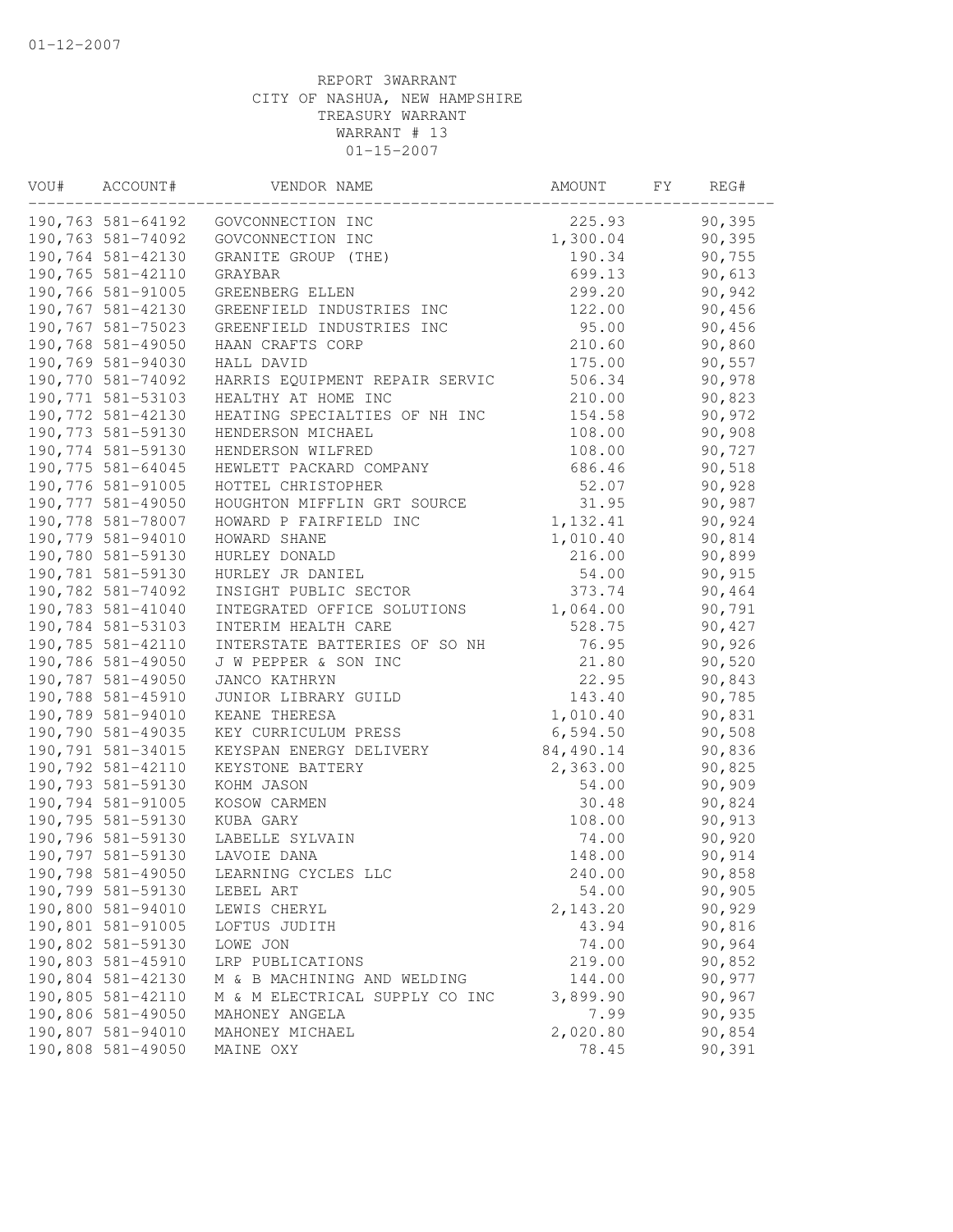| VOU# | ACCOUNT#                               | VENDOR NAME                                  | AMOUNT           | FY | REG#             |  |
|------|----------------------------------------|----------------------------------------------|------------------|----|------------------|--|
|      | 190,809 581-49050                      | MARKET BASKET                                | 317.49           |    | 90,602           |  |
|      | 190,810 581-94030                      | MARSHALL LISA                                | 200.00           |    | 90,801           |  |
|      | 190,811 581-75090                      | MARVELL PLATE GLASS INC                      | 429.50           |    | 90,425           |  |
|      | 190,812 581-78007                      | MAYNARD & LESIEUR INCORPORATED               | 117.40           |    | 90,979           |  |
|      | 190,813 581-59130                      | MAYNARD RAYMOND                              | 74.00            |    | 90,917           |  |
|      | 190,814 581-94030                      | MCCARTHY JILL                                | 50.01            |    | 90,892           |  |
|      | 190,815 581-49050                      | MCGRAW HILL COMPANIES                        | 3,688.11         |    | 90,552           |  |
| 598  | 581-31005                              | MCI                                          | 4,405.19         |    | 90,389           |  |
|      | 190,816 581-91005                      | MCQUESTEN LESA                               | 19.87            |    | 90,829           |  |
|      | 190,817 581-59130                      | MELANSON DENNIS                              | 74.00            |    | 90,424           |  |
|      | 190,818 581-49075                      | MERRIMACK BUILDING SUPPLY INC                | 2,072.25         |    | 90,779           |  |
|      | 190,819 581-59130                      | MICHAEL BARBARA                              | 108.00           |    | 90,898           |  |
|      | 190,820 581-49050                      | MODERN SCHOOL SUPPLIES INC                   | 1,958.59         |    | 90,576           |  |
|      | 190,821 581-49050                      | MOHLER JANETTA                               | 34.99            |    | 90,809           |  |
|      | 190,822 581-59130                      | MORGAN MICHAEL                               | 108.00           |    | 90,421           |  |
|      | 190,823 581-53100                      | MULTI-STATE BILLING                          | 35.98            |    | 90,887           |  |
|      | 190,824 581-49910                      | NASHUA OUTDOOR POWER EQUIP                   | 613.10           |    | 90,597           |  |
| 599  | 581-45295                              | NASHUA SCHOOL DISTRICT #42                   | 1,660.00         |    | 251              |  |
|      | 190,825 581-49075                      | NASHUA WALLPAPER & PAINT CO                  | 389.14           |    | 90,600           |  |
|      | 190,826 581-42010                      | NATIONWIDE SALES & SERVICE                   | 3,183.61         |    | 90,812           |  |
|      | 190,827 581-49050                      | NCS PEARSON INC                              | 619.03           |    | 90,839           |  |
|      | 190,828 581-49050                      | NCS PEARSON INC                              | 255.16           |    | 90,930           |  |
|      | 190,829 581-49050                      | NCTM                                         | 135.00           |    | 90,835           |  |
|      | 190,830 581-53100                      | NEOPOST LEASING                              | 347.41           |    | 90,865           |  |
|      | 190,831 581-54015                      | NEWS-LINE PUBLISHING INC                     | 930.00           |    | 90,943           |  |
|      | 190,832 581-31005                      | NEXTEL COMMUNICATIONS                        | 908.23           |    | 91,076           |  |
|      | 190,833 581-95005                      | NHCA                                         | 425.00           |    | 90,430           |  |
|      | 190,834 581-49050                      | ORBIS SOFTWARE INC                           | 384.00           |    | 90,965           |  |
|      | 190,835 581-49050                      | P J CURRIER LUMBER CO                        | 99.92            |    | 90,826           |  |
|      | 190,836 581-59130                      | PALANSKI KEVIN                               | 74.00            |    | 90,910           |  |
|      | 190,837 581-75023                      | PASEK CORP                                   | 2,839.71         |    | 90,777           |  |
|      | 190,838 581-49075                      | PC & MACEXCHANGE                             | 188.25           |    | 90,877           |  |
|      | 190,839 581-95010                      | PC WORLD                                     | 14.97            |    | 91,151           |  |
|      | 190,840 581-49050                      | PEARSON EDUCATION                            | 765.51           |    | 90,866           |  |
|      | 190,841 581-49050                      | PEARSON EDUCATION                            | 227.50           |    | 90,867           |  |
|      | 190,842 581-33005                      | PENNICHUCK WATER WORKS INC                   | 3,493.02         |    | 91,079           |  |
|      | 190,843 581-59130                      | PERREAULT CYNTHIA                            | 74.00            |    | 90,916           |  |
|      | 190,844 581-43005                      | PETTY CASH                                   | 16.44            |    | 91,065           |  |
|      | 190,845 581-43005                      | PETTY CASH                                   | 6.94             |    | 91,066           |  |
|      | 190,845 581-49050                      | PETTY CASH                                   | 56.89            |    | 91,066           |  |
|      | 190,846 581-49050                      | PETTY CASH                                   | 182.82           |    | 91,069           |  |
|      | 190,847 581-59130<br>190,848 581-53100 | PLUMO SCOTT                                  | 54.00<br>69.83   |    | 90,944           |  |
|      | 190,849 581-94010                      | POLAND SPRING WATER                          |                  |    | 91,148           |  |
|      | 190,850 581-49095                      | PREVOST HOLLY<br>PRO ED                      | 864.00<br>262.90 |    | 90,878<br>90,870 |  |
|      | 190,851 581-32005                      |                                              | 15, 150.29       |    |                  |  |
|      | 190,851 581-32005                      | PUBLIC SERVICE OF NH<br>PUBLIC SERVICE OF NH | 41,383.49        |    | 91,128<br>91,129 |  |
|      | 190,852 581-49050                      | PURCHASE ADVANTAGE CARD                      | 15.96            |    | 90,925           |  |
|      |                                        |                                              |                  |    |                  |  |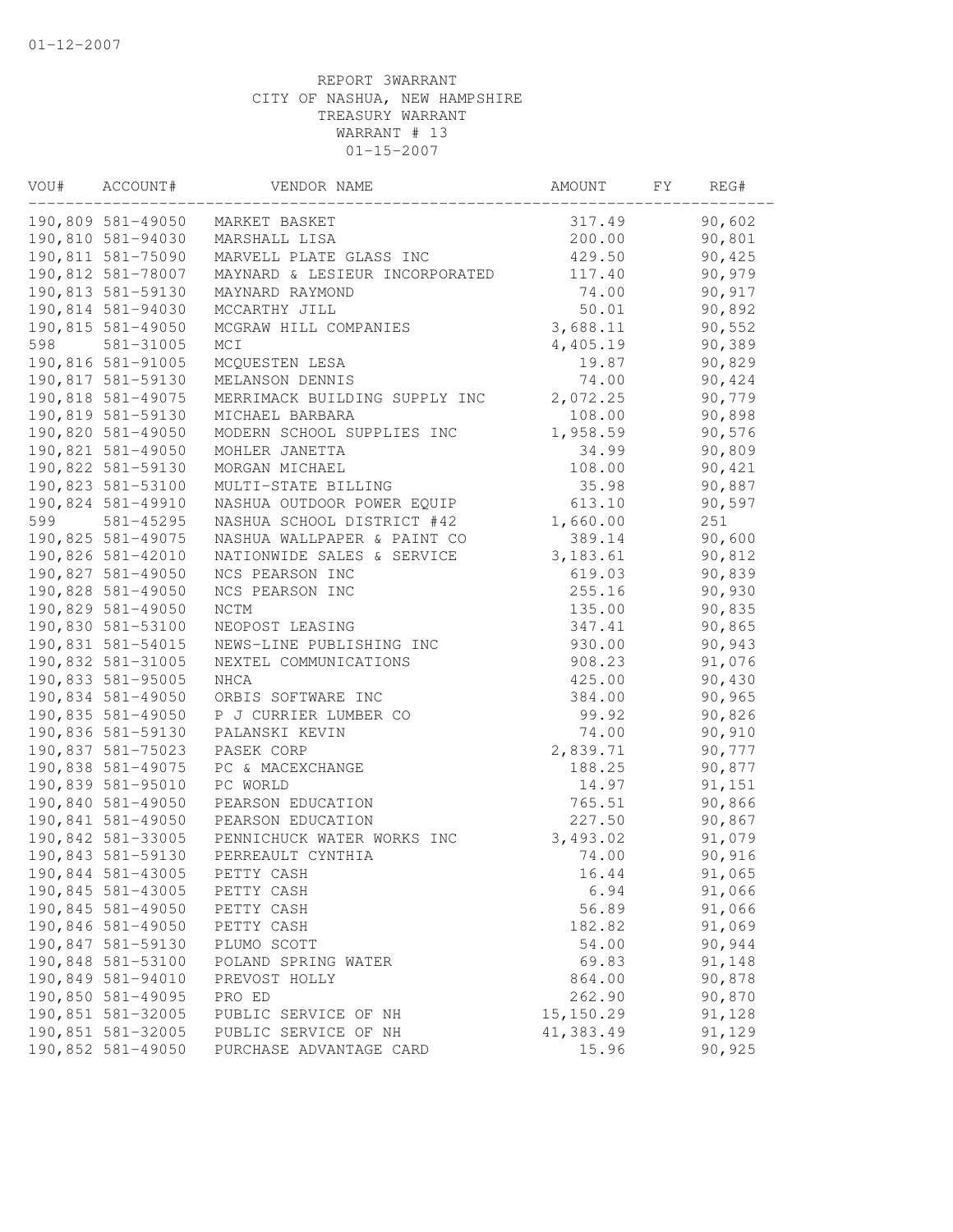| VOU# | ACCOUNT#          | VENDOR NAME                     | AMOUNT    | FΥ | REG#   |
|------|-------------------|---------------------------------|-----------|----|--------|
|      | 190,853 581-43005 | PURCHASE POWER                  | 147.78    |    | 90,933 |
|      | 190,854 581-94010 | PURINGTON MARCILLA              | 936.00    |    | 90,919 |
|      | 190,855 581-42110 | RALPH PILL ELECTRIC SUPPLY COM  | 59.00     |    | 90,974 |
|      | 190,856 581-75023 | REDIMIX COMPANIES INC           | 1,917.00  |    | 90,609 |
|      | 190,857 581-59130 | REMILLARD RONALD                | 74.00     |    | 90,923 |
|      | 190,858 581-49050 | RESOURCES FOR EDUCATORS         | 287.00    |    | 90,882 |
|      | 190,859 581-94010 | RETELLI LISA                    | 2,020.80  |    | 90,907 |
|      | 190,860 581-42110 | REXEL CLS                       | 1,037.19  |    | 90,932 |
|      | 190,861 581-91005 | RICHARD JOHN                    | 21.58     |    | 90,799 |
|      | 190,862 581-49075 | RICOH CORP                      | 158.00    |    | 90,821 |
|      | 190,863 581-94010 | ROBIE TAMMIE                    | 1,166.40  |    | 90,564 |
|      | 190,864 581-84055 | ROCHESTER SCHOOL DEPARTMENT     | 8,079.36  |    | 90,828 |
|      | 190,865 581-49050 | ROTOLITE                        | 83.56     |    | 90,963 |
|      | 190,866 581-49025 | SAGE PUBLICATIONS               | 63.40     |    | 90,936 |
|      | 190,867 581-78007 | SANEL AUTO PARTS CO             | 91.70     |    | 90,589 |
|      | 190,868 581-74092 | SANFORD CAMERA & PROJECTOR REPA | 740.00    |    | 90,962 |
|      | 190,869 581-49050 | SARGENT-WELCH                   | 613.80    |    | 90,473 |
|      | 190,870 581-49050 | SAX ARTS & CRAFTS               | 346.43    |    | 90,783 |
|      | 190,871 581-47010 | SCHOOL HEALTH CORP              | 417.81    |    | 90,429 |
|      | 190,872 581-49050 | SCHOOL SPECIALTY                | 4,765.96  |    | 90,817 |
|      | 190,873 581-84055 | SERESC                          | 2,819.08  |    | 90,409 |
|      | 190,874 581-53100 | SHALINI KANNAN                  | 39.00     |    | 90,449 |
|      | 190,875 581-64045 | SHANAHAN SOUND AND ELECTRONICS  | 1,600.00  |    | 90,918 |
|      | 190,876 581-94010 | SHAW CHRISTINE                  | 2,020.80  |    | 90,876 |
|      | 190,877 581-42130 | SHIFFLER EQUIPMENT SALES INC    | 185.76    |    | 90,778 |
|      | 190,877 581-77005 | SHIFFLER EQUIPMENT SALES INC    | 13,825.00 |    | 90,778 |
|      | 190,878 581-91005 | SICILIA KATHRYN                 | 58.85     |    | 90,941 |
|      | 190,879 581-59130 | SIMONEAU KEVIN                  | 108.00    |    | 90,407 |
|      | 190,880 581-53100 | SIMPLEXGRINNELL                 | 639.74    |    | 90,401 |
|      | 190,881 581-59130 | SISSON CHARLES                  | 74.00     |    | 90,947 |
|      | 190,882 581-59130 | SMITH MIKE                      | 108.00    |    | 90,897 |
|      | 190,883 581-49050 | SPORTIME                        | 47.85     |    | 90,819 |
|      | 190,884 581-53100 | STANLEY ACCESS TECH             | 189.00    |    | 90,879 |
|      | 190,885 581-41015 | STAPLES BUSINESS ADVANTAGE      | 838.98    |    | 90,729 |
|      | 190,885 581-41045 | STAPLES BUSINESS ADVANTAGE      | 4,669.69  |    | 90,729 |
|      | 190,885 581-47010 | STAPLES BUSINESS ADVANTAGE      | 37.69     |    | 90,729 |
|      | 190,885 581-49050 | STAPLES BUSINESS ADVANTAGE      | 690.03    |    | 90,729 |
|      | 190,885 581-63085 | STAPLES BUSINESS ADVANTAGE      | 43.76     |    | 90,729 |
|      | 190,886 581-53100 | STATE OF NH CRIMINAL RECORDS    | 219.00    |    | 91,067 |
|      | 190,887 581-49050 | SUPER DUPER PUBLICATIONS        | 428.14    |    | 90,438 |
|      | 190,887 581-49095 | SUPER DUPER PUBLICATIONS        | 115.01    |    | 90,438 |
|      | 190,888 581-91005 | SWINDELL LORNE                  | 198.87    |    | 90,838 |
|      | 190,889 581-45910 | TELEGRAPH PUBLISHING CO         | 312.00    |    | 91,153 |
|      | 190,890 581-49050 | THEMES & VARIATIONS LTD         | 429.00    |    | 90,948 |
|      | 190,891 581-91005 | TOBBE GALE                      | 39.49     |    | 90,800 |
|      | 190,892 581-42120 | TOTAL AIR SUPPLY INC            | 132.90    |    | 90,723 |
|      | 190,893 581-78007 | TOWERS MOTOR PARTS CORP         | 19.44     |    | 90,746 |
|      | 190,894 581-59130 | TROUPE BRIAN                    | 74.00     |    | 90,402 |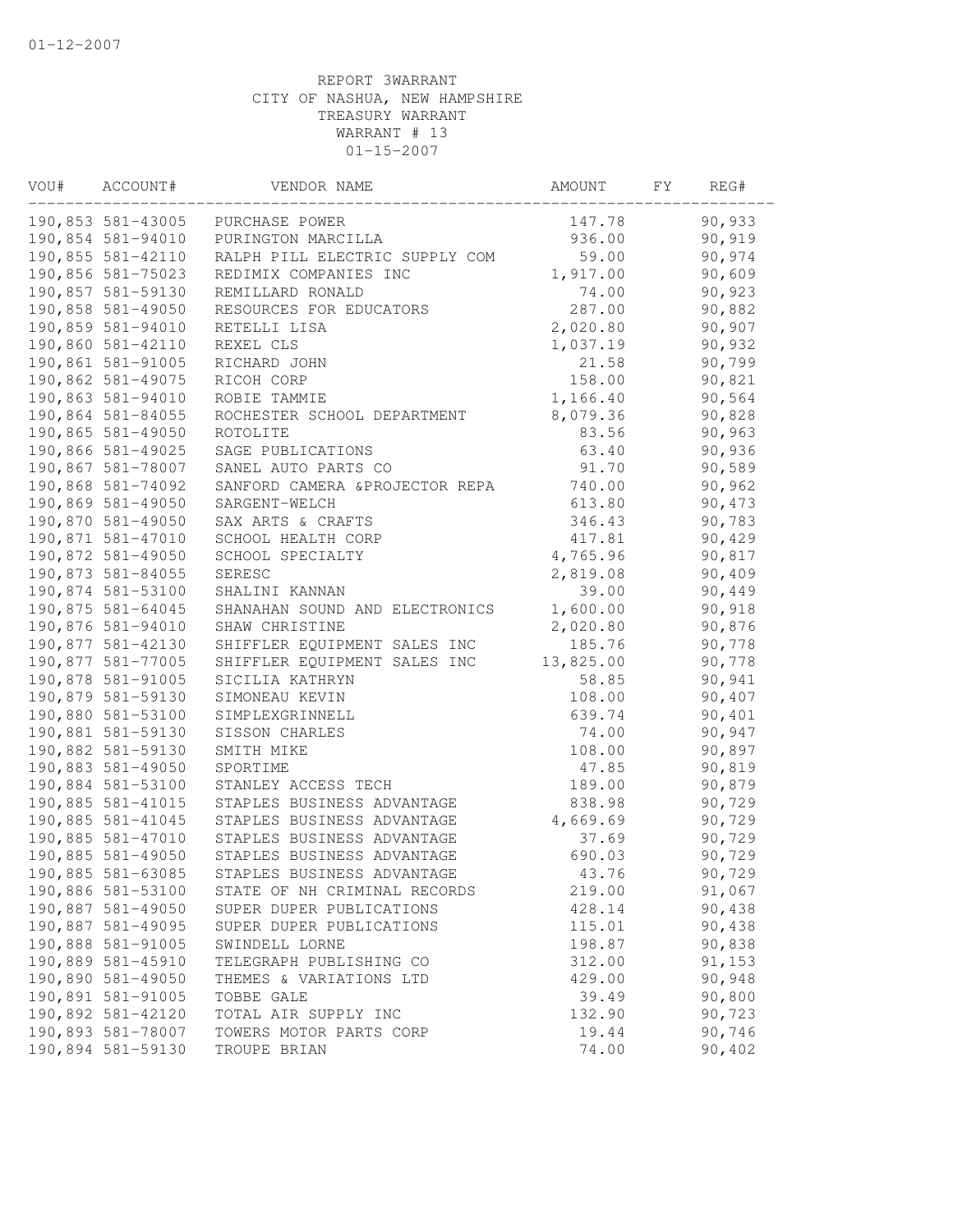| VOU#  | ACCOUNT#           | VENDOR NAME                   | AMOUNT   | FY | REG#       |
|-------|--------------------|-------------------------------|----------|----|------------|
|       | 190,895 581-43005  | U S POSTAL SERVICES           | 4,000.00 |    | 91,068     |
|       | 190,896 581-49050  | U S TOY CO                    | 69.51    |    | 90,806     |
|       | 190,897 581-42120  | UNITED SUPPLY COMPANY INC     | 1,179.39 |    | 90,990     |
|       | 190,898 581-83102  | UNUM LIFE INSURANCE           | 2,791.13 |    | 91,063     |
|       | 190,899 581-31005  | VERIZON                       | 9.74     |    | 91,137     |
|       | 190,900 581-31005  | VERIZON                       | .03      |    | 91,150     |
|       | 190,901 581-75180  | VIKING ROOFING, INC.          | 617.00   |    | 90,881     |
|       | 190,902 581-83004  | VISION SERVICE PLAN - NH      | 1,615.21 |    | 91,064     |
|       | 190,903 581-42130  | W W GRAINGER INC              | 1,099.66 |    | 90,517     |
|       | 190,904 581-53103  | WALKER ANITA                  | 2,437.75 |    | 90,781     |
|       | 190,905 581-84030  | WARD HARRIET COREAN           | 1,050.00 |    | 90,893     |
|       | 190,906 581-53100  | WATER CHEMICALS INCORPORATED  | 1,008.00 |    | 90,968     |
|       | 190,907 581-95010  | WEEKLY READER CORP            | 323.70   |    | 91,001     |
|       | 190,908 581-49050  | WILLIAM H SADLIER INC         | 36.89    |    | 90,496     |
|       | 190,909 581-59130  | WILLIAMS BRIAN                | 109.64   |    | 90,902     |
|       | 190,910 581-59130  | WILSON DAVID                  | 89.44    |    | 90,953     |
|       | 190, 911 581-49050 | WILSON LANGUAGE TRAINING CORP | 123.20   |    | 90,871     |
|       | 190, 912 581-53101 | YOUTH COUNCIL (THE)           | 8,130.00 |    | 90,853     |
|       | 190, 913 581-49075 | ZAX SIGNAGE SYSTEMS           | 140.17   |    | 90,522     |
|       | 190,914 581-59130  | ZWICKER DAVE                  | 108.00   |    | 90,911     |
| TOTAL | 581                | SCHOOL DEPARTMENT             |          |    | 373,828.50 |
|       |                    |                               |          |    |            |
|       | 190,915 590-23581  | ASCD                          | 309.25   |    | 91,075     |
|       | 190,916 590-23581  | GOVCONNECTION INC             | 2,280.52 |    | 90,395     |
|       | 190,916 590-23581  | GOVCONNECTION INC             | 41.79    |    | 90,395     |
|       | 190,917 590-23581  | HEWLETT PACKARD COMPANY       | 1,399.00 |    | 90,518     |
|       | 190,918 590-23581  | INSIGHT PUBLIC SECTOR         | 159.46   |    | 90,464     |
|       | 190,919 590-23581  | PC & MACEXCHANGE              | 595.00   |    | 90,877     |
|       | 190,920 590-24581  | TERMINIX                      | 835.00   |    | 90,883     |
| TOTAL | 590                | P/Y OBLIGATIONS               |          |    | 5,620.02   |
| 600   | 592-85004          | FEDEX                         | 28.53    |    | 91,078     |
| TOTAL | 592                | BONDED DEBT SERVICE           |          |    | 28.53      |
|       |                    |                               |          |    |            |
| 601   | 595-22020          | ZANI B CHERYL                 | 238.27   |    | 90,652     |
| TOTAL | 595                | OVERLAY                       |          |    | 238.27     |
|       |                    |                               |          |    |            |

01-12-2007

| VOU# | ACCOUNT# | VENDOR NAME | AMOUNT | FY. | REG# |
|------|----------|-------------|--------|-----|------|
|      |          |             |        |     |      |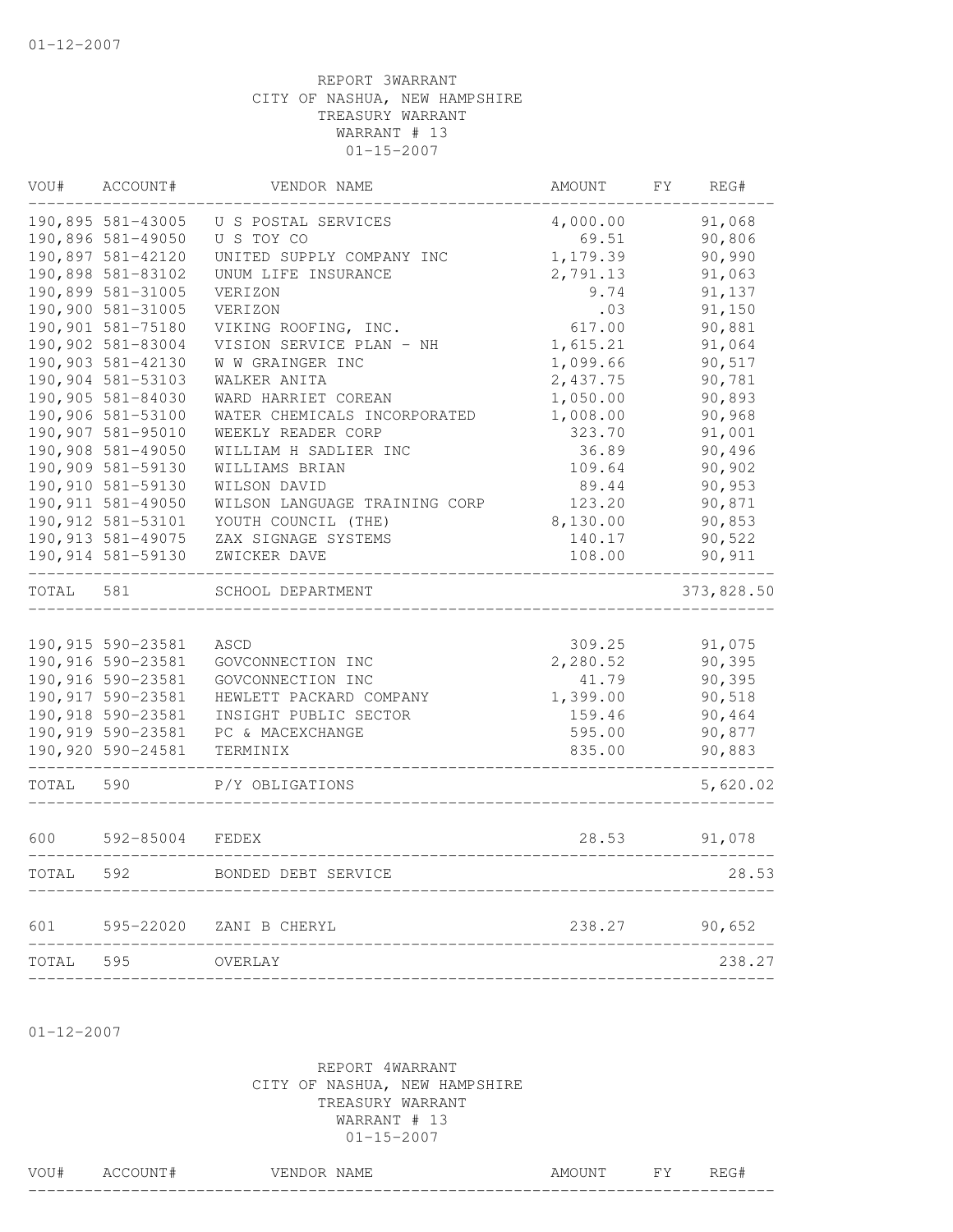| 602                  | 653-05 | PIONEER TREE SERVICE/HERMAN ST                         | 1,800.00  | 90,996    |
|----------------------|--------|--------------------------------------------------------|-----------|-----------|
| TOTAL                | 653-05 | CAP IMP - STREET DEPT<br>SIDEWALK CONSTR & REPLACEMENT |           | 1,800.00  |
| $190, 921, 681 - 10$ |        | HUDSON PAVING & EXCAVATION INC                         | 23,470.00 | 90,988    |
| TOTAL                | 681-10 | CAP IMP - SCHOOL<br>DEFERRED MAINTENANCE FY07          |           | 23,470.00 |
|                      |        |                                                        |           |           |

01-12-2007

## REPORT 5WARRANT CITY OF NASHUA, NEW HAMPSHIRE TREASURY WARRANT WARRANT # 13 01-15-2007

| VOU#                            | ACCOUNT#                                                      | PROGRAM<br>VENDOR NAME                                                                                                        | AMOUNT                                            | REG#<br>FY                                     |
|---------------------------------|---------------------------------------------------------------|-------------------------------------------------------------------------------------------------------------------------------|---------------------------------------------------|------------------------------------------------|
| 603<br>604<br>605               | 731-64045<br>731-64192<br>731-64192                           | 3705 NU-VISION TECHNOLOGIES<br>3705 HEFFERAN TIMOTHY<br>3705 HINT PERIPHERALS CORP                                            | 27.24<br>26.99<br>2,407.00                        | 90,633<br>91,070<br>90,678                     |
| TOTAL                           | 731                                                           | CPF-POLICE DEPARTMENT                                                                                                         | 2,461.23                                          |                                                |
| 606<br>607                      | 751-53075<br>751-53075                                        | 3731 MCFARLAND-JOHNSON INC<br>3731 NASHUA REGIONAL PLANNING COMMI                                                             | 14,237.62<br>2,456.08                             | 90,603<br>91,087                               |
| TOTAL                           | 751                                                           | CPF-PWD & ENGINEERING                                                                                                         | 16,693.70                                         |                                                |
| 608                             | 752-53095                                                     | 3711 MARSHALL GARY LLC                                                                                                        | 9,499.40                                          | 91,117                                         |
| TOTAL                           | 752                                                           | CPF-PARKS & RECREATION                                                                                                        | 9,499.40                                          |                                                |
| 609                             | 757-53075                                                     | 3729 DESMAN ASSOCIATES                                                                                                        | 1,359.66                                          | 91,120                                         |
| TOTAL                           | 757                                                           | CPF-PARKING LOTS                                                                                                              | 1,359.66                                          |                                                |
| 610<br>611<br>612<br>613<br>614 | 774-01318<br>774-31005<br>774-32005<br>774-33005<br>774-53095 | 3718 MERIDIAN CONSTRUCTION CORP<br>3718 VERIZON<br>3718 PUBLIC SERVICE OF NH<br>3718 PENNICHUCK WATER<br>3718 JGI EASTERN INC | 323, 412.00<br>29.86<br>691.70<br>40.32<br>885.37 | 90,569<br>91,110<br>91,129<br>91,097<br>90,530 |
| TOTAL                           | 774                                                           | CPF-URBAN PROGRAMS                                                                                                            | 325,059.25                                        |                                                |
| 615<br>616                      | 792-53030<br>792-53030                                        | 3792 FAY SPOFFORD & THORNDIKE LLC<br>3799 MALCOLM PIRNIE INC                                                                  | 29,726.05<br>22,750.31                            | 90,435<br>90,620                               |
| TOTAL                           | 792                                                           | CPF-WASTEWATER USER FUND                                                                                                      | 52,476.36                                         |                                                |
|                                 |                                                               |                                                                                                                               |                                                   |                                                |

01-12-2007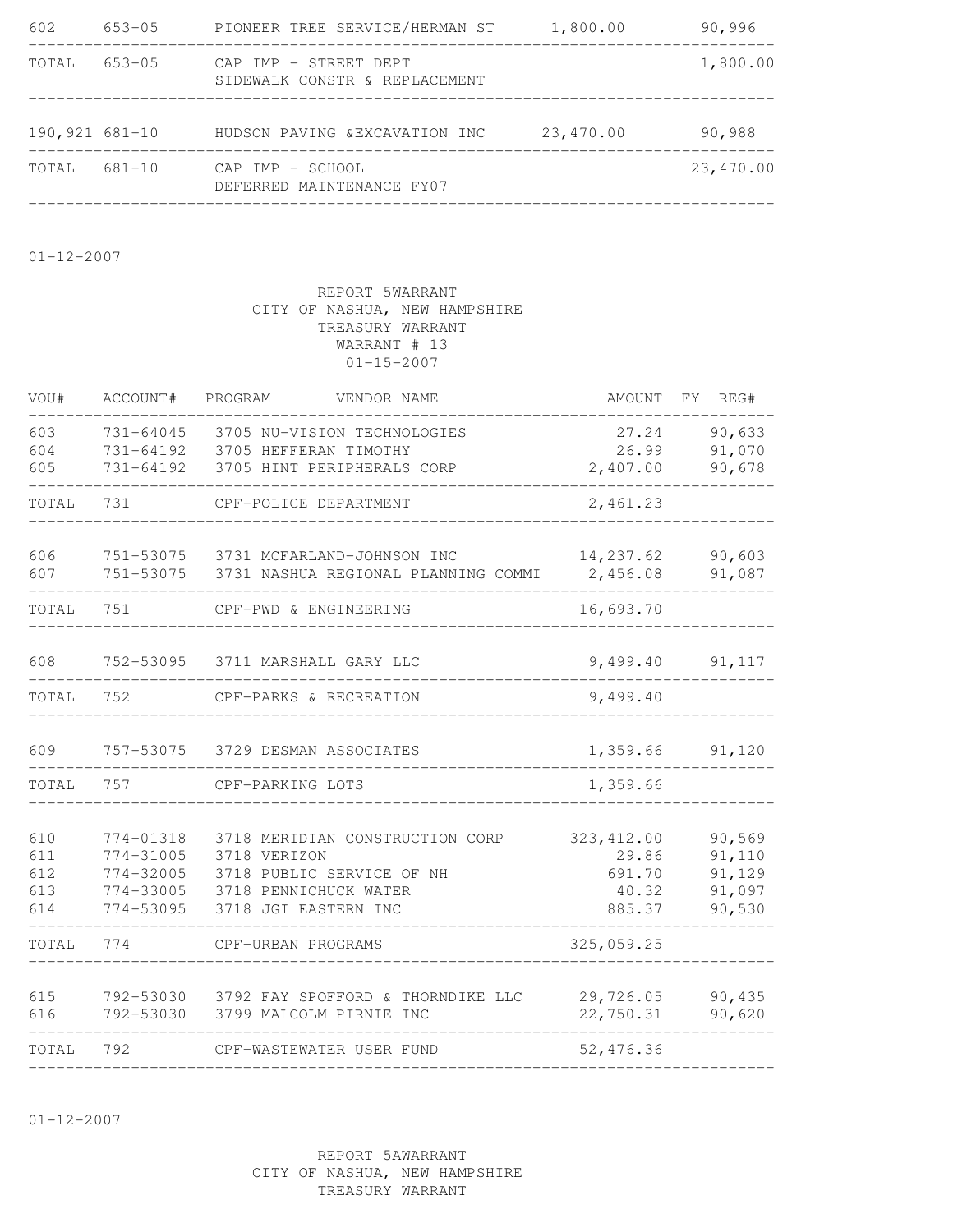### WARRANT # 13 01-15-2007

| VOU# | ACCOUNT#  | VENDOR NAME                             | AMOUNT      | FY | REG#   |
|------|-----------|-----------------------------------------|-------------|----|--------|
| 617  | 801-31050 | NEXTEL COMMUNICATIONS                   | 181.59      |    | 91,084 |
| 618  | 801-32005 | PUBLIC SERVICE OF NH                    | 23.86       |    | 91,129 |
| 619  | 801-33005 | PENNICHUCK WATER                        | 120.84      |    | 91,097 |
| 620  | 801-34015 | ENERGYNORTH PROPANE                     | 904.13      |    | 91,092 |
| 621  | 801-41015 | STAPLES BUSINESS ADVANTAGE              | 208.98      |    | 90,771 |
| 622  | 801-42000 | LISAY STEVEN E                          | 540.00      |    | 90,571 |
| 623  | 801-46045 | UNIFIRST CORPORATION                    | 116.90      |    | 90,759 |
| 624  | 801-49075 | RIS PAPER COMPANY INC                   | 69.17       |    | 90,516 |
| 625  | 801-53030 | CAMBRIDGE ENVIRONMENTAL INC             | 5,814.86    |    | 90,541 |
| 626  | 801-53030 | CMA ENGINEERS INC                       | 3,932.91    |    | 90,612 |
| 627  | 801-53075 | USDA APHIS                              | 4,900.00    |    | 91,098 |
| 628  | 801-53080 | NORMANDEAU ASSOCIATES INC               | 5,982.97    |    | 90,605 |
| 629  | 801-53130 | COLUMBIA ANALYTICAL SERVICES I          | 1,897.50    |    | 90,640 |
| 630  | 801-53130 | ENDYNE INC                              | 8,504.25    |    | 90,675 |
| 631  | 801-54020 | TELEGRAPH PUBLISHING COMPANY            | 558.80      |    | 90,989 |
| 632  | 801-54020 | UNION LEADER CORPORATION                | 364.32      |    | 91,081 |
| 633  | 801-59238 | ANACOMP INC                             | 18.92       |    | 90,455 |
| 634  | 801-59245 | D & R TOWING INC                        | 125.00      |    | 90,971 |
| 635  | 801-74020 | COMPUSA INC                             | 180.45      |    | 90,588 |
| 636  | 801-75023 | A-1 STEAM CLEANING INC                  | 250.00      |    | 90,538 |
| 637  | 801-75023 | BELLETETES INC                          | 31.11       |    | 90,577 |
| 638  | 801-77020 | SOUTHWORTH-MILTON INC                   | 2,216.88    |    | 90,423 |
| 639  | 801-78065 | MAYNARD & LESIEUR INCORPORATED          | 540.60      |    | 90,979 |
| 640  | 801-78100 | ATLANTIC LEASING CORP                   | 9.59        |    | 90,741 |
| 641  | 801-78100 | CASEY EQUIPMENT & RENTAL CORP           | 48.41       |    | 90,752 |
| 642  | 801-78100 | MINUTEMAN TRUCKS INC                    | 134.86      |    | 90,772 |
| 643  | 801-78100 | NAPA AUTO PARTS                         | 127.51      |    | 90,742 |
| 644  | 801-78100 | SANEL AUTO PARTS CO                     | 42.94       |    | 90,589 |
| 645  | 801-78100 | SOUTHWORTH-MILTON INC                   | 3,409.90    |    | 90,423 |
| 646  | 801-78100 | WINDWARD PETROLEUM                      | 1,251.62    |    | 90,480 |
| 647  | 801-83106 | ANTHEM BLUE CROSS BLUE SHIELD           | 8,187.77    |    | 254    |
| 648  | 801-83106 | HARVARD PILGRIM HEALTH CARE             | 202.66      |    | 252    |
| 649  | 801-83106 | NORTHEAST DELTA                         | 553.10      |    | 253    |
| 650  | 801-83206 | ANTHEM BLUE CROSS BLUE SHIELD           | 14,904.55   |    | 254    |
| 651  | 801-83206 | NORTHEAST DELTA                         | 948.10      |    | 253    |
| 652  |           | 801-83306 ANTHEM BLUE CROSS BLUE SHIELD | 2,740.90    |    | 254    |
| 653  | 801-83306 | HARVARD PILGRIM HEALTH CARE             | 100.08      |    | 252    |
| 654  |           | 801-83306 NORTHEAST DELTA               | 241.93      |    | 253    |
| 655  | 801-83406 | ANTHEM BLUE CROSS BLUE SHIELD           | 4,747.56    |    | 254    |
| 656  | 801-83406 | HARVARD PILGRIM HEALTH CARE             | 1,000.79    |    | 252    |
| 657  | 801-83406 | NORTHEAST DELTA                         | 334.72      |    | 253    |
| 658  | 801-85060 | TREASURER STATE OF NH                   | 4,500.00    |    | 249    |
| 659  | 801-85060 | TREASURER STATE OF NH                   | 155, 129.49 |    | 249    |
| 660  | 801-85065 | TREASURER STATE OF NH                   | 2,086.92    |    | 249    |
| 661  | 801-85065 | TREASURER STATE OF NH                   | 78,020.68   |    | 249    |
| 662  | 801-85070 | TREASURER STATE OF NH                   | 765.00      |    | 249    |
| 663  | 801-85070 | TREASURER STATE OF NH                   | 29,001.62   |    | 249    |
|      |           |                                         |             |    |        |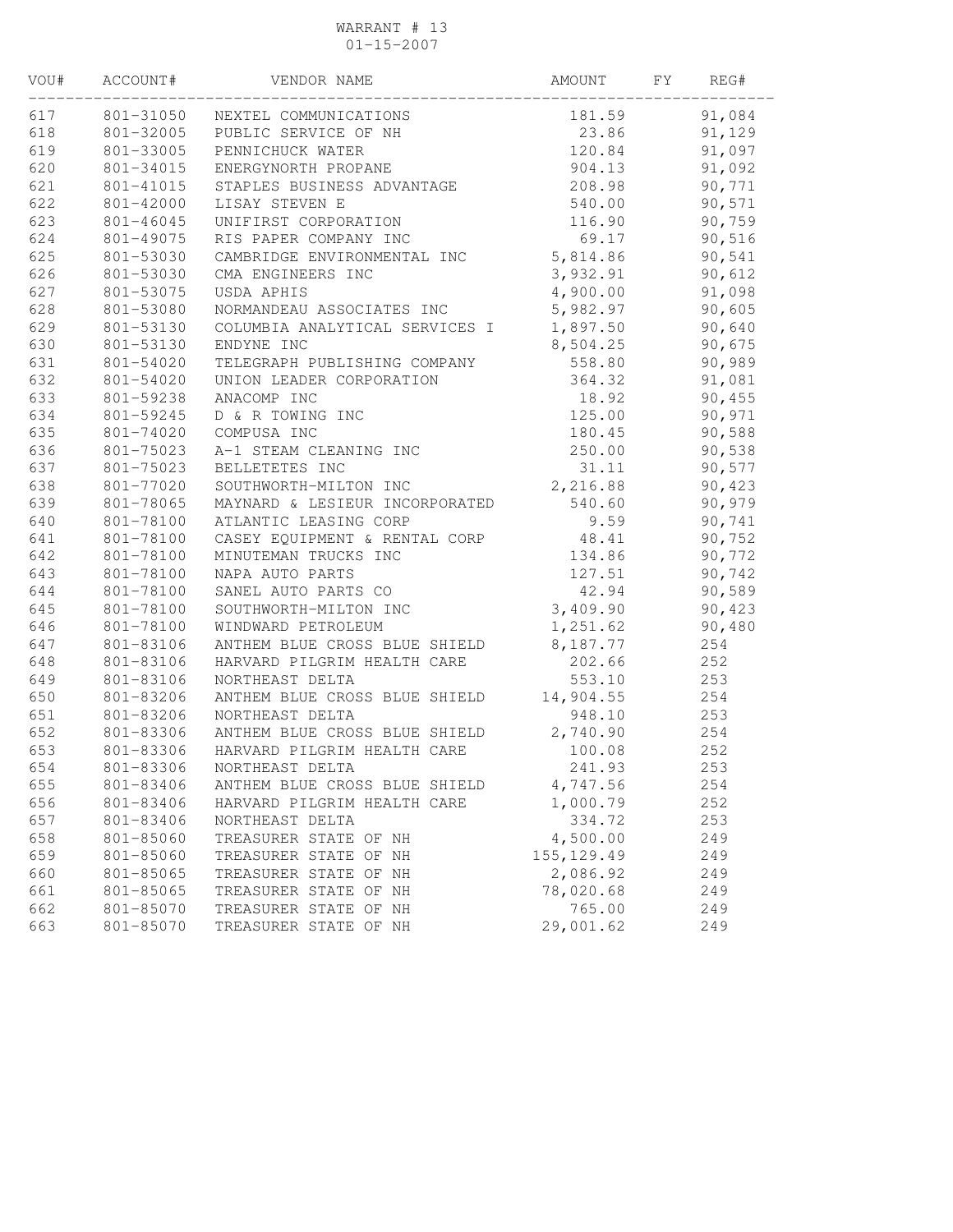| VOU#  | ACCOUNT#  | VENDOR NAME                    | AMOUNT     | FY | REG#        |
|-------|-----------|--------------------------------|------------|----|-------------|
| TOTAL | 801       | SOLID WASTE DISPOSAL           |            |    | 345, 974.74 |
| 664   | 802-31005 | NEXTEL COMMUNICATIONS          | 117.14     |    | 91,084      |
| 664   | 802-31005 | NEXTEL COMMUNICATIONS          | 204.42     |    | 91,084      |
| 665   | 802-31005 | VERIZON                        | 68.86      |    | 91,104      |
| 666   | 802-32005 | PUBLIC SERVICE OF NH           | 17.31      |    | 91,129      |
| 666   | 802-32005 | PUBLIC SERVICE OF NH           | 369.39     |    | 91,129      |
| 667   | 802-33005 | PENNICHUCK WATER               | 744.89     |    | 91,097      |
| 668   | 802-41015 | STAPLES BUSINESS ADVANTAGE     | 167.48     |    | 90,771      |
| 669   | 802-42010 | CENTRAL PAPER PRODUCTS CO      | 380.26     |    | 90,992      |
| 670   | 802-45101 | CIBA SPECIALTY CHEMICALS CO    | 15, 132.00 |    | 90,479      |
| 671   | 802-45103 | JCI JONES CHEMICALS INC        | 2,256.65   |    | 90,623      |
| 672   | 802-45106 | KEMIRA WATER SOLUTIONS INC     | 1,711.60   |    | 90,628      |
| 673   | 802-45175 | ARCSOURCE INC                  | 140.02     |    | 90,590      |
| 674   | 802-46045 | UNIFIRST CORPORATION           | 196.69     |    | 90,759      |
| 674   | 802-46045 | UNIFIRST CORPORATION           | 751.21     |    | 90,759      |
| 675   | 802-48015 | DENNIS K BURKE INC             | 812.60     |    | 91,147      |
| 675   | 802-48015 | DENNIS K BURKE INC             | 812.60     |    | 91,147      |
| 676   | 802-53030 | CHEMSERVE ENVIRONMENTAL ANALYS | 1,868.26   |    | 90,728      |
| 677   | 802-53030 | EASTERN ANALYTICAL INC         | 305.00     |    | 90,584      |
| 678   | 802-54005 | TELEGRAPH PUBLISHING COMPANY   | 89.25      |    | 90,989      |
| 679   | 802-54005 | UNION LEADER CORPORATION       | 75.18      |    | 91,081      |
| 680   | 802-59100 | ANSWERING SERVICES OF NH LLC   | 77.00      |    | 90,397      |
| 682   | 802-59220 | PRINTGRAPHICS OF MAINE         | 5,290.00   |    | 256         |
| 681   | 802-59220 | PRINTGRAPHICS OF MAINE         | 377.50     |    | 90,489      |
| 683   | 802-59225 | KENT CLEAN SEPTIC LLC          | 618.00     |    | 90,523      |
| 684   | 802-59225 | RESOURCE MANAGEMENT INC        | 41,025.14  |    | 90,396      |
| 685   | 802-59230 | BROX INDUSTRIES INC            | 101.11     |    | 90,453      |
| 686   | 802-59230 | E J PRESCOTT INC               | 3,245.94   |    | 90,494      |
| 687   | 802-59230 | NEW ENGLAND POSITIONING SYSTEM | 5,906.00   |    | 90,570      |
| 688   | 802-59238 | ANACOMP INC                    | 18.01      |    | 90,455      |
| 689   | 802-59239 | STAPLES BUSINESS ADVANTAGE     | 162.88     |    | 90,771      |
| 690   | 802-59320 | MCDEVITT TRUCKS INC            | 1,247.14   |    | 90,507      |
| 691   | 802-64192 | GRAINGER                       | 346.50     |    | 90,475      |
| 692   | 802-64192 | HOME DEPOT CREDIT SERVICES     | 156.25     |    | 91,091      |
| 692   | 802-64192 | HOME DEPOT CREDIT SERVICES     | 54.62      |    | 91,091      |
| 693   | 802-64192 | MCMASTER-CARR SUPPLY CO        | 456.45     |    | 90,565      |
| 694   | 802-64192 | SULLIVAN ASSOCIATES            | 1,944.14   |    | 90,445      |
| 694   | 802-64192 | SULLIVAN ASSOCIATES            | 1,944.14   |    | 90,445      |
| 695   | 802-66025 | GE CAPITAL INC                 | 105.00     |    | 90,764      |
| 696   | 802-77045 | INFILCO DEGREMONT INC          | 1,750.51   |    | 90,610      |
| 697   | 802-77050 | CALIFORNIA CONTRACTORS SUPPLIE | 89.90      |    | 90,766      |
| 698   | 802-77050 | GRAINGER                       | 845.10     |    | 90,475      |
| 699   | 802-77050 | PINE MOTOR PARTS               | 29.88      |    | 90,981      |
| 700   | 802-77050 | UNITED SUPPLY COMPANY INC      | 2,060.38   |    | 90,990      |
| 701   | 802-77055 | FASTENAL CO                    | 119.69     |    | 90,439      |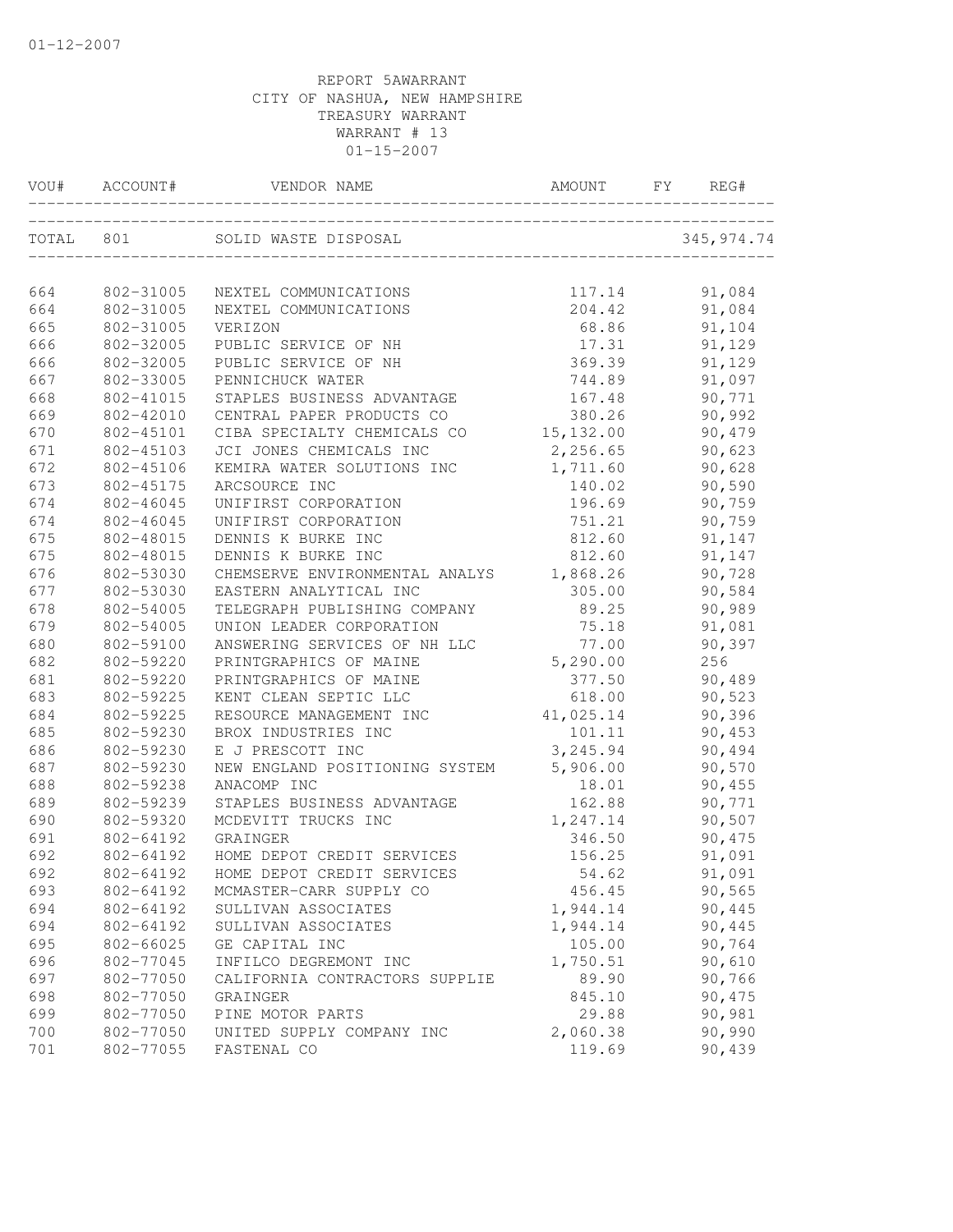| VOU#  | ACCOUNT#  | VENDOR NAME                    | AMOUNT     | FY. | REG#       |
|-------|-----------|--------------------------------|------------|-----|------------|
| 702   | 802-77062 | SULLIVAN ASSOCIATES            | 1, 117.55  |     | 90,445     |
| 703   | 802-77065 | APPLIED INDUSTRIAL TECHNOLOGIE | 343.92     |     | 90,486     |
| 704   | 802-77065 | CHEMSEARCH                     | 702.70     |     | 90,561     |
| 705   | 802-77065 | M & B MACHINING AND WELDING    | 310.00     |     | 90,977     |
| 706   | 802-77065 | MCMASTER-CARR SUPPLY CO        | 296.25     |     | 90,565     |
| 707   | 802-77065 | SAFETY KLEEN SYSTEMS INC       | 439.15     |     | 90,451     |
| 708   | 802-77066 | UNITED SUPPLY COMPANY INC      | 49.60      |     | 90,990     |
| 708   | 802-77067 | UNITED SUPPLY COMPANY INC      | 54.44      |     | 90,990     |
| 709   | 802-77068 | HACH COMPANY                   | 2,879.50   |     | 90,747     |
| 710   | 802-77069 | HOME DEPOT CREDIT SERVICES     | 23.49      |     | 91,091     |
| 711   | 802-77069 | MCMASTER-CARR SUPPLY CO        | 930.80     |     | 90,565     |
| 712   | 802-77069 | PINE MOTOR PARTS               | 8.78       |     | 90,981     |
| 713   | 802-77069 | UNITED SUPPLY COMPANY INC      | 38.17      |     | 90,990     |
| 714   | 802-83006 | ANTHEM BLUE CROSS BLUE SHIELD  | 25, 215.98 |     | 254        |
| 715   | 802-83006 | HARVARD PILGRIM HEALTH CARE    | 12,762.53  |     | 252        |
| 716   | 802-83006 | NORTHEAST DELTA                | 2,458.28   |     | 253        |
| 717   | 802-91010 | OSBORNE NOELLE                 | 17.80      |     | 90,573     |
| 718   | 802-94005 | HEALTH STOP INC                | 75.00      |     | 90,559     |
| 719   | 802-95005 | WATER ENVIRONMENT FEDERATION   | 144.00     |     | 91,082     |
| TOTAL | 802       | SEWERAGE DISPOSAL SYSTEM       |            |     | 142,060.03 |
|       |           |                                |            |     |            |

01-12-2007

|                   |                        | VOU# ACCOUNT# VENDOR NAME                                                                                            | AMOUNT FY REG#         |                            |
|-------------------|------------------------|----------------------------------------------------------------------------------------------------------------------|------------------------|----------------------------|
|                   |                        | 720 901-96013 SOUTHWORTH-MILTON INC                                                                                  | 86,430.78              | 90,423                     |
|                   |                        | TOTAL 901 SOLID WASTE TRUST FUND                                                                                     |                        | 86,430.78                  |
| 721               | 722 941-95005          | 941-01356 MERRIMACK VALLEY HOSPICE<br>NALBOH                                                                         | 50.00 90,708<br>120.00 | 91,135                     |
|                   |                        | TOTAL 941 HEALTH & COMM SVCS TRUST FUND                                                                              |                        | 170.00                     |
| 724               |                        | 723  951-05057  VANGUARD FIDUCIARY TRUST COMPA  24,770.35  91,119<br>951-05068 M & M ELECTRICAL SUPPLY CO INC 185.44 |                        | 90,967                     |
| TOTAL             | 951                    | PWD & ENG TRUST FUND                                                                                                 |                        | 24,955.79                  |
| 725<br>726<br>727 | 952-05058<br>952-59180 | PIONEER TREE SERVICE/HERMAN ST<br>952-75021 KOHL GLENN                                                               | 2,800.00<br>4,968.60   | 90,721<br>90,996<br>90,469 |
| <b>TOTAL</b>      |                        | 952 PARK & RECREATION TRUST FUND                                                                                     |                        | 7,868.60                   |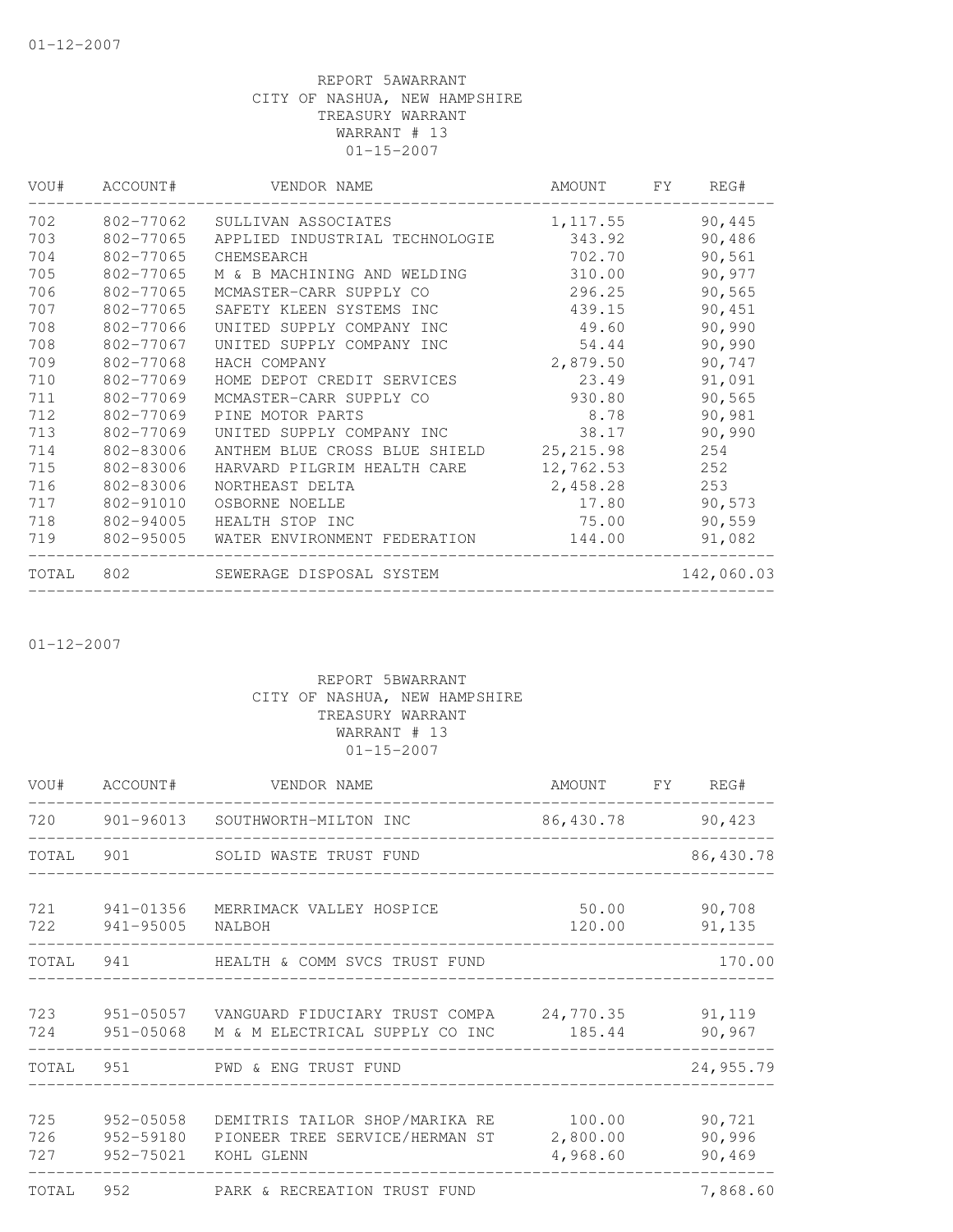| 728<br>729 | 963-41015<br>963-45185 | STAPLES BUSINESS ADVANTAGE<br>HARDY DORIC INC     | 293.98<br>525.00   | 90,771<br>90,598 |
|------------|------------------------|---------------------------------------------------|--------------------|------------------|
| TOTAL      | 963                    | WOODLAWN CEMETERY TRUST FUND                      |                    | 818.98           |
| 730        |                        | 975-51005   BARRADALE O'CONNELL NEWKIRK &         | 5,410.60           | 90,585           |
|            |                        | TOTAL 975 LIBRARY TRUST FUND                      |                    | 5,410.60         |
| 731<br>732 | 982-05053<br>982-05053 | FLYNN KYLE & UNH<br>LANGELIER SEAN & NORTHEASTERN | 450.00<br>1,435.00 | 90,657<br>90,619 |
| TOTAL      | 982                    | SCHOLARSHIP TRUST FUND                            |                    | 1,885.00         |
|            |                        |                                                   |                    |                  |

01-12-2007

## REPORT 6WARRANT CITY OF NASHUA, NEW HAMPSHIRE TREASURY WARRANT WARRANT # 13 01-15-2007

|       | ACCOUNT#                 | PAYROLL WEEK ENDING                    | AMOUNT           |
|-------|--------------------------|----------------------------------------|------------------|
|       | $151 - 41$<br>$151 - 41$ | $06 - JAN - 2007$<br>$30 - DEC - 2006$ | 156.33<br>286.83 |
| TOTAL | 1.51                     | A/R POLICE OVERTIME                    | 443.16           |

01-12-2007

|  | ACCOUNT# PAYROLL WEEK ENDING                                                                                                                         | AMOUNT                                                             |           |
|--|------------------------------------------------------------------------------------------------------------------------------------------------------|--------------------------------------------------------------------|-----------|
|  | 3037-11515 30-DEC-2006<br>____________________________                                                                                               | 696.17                                                             |           |
|  | TOTAL 303 ALT - INCENTIVE FUND PROGRAM                                                                                                               |                                                                    | 696.17    |
|  | 305-11239 06-JAN-2007<br>305-11239 30-DEC-2006                                                                                                       | 970.71<br>970.71                                                   |           |
|  | TOTAL 305 SRF - CIVIC & COMM ACTIVITIES                                                                                                              |                                                                    | 1,941.42  |
|  | 308-83051  06-JAN-2007<br>308-83051 30-DEC-2006<br>308-83052 06-JAN-2007<br>308-83052 30-DEC-2006<br>308-83102  06-JAN-2007<br>308-83102 30-DEC-2006 | 1,182.21<br>2,130.68<br>2,556.01<br>698.75<br>1,860.33<br>1,860.33 |           |
|  | TOTAL 308 SRF - INSURANCE                                                                                                                            |                                                                    | 10,288.31 |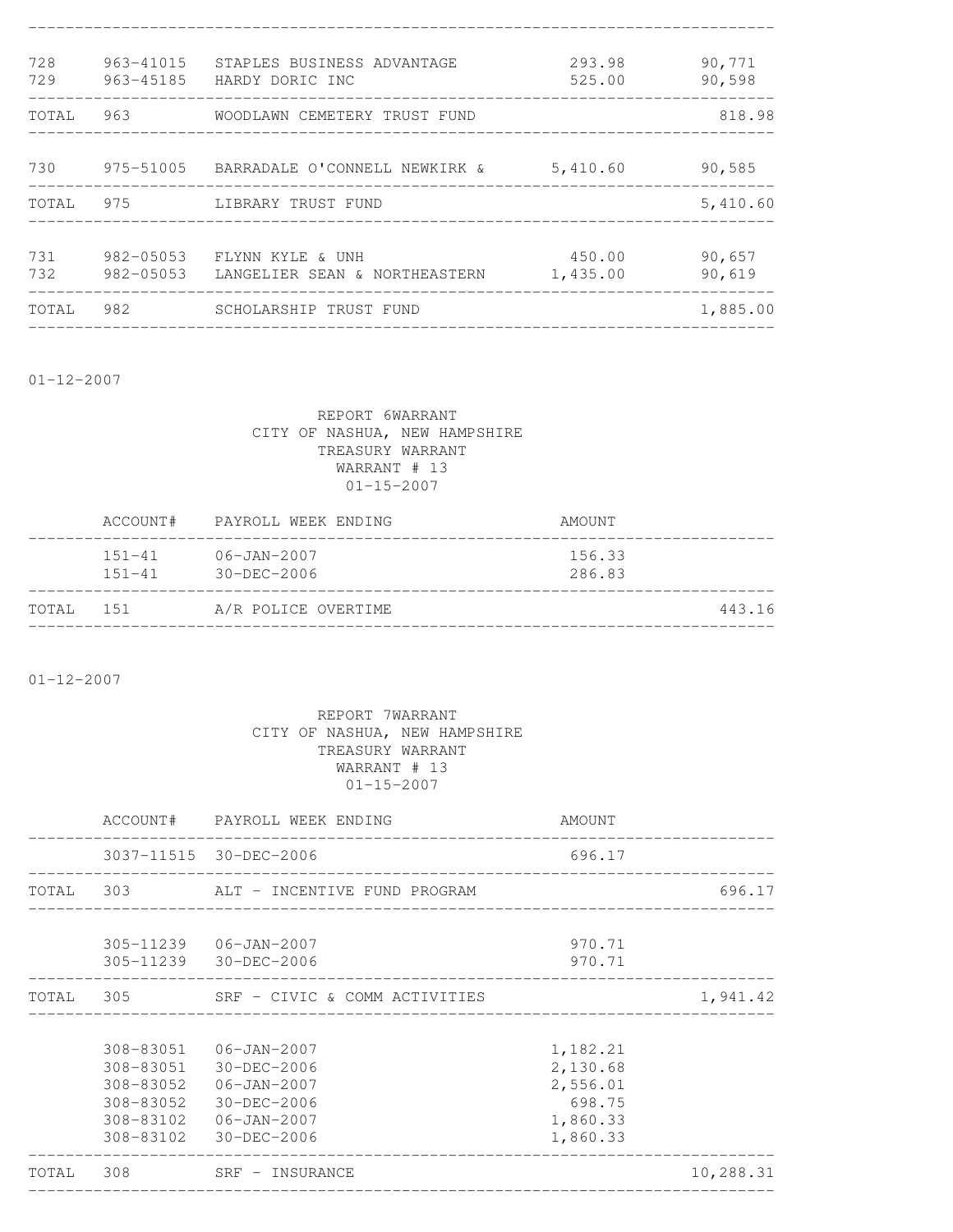| 3086-11870<br>3086-12006 | 30-DEC-2006<br>30-DEC-2006<br>3086-13032 06-JAN-2007<br>3086-13032 30-DEC-2006<br>3086-13133 30-DEC-2006 | 2,852.31<br>1,812.59<br>343.49<br>$-0.02$<br>150.00 |          |
|--------------------------|----------------------------------------------------------------------------------------------------------|-----------------------------------------------------|----------|
|                          | TOTAL 308 JAVITS GRANT PROGRAM                                                                           |                                                     | 5,158.37 |
|                          | 3097-11162 06-JAN-2007                                                                                   | 1,092.01                                            |          |
| 3097-11162               | 30-DEC-2006                                                                                              | 558.38                                              |          |
|                          | 3097-11408 06-JAN-2007                                                                                   | 721.60                                              |          |
| 3097-11408               | 30-DEC-2006                                                                                              | 721.60                                              |          |
|                          | 3097-12112 06-JAN-2007                                                                                   | 2,756.58                                            |          |
| 3097-12830               | 06-JAN-2007                                                                                              | 184.14                                              |          |
| 3097-17002               | 30-DEC-2006                                                                                              | 250.00                                              |          |
|                          | 3097-17004 30-DEC-2006                                                                                   | 1,700.00                                            |          |
| 3097-17006               | 30-DEC-2006                                                                                              | 2,855.00                                            |          |
| 3097-19138               | 30-DEC-2006                                                                                              | 2,755.50                                            |          |
| 3097-19139               | 30-DEC-2006                                                                                              | 8,158.46                                            |          |
| 3097-19140               | 06-JAN-2007                                                                                              | 6,943.16                                            |          |
| 3097-19540               | 06-JAN-2007                                                                                              | 17,039.51                                           |          |
|                          | 3097-19544 06-JAN-2007                                                                                   | 551.82                                              |          |
|                          | 3097-19545 06-JAN-2007                                                                                   | 762.35                                              |          |
|                          |                                                                                                          |                                                     |          |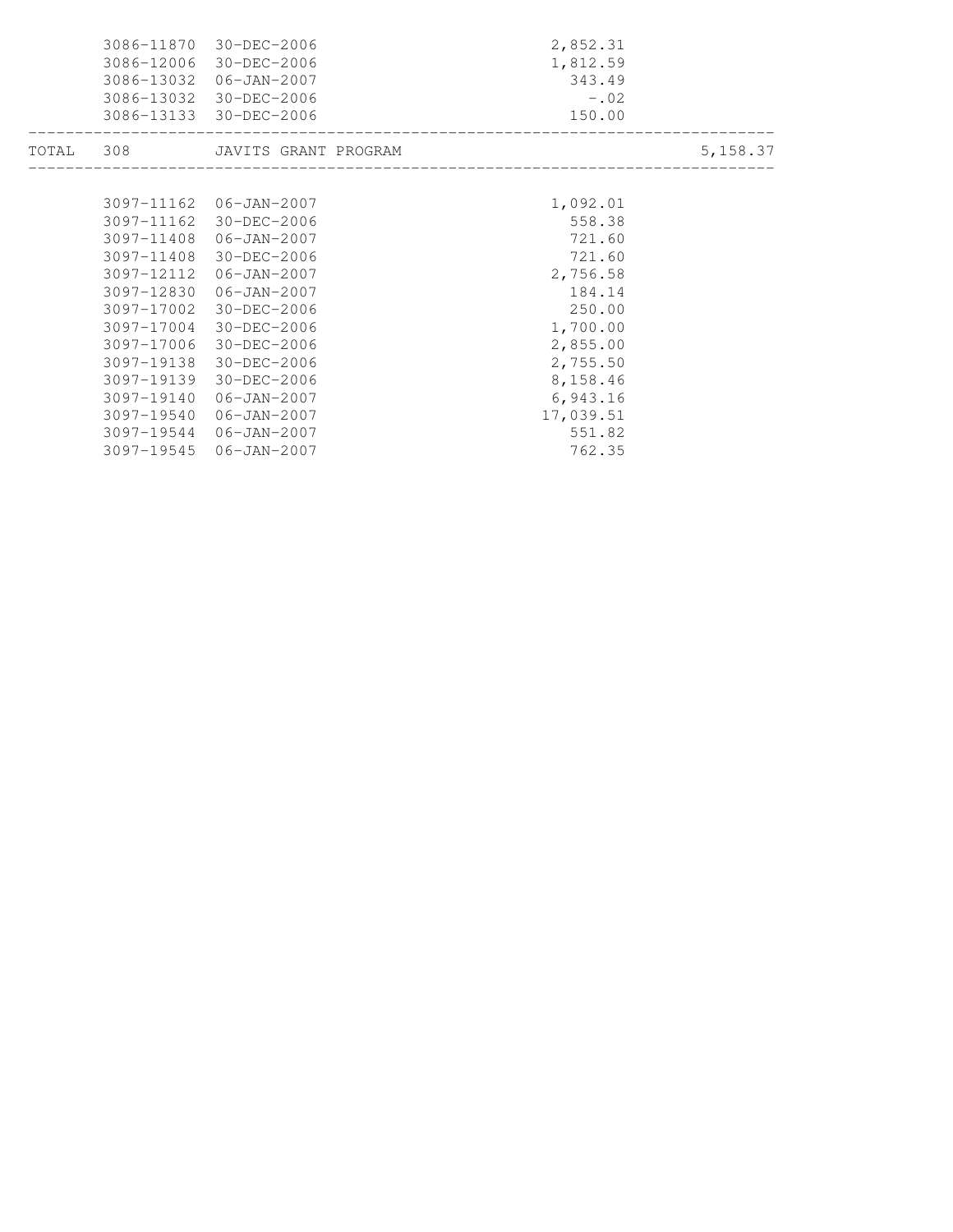|           | ACCOUNT#  | PAYROLL WEEK ENDING              | <b>AMOUNT</b> |           |
|-----------|-----------|----------------------------------|---------------|-----------|
|           |           | TOTAL 309 SRF - FOOD SERVICES    |               | 47,050.11 |
|           |           |                                  |               |           |
|           |           | 3117-12006 06-JAN-2007           | 600.00        |           |
|           |           | 3117-12006 30-DEC-2006           | 1,875.00      |           |
|           |           | 3117-13032 06-JAN-2007           | 37.14         |           |
|           |           | TOTAL 311 DRIVER'S EDUCATION     |               | 2,512.14  |
|           |           |                                  |               |           |
|           |           | 3118-12006 06-JAN-2007           | $-37.14$      |           |
|           |           | 3118-12006 30-DEC-2006           |               |           |
|           |           | 3118-13032 06-JAN-2007           | 37.14         |           |
|           | TOTAL 311 | SUMMER SCHOOL                    |               |           |
|           |           |                                  |               |           |
|           | 312-11165 | 06-JAN-2007                      | 745.98        |           |
|           | 312-11165 | 30-DEC-2006                      | 745.98        |           |
|           | 312-11191 | 06-JAN-2007                      | 703.92        |           |
|           | 312-11191 | 30-DEC-2006                      | 703.91        |           |
|           | 312-11547 | 06-JAN-2007                      | 1,948.02      |           |
|           | 312-11547 | 30-DEC-2006                      | 1,948.02      |           |
|           | 312-12010 | $06 - JAN - 2007$                | 172.06        |           |
|           | 312-12010 | 30-DEC-2006                      | 86.03         |           |
|           | 312-12116 | $06 - JAN - 2007$                | 551.93        |           |
|           | 312-12116 | 30-DEC-2006                      | 551.92        |           |
|           | 312-12150 | 06-JAN-2007                      | 200.00        |           |
|           | 312-12150 | 30-DEC-2006                      | 75.00         |           |
|           | 312-13004 | 06-JAN-2007                      | 982.69        |           |
|           |           | 312-13004 30-DEC-2006            | 762.37        |           |
| TOTAL 312 |           | SRF - FINANCIAL SERVICES         |               | 10,177.83 |
|           |           | 3122-12006 06-JAN-2007           | 1,000.00      |           |
|           |           |                                  |               |           |
|           |           | 3122-12006 30-DEC-2006           | 1,275.00      |           |
|           |           | TOTAL 312 ADULT ED/CONTINUING ED |               | 2,275.00  |
|           |           | 3245-12006 06-JAN-2007           | 200.00        |           |
|           |           | TOTAL 324 YOUTH SAFE HAVEN-PAL   |               | 200.00    |
|           |           |                                  |               |           |
|           |           | 331-11245   06-JAN-2007          | 500.00        |           |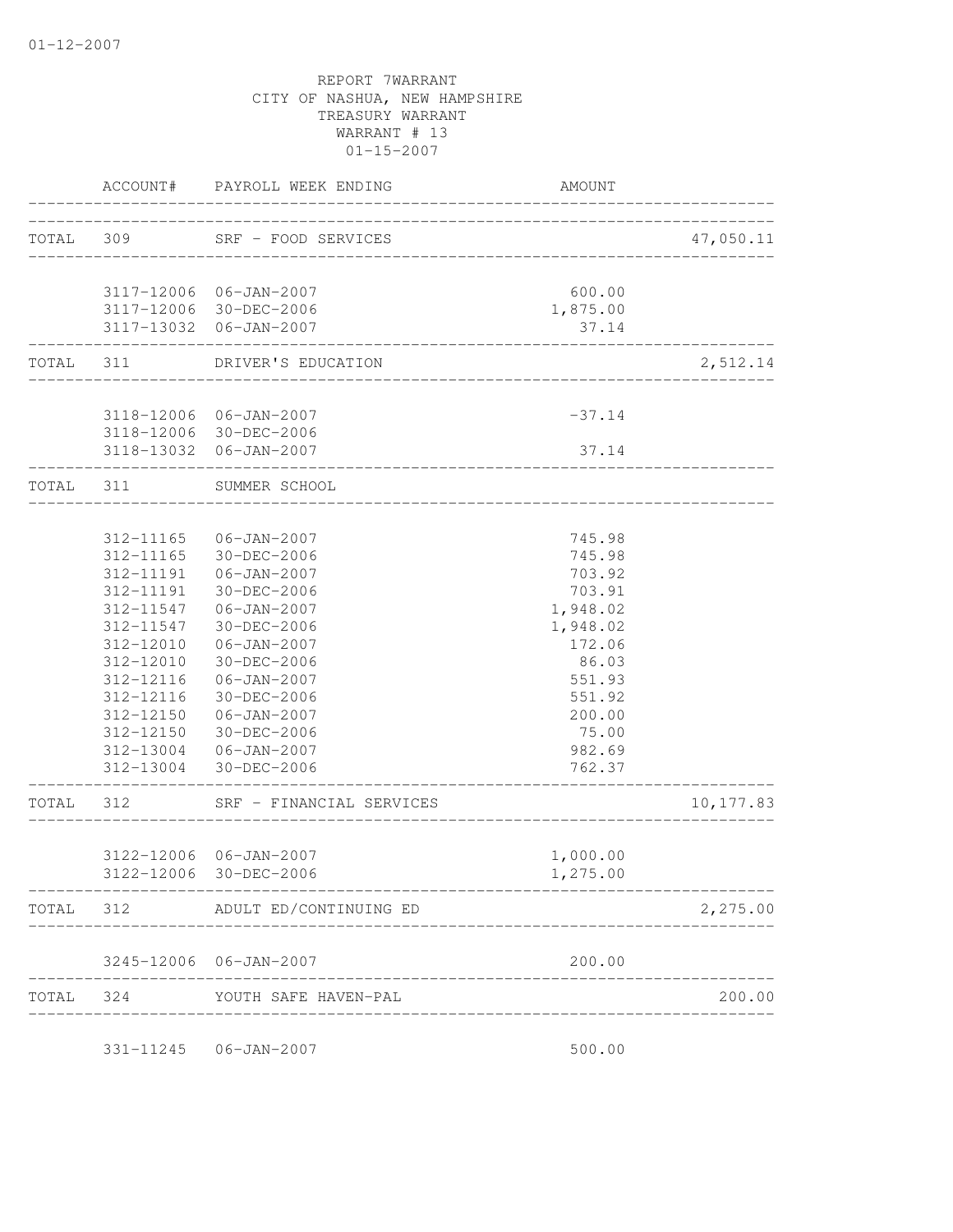|       | ACCOUNT#   | PAYROLL WEEK ENDING                    | AMOUNT            |             |
|-------|------------|----------------------------------------|-------------------|-------------|
|       | 331-11245  | 30-DEC-2006                            | 499.99            |             |
|       | 331-11250  | 30-DEC-2006                            | 716.66            |             |
|       | 331-11549  | 06-JAN-2007                            | 676.71            |             |
|       | 331-11549  | 30-DEC-2006                            | 676.71            |             |
|       | 331-11558  | $06 - JAN - 2007$                      | 1,053.24          |             |
|       | 331-11558  | 30-DEC-2006                            | 1,053.24          |             |
|       | 331-11567  | 06-JAN-2007                            | 1,263.79          |             |
|       | 331-11567  | 30-DEC-2006                            | 1,263.79          |             |
|       | 331-12115  | 06-JAN-2007                            | 524.61            |             |
|       | 331-12115  | 30-DEC-2006                            | 524.61            |             |
|       | 331-13044  | 06-JAN-2007                            | 2,542.97          |             |
|       | 331-13044  | 30-DEC-2006                            | 2,231.61          |             |
|       | 331-15002  | $06 - JAN - 2007$                      | 598.65            |             |
|       | 331-15002  | 30-DEC-2006                            | 598.65            |             |
|       | 331-18036  | $06 - JAN - 2007$                      | 9,163.10          |             |
|       | 331-18036  | 30-DEC-2006                            | 6,107.78          |             |
| TOTAL | 331        | SRF - POLICE DEPARTMENT                |                   | 29,996.11   |
|       |            |                                        |                   |             |
|       | 332-13004  | 06-JAN-2007<br>30-DEC-2006             | 21.45             |             |
|       | 332-13004  |                                        | 194.40            |             |
|       | 332-18084  | 332-18084   06-JAN-2007<br>30-DEC-2006 | 194.40            |             |
| TOTAL | 332        | SRF - FIRE DEPARTMENT                  | --------          | 410.25      |
|       |            |                                        |                   |             |
|       |            | 3337-12201 06-JAN-2007                 | 186.00            |             |
| TOTAL | 333        | TITLE I SCHL IMPRV MT PLEASANT         | _________________ | 186.00      |
|       |            |                                        | $-2,400.00$       |             |
|       |            | 3340-12078 30-DEC-2006                 |                   |             |
| TOTAL | 334        |                                        |                   | $-2,400.00$ |
|       |            | 3347-13133 06-JAN-2007                 | 174.89            |             |
|       |            | 3347-13133 30-DEC-2006                 | 187.50            |             |
| TOTAL | 334        | TITLE I SCHL IMPRV AMHERST ST          |                   | 362.39      |
|       | 3357-11870 | 30-DEC-2006                            | 2,585.35          |             |
|       | 3357-12078 | 06-JAN-2007                            | 800.00            |             |
|       | 3357-19230 | $06 - JAN - 2007$                      | 93.75             |             |
|       | 3357-19230 | 30-DEC-2006                            | 25.00             |             |
|       |            |                                        |                   |             |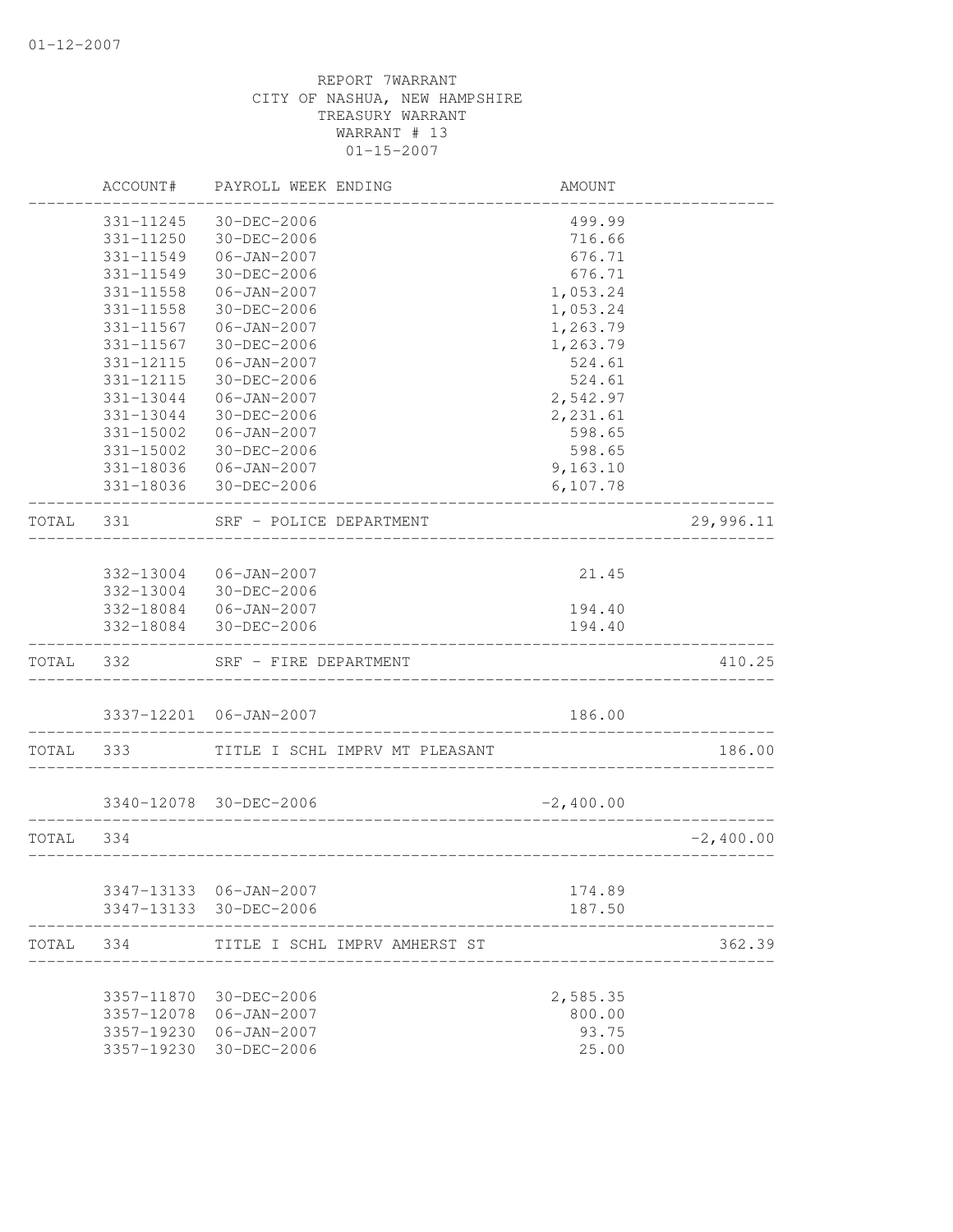|           |           | ACCOUNT# PAYROLL WEEK ENDING                                   | AMOUNT   |           |
|-----------|-----------|----------------------------------------------------------------|----------|-----------|
|           |           | TOTAL 335 TITLE IB READ 1ST MT PLEASANT                        |          | 3,504.10  |
|           |           |                                                                |          |           |
|           |           | 341-11107   06-JAN-2007                                        | 667.80   |           |
|           |           | 341-11107 30-DEC-2006                                          | 667.80   |           |
|           | 341-11235 | 06-JAN-2007                                                    | 1,871.29 |           |
|           | 341-11235 | 30-DEC-2006                                                    | 1,871.30 |           |
|           | 341-11346 | 06-JAN-2007                                                    | 210.33   |           |
|           | 341-11346 | 30-DEC-2006                                                    | 210.33   |           |
|           | 341-11484 | 06-JAN-2007                                                    | 1,920.00 |           |
|           | 341-11484 | 30-DEC-2006                                                    | 1,600.00 |           |
|           | 341-11563 | 06-JAN-2007                                                    | 904.59   |           |
|           | 341-11563 | 30-DEC-2006                                                    | 904.58   |           |
|           | 341-11584 | 06-JAN-2007                                                    | 88.69    |           |
|           | 341-11584 | 30-DEC-2006                                                    | 59.13    |           |
|           | 341-12037 | 06-JAN-2007                                                    | 100.02   |           |
|           | 341-12037 | 30-DEC-2006                                                    | 100.02   |           |
|           | 341-12101 | $06 - JAN - 2007$                                              | 371.52   |           |
|           |           | 341-12101 30-DEC-2006<br>_____________________________________ | 371.52   |           |
| TOTAL 341 |           | SRF - COMMUNITY SERVICES                                       |          | 11,918.92 |
|           |           |                                                                |          |           |
|           |           | 342-11584 06-JAN-2007                                          | 1,733.35 |           |
|           |           | 342-11584 30-DEC-2006                                          | 1,733.35 |           |
|           | 342-12000 | 06-JAN-2007                                                    | 555.00   |           |
|           | 342-12000 | 30-DEC-2006                                                    | 555.00   |           |
|           | 342-12040 | 06-JAN-2007                                                    | 888.00   |           |
|           | 342-12040 | 30-DEC-2006                                                    | 888.00   |           |
|           | 342-12081 | 06-JAN-2007                                                    | 80.50    |           |
|           | 342-12081 | 30-DEC-2006                                                    | 69.00    |           |
|           | 342-12113 | 06-JAN-2007                                                    | 378.00   |           |
|           | 342-12113 | 30-DEC-2006                                                    | 189.00   |           |
|           | 342-12582 | $06 - JAN - 2007$                                              | 234.60   |           |
|           |           | 342-12582 30-DEC-2006                                          | 234.60   |           |
| TOTAL     | 342       | SRF - COMMUNITY HEALTH                                         |          | 7,538.40  |
|           |           | 3437-11162 30-DEC-2006                                         | 218.85   |           |
| TOTAL     | 343       | TITLE IV 21ST CENT QUAL.STAFF                                  |          | 218.85    |
|           |           |                                                                |          |           |

3440-12078 30-DEC-2006 2,400.00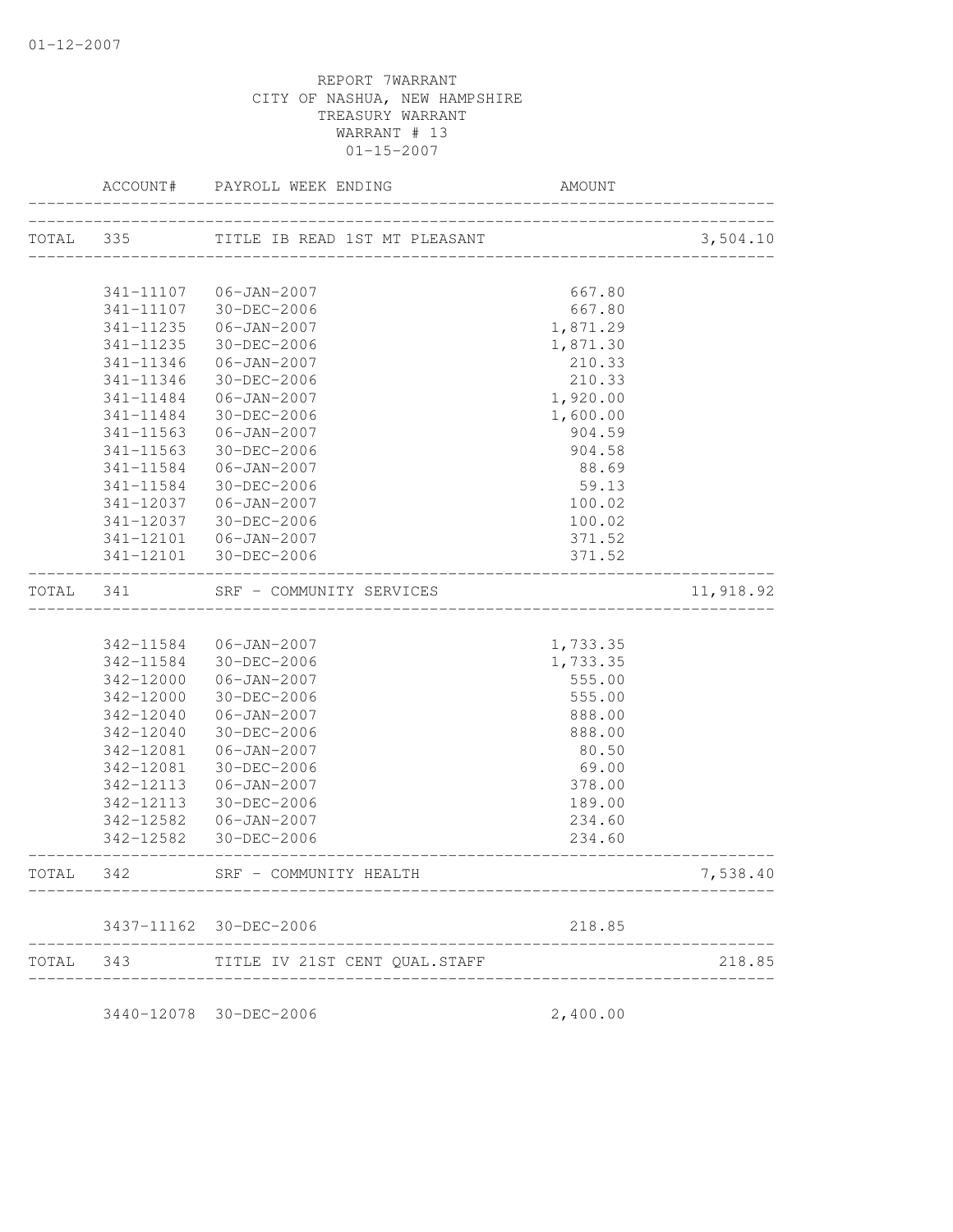|           |                           | ACCOUNT# PAYROLL WEEK ENDING                      | AMOUNT                  |           |
|-----------|---------------------------|---------------------------------------------------|-------------------------|-----------|
|           |                           | TOTAL 344 AFTER SCHOOL PROGRAM                    |                         | 2,400.00  |
|           |                           |                                                   | _______________________ |           |
|           |                           | 3447-11162 06-JAN-2007                            | 547.13                  |           |
|           |                           | 3447-11200 30-DEC-2006                            | $-35.00$                |           |
|           |                           | 3447-11860 30-DEC-2006                            | 5,916.55                |           |
|           |                           | 3447-12006 06-JAN-2007                            | 2,536.26                |           |
|           |                           | 3447-12006 30-DEC-2006                            | 642.50                  |           |
|           |                           | TOTAL 344 TITLE IV SDF 21ST CENTURY               |                         | 9,607.44  |
|           |                           |                                                   |                         |           |
|           |                           | 3507-11726 30-DEC-2006                            | 17,958.65               |           |
|           |                           | 3507-11805 30-DEC-2006                            | 2,492.31                |           |
|           |                           | 3507-12201 06-JAN-2007<br>3507-13133 30-DEC-2006  | 248.00<br>75.00         |           |
|           |                           |                                                   |                         |           |
|           | TOTAL 350                 | TITLE 11A TEACHER QUALITY<br>-------------------- |                         | 20,773.96 |
|           |                           |                                                   |                         |           |
|           |                           | 3516-11802 30-DEC-2006                            | 1,672.96                |           |
| TOTAL 351 |                           | TITLE IID ENHANCE ED THRU TECH                    |                         | 1,672.96  |
|           |                           | 352-13004 30-DEC-2006                             | 47.52                   |           |
|           |                           | 352-59055  06-JAN-2007                            | 563.19                  |           |
|           |                           | 352-59055 30-DEC-2006                             | 563.19                  |           |
|           | . _ _ _ _ _ _ _ _ _ _ _ _ | TOTAL 352 SRF - PARKS AND RECREATION              |                         | 1,173.90  |
|           |                           |                                                   |                         |           |
|           |                           | 3557-11870 30-DEC-2006                            | 2,585.35                |           |
|           | 3557-12001                | 30-DEC-2006                                       | $-124.00$               |           |
|           | 3557-12006                | 06-JAN-2007                                       | 1,938.48                |           |
|           | 3557-12078                | 30-DEC-2006                                       | 62.50                   |           |
|           |                           | 3557-12201 06-JAN-2007                            | 124.00                  |           |
|           |                           | 3557-12201 30-DEC-2006                            | 124.00                  |           |
|           |                           | 3557-19230 06-JAN-2007                            | 400.00                  |           |
|           |                           | 3557-19230 30-DEC-2006                            |                         |           |
| TOTAL     | 355                       | TITLE IB READING 1ST FES                          |                         | 5,110.33  |
|           | 374-01210                 | $06 - JAN - 2007$                                 | 2,172.11                |           |
|           | 374-01210                 | 30-DEC-2006                                       | 1,832.41                |           |
|           | 374-0703P                 | $06 - JAN - 2007$                                 | 173.44                  |           |
|           |                           |                                                   |                         |           |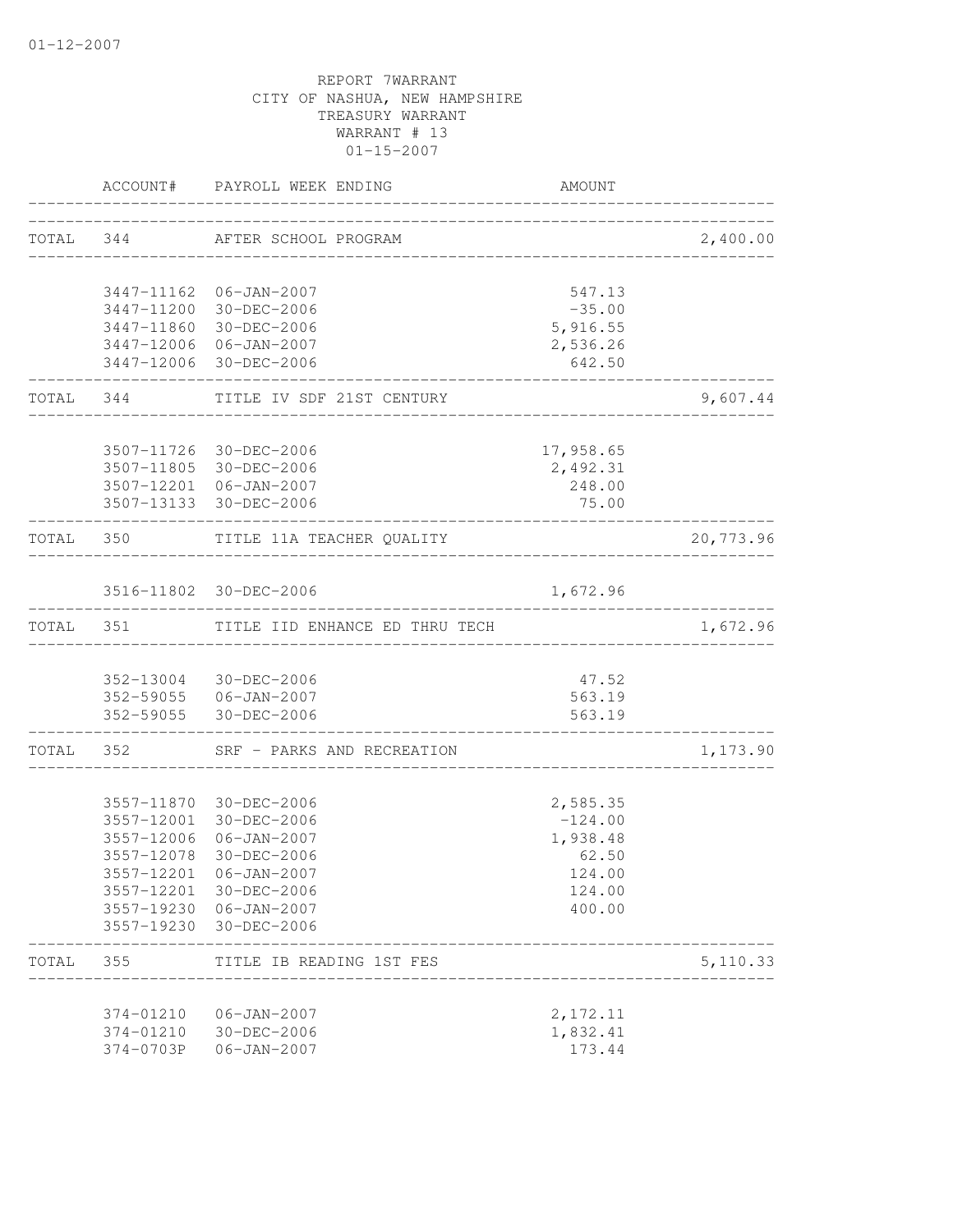| ACCOUNT#   | PAYROLL WEEK ENDING                                                                                                                                                 | AMOUNT                                                                                                                                                                                                                                                                                                                                              |                                                                                                                                                                     |
|------------|---------------------------------------------------------------------------------------------------------------------------------------------------------------------|-----------------------------------------------------------------------------------------------------------------------------------------------------------------------------------------------------------------------------------------------------------------------------------------------------------------------------------------------------|---------------------------------------------------------------------------------------------------------------------------------------------------------------------|
| 374-0704P  | $06 - JAN - 2007$                                                                                                                                                   | 524.95                                                                                                                                                                                                                                                                                                                                              |                                                                                                                                                                     |
| 374-0704P  | 30-DEC-2006                                                                                                                                                         | 892.53                                                                                                                                                                                                                                                                                                                                              |                                                                                                                                                                     |
| 374-0705P  | $06 - JAN - 2007$                                                                                                                                                   | 1,157.79                                                                                                                                                                                                                                                                                                                                            |                                                                                                                                                                     |
| 374-0705P  | 30-DEC-2006                                                                                                                                                         | 1,124.97                                                                                                                                                                                                                                                                                                                                            |                                                                                                                                                                     |
| 374-07235  | $06 - JAN - 2007$                                                                                                                                                   | 839.70                                                                                                                                                                                                                                                                                                                                              |                                                                                                                                                                     |
| 374-07235  | 30-DEC-2006                                                                                                                                                         | 777.87                                                                                                                                                                                                                                                                                                                                              |                                                                                                                                                                     |
| 374-0734P  | $06 - JAN - 2007$                                                                                                                                                   |                                                                                                                                                                                                                                                                                                                                                     |                                                                                                                                                                     |
| 374-0734P  |                                                                                                                                                                     | 1,220.62                                                                                                                                                                                                                                                                                                                                            |                                                                                                                                                                     |
| 374-09003  | 06-JAN-2007                                                                                                                                                         | 99.76                                                                                                                                                                                                                                                                                                                                               |                                                                                                                                                                     |
| 374-09003  | 30-DEC-2006                                                                                                                                                         | 106.40                                                                                                                                                                                                                                                                                                                                              |                                                                                                                                                                     |
| 374        | SRF - URBAN PROGRAMS                                                                                                                                                |                                                                                                                                                                                                                                                                                                                                                     | 12,369.09                                                                                                                                                           |
|            |                                                                                                                                                                     |                                                                                                                                                                                                                                                                                                                                                     |                                                                                                                                                                     |
|            |                                                                                                                                                                     |                                                                                                                                                                                                                                                                                                                                                     |                                                                                                                                                                     |
|            |                                                                                                                                                                     |                                                                                                                                                                                                                                                                                                                                                     |                                                                                                                                                                     |
|            |                                                                                                                                                                     |                                                                                                                                                                                                                                                                                                                                                     |                                                                                                                                                                     |
|            |                                                                                                                                                                     |                                                                                                                                                                                                                                                                                                                                                     |                                                                                                                                                                     |
|            |                                                                                                                                                                     |                                                                                                                                                                                                                                                                                                                                                     |                                                                                                                                                                     |
|            |                                                                                                                                                                     |                                                                                                                                                                                                                                                                                                                                                     |                                                                                                                                                                     |
|            |                                                                                                                                                                     |                                                                                                                                                                                                                                                                                                                                                     |                                                                                                                                                                     |
|            |                                                                                                                                                                     |                                                                                                                                                                                                                                                                                                                                                     |                                                                                                                                                                     |
|            |                                                                                                                                                                     |                                                                                                                                                                                                                                                                                                                                                     |                                                                                                                                                                     |
|            |                                                                                                                                                                     |                                                                                                                                                                                                                                                                                                                                                     |                                                                                                                                                                     |
|            |                                                                                                                                                                     |                                                                                                                                                                                                                                                                                                                                                     |                                                                                                                                                                     |
| 3767-19000 | 30-DEC-2006                                                                                                                                                         | 2,607.65                                                                                                                                                                                                                                                                                                                                            |                                                                                                                                                                     |
| 376        | TITLE I ESEA                                                                                                                                                        |                                                                                                                                                                                                                                                                                                                                                     | 59,787.79                                                                                                                                                           |
|            |                                                                                                                                                                     |                                                                                                                                                                                                                                                                                                                                                     |                                                                                                                                                                     |
|            |                                                                                                                                                                     | 130.00                                                                                                                                                                                                                                                                                                                                              |                                                                                                                                                                     |
| 377        | TITLE III ENHANCE ENG LANGUAGE                                                                                                                                      |                                                                                                                                                                                                                                                                                                                                                     | 760.00                                                                                                                                                              |
|            |                                                                                                                                                                     |                                                                                                                                                                                                                                                                                                                                                     |                                                                                                                                                                     |
|            |                                                                                                                                                                     | 179.70                                                                                                                                                                                                                                                                                                                                              |                                                                                                                                                                     |
| 388        | TITLE V INNOVATIVE PROGRAMS                                                                                                                                         |                                                                                                                                                                                                                                                                                                                                                     | 313.36                                                                                                                                                              |
|            |                                                                                                                                                                     | 356.45                                                                                                                                                                                                                                                                                                                                              |                                                                                                                                                                     |
| 390        | VOC ED SECONDARY PERKINS                                                                                                                                            |                                                                                                                                                                                                                                                                                                                                                     | 356.45                                                                                                                                                              |
|            | 3767-11726<br>3767-11802<br>3767-11870<br>3767-12111<br>3767-12126<br>3767-12198<br>3767-12201<br>3767-13133<br>3767-13137<br>3767-1333<br>3767-17004<br>3767-19000 | 30-DEC-2006<br>30-DEC-2006<br>30-DEC-2006<br>30-DEC-2006<br>$06 - JAN - 2007$<br>06-JAN-2007<br>30-DEC-2006<br>$06 - JAN - 2007$<br>30-DEC-2006<br>$06 - JAN - 2007$<br>30-DEC-2006<br>30-DEC-2006<br>06-JAN-2007<br>3777-19230 06-JAN-2007<br>3777-19230 30-DEC-2006<br>3887-11870 30-DEC-2006<br>3887-12126 06-JAN-2007<br>3907-12198 30-DEC-2006 | 1,446.54<br>5,262.49<br>1,831.69<br>2,539.61<br>2,881.68<br>482.70<br>41,678.96<br>453.84<br>300.14<br>217.92<br>$-16.75$<br>250.00<br>1,297.86<br>630.00<br>133.66 |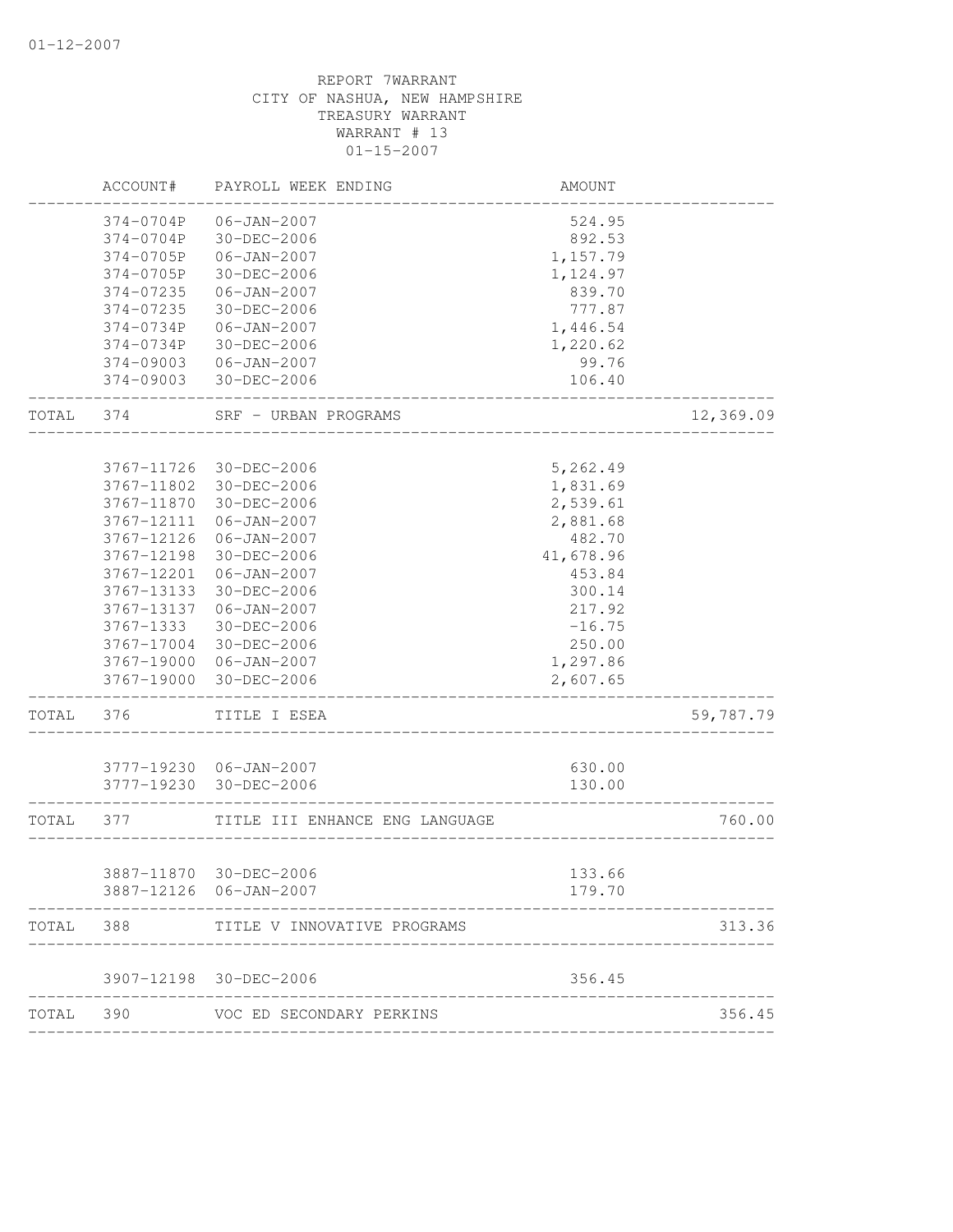|                    | ACCOUNT# PAYROLL WEEK ENDING                                                                                                                                                       | AMOUNT                                                                         |           |
|--------------------|------------------------------------------------------------------------------------------------------------------------------------------------------------------------------------|--------------------------------------------------------------------------------|-----------|
|                    | 3927-13133 30-DEC-2006                                                                                                                                                             | 425.00<br>____________________________                                         |           |
|                    | TOTAL 392 CULINARY ARTS                                                                                                                                                            |                                                                                | 425.00    |
|                    | 3937-19000 30-DEC-2006                                                                                                                                                             | 735.39                                                                         |           |
| TOTAL 393 DAY CARE |                                                                                                                                                                                    |                                                                                | 735.39    |
|                    | 3957-11726 30-DEC-2006<br>3957-12078 30-DEC-2006<br>3957-12201 06-JAN-2007<br>3957-12201 30-DEC-2006<br>3957-13133 30-DEC-2006<br>3957-17004 30-DEC-2006<br>3957-17008 30-DEC-2006 | 62,797.62<br>$-400.00$<br>124.00<br>$-62.00$<br>400.00<br>1,250.00<br>1,150.00 |           |
|                    | TOTAL 395 IDEA BASIC SPEC ED                                                                                                                                                       |                                                                                | 65,259.62 |
|                    | 3967-12111 06-JAN-2007                                                                                                                                                             | 926.46                                                                         |           |
|                    | TOTAL 396 IDEA PRESCHOOL SPEC ED                                                                                                                                                   |                                                                                | 926.46    |
|                    | 3977-12111 06-JAN-2007<br>3977-13137 06-JAN-2007                                                                                                                                   | 5,251.49<br>205.88                                                             |           |
|                    | TOTAL 397 SPECIAL ED LOCAL                                                                                                                                                         |                                                                                | 5,457.37  |

01-12-2007

### REPORT 8WARRANT CITY OF NASHUA, NEW HAMPSHIRE TREASURY WARRANT WARRANT # 13 01-15-2007

--------------------------------------------------------------------------------

|       | ACCOUNT#      | PAYROLL WEEK ENDING | AMOUNT   |          |
|-------|---------------|---------------------|----------|----------|
|       | $501 - 11033$ | $06 - JAN - 2007$   | 999.84   |          |
|       | $501 - 11033$ | $30 - DEC - 2006$   | 999.84   |          |
|       | $501 - 11370$ | $06 - JAN - 2007$   | 676.42   |          |
|       | $501 - 11370$ | $30 - DEC - 2006$   | 676.42   |          |
|       | 501-11471     | $06 - JAN - 2007$   | 1,808.80 |          |
|       | $501 - 11471$ | $30 - DEC - 2006$   | 1,808.80 |          |
|       | $501 - 11472$ | $06 - JAN - 2007$   | 970.79   |          |
|       | $501 - 11472$ | $30 - DEC - 2006$   | 970.79   |          |
|       | $501 - 11611$ | $06 - JAN - 2007$   | 471.05   |          |
|       | 501-11611     | $30 - DEC - 2006$   | 471.05   |          |
| TOTAL | 501           | MAYOR'S OFFICE      |          | 9,853.80 |
|       |               |                     |          |          |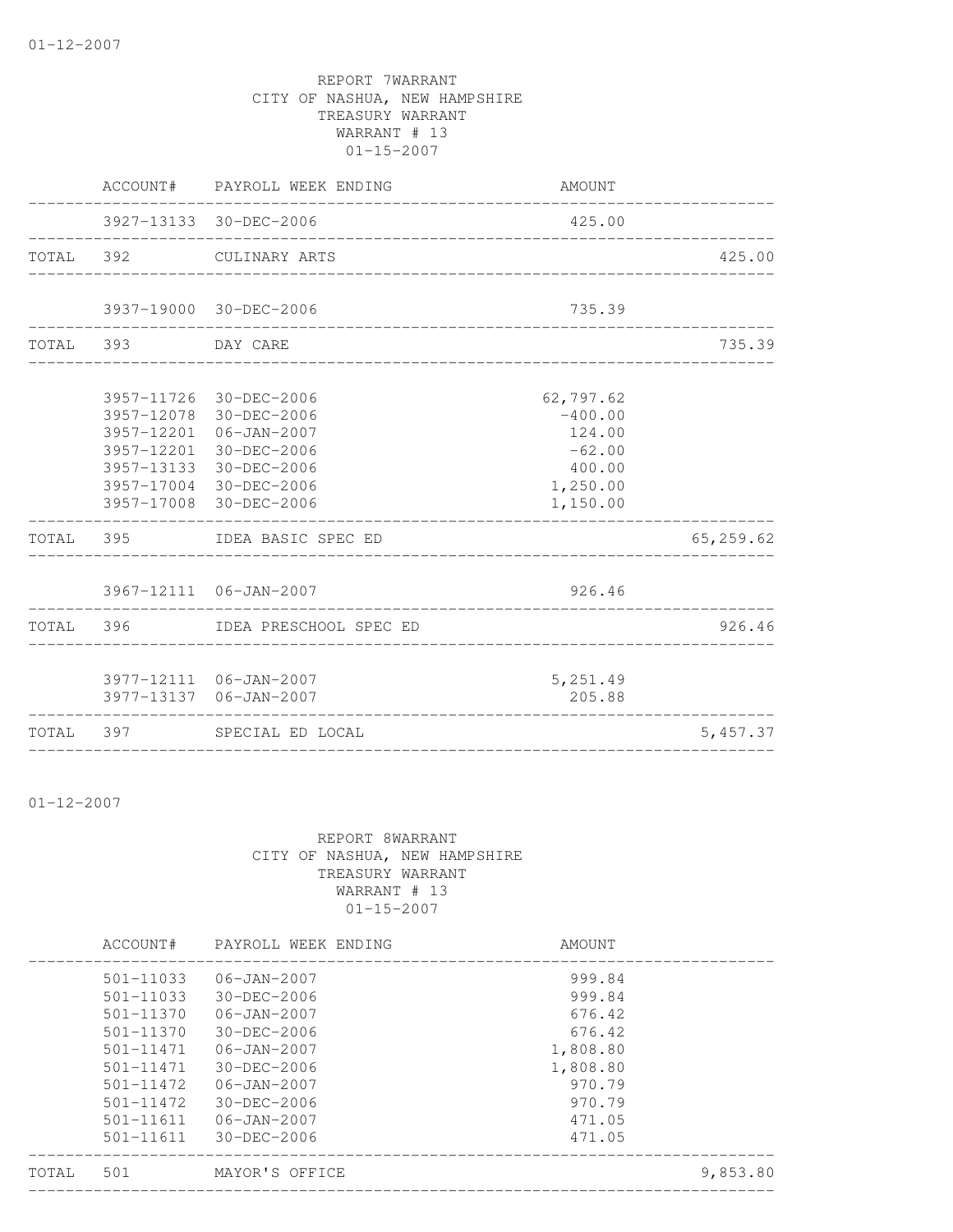|           | 502-11113 | 06-JAN-2007                                             | 1,404.15 |           |
|-----------|-----------|---------------------------------------------------------|----------|-----------|
|           | 502-11113 | 30-DEC-2006                                             | 1,404.15 |           |
|           |           | 502-11195   06-JAN-2007                                 | 1,871.29 |           |
|           |           | 502-11195 30-DEC-2006                                   | 1,871.30 |           |
|           |           | 502-11219   06-JAN-2007                                 | 1,651.75 |           |
|           |           | 502-11219 30-DEC-2006                                   | 1,651.75 |           |
|           |           | 502-11518  06-JAN-2007                                  | 1,496.50 |           |
|           |           | 502-11518 30-DEC-2006<br>______________________________ | 1,496.52 |           |
| TOTAL 502 |           | LEGAL DEPARTMENT                                        |          | 12,847.41 |
|           |           |                                                         |          |           |
|           |           | 503-11071  06-JAN-2007                                  | 1,097.89 |           |
|           |           | 503-11071 30-DEC-2006                                   | 1,097.89 |           |
|           |           | 503-12092  06-JAN-2007                                  | 572.27   |           |
|           |           | 503-12092 30-DEC-2006                                   | 452.26   |           |
|           |           | 503-58005  06-JAN-2007                                  | 202.50   |           |
|           |           | TOTAL 503 BOARD OF ALDERMEN                             |          | 3,422.81  |
|           |           |                                                         |          |           |
|           |           |                                                         |          |           |
|           |           | 511-11103  06-JAN-2007                                  | 844.01   |           |
|           |           | 511-11103 30-DEC-2006                                   | 844.01   |           |
|           |           | 511-11234 06-JAN-2007                                   | 1,567.21 |           |
|           |           | 511-11234 30-DEC-2006                                   | 1,567.22 |           |
| TOTAL     | 511       | ADMINISTRATIVE SERVICES                                 |          | 4,822.45  |
|           |           |                                                         |          |           |
|           |           | 512-11005 06-JAN-2007                                   | 772.08   |           |
|           | 512-11005 | 30-DEC-2006                                             | 772.08   |           |
|           | 512-11008 | 06-JAN-2007                                             | 255.37   |           |
|           |           | 512-11008 30-DEC-2006                                   | 255.37   |           |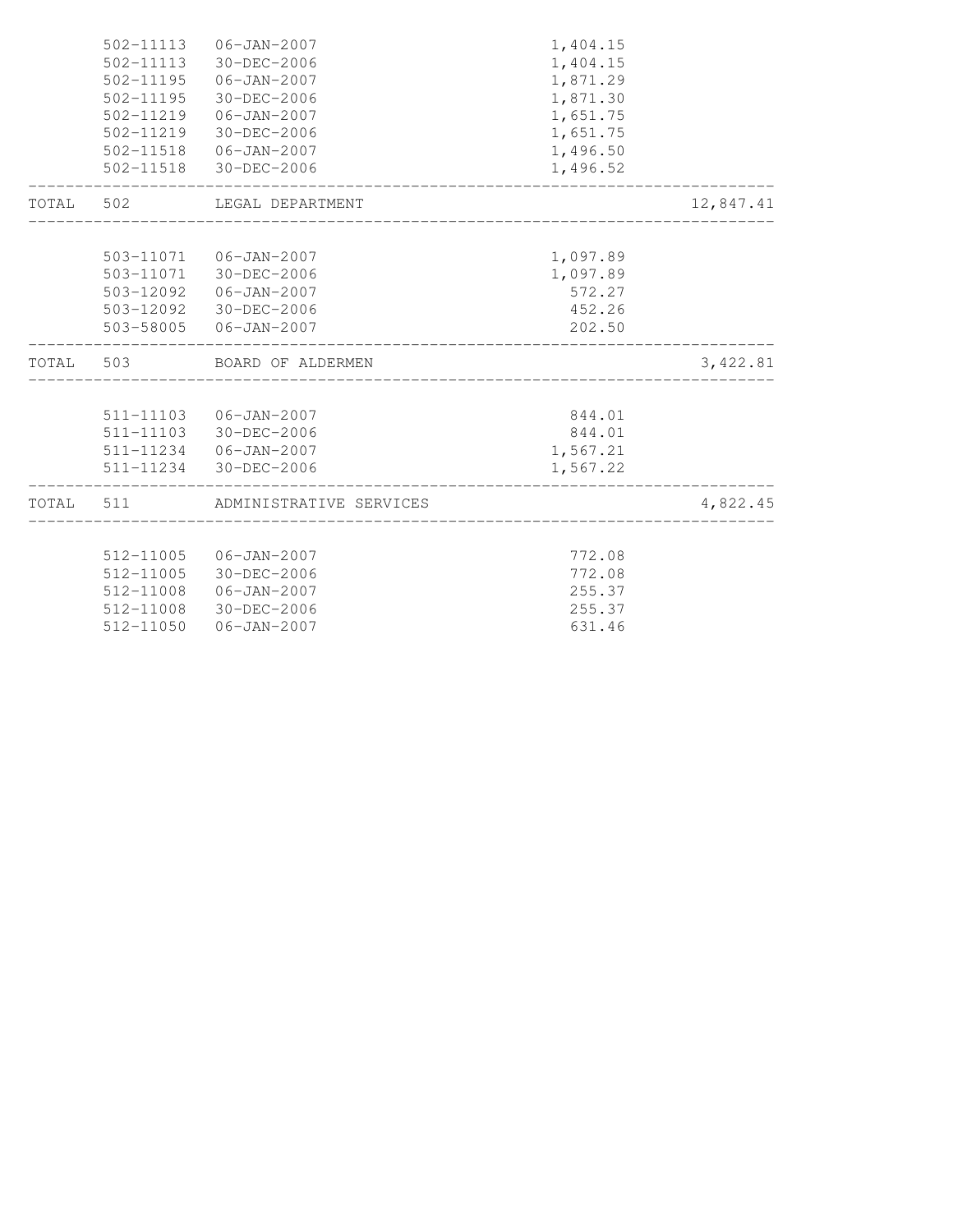|       | ACCOUNT#  | PAYROLL WEEK ENDING   | AMOUNT    |
|-------|-----------|-----------------------|-----------|
|       | 512-11064 | $06 - JAN - 2007$     | 917.31    |
|       | 512-11064 | 30-DEC-2006           | 917.31    |
|       | 512-11073 | $06 - JAN - 2007$     | 2,009.56  |
|       | 512-11073 | 30-DEC-2006           | 2,009.56  |
|       | 512-11165 | $06 - JAN - 2007$     | 1,079.72  |
|       | 512-11165 | 30-DEC-2006           | 1,079.72  |
|       | 512-11173 | $06 - JAN - 2007$     | 1,272.29  |
|       | 512-11173 | 30-DEC-2006           | 1,272.29  |
|       | 512-11177 | $06 - JAN - 2007$     | 1,816.79  |
|       | 512-11177 | 30-DEC-2006           | 1,816.79  |
|       | 512-11222 | $06 - JAN - 2007$     | 892.85    |
|       | 512-11222 | 30-DEC-2006           | 892.85    |
|       | 512-11224 | $06 - JAN - 2007$     | 850.75    |
|       | 512-11224 | 30-DEC-2006           | 850.75    |
|       | 512-11232 | $06 - JAN - 2007$     | 899.90    |
|       | 512-11265 | $06 - JAN - 2007$     | 772.39    |
|       | 512-11265 | 30-DEC-2006           | 772.39    |
|       | 512-11531 | $06 - JAN - 2007$     | 1,434.82  |
|       | 512-11531 | 30-DEC-2006           | 1,498.11  |
|       | 512-11581 | $06 - JAN - 2007$     | 647.25    |
|       | 512-11581 | 30-DEC-2006           | 647.25    |
|       | 512-11714 | $06 - JAN - 2007$     | 915.39    |
|       | 512-11714 | 30-DEC-2006           | 915.39    |
|       | 512-11740 | $06 - JAN - 2007$     | 1,471.26  |
|       | 512-11740 | 30-DEC-2006           | 1,471.26  |
|       | 512-12010 | $06 - JAN - 2007$     | 516.15    |
|       | 512-12010 | 30-DEC-2006           | 258.07    |
|       | 512-12017 | $06 - JAN - 2007$     | 633.10    |
|       | 512-12017 | 30-DEC-2006           | 633.10    |
|       | 512-12019 | $06 - JAN - 2007$     | 214.16    |
|       | 512-12033 | $06 - JAN - 2007$     | 539.28    |
|       | 512-12033 | 30-DEC-2006           | 539.28    |
|       | 512-12052 | $06 - JAN - 2007$     | 690.02    |
|       | 512-12052 | 30-DEC-2006           | 690.01    |
|       | 512-12150 | 30-DEC-2006           | 75.00     |
|       | 512-12167 | $06 - JAN - 2007$     | 575.62    |
|       | 512-12167 | 30-DEC-2006           | 575.62    |
|       |           | 512-13004 06-JAN-2007 | 101.90    |
|       | 512-13004 | 30-DEC-2006           | 8.51      |
| TOTAL | 512       | FINANCIAL SERVICES    | 37,860.13 |
|       |           |                       |           |
|       | 513-11117 | $06 - JAN - 2007$     | 1,431.98  |
|       | 513-11117 | 30-DEC-2006           | 1,431.98  |
|       | 513-11171 | $06 - JAN - 2007$     | 1,829.84  |
|       | 513-11171 | 30-DEC-2006           | 1,829.83  |
|       | 513-11213 | $06 - JAN - 2007$     | 1,103.00  |
|       |           |                       |           |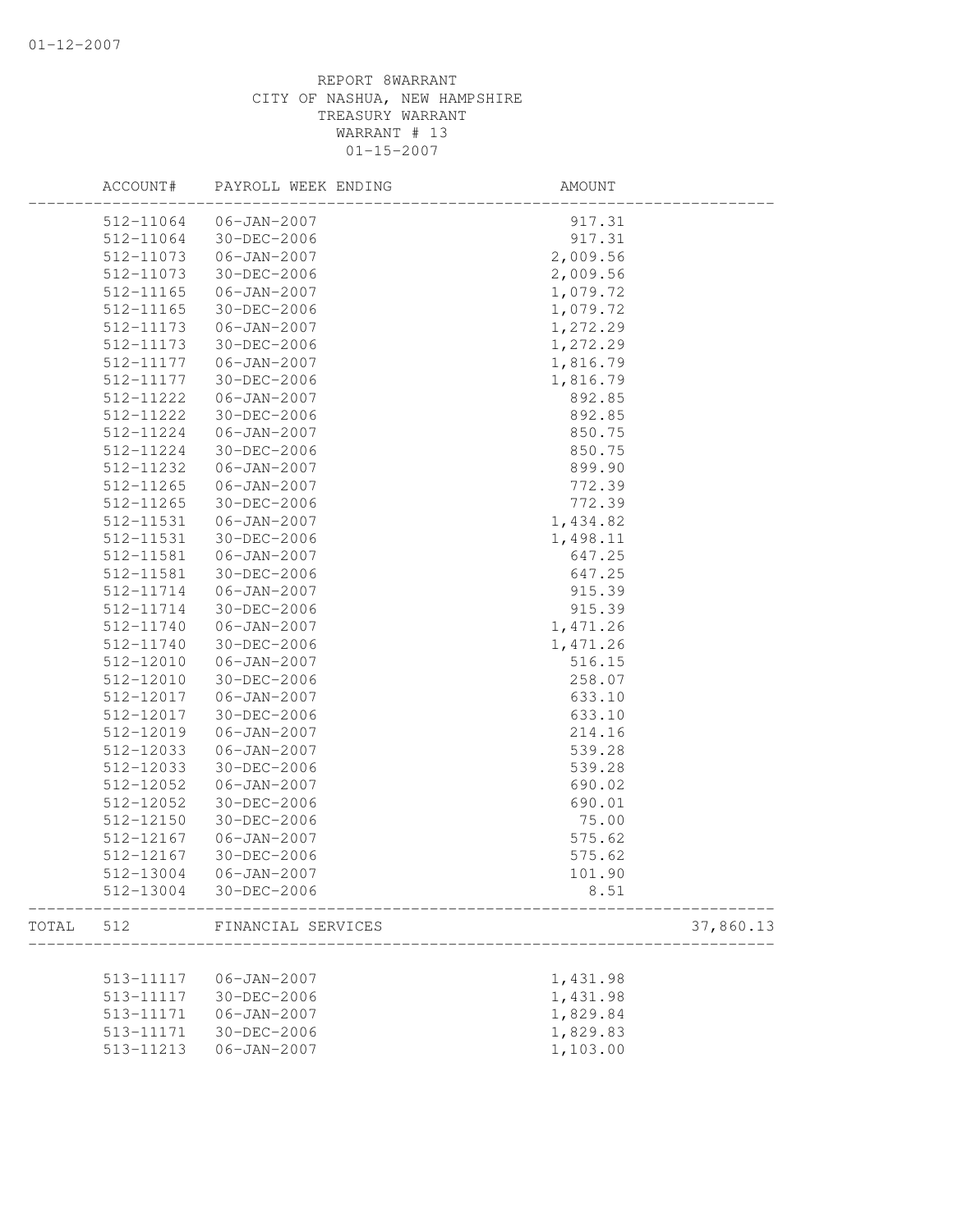|           | ACCOUNT#  | PAYROLL WEEK ENDING                             | AMOUNT                            |           |
|-----------|-----------|-------------------------------------------------|-----------------------------------|-----------|
|           |           | 513-11213 30-DEC-2006                           | 1,103.01                          |           |
|           |           | 513-11223 06-JAN-2007                           | 757.67                            |           |
|           |           | 513-11223 30-DEC-2006                           | 757.67                            |           |
| TOTAL 513 |           | CITY CLERK'S OFFICE                             | _________________________________ | 10,244.98 |
|           |           |                                                 |                                   |           |
|           | 515-11031 | 06-JAN-2007                                     | 970.71                            |           |
|           |           | 515-11031 30-DEC-2006                           | 970.71                            |           |
|           | 515-11350 | $06 - JAN - 2007$                               | 837.71                            |           |
|           | 515-11350 | 30-DEC-2006                                     | 837.71                            |           |
|           | 515-11447 | 06-JAN-2007                                     | 1,560.86                          |           |
|           | 515-11447 | 30-DEC-2006                                     | 1,560.86                          |           |
|           | 515-12001 | 06-JAN-2007                                     | 614.95                            |           |
|           |           | 515-12001 30-DEC-2006                           | 614.96                            |           |
| TOTAL 515 |           | HUMAN RESOURCES<br>____________________________ |                                   | 7,968.47  |
|           |           |                                                 |                                   |           |
|           |           | 516-11147 06-JAN-2007                           | 528.38                            |           |
|           |           | 516-11147 30-DEC-2006                           | 536.03                            |           |
|           | 516-11148 | $06 - JAN - 2007$                               | 805.64                            |           |
|           | 516-11148 | 30-DEC-2006                                     | 805.64                            |           |
|           | 516-11459 | $06 - JAN - 2007$                               | 1,431.98                          |           |
|           | 516-11459 | 30-DEC-2006                                     | 1,431.98                          |           |
|           |           | 516-11573   06-JAN-2007                         | 799.04                            |           |
|           |           | 516-11573 30-DEC-2006                           | 799.04<br>----------------        |           |
| TOTAL     | 516       | PURCHASING DEPARTMENT                           |                                   | 7,137.73  |
|           | 517-11198 | $06 - JAN - 2007$                               | 555.61                            |           |
|           | 517-11198 | 30-DEC-2006                                     | 555.61                            |           |
|           | 517-11201 | $06 - JAN - 2007$                               | 568.45                            |           |
|           | 517-11201 | 30-DEC-2006                                     | 568.45                            |           |
|           | 517-11203 | $06 - JAN - 2007$                               | 535.69                            |           |
|           | 517-11203 | 30-DEC-2006                                     | 535.70                            |           |
|           | 517-11420 | $06 - JAN - 2007$                               | 751.62                            |           |
|           | 517-11420 | 30-DEC-2006                                     | 751.62                            |           |
|           | 517-12063 | $06 - JAN - 2007$                               | 255.19                            |           |
|           | 517-12063 | 30-DEC-2006                                     | 255.20                            |           |
|           | 517-13020 | 30-DEC-2006                                     | 20.84                             |           |
| TOTAL     | 517       | BUILDING MAINT - CITY ADMIN                     |                                   | 5,353.98  |
|           |           |                                                 |                                   |           |
|           | 518-11116 | 06-JAN-2007                                     | 16,652.91                         |           |
|           | 518-11116 | 30-DEC-2006                                     | 1,064.09                          |           |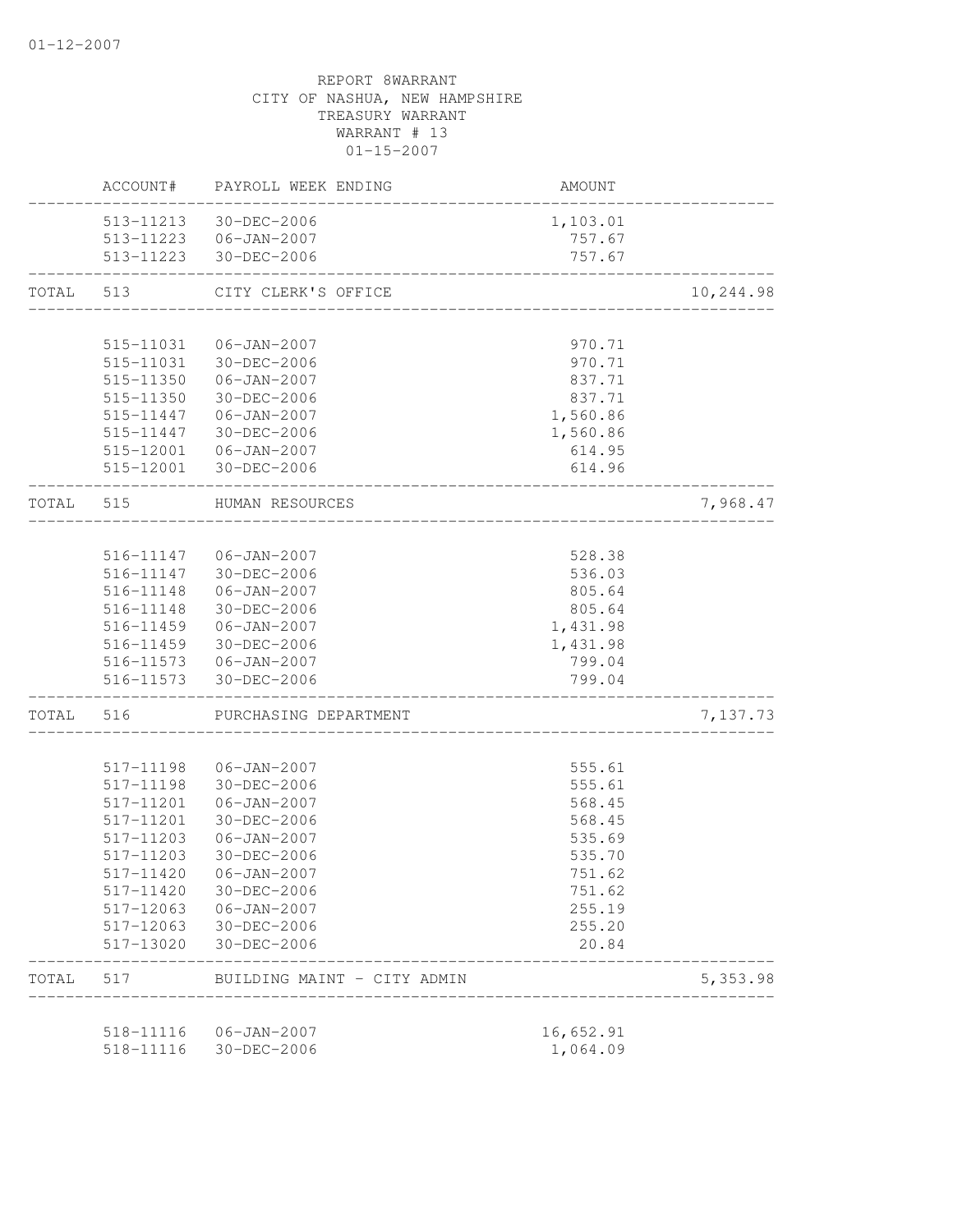|       | ACCOUNT#      | PAYROLL WEEK ENDING        | AMOUNT   |           |
|-------|---------------|----------------------------|----------|-----------|
|       | 518-11441     | $06 - JAN - 2007$          | 257.30   |           |
|       | 518-11441     | 30-DEC-2006                | 257.30   |           |
|       | 518-11442     | $06 - JAN - 2007$          | 1,242.78 |           |
|       | 518-11442     | 30-DEC-2006                | 1,007.24 |           |
|       | 518-11578     | $06 - JAN - 2007$          | 844.01   |           |
|       | 518-11578     | 30-DEC-2006                | 844.02   |           |
|       | 518-11590     | $06 - JAN - 2007$          | 749.90   |           |
|       | 518-11590     | 30-DEC-2006                | 749.90   |           |
|       | 518-11608     | $06 - JAN - 2007$          | 1,012.79 |           |
|       | 518-11608     | 30-DEC-2006                | 1,012.79 |           |
| TOTAL | 518           | INSURANCE - ADMINISTRATION |          | 25,695.03 |
|       |               |                            |          |           |
|       | 519-11014     | 06-JAN-2007                | 954.40   |           |
|       | 519-11014     | 30-DEC-2006                | 954.40   |           |
|       | 519-11016     | $06 - JAN - 2007$          | 830.36   |           |
|       | 519-11016     | 30-DEC-2006                | 830.36   |           |
|       | 519-11017     | $06 - JAN - 2007$          | 698.14   |           |
|       | 519-11017     | 30-DEC-2006                | 698.14   |           |
|       | 519-11115     | $06 - JAN - 2007$          | 1,701.30 |           |
|       | 519-11115     | 30-DEC-2006                | 1,701.30 |           |
|       | 519-11146     | $06 - JAN - 2007$          | 742.35   |           |
|       | 519-11146     | 30-DEC-2006                | 742.35   |           |
|       | 519-11153     | $06 - JAN - 2007$          | 534.90   |           |
|       | 519-11153     | 30-DEC-2006                | 534.90   |           |
|       | 519-11154     | $06 - JAN - 2007$          | 545.74   |           |
|       | 519-11154     | 30-DEC-2006                | 545.74   |           |
|       | 519-11205     | $06 - JAN - 2007$          | 680.08   |           |
|       | 519-11205     | 30-DEC-2006                | 680.09   |           |
|       | 519-11241     | $06 - JAN - 2007$          | 1,238.34 |           |
|       | 519-11241     | 30-DEC-2006                | 1,238.34 |           |
| TOTAL | 519           | ASSESSORS                  |          | 15,851.23 |
|       |               |                            |          |           |
|       |               | 522-11142   06-JAN-2007    | 1,104.29 |           |
|       | 522-11142     | 30-DEC-2006                | 1,104.29 |           |
|       | 522-11429     | $06 - JAN - 2007$          | 1,651.75 |           |
|       | 522-11429     | 30-DEC-2006                | 1,651.74 |           |
|       | 522-11488     | $06 - JAN - 2007$          | 1,438.68 |           |
|       | 522-11488     | 30-DEC-2006                | 1,438.69 |           |
|       | 522-11641     | $06 - JAN - 2007$          | 996.46   |           |
|       | $522 - 11652$ | $06 - JAN - 2007$          | 1,349.78 |           |
|       | 522-11721     | $06 - JAN - 2007$          | 1,322.71 |           |
|       | 522-11721     | 30-DEC-2006                | 1,322.71 |           |
|       | 522-11724     | $06 - JAN - 2007$          | 1,205.29 |           |
|       | 522-11724     | 30-DEC-2006                | 1,205.29 |           |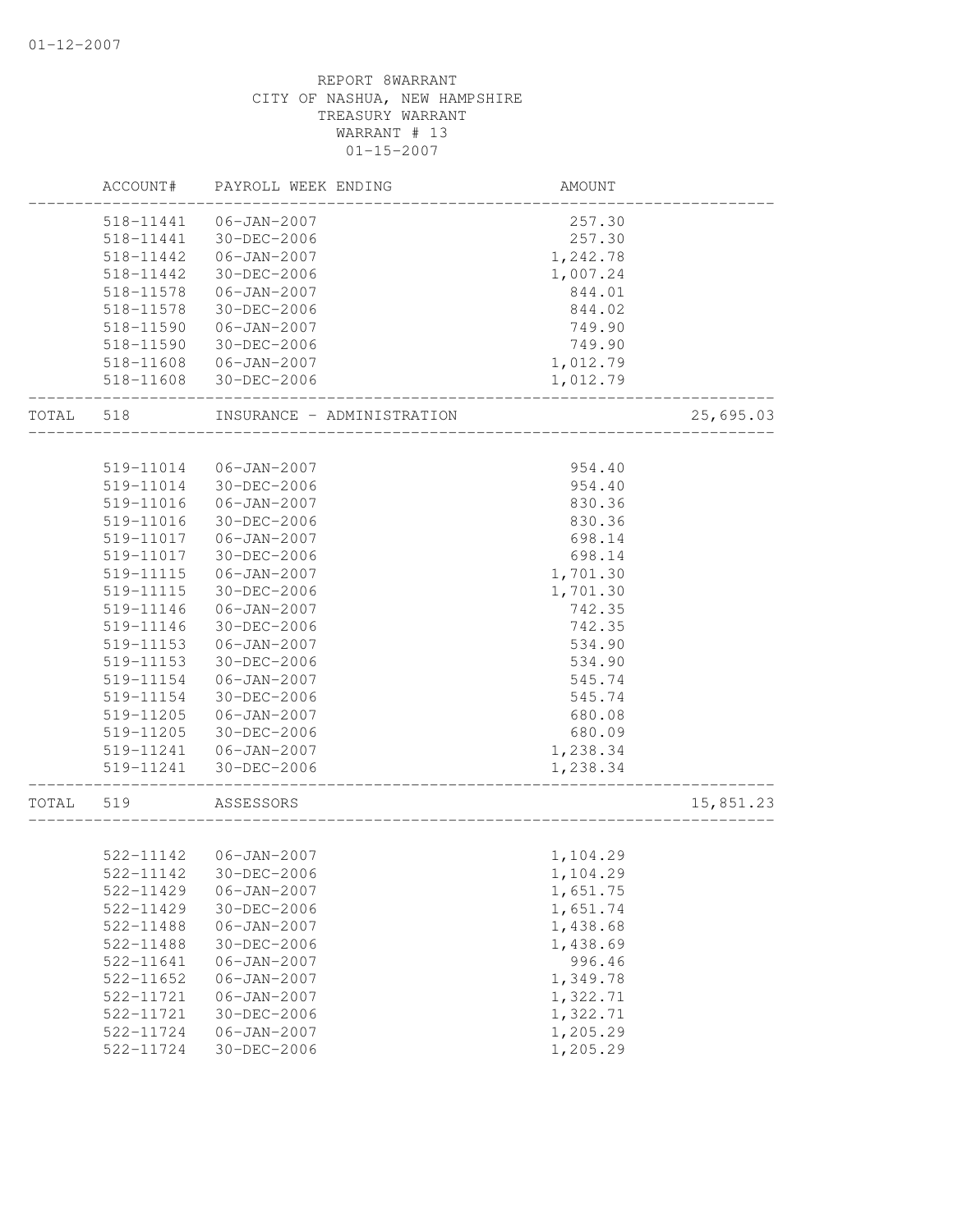|           |                        | ACCOUNT# PAYROLL WEEK ENDING | AMOUNT               |           |
|-----------|------------------------|------------------------------|----------------------|-----------|
|           |                        | 522-11729  06-JAN-2007       | 2,801.29             |           |
|           |                        | 522-11729 30-DEC-2006        | 2,801.29             | .         |
| TOTAL 522 |                        | INFORMATION TECHNOLOGY       |                      | 21,394.26 |
|           |                        |                              | 852.60               |           |
|           |                        |                              | 852.60               |           |
|           | TOTAL 523 GIS          |                              |                      | 1,705.20  |
|           |                        |                              |                      |           |
|           |                        | 531-11065 06-JAN-2007        | 1,003.00             |           |
|           | 531-11065              | $30 - DEC - 2006$            | 1,003.00             |           |
|           | 531-11085              | $06 - JAN - 2007$            | 783.88               |           |
|           | 531-11085              | 30-DEC-2006                  | 783.89               |           |
|           | 531-11114              | 06-JAN-2007                  | 2,062.65             |           |
|           | 531-11114<br>531-11118 | 30-DEC-2006                  | 2,062.65             |           |
|           |                        | 06-JAN-2007<br>30-DEC-2006   | 870.05               |           |
|           | 531-11118<br>531-11129 | $06 - JAN - 2007$            | 870.05<br>1,826.57   |           |
|           | 531-11129              | 30-DEC-2006                  | 1,826.56             |           |
|           | 531-11201              | 06-JAN-2007                  |                      |           |
|           | 531-11201              | 30-DEC-2006                  | 1,231.73<br>1,231.72 |           |
|           | 531-11203              | 06-JAN-2007                  | 551.70               |           |
|           | 531-11203              | 30-DEC-2006                  | 551.70               |           |
|           | 531-11206              | 06-JAN-2007                  | 1,914.13             |           |
|           | 531-11206              | 30-DEC-2006                  | 1,914.14             |           |
|           | 531-11226              | 06-JAN-2007                  | 740.51               |           |
|           | 531-11226              | 30-DEC-2006                  | 740.51               |           |
|           | 531-11245              | $06 - JAN - 2007$            | 15.52                |           |
|           | 531-11245              | 30-DEC-2006                  | 15.52                |           |
|           | 531-11477              | 06-JAN-2007                  | 1,230.65             |           |
|           | 531-11477              | 30-DEC-2006                  | 1,230.65             |           |
|           | 531-11489              | $06 - JAN - 2007$            | 1,045.05             |           |
|           | 531-11489              | 30-DEC-2006                  | 1,045.05             |           |
|           | 531-11490              | 06-JAN-2007                  | 844.15               |           |
|           | 531-11490              | 30-DEC-2006                  | 844.15               |           |
|           | 531-11498              | $06 - JAN - 2007$            | 769.06               |           |
|           | 531-11498              | 30-DEC-2006                  | 769.06               |           |
|           | 531-11516              | $06 - JAN - 2007$            | 786.25               |           |
|           | 531-11516              | 30-DEC-2006                  | 786.25               |           |
|           | 531-11534              | $06 - JAN - 2007$            | 1,238.34             |           |
|           | 531-11534              | 30-DEC-2006                  | 1,238.34             |           |
|           | $531 - 11535$          | $06 - JAN - 2007$            | 11,718.41            |           |
|           | 531-11535              | 30-DEC-2006                  | 11,718.35            |           |
|           | 531-11537              | $06 - JAN - 2007$            | 12,316.03            |           |
|           | 531-11537              | 30-DEC-2006                  | 12,316.03            |           |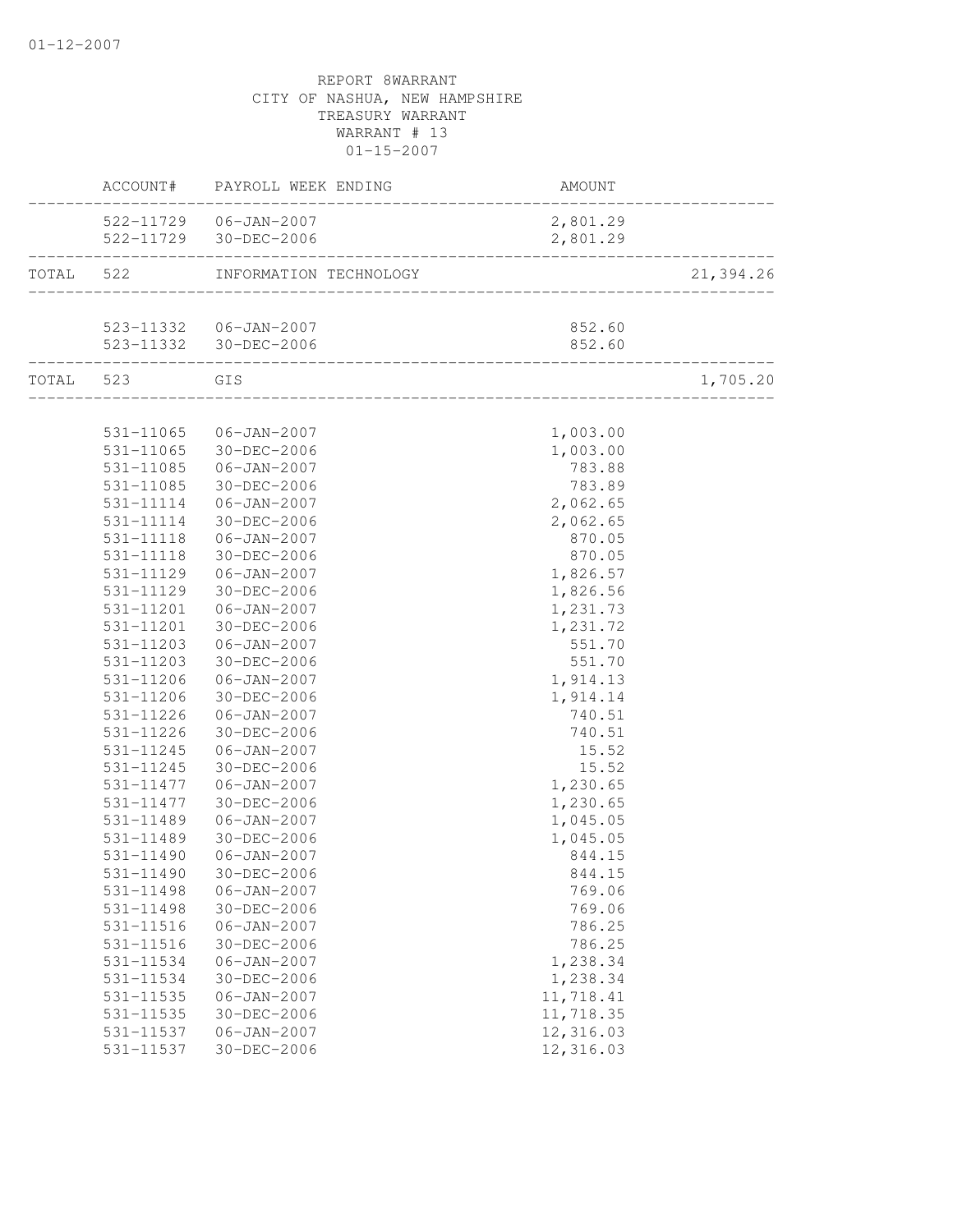| ACCOUNT#      | PAYROLL WEEK ENDING | AMOUNT    |  |
|---------------|---------------------|-----------|--|
| 531-11538     | $06 - JAN - 2007$   | 783.88    |  |
| 531-11538     | 30-DEC-2006         | 783.89    |  |
| 531-11539     | $06 - JAN - 2007$   | 1,390.26  |  |
| 531-11539     | 30-DEC-2006         | 1,313.75  |  |
| 531-11544     | $06 - JAN - 2007$   | 1,869.10  |  |
| 531-11544     | 30-DEC-2006         | 1,869.10  |  |
| 531-11549     | $06 - JAN - 2007$   | 5,575.32  |  |
| 531-11549     | 30-DEC-2006         | 5,575.32  |  |
| 531-11550     | 06-JAN-2007         | 769.30    |  |
| 531-11550     | 30-DEC-2006         | 769.30    |  |
| 531-11552     | $06 - JAN - 2007$   | 6, 167.35 |  |
| 531-11552     | 30-DEC-2006         | 6, 305.44 |  |
| 531-11555     | $06 - JAN - 2007$   | 25,753.00 |  |
| 531-11555     | 30-DEC-2006         | 25,753.00 |  |
| 531-11558     | $06 - JAN - 2007$   | 66,812.34 |  |
| 531-11558     | 30-DEC-2006         | 84,058.99 |  |
| 531-11561     | $06 - JAN - 2007$   | 12,298.59 |  |
| 531-11561     | 30-DEC-2006         | 11,350.12 |  |
| 531-11567     | 06-JAN-2007         | 27,803.55 |  |
| 531-11567     | 30-DEC-2006         | 27,803.55 |  |
| 531-11569     | $06 - JAN - 2007$   | 1,032.13  |  |
| $531 - 11569$ | 30-DEC-2006         | 1,032.14  |  |
| 531-11585     | $06 - JAN - 2007$   | 1,554.70  |  |
| 531-11585     | 30-DEC-2006         | 1,554.70  |  |
| 531-11587     | $06 - JAN - 2007$   | 1,717.60  |  |
| 531-11587     | 30-DEC-2006         | 1,717.59  |  |
| 531-11618     | 06-JAN-2007         | 1,626.13  |  |
| 531-11618     | 30-DEC-2006         | 1,626.13  |  |
| 531-11622     | $06 - JAN - 2007$   | 2,738.70  |  |
| 531-11622     | $30 - DEC - 2006$   | 2,738.70  |  |
| 531-11632     | $06 - JAN - 2007$   | 610.55    |  |
| 531-11632     | 30-DEC-2006         | 1,434.80  |  |
| 531-11633     | $06 - JAN - 2007$   | 2,804.10  |  |
| 531-11633     | 30-DEC-2006         | 2,804.10  |  |
| 531-11635     | $06 - JAN - 2007$   | 803.90    |  |
| 531-11635     | 30-DEC-2006         | 803.90    |  |
| 531-11664     | $06 - JAN - 2007$   | 1,003.00  |  |
| 531-11664     | $30 - DEC - 2006$   | 1,003.00  |  |
| 531-11665     | $06 - JAN - 2007$   | 719.43    |  |
| 531-11665     | 30-DEC-2006         | 719.44    |  |
| 531-11699     | $06 - JAN - 2007$   | 837.71    |  |
| 531-11699     | 30-DEC-2006         | 837.71    |  |
| 531-11719     | $06 - JAN - 2007$   | 795.35    |  |
| 531-11719     | 30-DEC-2006         | 795.35    |  |
| 531-11722     | $06 - JAN - 2007$   | 546.35    |  |
| 531-11722     | 30-DEC-2006         | 546.35    |  |
| 531-11732     | $06 - JAN - 2007$   | 114.41    |  |
| 531-11732     | 30-DEC-2006         | 529.15    |  |
|               |                     |           |  |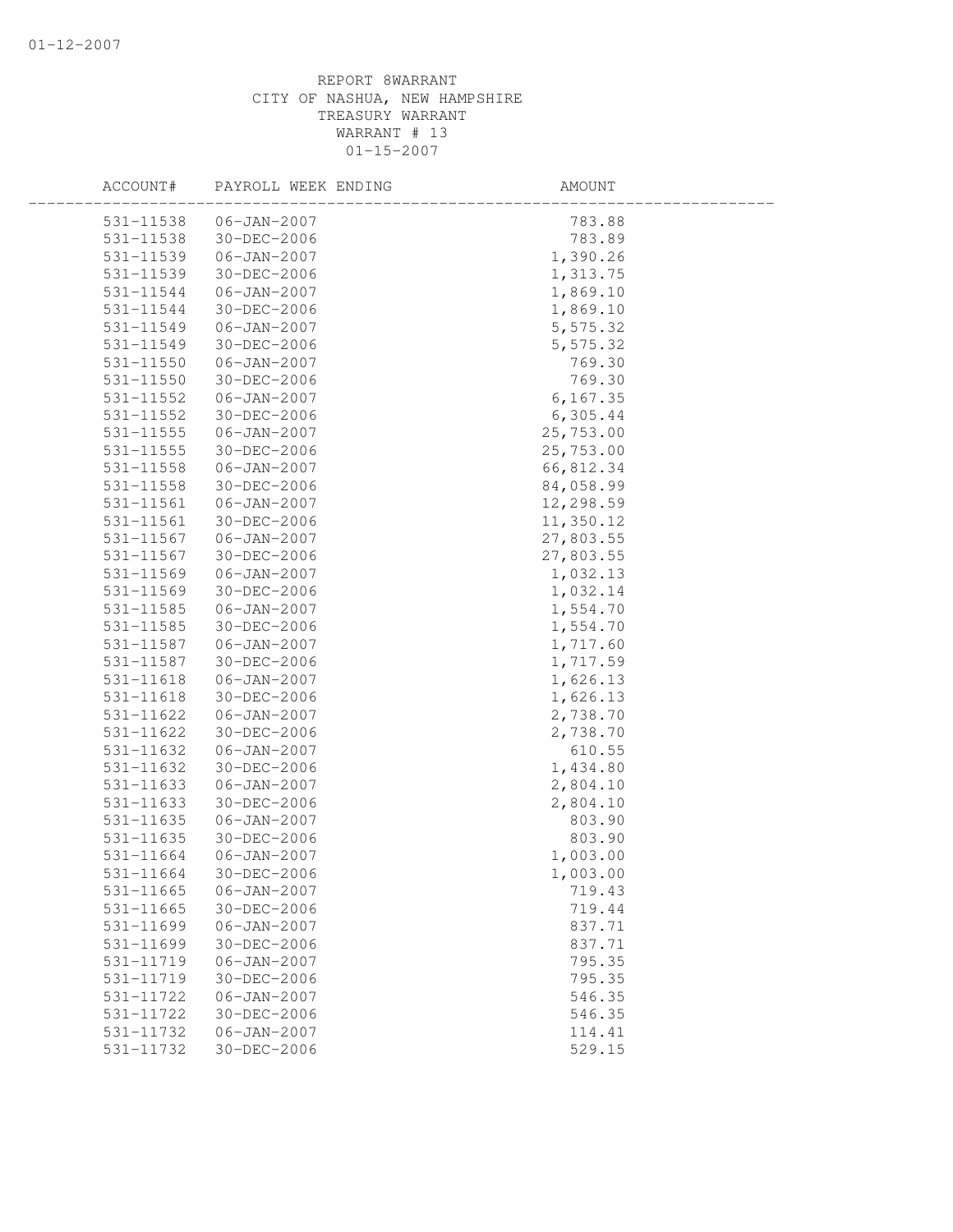|       | ACCOUNT#      | PAYROLL WEEK ENDING     | AMOUNT     |             |
|-------|---------------|-------------------------|------------|-------------|
|       | 531-11733     | 06-JAN-2007             | 2,088.55   |             |
|       | 531-11733     | 30-DEC-2006             | 2,088.55   |             |
|       | 531-12020     | $06 - JAN - 2007$       | 875.51     |             |
|       | 531-12020     | $30 - DEC - 2006$       | 875.51     |             |
|       | 531-12042     | $06 - JAN - 2007$       | 1,277.80   |             |
|       | 531-12042     | 30-DEC-2006             | 363.72     |             |
|       | 531-12066     | $06 - JAN - 2007$       | 629.36     |             |
|       | 531-12066     | 30-DEC-2006             | 629.36     |             |
|       | 531-12067     | $06 - JAN - 2007$       | 659.15     |             |
|       | 531-12067     | 30-DEC-2006             | 659.16     |             |
|       | 531-12068     | $06 - JAN - 2007$       | 1,311.74   |             |
|       | 531-12068     | 30-DEC-2006             | 1,311.74   |             |
|       | 531-12071     | $06 - JAN - 2007$       | 229.51     |             |
|       | 531-12071     | 30-DEC-2006             | 229.51     |             |
|       | 531-12119     | $06 - JAN - 2007$       | 990.67     |             |
|       | 531-12119     | 30-DEC-2006             | 990.68     |             |
|       | 531-13004     | $06 - JAN - 2007$       | 4,792.85   |             |
|       | 531-13004     | 30-DEC-2006             | 3,901.55   |             |
|       | 531-13040     | $06 - JAN - 2007$       | 3, 417.81  |             |
|       | $531 - 13040$ | 30-DEC-2006             | 3,309.52   |             |
|       | 531-13044     | $06 - JAN - 2007$       | 3,596.08   |             |
|       | 531-13044     | 30-DEC-2006             | 632.92     |             |
|       | 531-13047     | $06 - JAN - 2007$       | 20,693.44  |             |
|       | 531-13047     | $30 - DEC - 2006$       | 25,645.79  |             |
|       | 531-13048     | $06 - JAN - 2007$       | 7,103.84   |             |
|       | 531-13048     | 30-DEC-2006             | 1,913.83   |             |
|       | 531-15002     | $06 - JAN - 2007$       | 37, 441.36 |             |
|       | 531-15002     | 30-DEC-2006             | 36,655.35  |             |
|       | 531-17003     | 06-JAN-2007             | 3,400.00   |             |
|       | 531-17006     | $06 - JAN - 2007$       | 1,450.00   |             |
| TOTAL | 531           | POLICE DEPARTMENT       |            | 600, 912.43 |
|       |               |                         |            |             |
|       |               | 532-11024   06-JAN-2007 | 1,911.10   |             |
|       | 532-11024     | 30-DEC-2006             | 1,911.10   |             |
|       | 532-11040     | $06 - JAN - 2007$       | 1,793.53   |             |
|       | 532-11040     | 30-DEC-2006             | 1,793.53   |             |
|       | 532-11063     | $06 - JAN - 2007$       | 1,863.18   |             |
|       | 532-11063     | 30-DEC-2006             | 1,242.12   |             |
|       | 532-11066     | $06 - JAN - 2007$       | 1,205.58   |             |
|       | 532-11066     | 30-DEC-2006             | 1,205.56   |             |
|       | 532-11069     | $06 - JAN - 2007$       | 2,435.39   |             |
|       | 532-11069     | 30-DEC-2006             | 2,497.77   |             |
|       | 532-11111     | $06 - JAN - 2007$       | 1,999.17   |             |
|       | 532-11111     | 30-DEC-2006             | 1,999.17   |             |
|       | 532-11207     | $06 - JAN - 2007$       | 4,479.36   |             |
|       | 532-11207     | 30-DEC-2006             | 4,479.36   |             |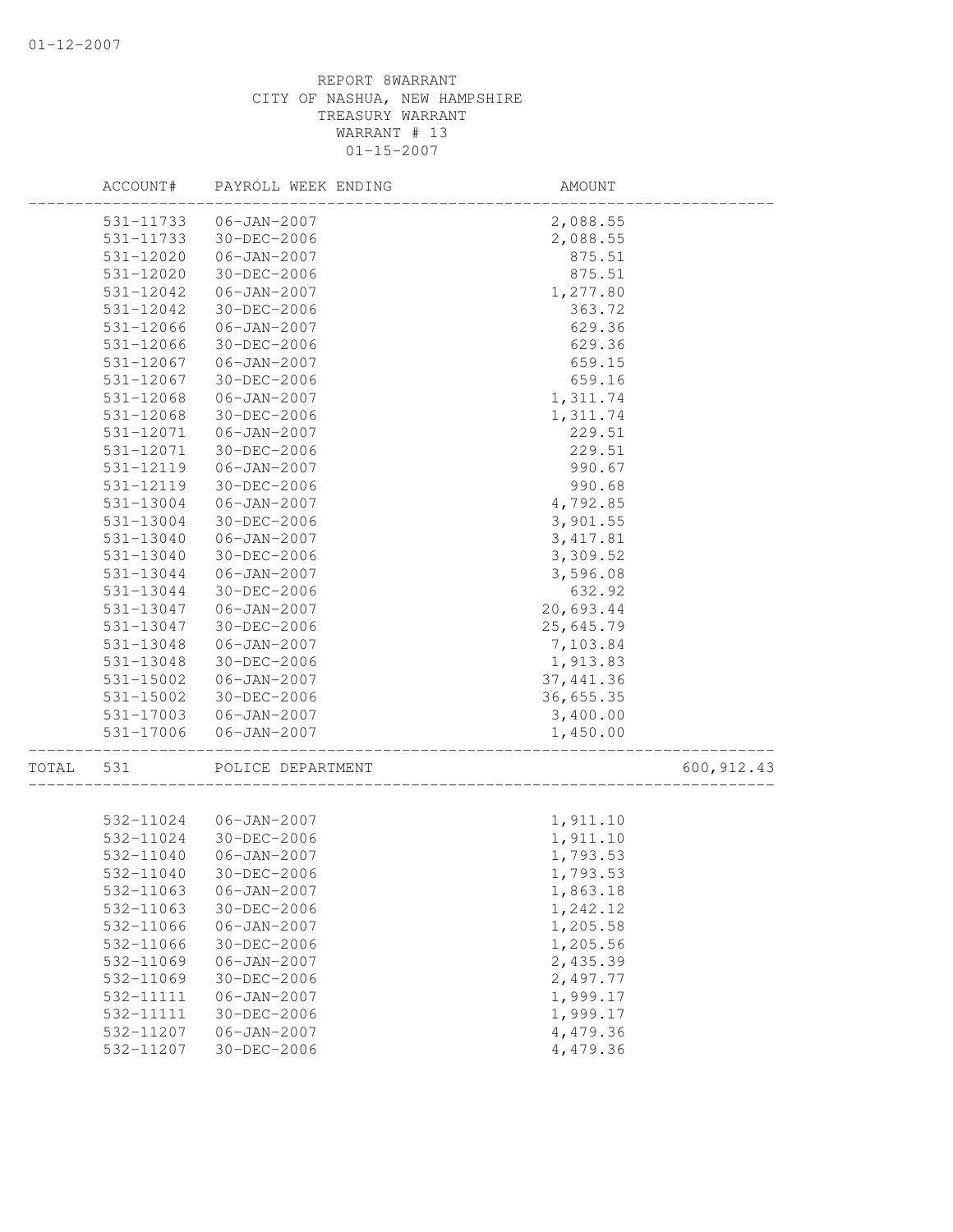| ACCOUNT#  | PAYROLL WEEK ENDING | AMOUNT     |  |
|-----------|---------------------|------------|--|
| 532-11281 | $06 - JAN - 2007$   | 854.92     |  |
| 532-11281 | 30-DEC-2006         | 854.90     |  |
| 532-11284 | $06 - JAN - 2007$   | 1,555.42   |  |
| 532-11284 | 30-DEC-2006         | 1,036.95   |  |
| 532-11285 | $06 - JAN - 2007$   | 8,741.75   |  |
| 532-11285 | 30-DEC-2006         | 7,440.49   |  |
| 532-11291 | $06 - JAN - 2007$   | 6,623.85   |  |
| 532-11291 | 30-DEC-2006         | 6,516.74   |  |
| 532-11298 | 06-JAN-2007         | 1,246.12   |  |
| 532-11298 | 30-DEC-2006         | 882.67     |  |
| 532-11300 | $06 - JAN - 2007$   | 33, 226.46 |  |
| 532-11300 | 30-DEC-2006         | 33, 226.46 |  |
| 532-11303 | $06 - JAN - 2007$   | 1,090.35   |  |
| 532-11303 | 30-DEC-2006         | 1,090.35   |  |
| 532-11305 | $06 - JAN - 2007$   | 4,394.44   |  |
| 532-11305 | 30-DEC-2006         | 4,394.44   |  |
| 532-11309 | $06 - JAN - 2007$   | 103,701.01 |  |
| 532-11309 | 30-DEC-2006         | 98,305.20  |  |
| 532-11660 | $06 - JAN - 2007$   | 1,385.40   |  |
| 532-11660 | 30-DEC-2006         | 1,385.40   |  |
| 532-11663 | $06 - JAN - 2007$   | 1,344.65   |  |
| 532-11663 | 30-DEC-2006         | 1,344.65   |  |
| 532-11666 | $06 - JAN - 2007$   | 2,662.70   |  |
| 532-11666 | 30-DEC-2006         | 1,331.36   |  |
| 532-11669 | $06 - JAN - 2007$   | 931.77     |  |
| 532-11669 | $30 - DEC - 2006$   | 931.77     |  |
| 532-12070 | 06-JAN-2007         | 14,854.48  |  |
| 532-12070 | 30-DEC-2006         | 29,729.57  |  |
| 532-13003 | $06 - JAN - 2007$   | 791.37     |  |
| 532-13003 | 30-DEC-2006         | 676.74     |  |
| 532-13004 | $06 - JAN - 2007$   | 3,239.08   |  |
| 532-13004 | 30-DEC-2006         | 269.92     |  |
| 532-13018 | $06 - JAN - 2007$   | 1,973.21   |  |
| 532-13018 | 30-DEC-2006         | 1,044.72   |  |
| 532-13024 | $06 - JAN - 2007$   | 110.80     |  |
| 532-13024 | 30-DEC-2006         | 1,029.75   |  |
| 532-13050 | $06 - JAN - 2007$   | 10,599.65  |  |
| 532-15002 | $06 - JAN - 2007$   | 43,061.42  |  |
| 532-15002 | 30-DEC-2006         | 43,077.02  |  |
| 532-19231 | $06 - JAN - 2007$   | 1, 152.45  |  |
| 532-19231 | 30-DEC-2006         | 1,152.45   |  |
| 532-19232 | $06 - JAN - 2007$   | 1,654.06   |  |
| 532-19232 | 30-DEC-2006         | 1,654.06   |  |
| 532-19233 | $06 - JAN - 2007$   | 2,670.07   |  |
| 532-19233 | 30-DEC-2006         | 2,670.07   |  |
| 532-19234 | $06 - JAN - 2007$   | 1,679.65   |  |
| 532-19234 | 30-DEC-2006         | 1,679.65   |  |
|           |                     |            |  |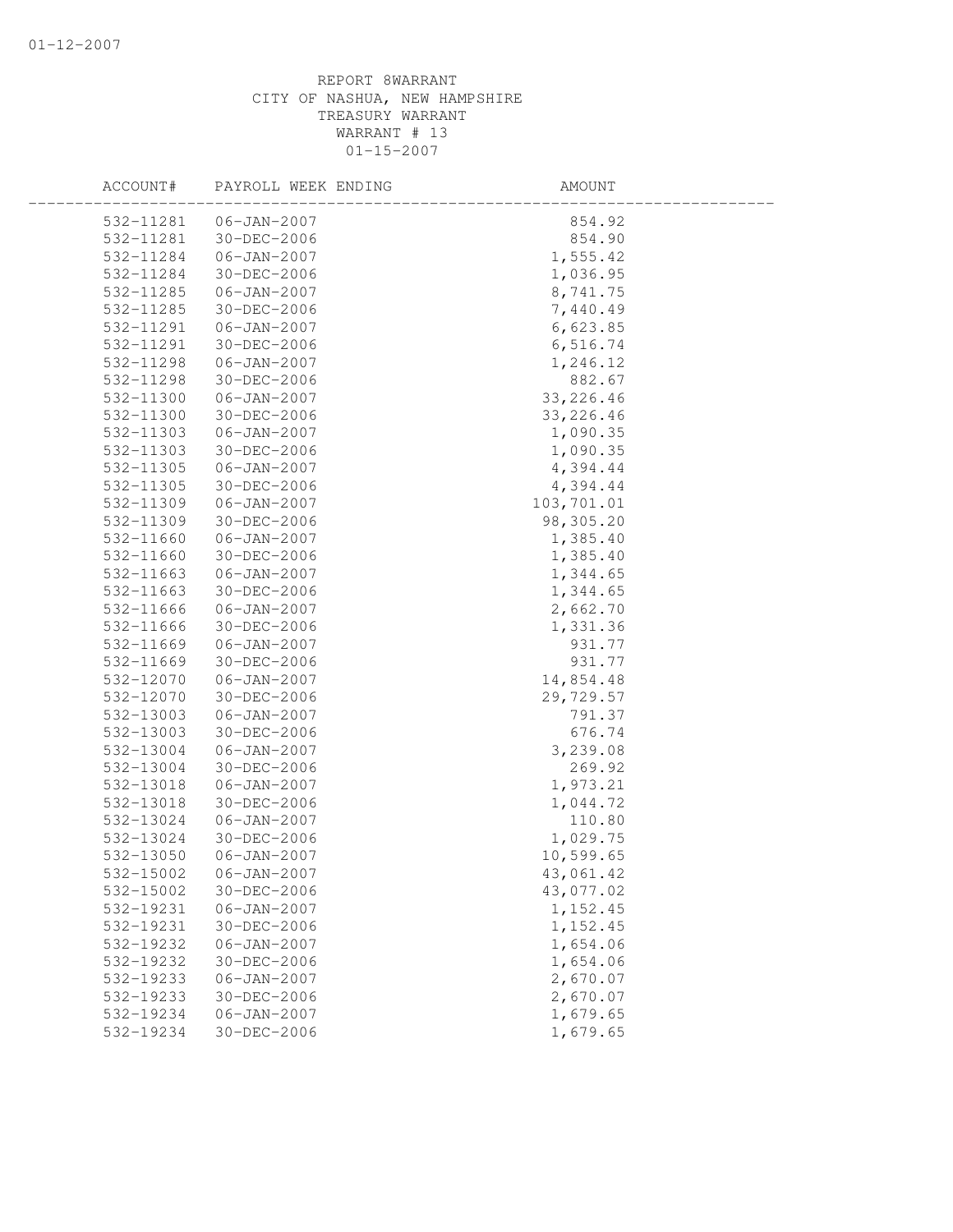|           |                        | ACCOUNT# PAYROLL WEEK ENDING | AMOUNT            |            |
|-----------|------------------------|------------------------------|-------------------|------------|
| TOTAL 532 |                        | FIRE DEPARTMENT              |                   | 522,086.33 |
|           |                        |                              |                   |            |
|           |                        | 535-81023  06-JAN-2007       | 96.15             |            |
|           |                        | 535-81023 30-DEC-2006        | 531.06            |            |
|           | TOTAL 535              | EMERGENCY MANAGEMENT         |                   | 627.21     |
|           |                        | 536-11178  06-JAN-2007       | 1,272.30          |            |
|           |                        | 536-11178 30-DEC-2006        | 1,272.29          |            |
|           |                        | 536-13004 06-JAN-2007        | 234.49            |            |
|           | TOTAL 536              | CITYWIDE COMMUNICATIONS      |                   | 2,779.08   |
|           |                        | 541-11008  06-JAN-2007       | 629.81            |            |
|           |                        | 541-11008 30-DEC-2006        | 629.82            |            |
|           |                        | 541-11048  06-JAN-2007       | 888.34            |            |
|           |                        | 541-11048 30-DEC-2006        | 533.01            |            |
|           |                        | 541-11104   06-JAN-2007      | 915.00            |            |
|           | 541-11104              | 30-DEC-2006                  | 915.00            |            |
|           |                        | 541-11240  06-JAN-2007       | 1,411.08          |            |
|           | 541-11240              | 30-DEC-2006                  | 1,763.87          |            |
|           |                        | 541-11346   06-JAN-2007      | 408.29            |            |
|           |                        | 541-11346 30-DEC-2006        | 408.28            |            |
| TOTAL     | 541                    | COMMUNITY SERVICES DIVISION  |                   | 8,502.50   |
|           |                        |                              |                   |            |
|           | 542-11426<br>542-11426 | 06-JAN-2007<br>30-DEC-2006   | 1,226.25          |            |
|           | 542-11583              | 30-DEC-2006                  | 1,226.25<br>80.50 |            |
|           | 542-11584              | 06-JAN-2007                  | 2,489.43          |            |
|           | 542-11584              | 30-DEC-2006                  | 2,378.22          |            |
|           | 542-12109              | 06-JAN-2007                  | 117.00            |            |
|           | 542-12109              | 30-DEC-2006                  | 108.00            |            |
|           | 542-12582              | $06 - JAN - 2007$            | 899.90            |            |
|           | 542-12582              | 30-DEC-2006                  | 899.90            |            |
| TOTAL     | 542                    | COMMUNITY HEALTH             |                   | 9,425.45   |
|           |                        |                              |                   |            |
|           | 543-11380              | 06-JAN-2007                  | 840.29            |            |
|           | 543-11380              | $30 - DEC - 2006$            | 840.30            |            |
|           | 543-11438              | $06 - JAN - 2007$            | 1,390.26          |            |
|           | 543-11438              | 30-DEC-2006                  | 1,390.26          |            |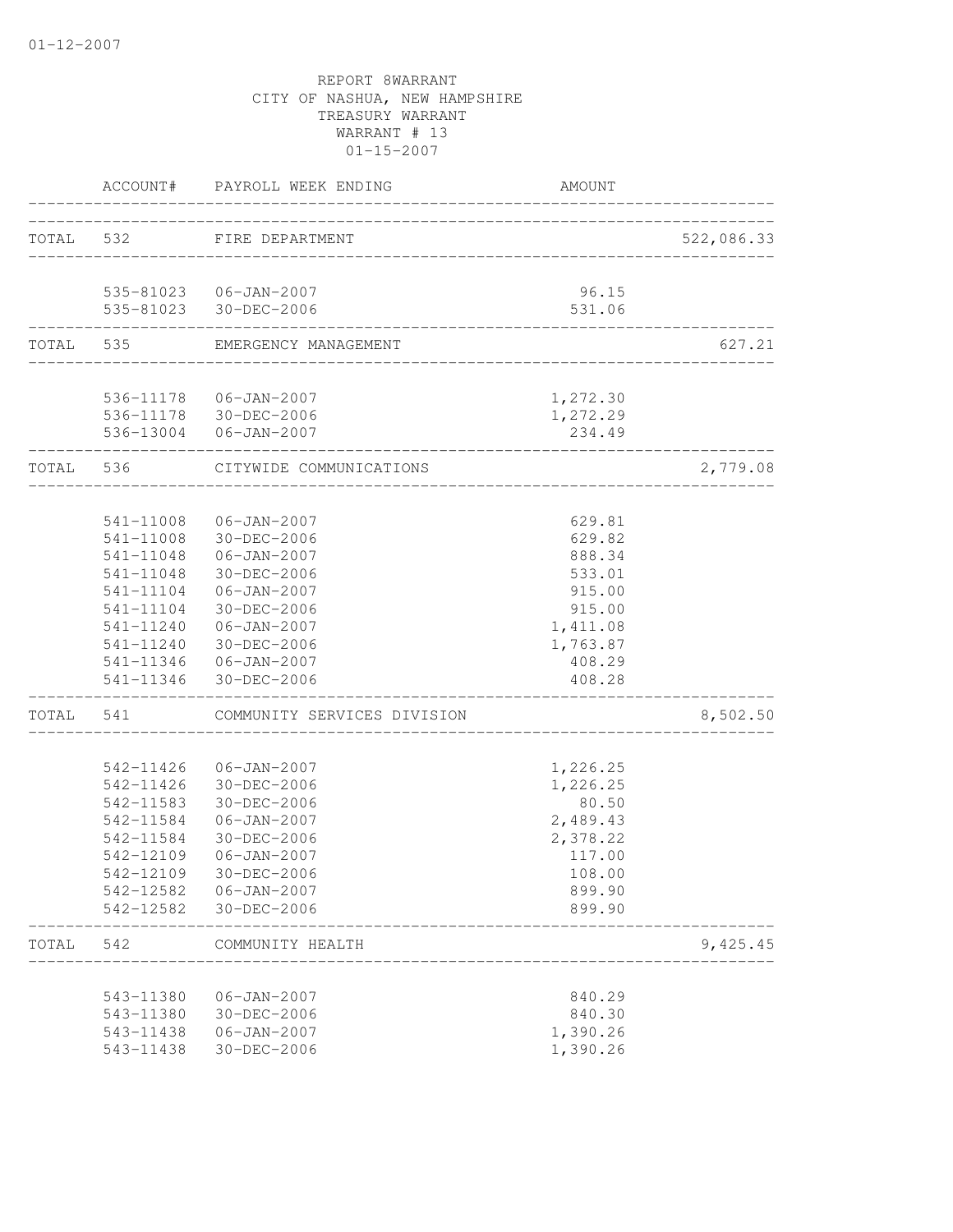|           | ACCOUNT#      | PAYROLL WEEK ENDING                          | AMOUNT                 |            |
|-----------|---------------|----------------------------------------------|------------------------|------------|
|           |               | 543-11601  06-JAN-2007                       | 1,136.10               |            |
|           |               | 543-11601 30-DEC-2006                        | 1,136.10               |            |
|           | 543-11602     | 06-JAN-2007                                  | 795.56                 |            |
|           | 543-11602     | 30-DEC-2006                                  | 795.56                 |            |
|           | 543-11604     | 06-JAN-2007                                  | 749.90                 |            |
|           | 543-11604     | 30-DEC-2006                                  | 749.90                 |            |
|           |               | 543-11605 06-JAN-2007                        | 856.19                 |            |
|           |               | 543-11605 30-DEC-2006                        | 856.19                 |            |
| TOTAL 543 |               | ENVIRONMENTAL HEALTH DEPT.                   |                        | 11,536.61  |
|           |               |                                              |                        |            |
|           | 544-11008     | $06 - JAN - 2007$                            | 668.17                 |            |
|           | 544-11008     | 30-DEC-2006                                  | 668.17                 |            |
|           | 544-11099     | $06 - JAN - 2007$                            | 1,989.90               |            |
|           | 544-11099     | 30-DEC-2006                                  | 1,989.90               |            |
|           | 544-11112     | $06 - JAN - 2007$                            | 755.51                 |            |
|           | 544-11112     | 30-DEC-2006                                  | 755.51                 |            |
|           | 544-11367     | 06-JAN-2007                                  | 749.90                 |            |
|           |               | 544-11367 30-DEC-2006                        | 749.90                 |            |
|           |               | 544-11777   06-JAN-2007                      | 1,167.25               |            |
|           |               | 544-11777 30-DEC-2006                        | 1,167.25               |            |
|           |               | 544-12101  06-JAN-2007                       | 242.92                 |            |
|           |               | 544-12101 30-DEC-2006                        | 242.92<br>------------ |            |
| TOTAL     | 544           | WELFARE ADMINISTRATION<br>__________________ |                        | 11, 147.30 |
|           |               |                                              |                        |            |
|           |               | 551-11008 06-JAN-2007                        | 612.61                 |            |
|           |               | 551-11008 30-DEC-2006                        | 612.61                 |            |
|           | 551-11028     | $06 - JAN - 2007$                            | 526.86                 |            |
|           | 551-11028     | 30-DEC-2006                                  | 526.85                 |            |
|           | 551-11057     | $06 - JAN - 2007$                            | 783.39                 |            |
|           | 551-11057     | 30-DEC-2006                                  | 783.39                 |            |
|           | 551-11094     | $06 - JAN - 2007$                            | 266.72                 |            |
|           | 551-11094     | 30-DEC-2006                                  | 266.72                 |            |
|           | 551-11208     | $06 - JAN - 2007$                            | 728.76                 |            |
|           | 551-11208     | 30-DEC-2006                                  | 728.76                 |            |
|           | 551-11212     | $06 - JAN - 2007$                            | 1,313.75               |            |
|           | 551-11212     | $30 - DEC - 2006$                            | 1,313.75               |            |
|           | 551-11249     | $06 - JAN - 2007$                            | 1,544.27               |            |
|           | 551-11249     | $30 - DEC - 2006$                            | 1,544.27               |            |
|           | 551-11273     | $06 - JAN - 2007$                            | 2,382.01               |            |
|           | 551-11273     | 30-DEC-2006                                  | 2,382.01               |            |
|           | 551-11435     | $06 - JAN - 2007$                            | 825.87                 |            |
|           | 551-11435     | 30-DEC-2006                                  | 825.87                 |            |
|           | $551 - 11462$ | $06 - JAN - 2007$                            | 838.82                 |            |
|           | $551 - 11462$ | $30 - DEC - 2006$                            | 551.55                 |            |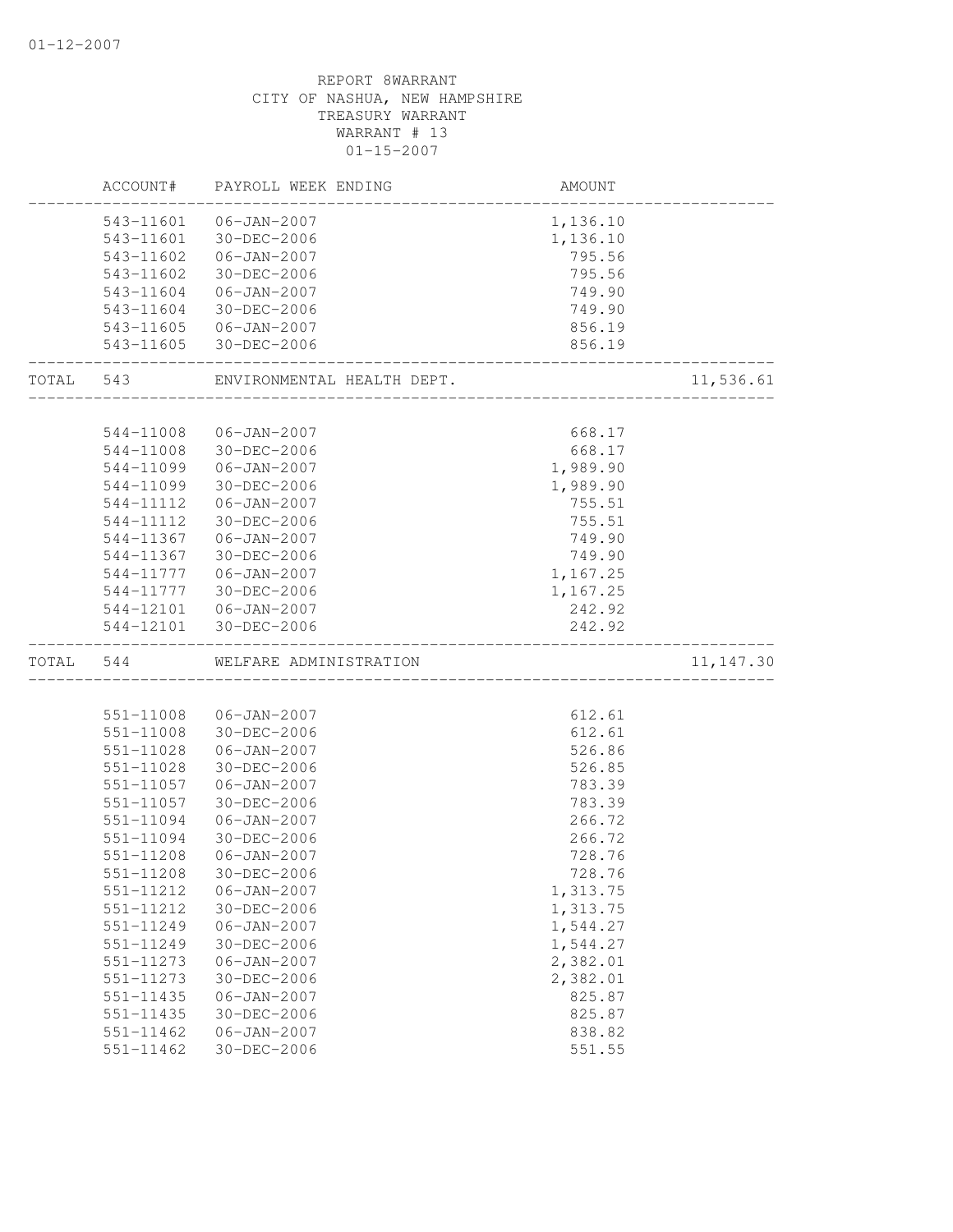|       |           | ACCOUNT# PAYROLL WEEK ENDING |          |            |
|-------|-----------|------------------------------|----------|------------|
|       |           | 551-11638  06-JAN-2007       | 1,064.09 |            |
|       |           | 551-11638 30-DEC-2006        | 1,064.09 |            |
|       |           | 551-13004 06-JAN-2007        | 102.82   |            |
|       |           |                              |          | 21,589.84  |
|       |           |                              |          |            |
|       |           | 552-11051   06-JAN-2007      | 1,275.49 |            |
|       |           | 552-11051 30-DEC-2006        | 1,275.49 |            |
|       | 552-11052 | $06 - JAN - 2007$            | 116.34   |            |
|       | 552-11052 | 30-DEC-2006                  | 116.34   |            |
|       |           | 552-11077 06-JAN-2007        | 1,170.19 |            |
|       | 552-11077 | 30-DEC-2006                  | 1,170.19 |            |
|       | 552-11087 | 06-JAN-2007                  | 746.80   |            |
|       | 552-11087 | 30-DEC-2006                  | 746.80   |            |
|       | 552-11143 | 06-JAN-2007                  | 784.00   |            |
|       | 552-11143 | 30-DEC-2006                  | 784.00   |            |
|       | 552-11324 | 06-JAN-2007                  | 3,604.94 |            |
|       | 552-11324 | 30-DEC-2006                  | 3,604.95 |            |
|       | 552-11339 | 06-JAN-2007                  | 2,679.60 |            |
|       | 552-11339 | 30-DEC-2006                  | 2,689.61 |            |
|       | 552-11342 | $06 - JAN - 2007$            | 706.00   |            |
|       | 552-11342 | 30-DEC-2006                  | 706.00   |            |
|       | 552-11343 | $06 - JAN - 2007$            | 2,352.00 |            |
|       | 552-11343 | 30-DEC-2006                  | 2,352.00 |            |
|       | 552-11407 | 06-JAN-2007                  | 4,884.00 |            |
|       | 552-11407 | 30-DEC-2006                  | 4,884.00 |            |
|       | 552-11492 | 06-JAN-2007                  | 746.80   |            |
|       | 552-11492 | 30-DEC-2006                  | 746.80   |            |
|       | 552-11548 | 06-JAN-2007                  | 916.14   |            |
|       | 552-11548 | 30-DEC-2006                  | 916.14   |            |
|       | 552-11580 | 06-JAN-2007                  | 772.39   |            |
|       | 552-11580 | 30-DEC-2006                  | 772.40   |            |
|       | 552-11618 | $06 - JAN - 2007$            | 568.25   |            |
|       | 552-11618 | 30-DEC-2006                  | 568.25   |            |
|       | 552-11750 | 06-JAN-2007                  | 717.60   |            |
|       | 552-11750 | 30-DEC-2006                  | 729.28   |            |
|       |           | 552-13004 06-JAN-2007        | 506.97   |            |
|       | 552-13004 | 30-DEC-2006                  | 304.20   |            |
|       |           | 552-13009 06-JAN-2007        | 416.94   |            |
|       | 552-13009 | 30-DEC-2006                  | 477.99   |            |
|       | 552-13067 | 06-JAN-2007                  | 1,043.99 |            |
|       | 552-13067 | 30-DEC-2006                  | 742.44   |            |
|       | 552-17001 | $06 - JAN - 2007$            | 600.00   |            |
| TOTAL | 552       | PARKS AND RECREATION         |          | 48, 195.32 |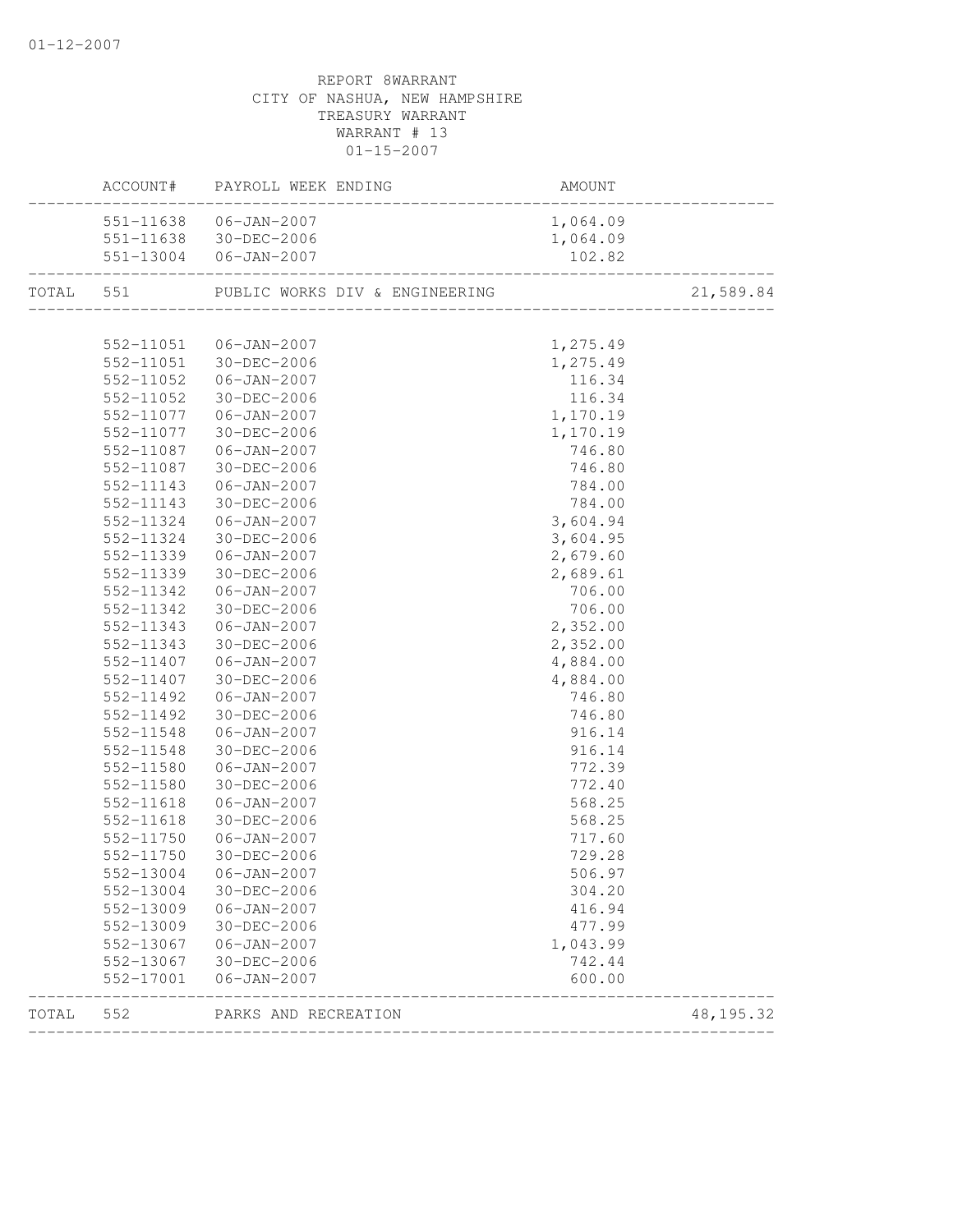| ACCOUNT#  | PAYROLL WEEK ENDING | AMOUNT    |
|-----------|---------------------|-----------|
| 553-11011 | 06-JAN-2007         | $-98.49$  |
| 553-11011 | 30-DEC-2006         | 98.49     |
| 553-11041 | 06-JAN-2007         | 897.55    |
| 553-11041 | 30-DEC-2006         | 897.55    |
| 553-11078 | $06 - JAN - 2007$   | 1,353.16  |
| 553-11078 | 30-DEC-2006         | 1,353.16  |
| 553-11098 | $06 - JAN - 2007$   | 937.65    |
| 553-11098 | $30 - DEC - 2006$   | 937.65    |
| 553-11192 | 06-JAN-2007         | 833.00    |
| 553-11192 | 30-DEC-2006         | 833.00    |
| 553-11279 | 06-JAN-2007         | 5,488.00  |
| 553-11279 | 30-DEC-2006         | 5,488.00  |
| 553-11327 | $06 - JAN - 2007$   | 3,604.97  |
| 553-11327 | 30-DEC-2006         | 3,604.97  |
| 553-11336 | $06 - JAN - 2007$   | 967.45    |
| 553-11336 | 30-DEC-2006         | 967.45    |
| 553-11375 | $06 - JAN - 2007$   | 2,557.92  |
| 553-11375 | 30-DEC-2006         | 2,691.00  |
| 553-11465 | 06-JAN-2007         | 2,994.64  |
| 553-11465 | 30-DEC-2006         | 2,987.20  |
| 553-11474 | $06 - JAN - 2007$   | 4,208.00  |
| 553-11474 | 30-DEC-2006         | 4,231.57  |
| 553-11475 | $06 - JAN - 2007$   | 851.20    |
| 553-11475 | 30-DEC-2006         | 845.87    |
| 553-11630 | $06 - JAN - 2007$   | 1,435.20  |
| 553-11630 | $30 - DEC - 2006$   | 1,435.20  |
| 553-11648 | $06 - JAN - 2007$   | 732.24    |
| 553-11648 | 30-DEC-2006         | 732.25    |
| 553-11678 | $06 - JAN - 2007$   | 1,515.40  |
| 553-11678 | 30-DEC-2006         | 1,515.40  |
| 553-11759 | $06 - JAN - 2007$   | 10,987.28 |
| 553-11759 | 30-DEC-2006         | 10,869.52 |
| 553-11768 | $06 - JAN - 2007$   | 713.60    |
| 553-11768 | 30-DEC-2006         | 713.60    |
| 553-11771 | $06 - JAN - 2007$   | 1,683.20  |
| 553-11771 | 30-DEC-2006         | 1,683.20  |
| 553-12128 | $06 - JAN - 2007$   | 369.34    |
| 553-12128 | $30 - DEC - 2006$   | 246.23    |
| 553-13004 | $06 - JAN - 2007$   | 2,807.42  |
| 553-13004 | 30-DEC-2006         | 1,688.77  |
| 553-13009 | $06 - JAN - 2007$   | 10,969.84 |
| 553-13009 | 30-DEC-2006         | 14,723.30 |
| 553-13901 | $06 - JAN - 2007$   | 10,140.35 |
| 553-13901 | $30 - DEC - 2006$   | 9,224.66  |
| 553-17002 | 30-DEC-2006         | 500.00    |
| 553-17004 | $30 - DEC - 2006$   | 700.00    |
| 553-17008 | 30-DEC-2006         | 900.00    |
| 553-17010 | $06 - JAN - 2007$   | 1,100.00  |
|           |                     |           |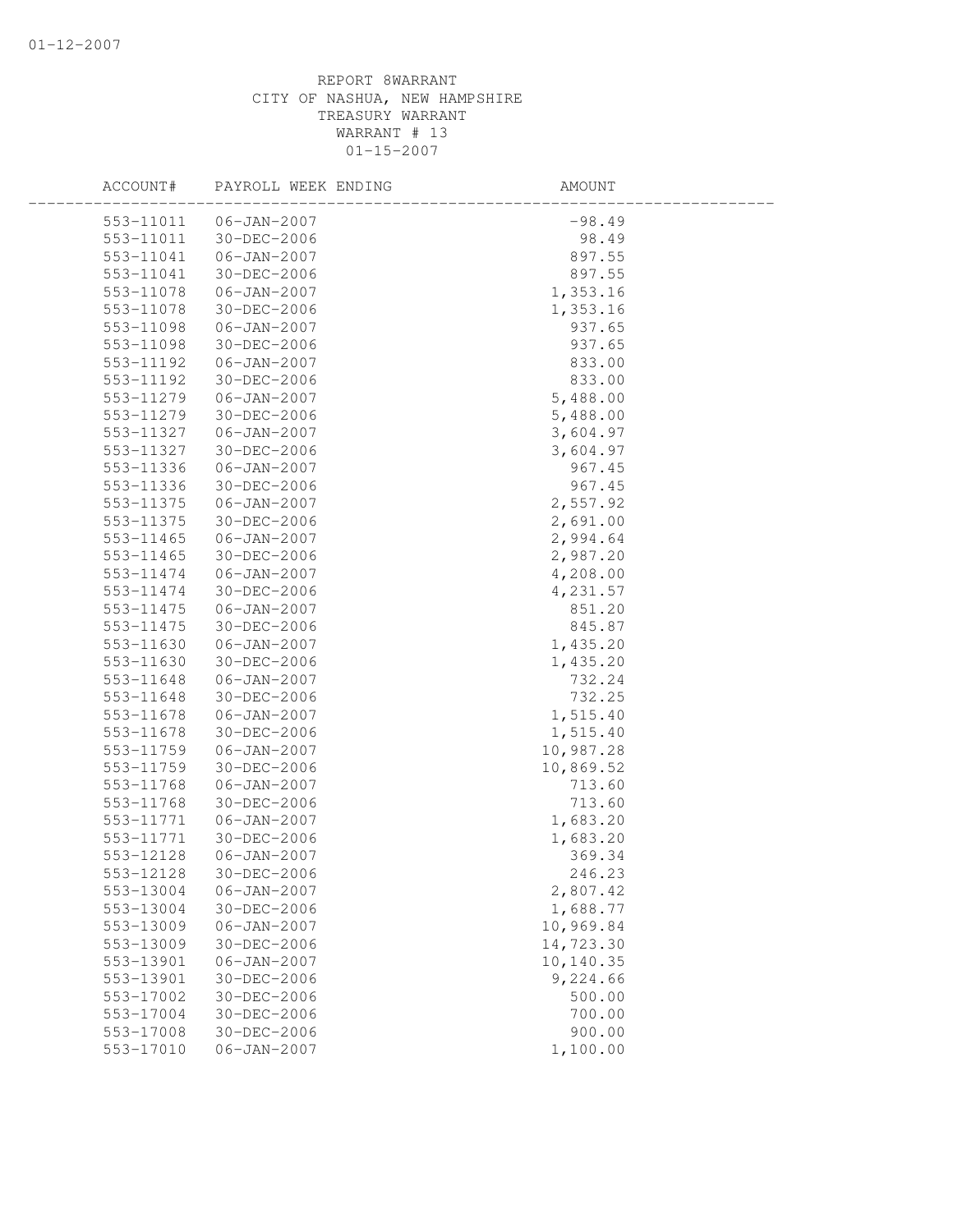|           | ACCOUNT#      | PAYROLL WEEK ENDING                      | <b>AMOUNT</b>          |             |
|-----------|---------------|------------------------------------------|------------------------|-------------|
|           |               | TOTAL 553 STREET DEPARTMENT              |                        | 136, 916.96 |
|           |               |                                          | ______________________ |             |
|           | 555-11024     | 06-JAN-2007                              | 663.48                 |             |
|           | 555-11024     | 30-DEC-2006                              | 663.48                 |             |
|           | 555-11058     | 06-JAN-2007                              | 888.73                 |             |
|           | 555-11058     | 30-DEC-2006                              | 888.73                 |             |
|           | 555-11461     | 06-JAN-2007                              | 1,349.78               |             |
|           | 555-11461     | 30-DEC-2006                              | 1,349.78               |             |
|           | $555 - 11505$ | 06-JAN-2007                              | 1,170.19               |             |
|           | 555-11505     | 30-DEC-2006                              | 1,170.19               |             |
|           | 555-11639     | 06-JAN-2007                              | 746.80                 |             |
|           | 555-11639     | 30-DEC-2006                              | 746.80                 |             |
|           | 555-11640     | $06 - JAN - 2007$                        | 695.60                 |             |
|           | 555-11640     | 30-DEC-2006                              | 695.60                 |             |
|           | 555-11738     | 06-JAN-2007                              | 1,760.00               |             |
|           | 555-11738     | 30-DEC-2006                              | 1,760.00               |             |
|           | 555-11745     | $06 - JAN - 2007$                        | 738.80                 |             |
|           | 555-11745     | 30-DEC-2006                              | 738.80                 |             |
|           | 555-11746     | 06-JAN-2007                              | 999.84                 |             |
|           |               | 555-11746 30-DEC-2006                    | 999.84                 |             |
|           |               | 555-13004 06-JAN-2007                    | 115.50                 |             |
|           |               | 555-13004 30-DEC-2006                    | 206.25                 |             |
| TOTAL 555 |               | TRAFFIC DEPARTMENT                       |                        | 18,348.19   |
|           |               |                                          |                        |             |
|           |               | 557-11161  06-JAN-2007                   | 746.80                 |             |
|           |               | 557-11161 30-DEC-2006                    | 746.80                 |             |
|           |               | 557-13009 30-DEC-2006                    | 111.66                 |             |
| TOTAL 557 |               | PARKING LOTS                             |                        | 1,605.26    |
|           |               |                                          |                        |             |
|           |               | 561-11345   06-JAN-2007                  | 1,199.60               |             |
|           | 561-11345     | $30 - DEC - 2006$                        | 1,199.60               |             |
|           |               | 561-11651 06-JAN-2007                    | 751.62                 |             |
|           |               | 561-11651 30-DEC-2006                    | 751.62                 |             |
|           |               | 561-11658  06-JAN-2007                   | 915.39                 |             |
|           |               | 561-11658 30-DEC-2006                    | 915.39                 |             |
|           |               | 561-13004 06-JAN-2007                    | 67.48                  |             |
| TOTAL     | 561           | EDGEWOOD CEMETERY<br>___________________ |                        | 5,800.70    |
|           |               | 563-11345   06-JAN-2007                  | 1,033.45               |             |
|           | 563-11345     | 30-DEC-2006                              | 1,033.46               |             |
|           |               |                                          |                        |             |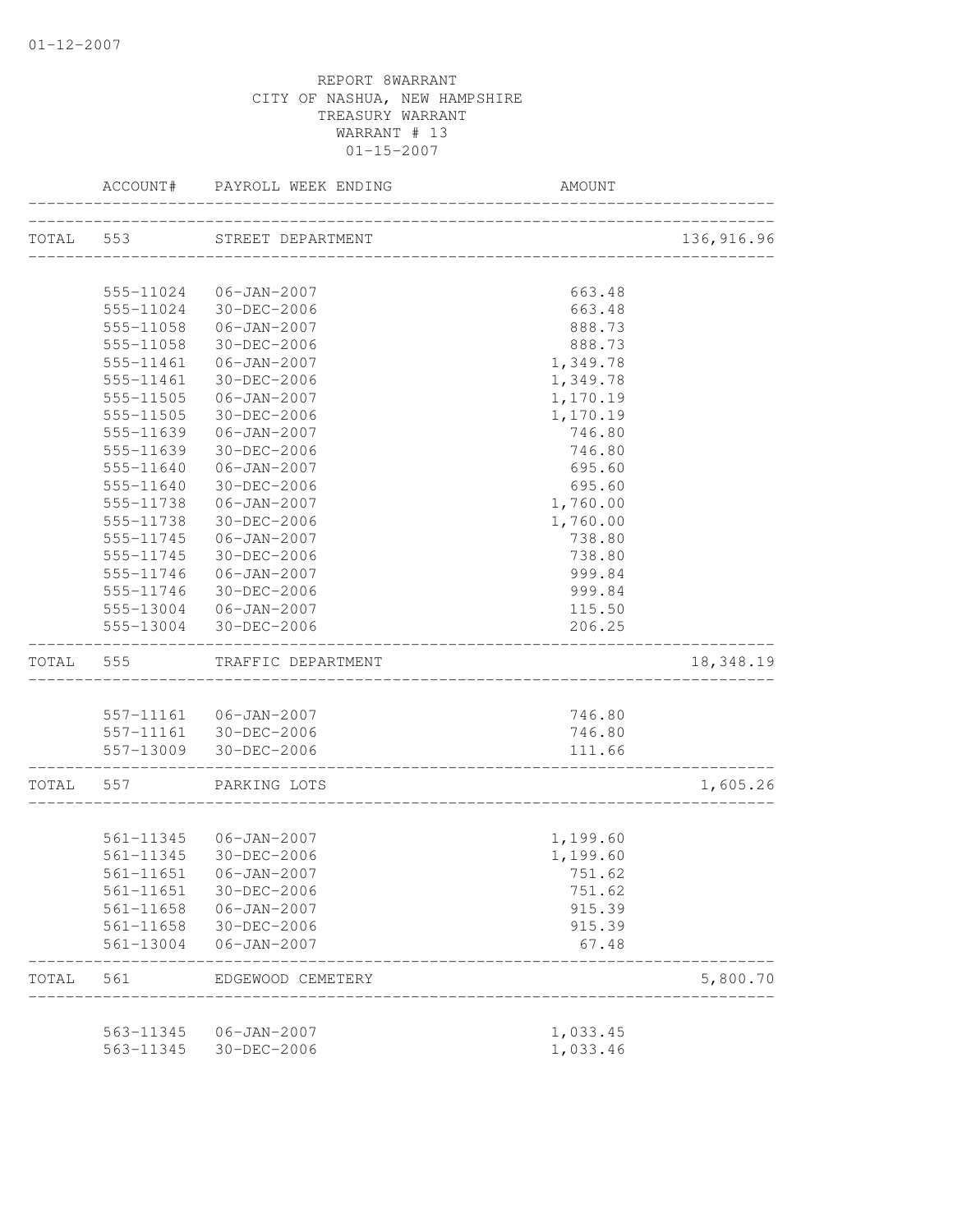|       | ACCOUNT#               | PAYROLL WEEK ENDING        | AMOUNT                  |             |
|-------|------------------------|----------------------------|-------------------------|-------------|
|       |                        | 563-11651  06-JAN-2007     | 687.84                  |             |
|       |                        | 563-11651 30-DEC-2006      | 687.84                  |             |
|       |                        | 563-11657 06-JAN-2007      | 862.85                  |             |
|       | 563-11657              | 30-DEC-2006                | 862.85<br>_____________ |             |
| TOTAL | 563                    | WOODLAWN CEMETERY          |                         | 5,168.29    |
|       | 571-11174              | $06 - JAN - 2007$          | 773.33                  |             |
|       | 571-11174              | 30-DEC-2006                | 773.33                  |             |
|       |                        | 571-11237 06-JAN-2007      |                         |             |
|       |                        | 571-11237 30-DEC-2006      | 1,816.79<br>1,816.79    |             |
| TOTAL | 571                    | COMMUNITY DEVELOPMENT      |                         | 5,180.24    |
|       |                        |                            |                         |             |
|       | 572-11024              | $06 - JAN - 2007$          | 457.56                  |             |
|       | 572-11024              | 30-DEC-2006                | 457.56                  |             |
|       | 572-11215              | 06-JAN-2007                | 3,359.48                |             |
|       | 572-11215              | 30-DEC-2006                | 3,359.48                |             |
|       | 572-11238              | 06-JAN-2007                | 750.84                  |             |
|       | 572-11238              | 30-DEC-2006                | 750.84                  |             |
|       | 572-11450              | $06 - JAN - 2007$          | 1,560.86                |             |
|       | 572-11450              | 30-DEC-2006                | 1,560.86                |             |
|       | 572-11522              | $06 - JAN - 2007$          | 742.35                  |             |
|       | 572-11522              | 30-DEC-2006                | 742.35                  |             |
|       | 572-11525              | 06-JAN-2007                | 916.14                  |             |
|       | 572-11525              | 30-DEC-2006                | 916.14                  |             |
|       | 572-58005              | 06-JAN-2007                | 150.00                  |             |
|       | 572-58005              | 30-DEC-2006                | 150.00                  |             |
|       | 572-98046              | 06-JAN-2007                | 150.00                  |             |
|       | 572-98046              | 30-DEC-2006                | 125.00                  |             |
| TOTAL | 572                    | PLANNING DEPARTMENT        |                         | 16, 149. 46 |
|       |                        |                            |                         |             |
|       |                        | 573-11444 06-JAN-2007      | 1,373.56                |             |
|       | 573-11444              | 30-DEC-2006                | 1,373.56                |             |
|       | 573-12029<br>573-12029 | 06-JAN-2007<br>30-DEC-2006 | 300.64<br>300.64        |             |
|       |                        |                            |                         |             |
| TOTAL | 573                    | ECONOMIC DEVELOPMENT       |                         | 3,348.40    |
|       | 575-11032              | $06 - JAN - 2007$          | 643.16                  |             |
|       | 575-11032              | 30-DEC-2006                | 643.16                  |             |
|       | 575-11062              | $06 - JAN - 2007$          | 559.14                  |             |
|       | 575-11062              | 30-DEC-2006                | 559.14                  |             |
|       |                        |                            |                         |             |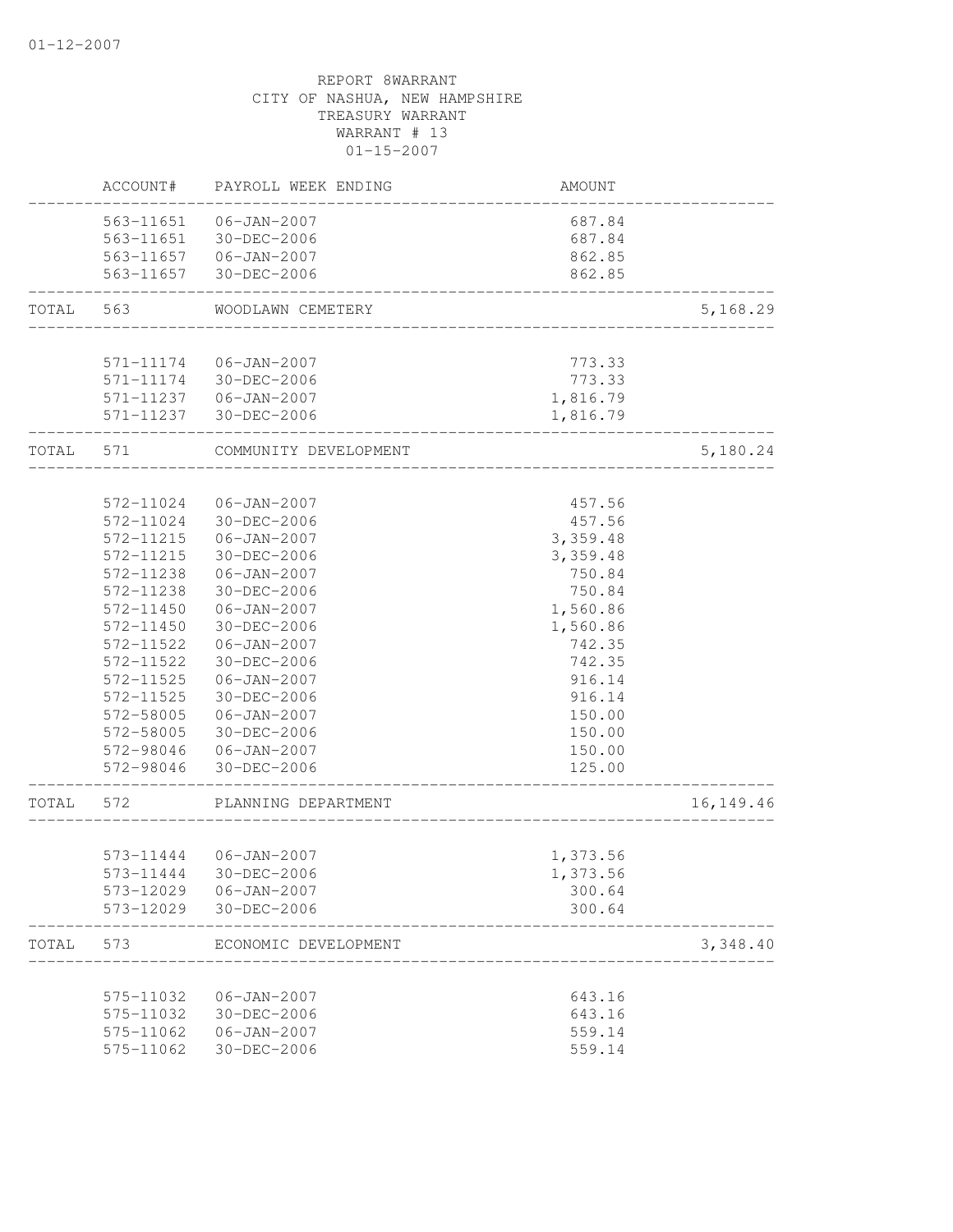|       | ACCOUNT#  | PAYROLL WEEK ENDING | AMOUNT     |
|-------|-----------|---------------------|------------|
|       | 575-11189 | $06 - JAN - 2007$   | 981.93     |
|       | 575-11189 | 30-DEC-2006         | 981.94     |
|       | 575-11246 | $06 - JAN - 2007$   | 1,763.87   |
|       | 575-11246 | 30-DEC-2006         | 1,763.86   |
|       | 575-11387 | $06 - JAN - 2007$   | 5,320.90   |
|       | 575-11387 | 30-DEC-2006         | 5,320.92   |
|       | 575-11393 | $06 - JAN - 2007$   | 3, 321.62  |
|       | 575-11393 | 30-DEC-2006         | 3,321.64   |
|       | 575-11400 | $06 - JAN - 2007$   | 7,547.76   |
|       | 575-11400 | 30-DEC-2006         | 7,547.78   |
|       | 575-11401 | $06 - JAN - 2007$   | 4,595.33   |
|       | 575-11401 | $30 - DEC - 2006$   | 4,256.60   |
|       | 575-11403 | $06 - JAN - 2007$   | 772.39     |
|       | 575-11403 | 30-DEC-2006         | 772.40     |
|       | 575-11404 | $06 - JAN - 2007$   | 694.68     |
|       | 575-11404 | 30-DEC-2006         | 694.68     |
|       | 575-12087 | $06 - JAN - 2007$   | 421.06     |
|       | 575-12087 | 30-DEC-2006         | 421.06     |
|       | 575-12090 | $06 - JAN - 2007$   | 758.32     |
|       | 575-12090 | $30 - DEC - 2006$   | 724.47     |
|       | 575-12114 | 06-JAN-2007         | 965.44     |
|       | 575-12114 | 30-DEC-2006         | 1,068.88   |
|       | 575-13035 | $06 - JAN - 2007$   | 92.10      |
|       |           |                     |            |
| TOTAL | 575       | PUBLIC LIBRARIES    | 56, 514.23 |
|       |           |                     |            |
|       | 576-11059 | $06 - JAN - 2007$   | 1,238.34   |
|       | 576-11059 | 30-DEC-2006         | 1,238.34   |
|       | 576-11138 | $06 - JAN - 2007$   | 474.30     |
|       | 576-11138 | $30 - DEC - 2006$   | 624.96     |
|       | 576-11221 | $06 - JAN - 2007$   | 983.89     |
|       | 576-11221 | 30-DEC-2006         | 983.89     |
|       | 576-11315 | $06 - JAN - 2007$   | 598.60     |
|       | 576-11315 | 30-DEC-2006         | 598.60     |
|       | 576-11361 | $06 - JAN - 2007$   | 3,710.53   |
|       | 576-11361 | $30 - DEC - 2006$   | 3,710.53   |
|       | 576-11362 | 06-JAN-2007         | 1,167.73   |
|       | 576-11362 | 30-DEC-2006         | 1,160.91   |
| TOTAL | 576       | BUILDING DEPARTMENT | 16,490.62  |
|       |           |                     |            |
|       | 577-11067 | $06 - JAN - 2007$   | 1,072.96   |
|       | 577-11067 | 30-DEC-2006         | 1,072.96   |
|       | 577-11163 | $06 - JAN - 2007$   | 844.14     |
|       | 577-11163 | 30-DEC-2006         | 844.14     |
|       | 577-11183 | $06 - JAN - 2007$   | 937.65     |
|       |           |                     |            |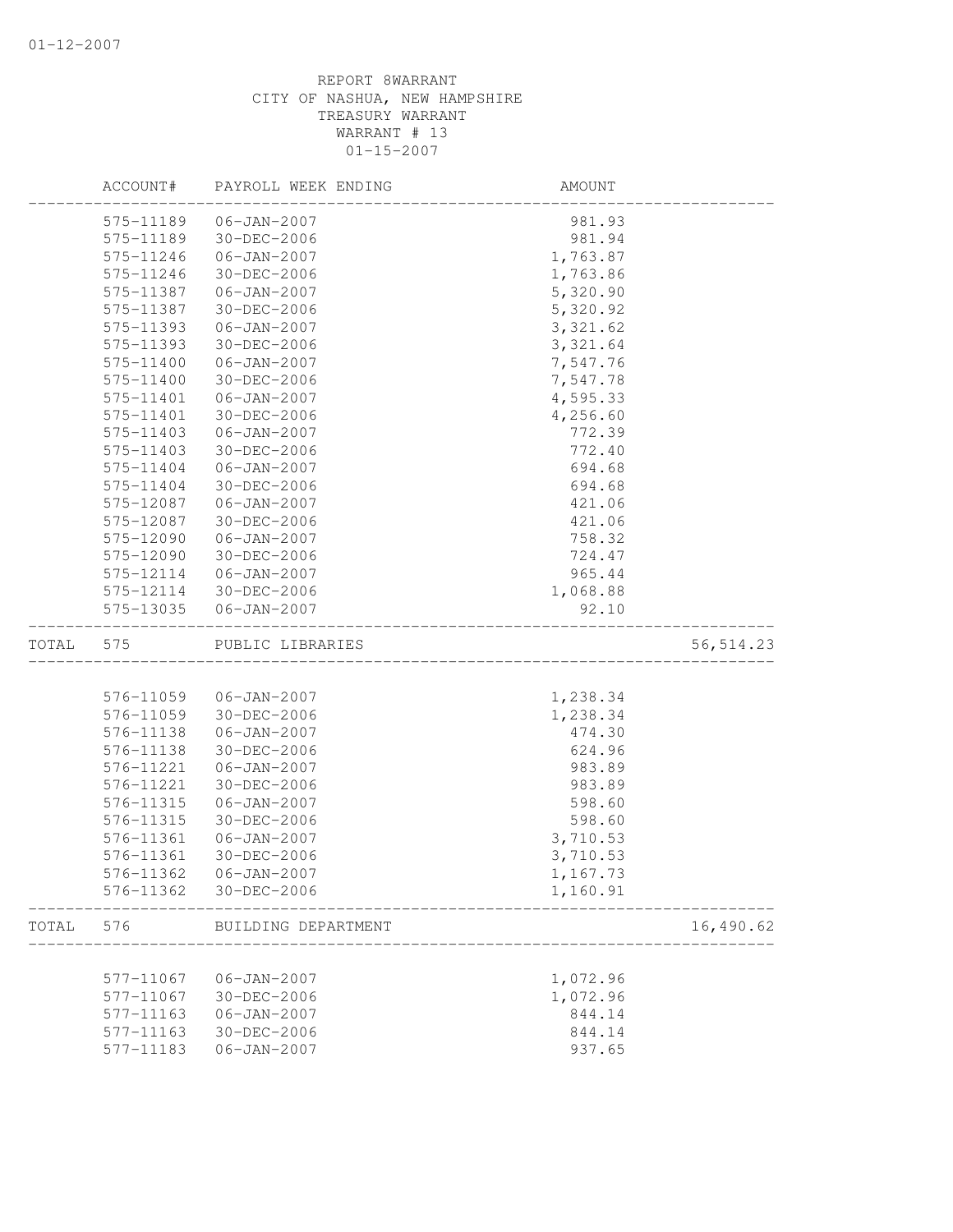|           | ACCOUNT#               | PAYROLL WEEK ENDING              | AMOUNT               |          |
|-----------|------------------------|----------------------------------|----------------------|----------|
|           |                        | 577-11183 30-DEC-2006            | 937.65               |          |
| TOTAL 577 |                        | CODE ENFORCEMENT                 |                      | 5,709.50 |
|           | 581-11012              | 30-DEC-2006                      | 3,096.16             |          |
|           | 581-11075              | 30-DEC-2006                      | 3,916.00             |          |
|           | 581-11081              | 30-DEC-2006                      | 1,962.35             |          |
|           | 581-11162              | 06-JAN-2007                      | 48,727.68            |          |
|           | 581-11162              | 30-DEC-2006                      | 22, 262.31           |          |
|           | 581-11204              | $06 - JAN - 2007$                | 11,629.60            |          |
|           | 581-11204              | 30-DEC-2006                      | 11,629.60            |          |
|           | 581-11348              | 30-DEC-2006                      | 71,601.53            |          |
|           | 581-11366              | $06 - JAN - 2007$                | 47,045.15            |          |
|           | 581-11366              | 30-DEC-2006                      | 47, 417.01           |          |
|           | 581-11396              | 30-DEC-2006                      | 34,830.86            |          |
|           | 581-11408              | $06 - JAN - 2007$                | 14,951.98            |          |
|           | 581-11408              | 30-DEC-2006                      | 14,876.70            |          |
|           | $581 - 11486$          | 30-DEC-2006                      | 33,667.65            |          |
|           | 581-11515              | 30-DEC-2006                      | 1,231.75             |          |
|           | 581-11570              | 30-DEC-2006                      | 54, 972.51           |          |
|           | 581-11572              | 30-DEC-2006                      | 45,954.09            |          |
|           | 581-11579              | $06 - JAN - 2007$                | 648.66               |          |
|           | 581-11579              | $30 - DEC - 2006$                | 32, 952.73           |          |
|           | 581-11628              | $06 - JAN - 2007$                | 1,093.68             |          |
|           | 581-11628              | 30-DEC-2006                      | 607.60               |          |
|           | 581-11675              | 30-DEC-2006                      | 4,807.69             |          |
|           | 581-11709              | 30-DEC-2006                      | 8,831.16             |          |
|           | 581-11711              | 30-DEC-2006                      | 2,461.54             |          |
|           | 581-11726              | 30-DEC-2006                      | 1, 456, 762.11       |          |
|           | 581-11800              | 30-DEC-2006                      | 26,949.79            |          |
|           | 581-11801              | 30-DEC-2006                      | 14,576.83            |          |
|           | 581-11802              | 30-DEC-2006                      | 12, 128.59           |          |
|           | 581-11803              | $06 - JAN - 2007$                | 512.20               |          |
|           | 581-11803              | 30-DEC-2006                      | 12,776.50            |          |
|           | 581-11804              | 30-DEC-2006                      | 15,463.28            |          |
|           | 581-11805              | 30-DEC-2006                      | 29, 246.45           |          |
|           | 581-11812              | 30-DEC-2006                      | 2,086.42             |          |
|           | 581-11830<br>581-11850 | 30-DEC-2006<br>$06 - JAN - 2007$ | 1,560.58<br>2,676.47 |          |
|           | 581-11860              | 30-DEC-2006                      | 5,662.41             |          |
|           | 581-12021              | 30-DEC-2006                      | 2,279.65             |          |
|           | 581-12060              | $06 - JAN - 2007$                | 2,338.74             |          |
|           | 581-12078              | $06 - JAN - 2007$                | 137.50               |          |
|           | 581-12078              | 30-DEC-2006                      | 737.50               |          |
|           | 581-12081              | 30-DEC-2006                      | 662.85               |          |
|           | 581-12084              | $06 - JAN - 2007$                | 1,325.00             |          |
|           | 581-12084              | 30-DEC-2006                      | 312.50               |          |
|           |                        |                                  |                      |          |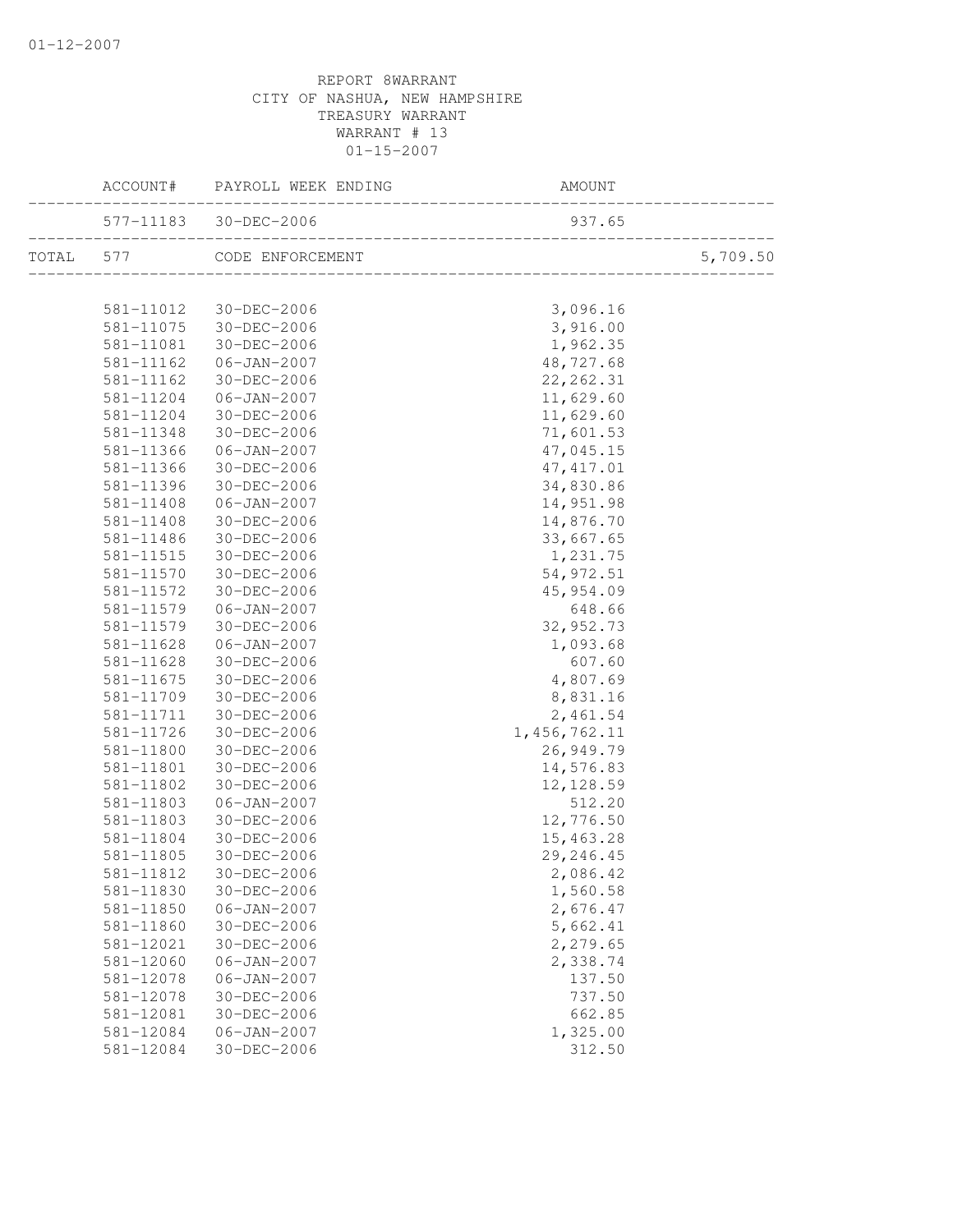|       | ACCOUNT#  | PAYROLL WEEK ENDING | AMOUNT     |              |
|-------|-----------|---------------------|------------|--------------|
|       | 581-12087 | $06 - JAN - 2007$   | 2,664.00   |              |
|       | 581-12087 | 30-DEC-2006         | 532.80     |              |
|       | 581-12111 | $06 - JAN - 2007$   | 91,713.86  |              |
|       | 581-12111 | 30-DEC-2006         |            |              |
|       | 581-12112 | $06 - JAN - 2007$   | 5,074.04   |              |
|       | 581-12126 | $06 - JAN - 2007$   | 4,006.45   |              |
|       | 581-12126 | 30-DEC-2006         | 104.33     |              |
|       | 581-12135 | $06 - JAN - 2007$   | 3,330.08   |              |
|       | 581-12135 | 30-DEC-2006         | 111.36     |              |
|       | 581-12136 | $06 - JAN - 2007$   | 476.02     |              |
|       | 581-12138 | $06 - JAN - 2007$   | 584.03     |              |
|       | 581-12141 | $06 - JAN - 2007$   | 700.64     |              |
|       | 581-12198 | 30-DEC-2006         | 13,021.79  |              |
|       | 581-12201 | $06 - JAN - 2007$   | 15,719.74  |              |
|       | 581-12201 | 30-DEC-2006         | 455.36     |              |
|       | 581-13004 | $06 - JAN - 2007$   | 479.30     |              |
|       | 581-13004 | 30-DEC-2006         | 910.00     |              |
|       | 581-13021 | $06 - JAN - 2007$   | 743.22     |              |
|       | 581-13021 | 30-DEC-2006         | 316.95     |              |
|       | 581-13032 | $06 - JAN - 2007$   | 940.43     |              |
|       | 581-13032 | 30-DEC-2006         | 137.77     |              |
|       | 581-13120 | $06 - JAN - 2007$   | 3,519.02   |              |
|       | 581-13120 | 30-DEC-2006         | 1,530.12   |              |
|       | 581-13133 | 30-DEC-2006         | 450.00     |              |
|       | 581-13137 | $06 - JAN - 2007$   | 280.00     |              |
|       | 581-13137 | 30-DEC-2006         | 100.00     |              |
|       | 581-17002 | $06 - JAN - 2007$   | 2,415.00   |              |
|       | 581-17002 | 30-DEC-2006         | 2,800.00   |              |
|       | 581-17004 | $06 - JAN - 2007$   | 4,650.00   |              |
|       | 581-17004 | 30-DEC-2006         | 30,975.00  |              |
|       | 581-17006 | $06 - JAN - 2007$   | 10,845.00  |              |
|       | 581-17006 | 30-DEC-2006         | 11,100.00  |              |
|       | 581-17008 | 30-DEC-2006         | 92,365.00  |              |
|       | 581-17010 | 30-DEC-2006         | 215,550.00 |              |
|       | 581-19000 | $06 - JAN - 2007$   | 218.75     |              |
|       | 581-19000 | 30-DEC-2006         | 10,935.81  |              |
|       | 581-19210 | $06 - JAN - 2007$   | 6,686.79   |              |
|       | 581-19210 | 30-DEC-2006         | 5,940.00   |              |
|       | 581-19240 | 30-DEC-2006         | 716.63     |              |
|       | 581-19310 | 30-DEC-2006         | 811.20     |              |
| TOTAL | 581       | SCHOOL DEPARTMENT   |            | 2,653,281.85 |
|       |           |                     |            |              |

01-12-2007

# REPORT 9WARRANT CITY OF NASHUA, NEW HAMPSHIRE TREASURY WARRANT WARRANT # 01-15-2007

## ACCOUNT# PAYROLL WEEK ENDING COUNT

--------------------------------------------------------------------------------

--------------------------------------------------------------------------------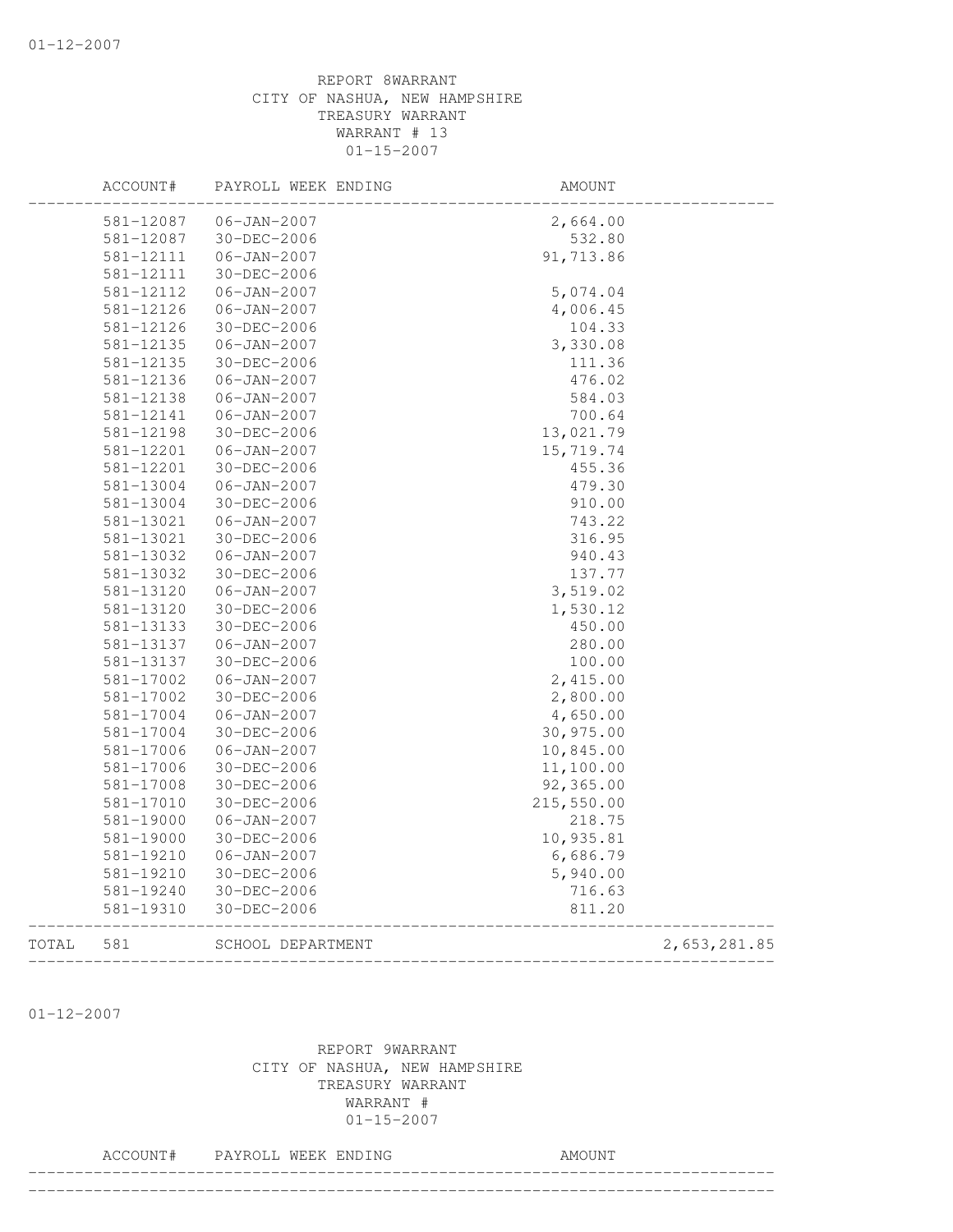01-12-2007

## REPORT 9AWARRANT CITY OF NASHUA, NEW HAMPSHIRE TREASURY WARRANT WARRANT # 13 01-15-2007

--------------------------------------------------------------------------------

| ACCOUNT#      | PAYROLL WEEK ENDING | AMOUNT    |  |
|---------------|---------------------|-----------|--|
| 801-11008     | $06 - JAN - 2007$   | 509.14    |  |
| 801-11008     | 30-DEC-2006         | 509.14    |  |
| 801-11094     | $06 - JAN - 2007$   | 88.91     |  |
| 801-11094     | 30-DEC-2006         | 88.91     |  |
| 801-11101     | $06 - JAN - 2007$   | 1,732.80  |  |
| 801-11101     | 30-DEC-2006         | 1,732.80  |  |
| 801-11193     | $06 - JAN - 2007$   | 871.65    |  |
| 801-11193     | 30-DEC-2006         | 871.65    |  |
| 801-11208     | $06 - JAN - 2007$   | 88.87     |  |
| 801-11208     | 30-DEC-2006         | 88.87     |  |
| 801-11222     | $06 - JAN - 2007$   | 191.32    |  |
| 801-11222     | 30-DEC-2006         | 191.32    |  |
| 801-11249     | $06 - JAN - 2007$   | 127.18    |  |
| 801-11249     | 30-DEC-2006         | 127.18    |  |
| 801-11271     | $06 - JAN - 2007$   | 942.44    |  |
| 801-11271     | 30-DEC-2006         | 942.45    |  |
| 801-11276     | $06 - JAN - 2007$   | 1,568.00  |  |
| 801-11276     | 30-DEC-2006         | 1,568.00  |  |
| 801-11321     | $06 - JAN - 2007$   | 1,033.09  |  |
| 801-11321     | 30-DEC-2006         | 1,033.09  |  |
| 801-11334     | $06 - JAN - 2007$   | 901.24    |  |
| 801-11334     | 30-DEC-2006         | 901.24    |  |
| 801-11435     | $06 - JAN - 2007$   | 247.76    |  |
| 801-11435     | 30-DEC-2006         | 247.76    |  |
| 801-11595     | $06 - JAN - 2007$   | 5,740.48  |  |
| 801-11595     | $06 - JAN - 2007$   | 2,968.00  |  |
| 801-11595     | 30-DEC-2006         | 5,821.20  |  |
| 801-11595     | 30-DEC-2006         | 2,968.00  |  |
| 801-11596     | $06 - JAN - 2007$   | 3, 157.85 |  |
| 801-11596     | 30-DEC-2006         | 3,136.00  |  |
| 801-11598     | $06 - JAN - 2007$   | 776.80    |  |
| 801-11598     | 30-DEC-2006         | 776.80    |  |
| 801-11606     | $06 - JAN - 2007$   | 629.46    |  |
| 801-11606     | 30-DEC-2006         | 629.46    |  |
| $801 - 11618$ | $06 - JAN - 2007$   | 320.67    |  |
| 801-11618     | 30-DEC-2006         | 534.45    |  |
| 801-11647     | $06 - JAN - 2007$   | 208.54    |  |
| 801-11647     | 30-DEC-2006         | 208.54    |  |
| 801-11765     | $06 - JAN - 2007$   | 570.88    |  |
| 801-11765     | 30-DEC-2006         | 713.60    |  |
| 801-13004     | $06 - JAN - 2007$   | 7,212.48  |  |
| 801-13004     | $06 - JAN - 2007$   | 5,619.08  |  |
| 801-13004     | $06 - JAN - 2007$   | 93.53     |  |
| 801-13004     | $06 - JAN - 2007$   | 1,029.52  |  |
| 801-13004     | 30-DEC-2006         | 4,568.71  |  |
| 801-13004     | 30-DEC-2006         | 4,314.14  |  |
| 801-13004     | 30-DEC-2006         | 120.25    |  |
| 801-13004     | 30-DEC-2006         | 667.80    |  |
|               |                     |           |  |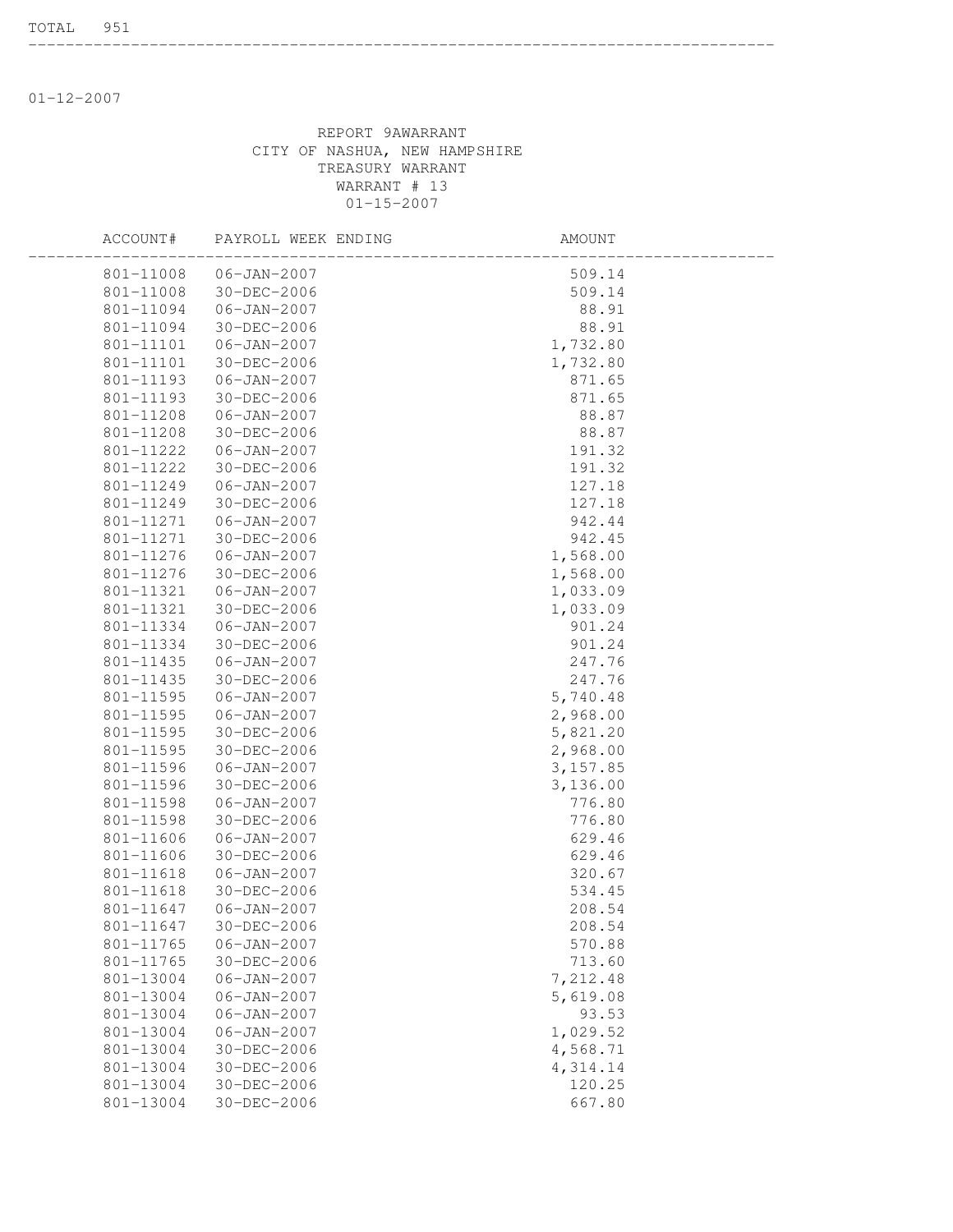| ACCOUNT#               | PAYROLL WEEK ENDING                            |                                                                                |           |
|------------------------|------------------------------------------------|--------------------------------------------------------------------------------|-----------|
|                        | 801-59236 06-JAN-2007                          |                                                                                |           |
|                        | 801-59236 30-DEC-2006                          |                                                                                |           |
|                        | 801-59237   06-JAN-2007                        |                                                                                |           |
| 801-59237              | $30 - DEC - 2006$                              |                                                                                |           |
|                        |                                                |                                                                                |           |
| ._________________     | 801-59240 06-JAN-2007<br>801-59240 30-DEC-2006 | $-140$ ,<br>$-140$ ,<br>$350.3$ ,<br>$350.33$<br>$337.4$ <sup>E</sup><br>$337$ |           |
|                        | TOTAL 801 SOLID WASTE DISPOSAL                 |                                                                                | 71,028.71 |
|                        |                                                |                                                                                |           |
|                        | 802-11028  06-JAN-2007                         | 358.26                                                                         |           |
| 802-11028              | $06 - JAN - 2007$                              | 168.59                                                                         |           |
| 802-11028              | 30-DEC-2006                                    | 358.26                                                                         |           |
| 802-11028              | 30-DEC-2006                                    | 168.59                                                                         |           |
| 802-11064              | 06-JAN-2007                                    | 131.05                                                                         |           |
| 802-11064              | 06-JAN-2007                                    | 131.05                                                                         |           |
| 802-11064              | 30-DEC-2006                                    | 131.05                                                                         |           |
| 802-11064              | 30-DEC-2006                                    | 131.05                                                                         |           |
| 802-11091              | $06 - JAN - 2007$                              | 999.84                                                                         |           |
| 802-11091              | 30-DEC-2006                                    | 999.84                                                                         |           |
| 802-11094              | 06-JAN-2007                                    | 266.71                                                                         |           |
| 802-11094              | $06 - JAN - 2007$                              | 266.72                                                                         |           |
| 802-11094              | 30-DEC-2006                                    | 266.71                                                                         |           |
| 802-11094              | 30-DEC-2006                                    | 266.72                                                                         |           |
| 802-11096              | 06-JAN-2007                                    | 816.65                                                                         |           |
| 802-11096<br>802-11102 | 30-DEC-2006<br>06-JAN-2007                     | 816.65<br>789.31                                                               |           |
| 802-11102              | 30-DEC-2006                                    | 938.62                                                                         |           |
| 802-11105              | 06-JAN-2007                                    |                                                                                |           |
| 802-11105              | 30-DEC-2006                                    | 879.36<br>911.12                                                               |           |
| 802-11155              | $06 - JAN - 2007$                              | 918.99                                                                         |           |
| 802-11155              | 30-DEC-2006                                    | 905.50                                                                         |           |
| 802-11157              | $06 - JAN - 2007$                              | 2,352.00                                                                       |           |
| 802-11157              | 30-DEC-2006                                    | 2,352.00                                                                       |           |
| 802-11158              | 06-JAN-2007                                    | 1,662.16                                                                       |           |
| 802-11158              | 30-DEC-2006                                    | 1,683.20                                                                       |           |
| 802-11208              | $06 - JAN - 2007$                              | 35.55                                                                          |           |
| 802-11208              | $06 - JAN - 2007$                              | 35.55                                                                          |           |
| 802-11208              | 30-DEC-2006                                    | 35.55                                                                          |           |
| 802-11208              | 30-DEC-2006                                    | 35.55                                                                          |           |
| 802-11222              | $06 - JAN - 2007$                              | 191.32                                                                         |           |
| 802-11222              | 30-DEC-2006                                    | 191.32                                                                         |           |
| 802-11249              | $06 - JAN - 2007$                              | 72.67                                                                          |           |
| 802-11249              | $06 - JAN - 2007$                              | 72.67                                                                          |           |
| 802-11249              | $30 - DEC - 2006$                              | 72.67                                                                          |           |
| 802-11249              | 30-DEC-2006                                    | 72.67                                                                          |           |
| 802-11260              | $06 - JAN - 2007$                              | 880.00                                                                         |           |
| 802-11260              | 30-DEC-2006                                    | 880.00                                                                         |           |